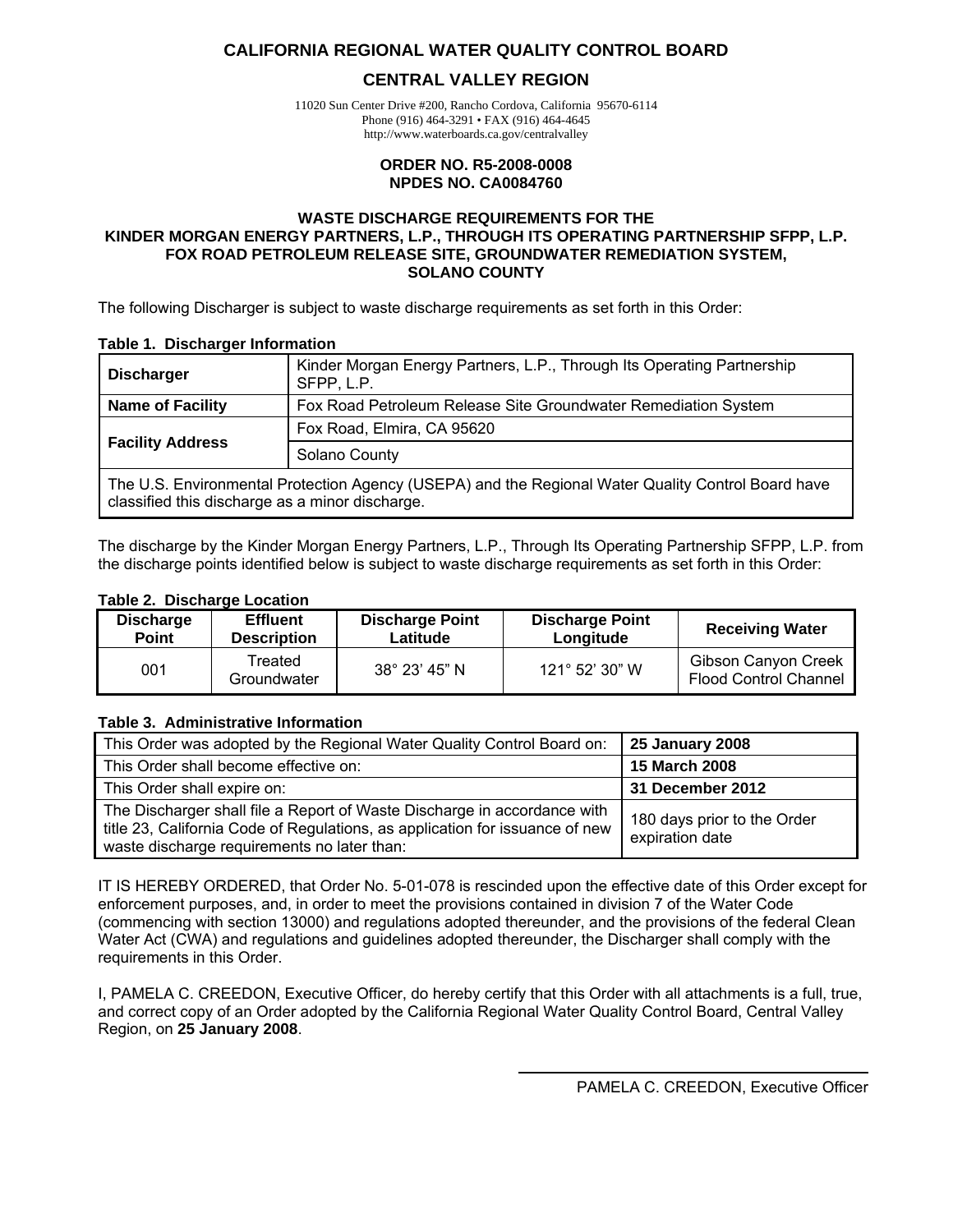# **Table of Contents**

| Ш.   |                                                                                     |  |
|------|-------------------------------------------------------------------------------------|--|
| III. |                                                                                     |  |
| IV.  |                                                                                     |  |
|      |                                                                                     |  |
|      |                                                                                     |  |
|      |                                                                                     |  |
|      | B.                                                                                  |  |
|      |                                                                                     |  |
| V.   |                                                                                     |  |
|      |                                                                                     |  |
|      |                                                                                     |  |
| VI.  |                                                                                     |  |
|      | A                                                                                   |  |
|      | В.                                                                                  |  |
|      | <b>Special Provisions.</b><br>C.                                                    |  |
|      |                                                                                     |  |
|      | Special Studies, Technical Reports and Additional Monitoring Requirements  18<br>2. |  |
|      | 3.                                                                                  |  |
|      | 4.                                                                                  |  |
|      | Special Provisions for Municipal Facilities (POTWs Only) - Not Applicable 21<br>5.  |  |
|      | 6.                                                                                  |  |
|      |                                                                                     |  |
| VII. |                                                                                     |  |

#### List of Tables

#### List of Attachments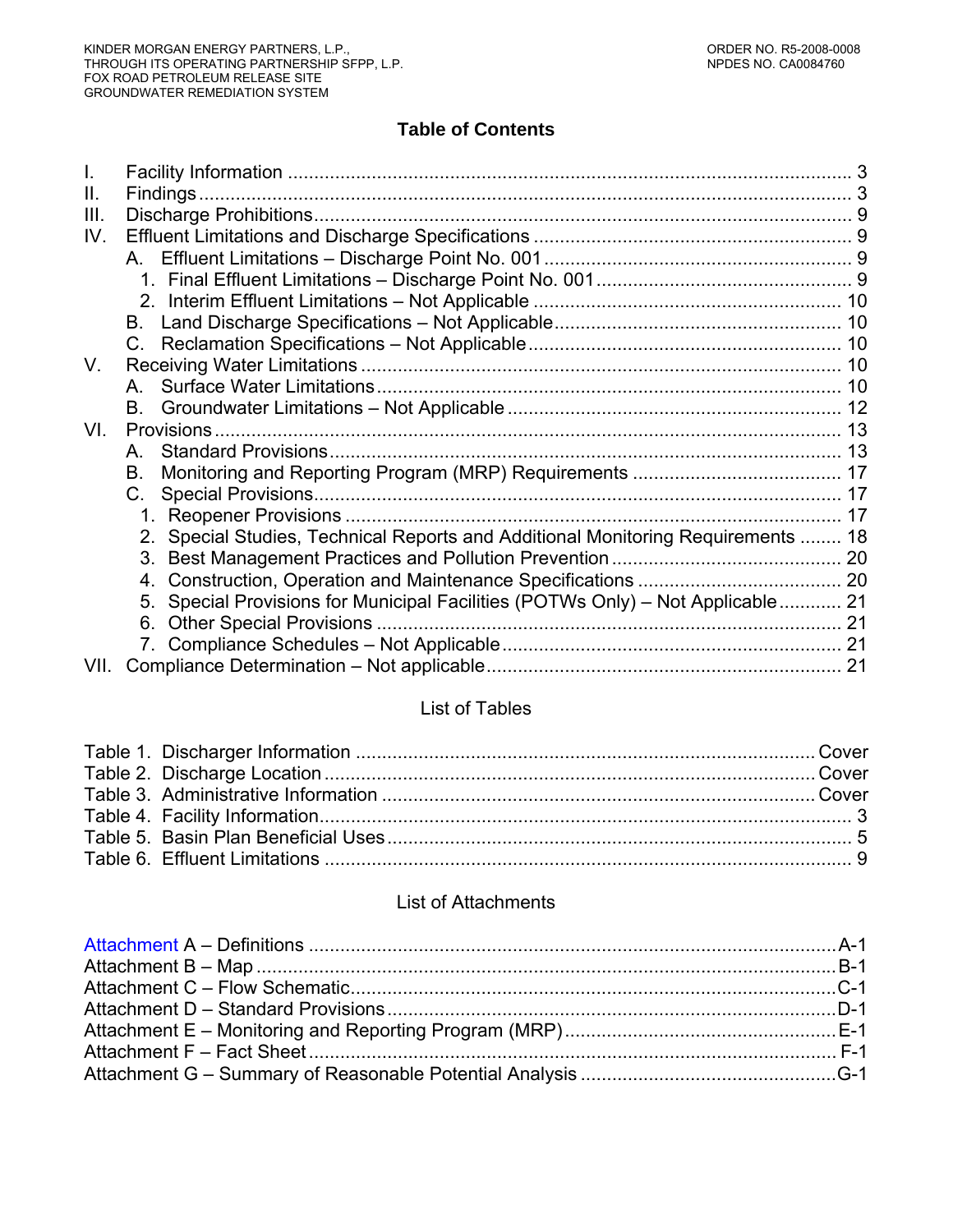## <span id="page-2-0"></span>**I. FACILITY INFORMATION**

The following Discharger is subject to waste discharge requirements as set forth in this Order:

| <b>Discharger</b>                            | Kinder Morgan Energy Partners, L.P., Through Its Operating<br>Partnership SFPP, L.P. |
|----------------------------------------------|--------------------------------------------------------------------------------------|
| <b>Name of Facility</b>                      | Fox Road Petroleum Release Site Groundwater Remediation System                       |
|                                              | Fox Road                                                                             |
| <b>Facility Address</b>                      | Elmira, CA 95620                                                                     |
|                                              | Solano County                                                                        |
| <b>Facility Contact, Title,</b><br>and Phone | Mark Sandon, Director of Environmental Affairs (714) 560-4867                        |
| <b>Mailing Address</b>                       | 1100 Town and Country Road                                                           |
|                                              | Orange, CA 92868                                                                     |
| <b>Type of Facility</b>                      | Petroleum Pipeline                                                                   |
| <b>Facility Design Flow</b>                  | 150 gallons per minute (gpm) = 216,000 gallons per day (gpd)                         |

#### **Table 4. Facility Information**

## **II. FINDINGS**

The California Regional Water Quality Control Board, Central Valley Region (hereinafter Regional Water Board), finds:

- **A. Background.** Kinder Morgan Energy Partners, L.P., through its Operating Partnership SFPP, L.P. (formerly known as Santa Fe Pacific Pipeline Partners, L.P., hereinafter Discharger) is currently discharging pursuant to Order No. 5-01-078 and National Pollutant Discharge Elimination System (NPDES) Permit No. CA0084760. Order No. 5- 01-078 authorized the discharge of up to a design flow of 216,000 gpd of treated groundwater from the Fox Road Petroleum Release Site Groundwater Remediation System, hereinafter Facility. The Discharger submitted a Report of Waste Discharge, dated 27 September 2005, and applied for a NPDES permit renewal to discharge up to 144,000 gpd of treated groundwater from the Facility. After discussions between the Regional Water Board and the Discharger, the Facility will continue operating at a design capacity of 216,000 gpd. The application was deemed complete.
- **B. Facility Description.** The Discharger owns and operates a groundwater treatment facility to treat groundwater contaminated with petroleum hydrocarbons. The treatment system consists of four extraction trenches, 11 extraction wells, an oil-water separator, bag filters, thermal and catalytic oxidizers, an air stripper and granular activated carbon (GAC) vessels to remove the petroleum fuel constituents. The Discharger uses an antiscaling or sequestering agent, an anti-foaming agent, sodium hypochlorite and sulfuric acid as amendments to facilitate treatment. Treated groundwater is discharged from Discharge Point No. 001 (see table on cover page) to Gibson Canyon Creek Flood Control Channel, a water of the United States and a tributary to the Sacramento – San Joaquin Delta via the Sweany Creek Channel, Ulatis Creek, and Cache Slough within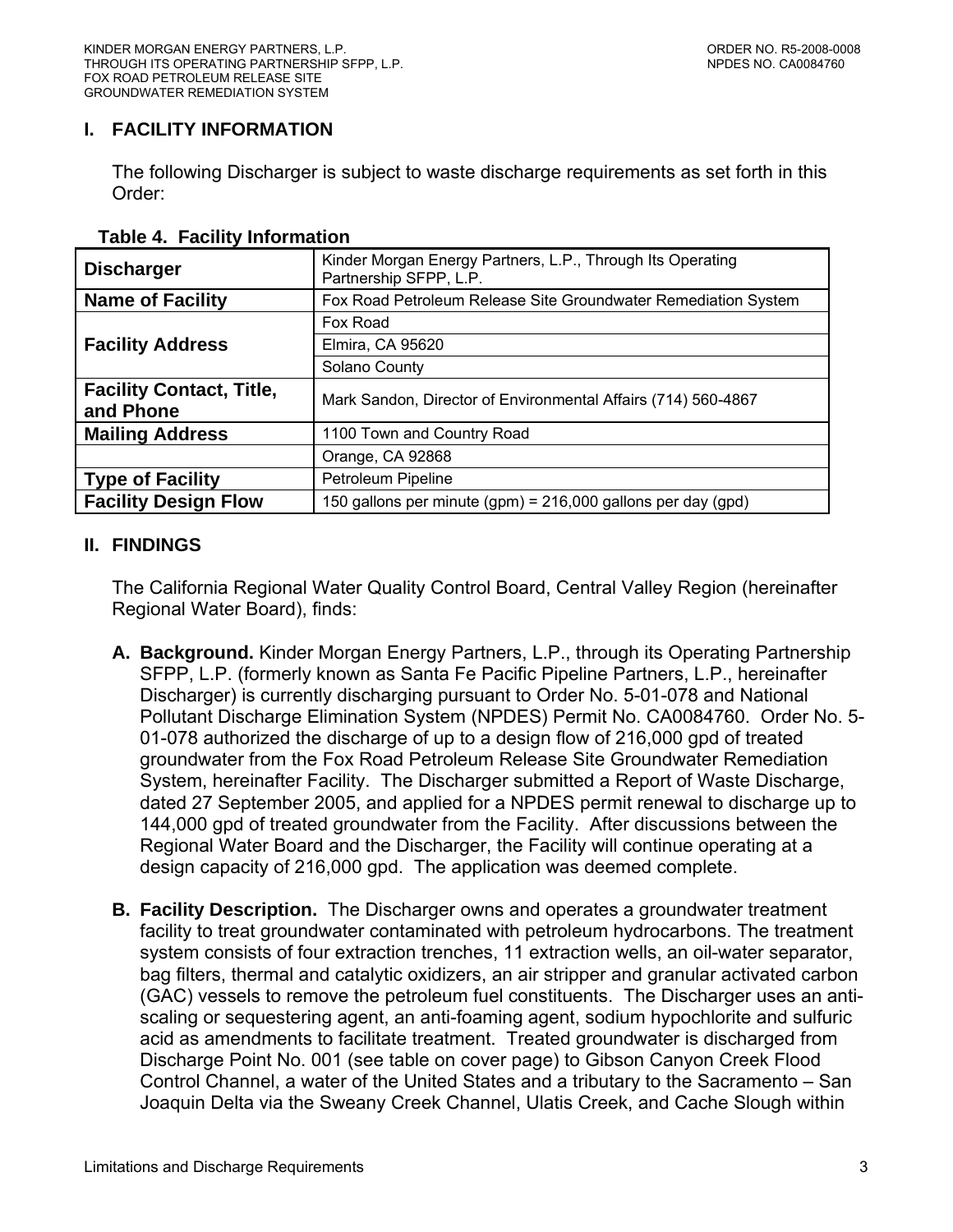the Grassland Watershed. Attachment B provides a map of the area around the Facility. Attachment C provides a flow schematic of the Facility.

- **C. Legal Authorities.** This Order is issued pursuant to section 402 of the federal Clean Water Act (CWA) and implementing regulations adopted by the U.S. Environmental Protection Agency (USEPA) and chapter 5.5, division 7 of the California Water Code (commencing with section 13370). It shall serve as a NPDES permit for point source discharges from this facility to surface waters. This Order also serves as Waste Discharge Requirements (WDRs) pursuant to article 4, chapter 4, division 7 of the Water Code (commencing with section 13260).
- **D. Background and Rationale for Requirements**. The Regional Water Board developed the requirements in this Order based on information submitted as part of the application, through monitoring and reporting programs, and other available information. The Fact Sheet (Attachment F), which contains background information and rationale for Order requirements, is hereby incorporated into this Order and constitutes part of the Findings for this Order. Attachments A through E and G are also incorporated into this Order.
- **E. California Environmental Quality Act (CEQA).** Under Water Code section 13389, this action to adopt an NPDES permit is exempt from the provisions of CEQA, Public Resources Code sections 21100-21177.
- **F. Technology-based Effluent Limitations***.* Section 301(b) of the CWA and implementing USEPA permit regulations at section 122.44, title 40 of the Code of Federal Regulations (40 CFR 122.44) require that permits include conditions meeting applicable technology-based requirements at a minimum, and any more stringent effluent limitations necessary to meet applicable water quality standards. The discharge authorized by this Order must meet minimum federal technology-based requirements based on Best Professional Judgment (BPJ) in accordance with 40 CFR 125.3. A detailed discussion of the technology-based effluent limitations development is included in the Fact Sheet (Attachment F).
- **G. Water Quality-based Effluent Limitations.** Section 301(b) of the CWA and 40 CFR 122.44(d) require that permits include limitations more stringent than applicable federal technology-based requirements where necessary to achieve applicable water quality standards.

40 CFR 122.44(d)(1)(i) mandates that permits include effluent limitations for all pollutants that are or may be discharged at levels that have the reasonable potential to cause or contribute to an exceedance of a water quality standard, including numeric and narrative objectives within a standard. Where reasonable potential has been established for a pollutant, but there is no numeric criterion or objective for the pollutant, water quality-based effluent limitations (WQBELs) must be established using: (1) USEPA criteria guidance under CWA section 304(a), supplemented where necessary by other relevant information; (2) an indicator parameter for the pollutant of concern; or (3) a calculated numeric water quality criterion, such as a proposed State criterion or policy interpreting the State's narrative criterion, supplemented with other relevant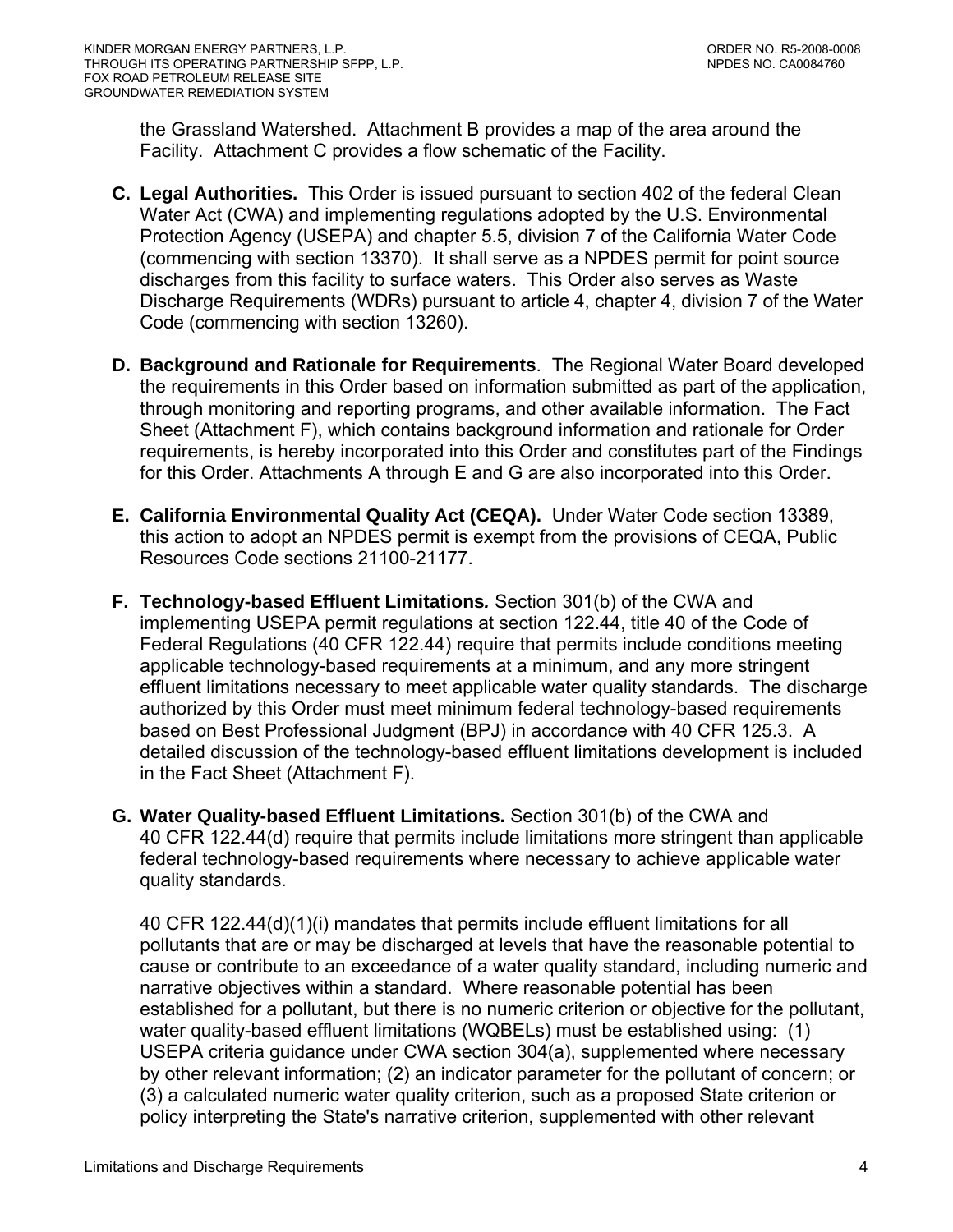<span id="page-4-0"></span>information, as provided in 40 CFR 122.44(d)(1)(vi).

**H. Water Quality Control Plans.** The Regional Water Board adopted a *Water Quality Control Plan, Fourth Edition (Revised February 2007), for the Sacramento and San Joaquin River Basins* (hereinafter Basin Plan) that designates beneficial uses, establishes water quality objectives, and contains implementation programs and policies to achieve those objectives for all waters addressed through the plan. The Basin Plan at page II-2.00 states that the "…*beneficial uses of any specifically identified water body generally apply to its tributary streams*." The Basin Plan does not specifically identify beneficial uses for Gibson Canyon Creek Flood Control Channel, but does identify present and potential uses for the Sacramento – San Joaquin Delta, to which the Gibson Canyon Creek Flood Control Channel, via the Sweany Creek Channel, Ulatis Creek, and Cache Slough, is tributary. These beneficial uses are as follows: municipal and domestic supply; agricultural supply, including irrigation and stock watering; industrial service supply; industrial process supply; water contact recreation; noncontact water recreation, including aesthetic enjoyment; warm freshwater habitat; cold freshwater habitat; warm migration of aquatic organisms; cold migration of aquatic organisms; warm spawning, reproduction, and/or early development; wildlife habitat; and navigation.

In addition, the Basin Plan implements State Water Resources Control Board (State Water Board) Resolution No. 88-63, which established state policy that all waters, with certain exceptions, should be considered suitable or potentially suitable for municipal or domestic supply. Thus, as discussed in detail in the Fact Sheet, beneficial uses applicable to the Gibson Canyon Creek Flood Control Channel are as follows:

| <b>Discharge</b><br><b>Point</b> | <b>Receiving Water</b><br><b>Name</b>               | <b>Beneficial Use(s)</b>                                                                                                                                                                                                                                                                                                                                                                                                                                                                                                  |
|----------------------------------|-----------------------------------------------------|---------------------------------------------------------------------------------------------------------------------------------------------------------------------------------------------------------------------------------------------------------------------------------------------------------------------------------------------------------------------------------------------------------------------------------------------------------------------------------------------------------------------------|
| 001                              | Gibson Canyon Creek<br><b>Flood Control Channel</b> | Existing:<br>Municipal and domestic supply (MUN); agricultural<br>supply, including irrigation and stock watering (AGR);<br>industrial process supply (PRO); industrial service supply<br>(IND); water contact recreation (REC-1); non-contact<br>water recreation (REC-2); warm freshwater habitat<br>(WARM); cold freshwater habitat (COLD); warm and cold<br>migration of aquatic organisms (MIGR); warm spawning,<br>reproduction, and/or early development (SPWN); wildlife<br>habitat (WILD); and navigation (NAV). |

 **Table 5. Basin Plan Beneficial Uses** 

Requirements of this Order implement the Basin Plan.

**I. National Toxics Rule (NTR) and California Toxics Rule (CTR).** USEPA adopted the NTR on 22 December 1992, and later amended it on 4 May 1995 and 9 November 1999. About forty criteria in the NTR applied in California. On 18 May 2000, USEPA adopted the CTR. The CTR promulgated new toxics criteria for California and, in addition, incorporated the previously adopted NTR criteria that were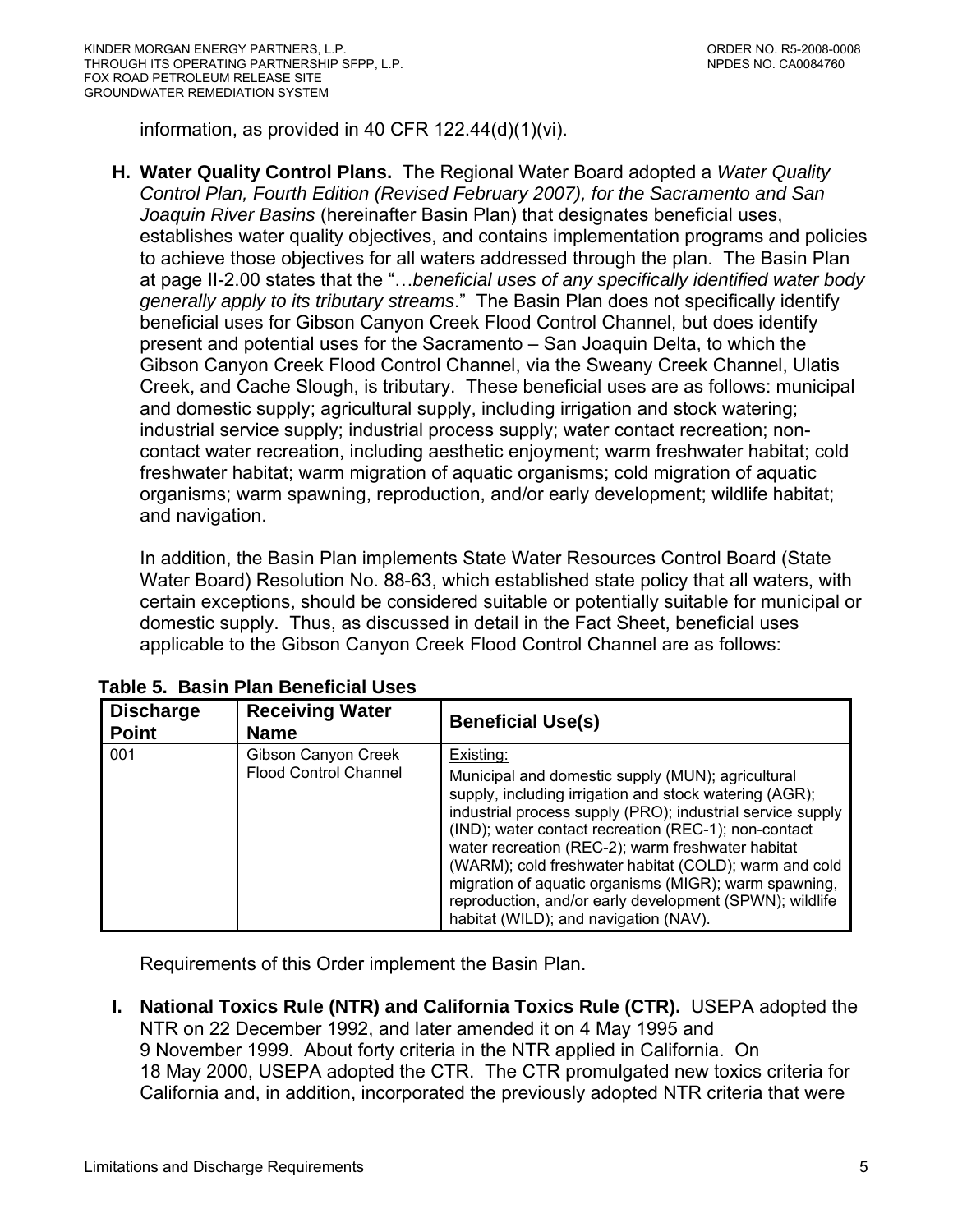applicable in the state. The CTR was amended on 13 February 2001. These rules contain water quality criteria for priority pollutants.

- **J. State Implementation Policy.** On 2 March 2000, the State Water Board adopted the *Policy for Implementation of Toxics Standards for Inland Surface Waters, Enclosed Bays, and Estuaries of California* (State Implementation Policy or SIP). The SIP became effective on 28 April 2000 with respect to the priority pollutant criteria promulgated for California by the USEPA through the NTR and to the priority pollutant objectives established by the Regional Water Board in the Basin Plan. The SIP became effective on 18 May 2000 with respect to the priority pollutant criteria promulgated by the USEPA through the CTR. The State Water Board adopted amendments to the SIP on 24 February 2005 that became effective on 13 July 2005. The SIP establishes implementation provisions for priority pollutant criteria and objectives and provisions for chronic toxicity control. Requirements of this Order implement the SIP.
- **K. Compliance Schedules and Interim Requirements.** In general, an NPDES permit must include final effluent limitations that are consistent with Clean Water Act section 301 and with 40 CFR 122.44(d). There are exceptions to this general rule. The State Water Board has concluded that where the Regional Water Board's Basin Plan allows for schedules of compliance and the Regional Water Board is newly interpreting a narrative standard, it may include schedules of compliance in the permit to meet effluent limits that implement a narrative standard. See In the Matter of Waste Discharge Requirements for Avon Refinery (State Water Board Order WQ 2001-06 at pp. 53-55). See also Communities for a Better Environment et al. v. State Water Resources Control Board, 34 Cal.Rptr.3d 396, 410 (2005). The Basin Plan for the Sacramento and San Joaquin Rivers includes a provision that authorizes the use of compliance schedules in NPDES permits for water quality objectives that are adopted after the date of adoption of the Basin Plan, which was 25 September 1995 (see Basin Plan at page IV-16). Consistent with the State Water Board's Order in the CBE matter, the Regional Water Board has the discretion to include compliance schedules in NPDES permits when it is including an effluent limitation that is a "new interpretation" of a narrative water quality objective. This conclusion is also consistent with USEPA policies and administrative decisions. See, e.g., Whole Effluent Toxicity (WET) Control Policy. The Regional Water Board, however, is not required to include a schedule of compliance, but may issue a Time Schedule Order pursuant to Water Code section 13300 or a Cease and Desist Order pursuant to Water Code section 13301 where it finds that the discharger is violating or threatening to violate the permit. The Regional Water Board will consider the merits of each case in determining whether it is appropriate to include a compliance schedule in a permit, and, consistent with the Basin Plan, should consider feasibility of achieving compliance, and must impose a schedule that is as short as practicable to achieve compliance with the objectives, criteria, or effluent limit based on the objective or criteria.

For CTR constituents, Section 2.1 of the SIP provides that, based on a Discharger's request and demonstration that it is infeasible for an existing Discharger to achieve immediate compliance with an effluent limitation derived from a CTR criterion, compliance schedules may be allowed in an NPDES permit. Unless an exception has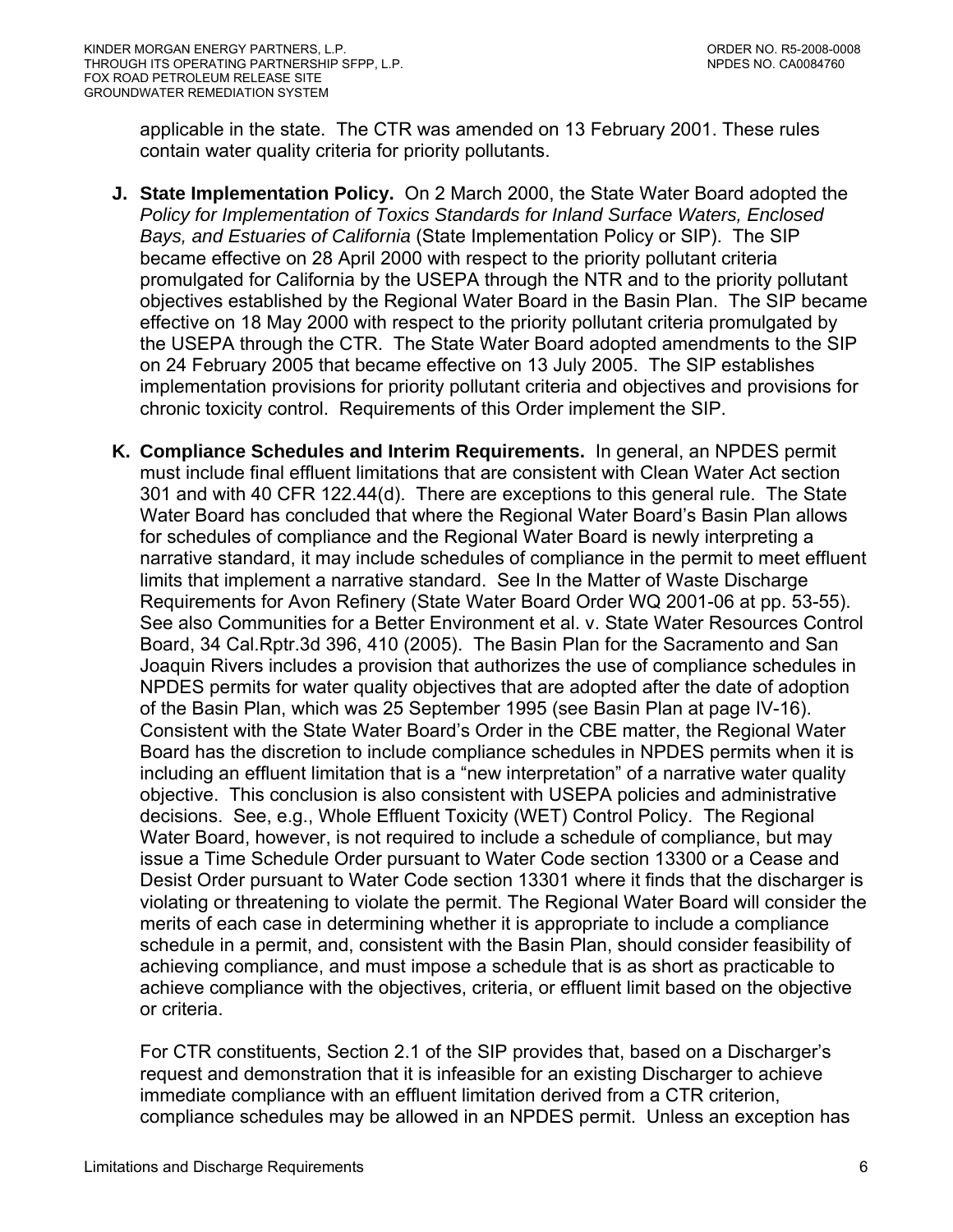been granted under section 5.3 of the SIP, a compliance schedule may not exceed 5 years from the date that the permit is issued or reissued, nor may it extend beyond 10 years from the effective date of the SIP (or 18 May 2010) to establish and comply with CTR criterion-based effluent limitations. Where a compliance schedule for a final effluent limitation exceeds 1 year, the Order must include interim numeric limitations for that constituent or parameter. Where allowed by the Basin Plan, compliance schedules and interim effluent limitations or discharge specifications may also be granted to allow time to implement a new or revised water quality objective. This Order includes compliance schedules and interim effluent limitations or discharge specifications. A detailed discussion of the basis for the compliance schedule(s) and interim effluent limitation(s) and/or discharge specifications is included in the Fact Sheet.

- **L. Alaska Rule.** On 30 March 2000, USEPA revised its regulation that specifies when new and revised state and tribal water quality standards (WQS) become effective for CWA purposes. (40 CFR 131.21; 65 Fed. Reg. 24641 (27 April 2000).) Under the revised regulation (also known as the Alaska rule), new and revised standards submitted to USEPA after 30 May 2000, must be approved by USEPA before being used for CWA purposes. The final rule also provides that standards already in effect and submitted to USEPA by 30 May 2000 may be used for CWA purposes, whether or not approved by USEPA.
- **M. Stringency of Requirements for Individual Pollutants.** This Order contains both technology-based effluent limitations and WQBELs for individual pollutants. The technology-based effluent limitations consist of restrictions on flow, ethylbenzene, toluene, methyl tert-butyl ether, t-amyl methyl ether, tertiary butyl alcohol, total petroleum hydrocarbons, and xylene. The WQBELs consist of restrictions on benzene, chlorine residual, dissolved oxygen, iron, manganese, nitrate, and pH. This Order's technology-based pollutant restrictions implement the minimum, applicable federal technology-based requirements.

WQBELs have been scientifically derived to implement water quality objectives that protect beneficial uses. Both the beneficial uses and the water quality objectives have been approved pursuant to federal law and are the applicable federal water quality standards. To the extent that toxic pollutant WQBELs were derived from the CTR, the CTR is the applicable standard pursuant to 40 CFR 131.38. The scientific procedures for calculating the individual WQBELs are based on the CTR-SIP, which was approved by USEPA on 1 May 2001. All beneficial uses and water quality objectives contained in the Basin Plan were approved under state law and submitted to and approved by USEPA prior to 30 May 2000. Any water quality objectives and beneficial uses submitted to USEPA prior to 30 May 2000, but not approved by USEPA before that date, are nonetheless "*applicable water quality standards for purposes of the [Clean Water] Act*" pursuant to 40 CFR 131.21(c)(1). Collectively, this Order's restrictions on individual pollutants are no more stringent than required to implement the technologybased requirements of the CWA and the applicable water quality standards for purposes of the CWA.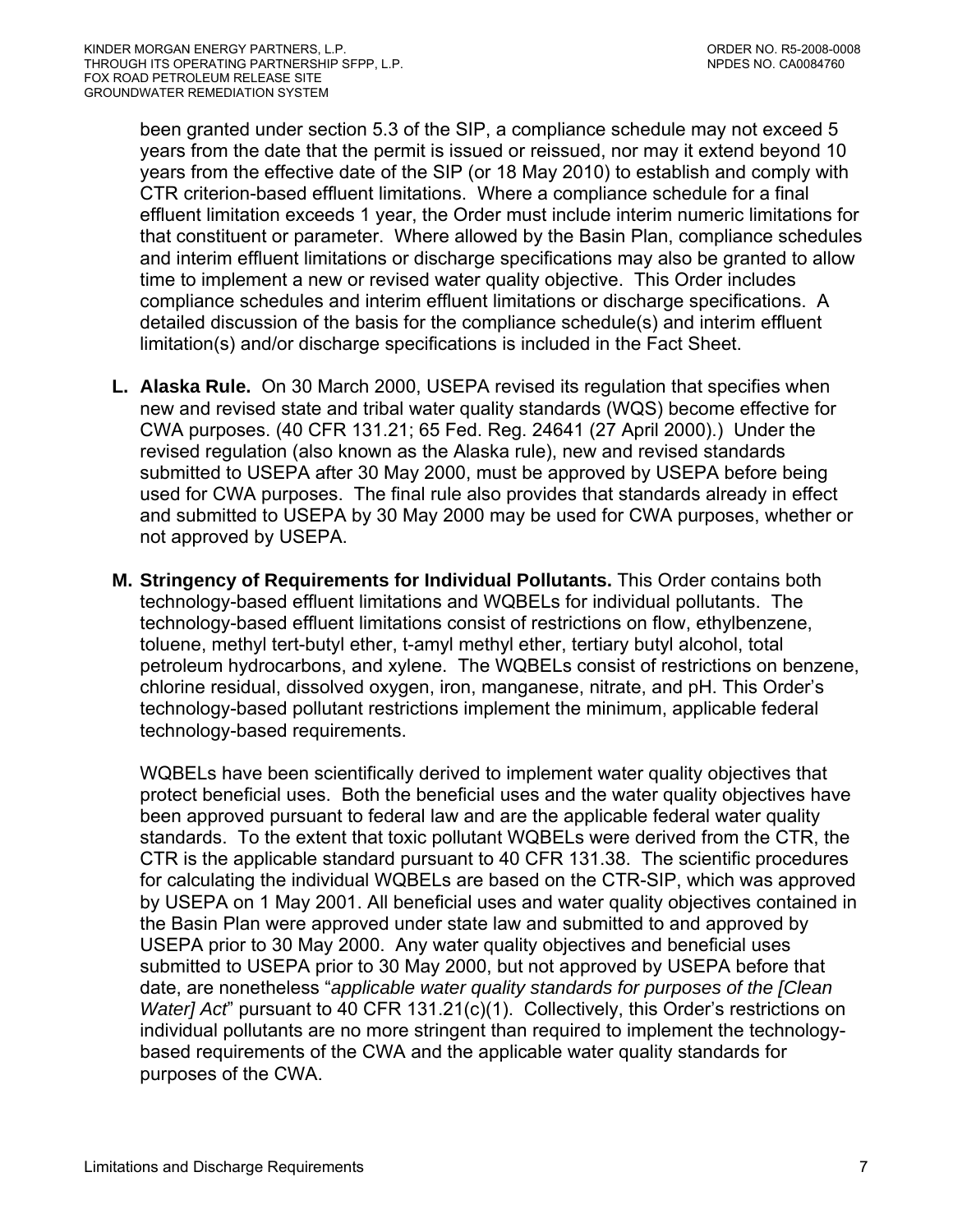- **N. Antidegradation Policy.** 40 CFR 131.12 requires that the state water quality standards include an antidegradation policy consistent with the federal policy. The State Water Board established California's antidegradation policy in State Water Board Resolution No. 68-16. Resolution No. 68-16 is consistent with the federal antidegradation policy where the federal policy applies under federal law. Resolution No. 68-16 requires that existing quality of waters be maintained unless degradation is justified based on specific findings. The Regional Water Board's Basin Plan implements, and incorporates by reference, both the state and federal antidegradation policies. As discussed in detail in the Fact Sheet the permitted discharge is consistent with the antidegradation provision of 40 CFR 131.12 and State Water Board Resolution No. 68-16.
- **O. Anti-Backsliding Requirements.** Sections 402(o)(2) and 303(d)(4) of the CWA and federal regulations at 40 CFR 122.44(l) prohibit backsliding in NPDES permits. These anti-backsliding provisions require effluent limitations in a reissued permit to be as stringent as those in the previous permit, with some exceptions where limitations may be relaxed. Some effluent limitations in this Order are less stringent that those in the previous Order. As discussed in detail in the Fact Sheet this relaxation of effluent limitations is consistent with the anti-backsliding requirements of the CWA and federal regulations.
- **P. Monitoring and Reporting.** 40 CFR 122.48 requires that all NPDES permits specify requirements for recording and reporting monitoring results. Water Code sections 13267 and 13383 authorizes the Regional Water Board to require technical and monitoring reports. The Monitoring and Reporting Program establishes monitoring and reporting requirements to implement federal and State requirements. This Monitoring and Reporting Program is provided in Attachment E.
- **Q. Standard and Special Provisions.** Standard Provisions, which apply to all NPDES permits in accordance with 40 CFR 122.41, and additional conditions applicable to specified categories of permits in accordance with 40 CFR 122.42, are provided in Attachment D. The discharger must comply with all standard provisions and with those additional conditions that are applicable under40 CFR 122.42. The Regional Water Board has also included in this Order special provisions applicable to the Discharger. A rationale for the special provisions contained in this Order is provided in the attached Fact Sheet.

## **R. Provisions and Requirements Implementing State Law.**

## [Not Applicable]

**S. Notification of Interested Parties.** The Regional Water Board has notified the Discharger and interested agencies and persons of its intent to prescribe Waste Discharge Requirements for the discharge and has provided them with an opportunity to submit their written comments and recommendations. Details of notification are provided in the Fact Sheet of this Order.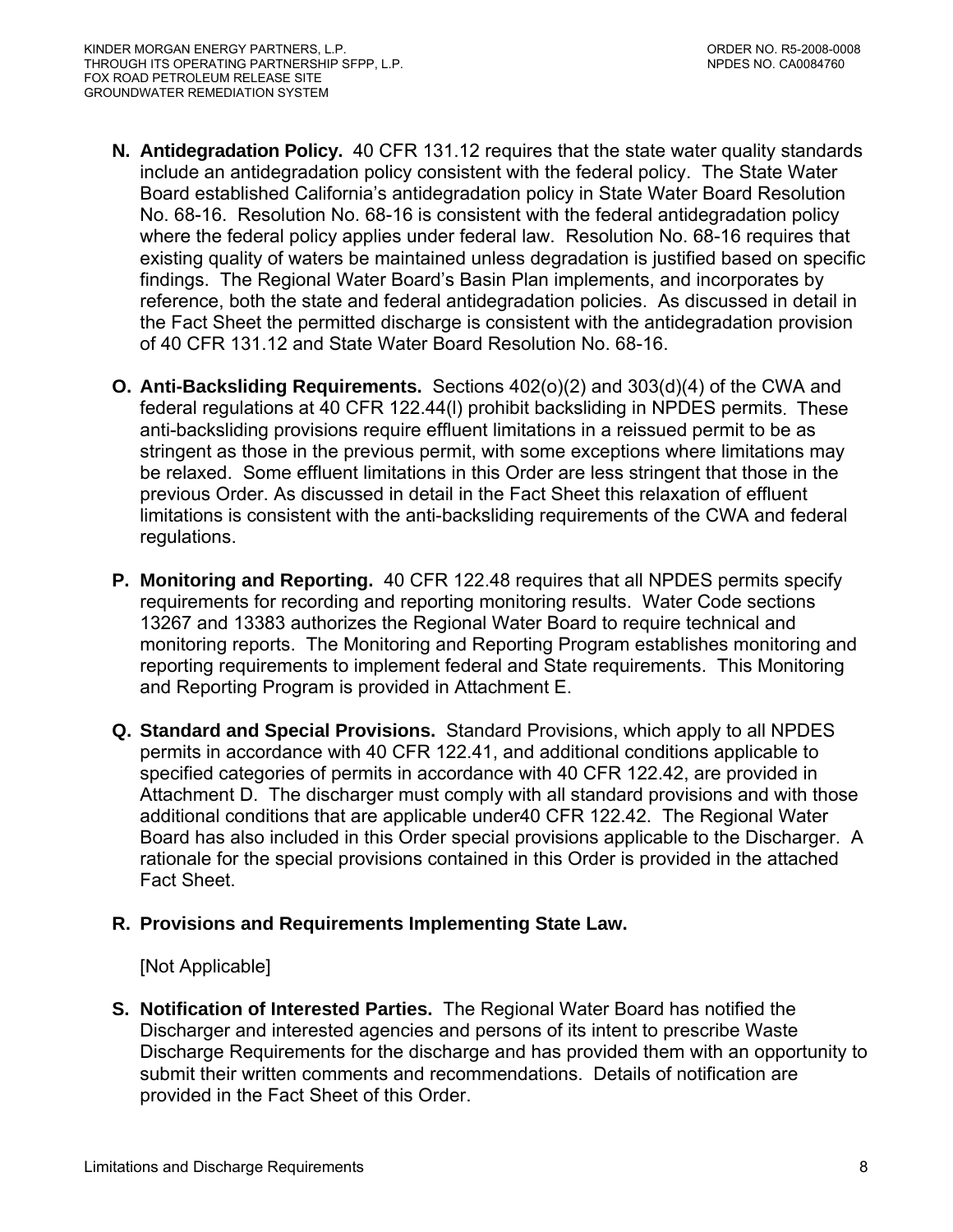<span id="page-8-0"></span>**T. Consideration of Public Comment.** The Regional Water Board, in a public meeting, heard and considered all comments pertaining to the discharge. Details of the Public Hearing are provided in the Fact Sheet of this Order.

## **III. DISCHARGE PROHIBITIONS**

- A. Discharge of wastewater at a location or in a manner different from that described in the Findings is prohibited.
- B. The by-pass or overflow of wastes to surface waters is prohibited, except as allowed by Federal Standard Provisions [I.G.](#page-29-0) and [I.H.](#page-30-0) (Attachment D).
- C. Neither the discharge nor its treatment shall create a nuisance as defined in Section 13050 of the California Water Code.
- D. The discharge shall not cause degradation of any water supply.
- E. Surfacing or overflow of water outside the Gibson Canyon Creek Flood Control Channel is prohibited.

# **IV. EFFLUENT LIMITATIONS AND DISCHARGE SPECIFICATIONS**

#### **A. Effluent Limitations – Discharge Point No. 001**

## **1. Final Effluent Limitations – Discharge Point No. 001**

The Discharger shall maintain compliance with the following effluent limitations at Discharge Point No. 001, with compliance measured at Monitoring Location EFF-001 as described in the attached MRP (Attachment E):

a. The Discharger shall maintain compliance with the effluent limitations specified in Table 6:

|                                |                | <b>Effluent Limitations</b> |                                |                                 |                                        |
|--------------------------------|----------------|-----------------------------|--------------------------------|---------------------------------|----------------------------------------|
| <b>Parameter</b>               | <b>Units</b>   | Average<br><b>Monthly</b>   | <b>Maximum</b><br><b>Daily</b> | Instantaneous<br><b>Minimum</b> | <b>Instantaneous</b><br><b>Maximum</b> |
| Flow                           | gpd            |                             | 216,000                        |                                 |                                        |
| Dissolved Oxygen               | mg/L           |                             |                                | 7.0                             |                                        |
| <b>Total Residual Chlorine</b> | mg/L           | 0.01                        | 0.02                           |                                 |                                        |
| pH                             | standard units |                             |                                | 6.5                             | 8.5                                    |
| <b>Benzene</b>                 | $\mu$ g/L      | --                          | 0.35                           |                                 | --                                     |
| <b>Electrical Conductivity</b> | umhos/cm       | 1,408                       | --                             |                                 |                                        |
| Ethylbenzene                   | $\mu$ g/L      | --                          | 0.5                            |                                 | --                                     |
| Toluene                        | $\mu$ g/L      | --                          | 0.5                            |                                 |                                        |
| Methyl Tert-Butyl Ether        | $\mu$ g/L      | --                          | 1.0                            |                                 | --                                     |

# **Table 6. Effluent Limitations**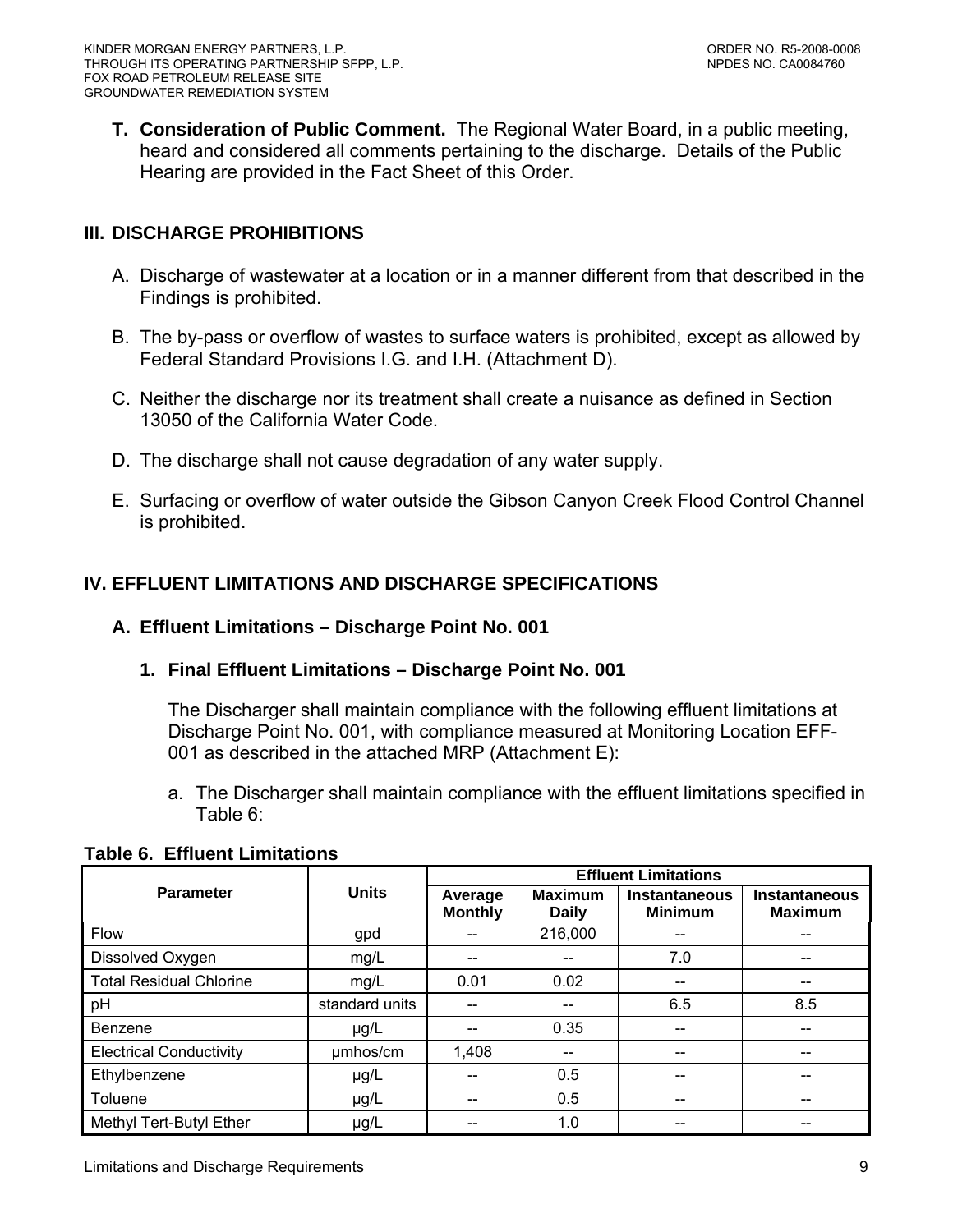<span id="page-9-0"></span>

|                                                   |              | <b>Effluent Limitations</b> |                                |                                        |                                        |
|---------------------------------------------------|--------------|-----------------------------|--------------------------------|----------------------------------------|----------------------------------------|
| <b>Parameter</b>                                  | <b>Units</b> | Average<br><b>Monthly</b>   | <b>Maximum</b><br><b>Daily</b> | <b>Instantaneous</b><br><b>Minimum</b> | <b>Instantaneous</b><br><b>Maximum</b> |
| Nitrate Nitrogen, Total (as N)                    | mg/L         | 10                          |                                | --                                     |                                        |
| T-Amyl Methyl Ether                               | µg/L         |                             | 1.0                            | --                                     |                                        |
| <b>Tertiary Butyl Alcohol</b>                     | µg/L         |                             | 20                             | $-$                                    | --                                     |
| <b>Total Petroleum</b><br>Hydrocarbons (Diesel)   | µg/L         |                             | 50                             |                                        |                                        |
| <b>Total Petroleum</b><br>Hydrocarbons (Gasoline) | $\mu$ g/L    |                             | 50                             |                                        |                                        |
| Xylene                                            | µg/L         |                             | 0.5                            |                                        |                                        |

- b. **Total Recoverable Iron.** For a calendar year, the annual average total recoverable iron concentration in the effluent shall not exceed **300 µg/L**.
- c. **Total Recoverable Manganese.** For a calendar year, the annual average total recoverable manganese concentration in the effluent shall not exceed **50 µg/L**.
- **2. Interim Effluent Limitations Not Applicable**
- **B. Land Discharge Specifications Not Applicable**
- **C. Reclamation Specifications Not Applicable**

## **V. RECEIVING WATER LIMITATIONS**

## **A. Surface Water Limitations**

Receiving water limitations are based on water quality objectives contained in the Basin Plan and are a required part of this Order. The discharge shall not cause the following in Gibson Canyon Creek Flood Control Channel:

- 1. **Biostimulatory Substances**. Water to contain biostimulatory substances which promote aquatic growths in concentrations that cause nuisance or adversely affect beneficial uses.
- 2. **Chemical Constituents**. Chemical constituents to be present in concentrations that adversely affect beneficial uses.
- 3. **Color**. Discoloration that causes nuisance or adversely affects beneficial uses.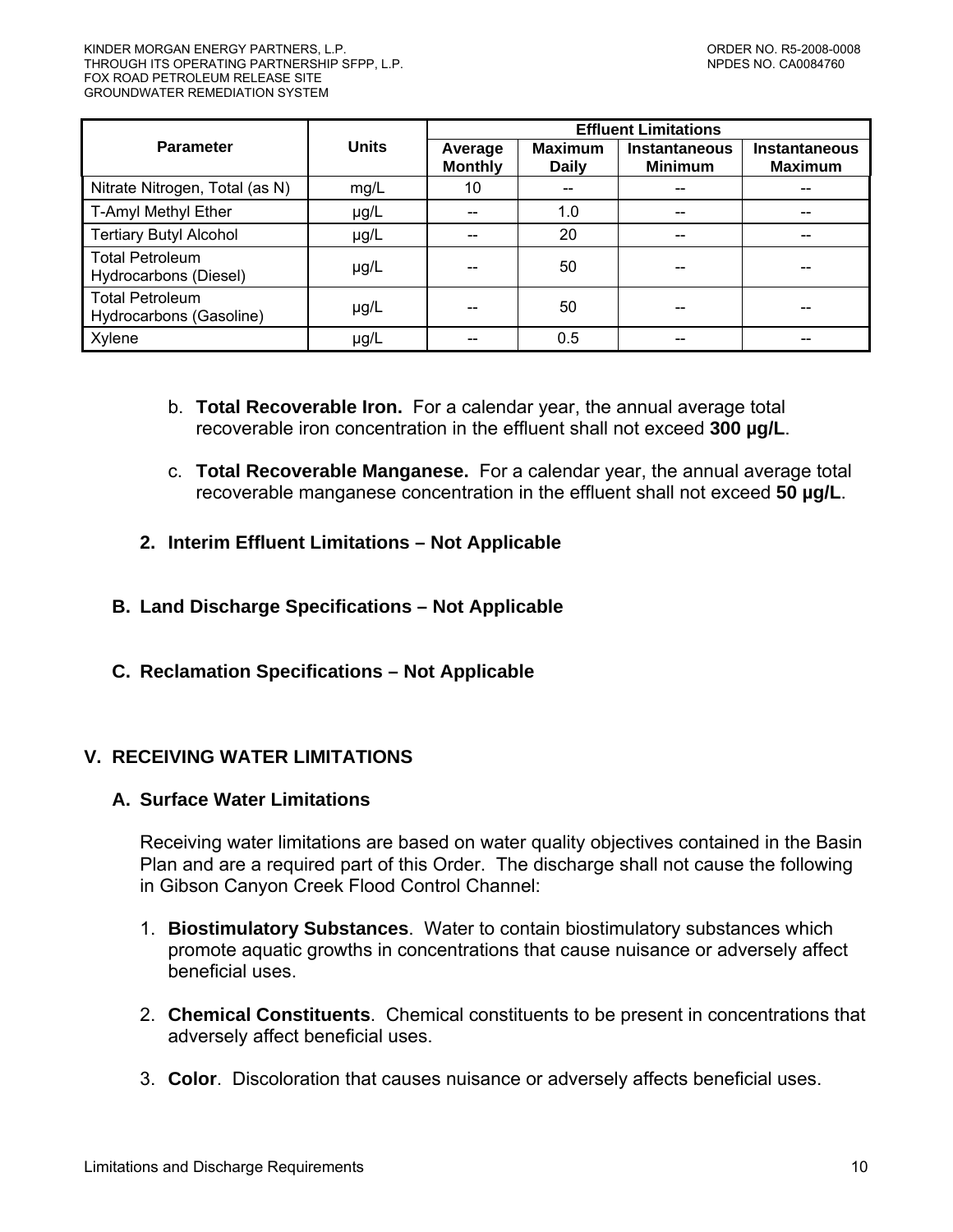#### 4. **Dissolved Oxygen**:

- a. The monthly median of the mean daily dissolved oxygen concentration to fall below 85 percent of saturation in the main water mass;
- b. The 95 percentile dissolved oxygen concentration to fall below 75 percent of saturation; nor
- c. The dissolved oxygen concentration to be reduced below 7.0 mg/L at any time.
- 5. **Floating Material**. Floating material to be present in amounts that cause nuisance or adversely affect beneficial uses.
- 6. **Oil and Grease**. Oils, greases, waxes, or other materials to be present in concentrations that cause nuisance, result in a visible film or coating on the surface of the water or on objects in the water, or otherwise adversely affect beneficial uses.
- 7. **pH**. The pH to be depressed below 6.5, raised above 8.5, nor changed by more than 0.5 units.

#### 8. **Pesticides**:

- a. Pesticides to be present, individually or in combination, in concentrations that adversely affect beneficial uses;
- b. Pesticides to be present in bottom sediments or aquatic life in concentrations that adversely affect beneficial uses;
- c. Total identifiable persistent chlorinated hydrocarbon pesticides to be present in the water column at concentrations detectable within the accuracy of analytical methods approved by USEPA or the Executive Officer;
- d. Pesticide concentrations to exceed those allowable by applicable antidegradation policies (see State Water Board Resolution No. 68-16 and 40 CFR 131.12.);
- e. Pesticide concentrations to exceed the lowest levels technically and economically achievable;
- f. Pesticides to be present in concentration in excess of the maximum contaminant levels set forth in California Code of Regulations, Title 22, Division 4, Chapter 15; nor
- g. Thiobencarb to be present in excess of 1.0 µg/L.
- 9. **Salinity**. The total dissolved solids to exceed 500 mg/L.

## 10. **Radioactivity**: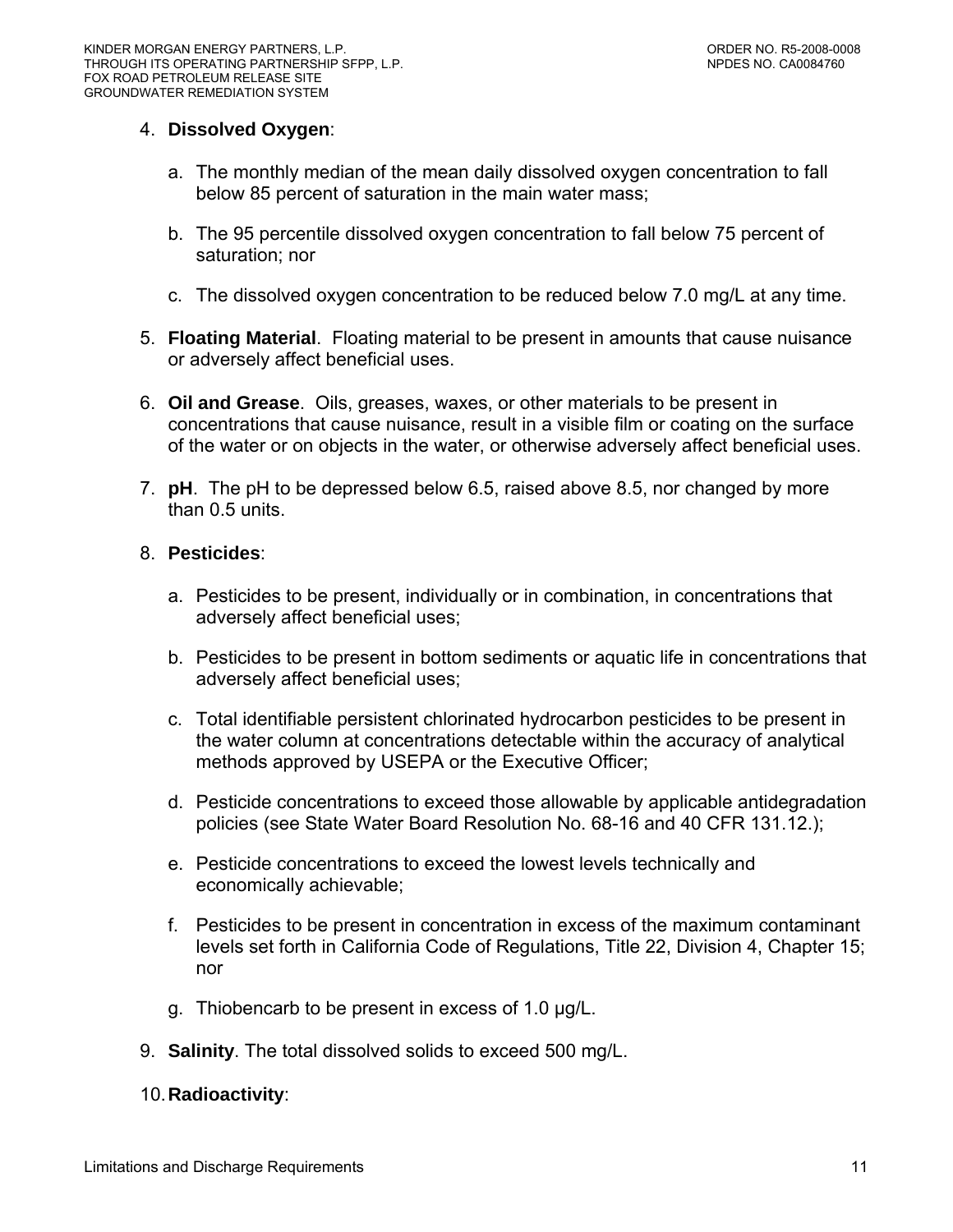- <span id="page-11-0"></span>a. Radionuclides to be present in concentrations that are harmful to human, plant, animal, or aquatic life nor that result in the accumulation of radionuclides in the food web to an extent that presents a hazard to human, plant, animal, or aquatic life; nor
- b. Radionuclides to be present in excess of the maximum contaminant levels specified in Table 4 (MCL Radioactivity) of Section 64443 of Title 22 of the California Code of Regulations.
- 11.**Suspended Sediments**. The suspended sediment load and suspended sediment discharge rate of surface waters to be altered in such a manner as to cause nuisance or adversely affect beneficial uses.
- 12.**Settleable Substances**. Substances to be present in concentrations that result in the deposition of material that causes nuisance or adversely affects beneficial uses.
- 13.**Suspended Material**. Suspended material to be present in concentrations that cause nuisance or adversely affect beneficial uses.
- 14.**Taste and Odors**. Taste- or odor-producing substances to be present in concentrations that impart undesirable tastes or odors to fish flesh or other edible products of aquatic origin, or that cause nuisance, or otherwise adversely affect beneficial uses.
- 15.**Temperature**. The natural temperature to be increased by more than 5°F.
- 16.**Toxicity**. Toxic substances to be present, individually or in combination, in concentrations that produce detrimental physiological responses in human, plant, animal, or aquatic life.
- 17. **Turbidity**. The turbidity to increase as follows:
	- a. More than 1 Nephelometric Turbidity Unit (NTU) where natural turbidity is between 0 and 5 NTUs.
	- b. More than 20 percent where natural turbidity is between 5 and 50 NTUs.
	- c. More than 10 NTU where natural turbidity is between 50 and 100 NTUs.
	- d. More than 10 percent where natural turbidity is greater than 100 NTUs.

## **B. Groundwater Limitations – Not Applicable**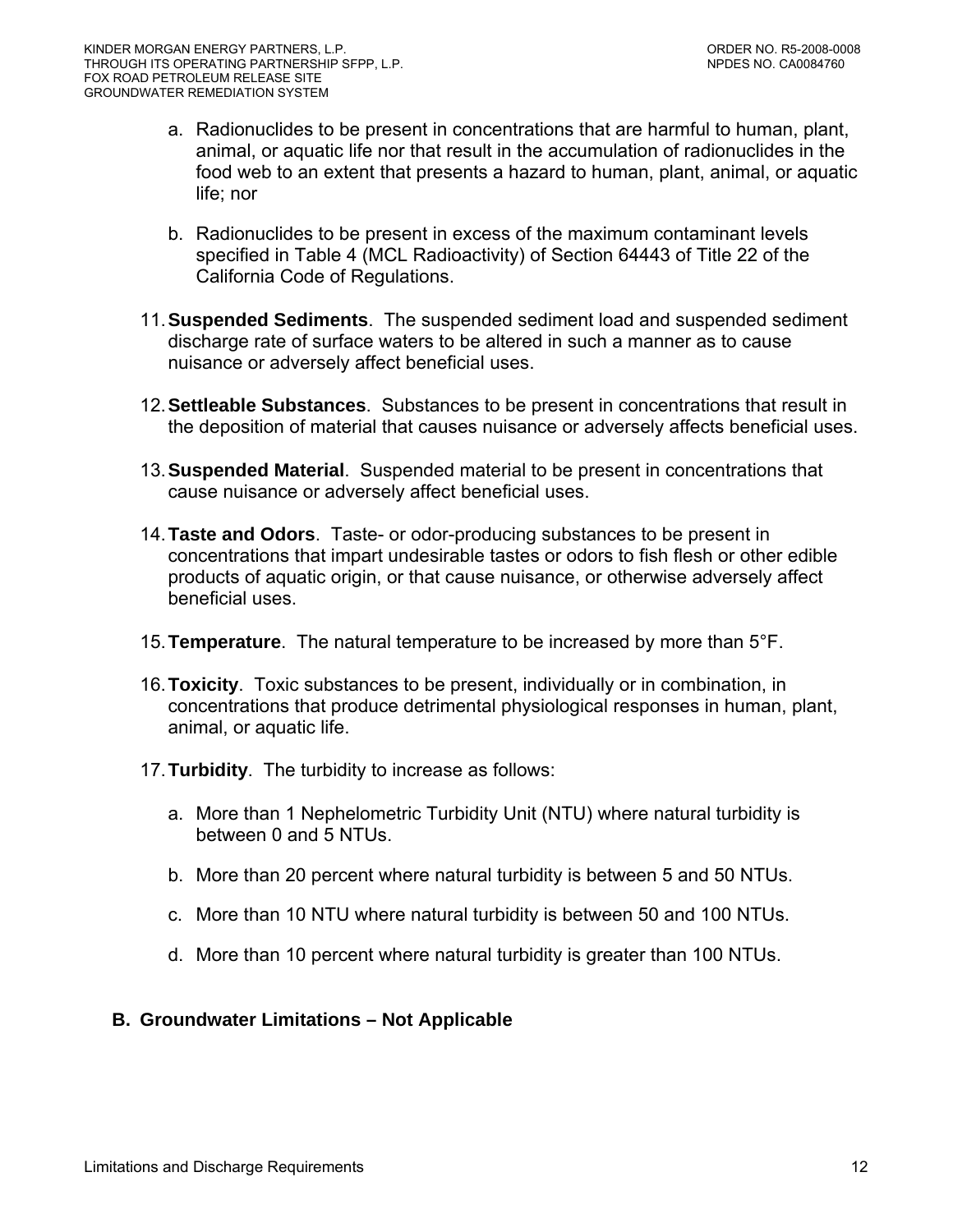# <span id="page-12-0"></span>**VI. PROVISIONS**

#### **A. Standard Provisions**

- 1. The Discharger shall comply with all Standard Provisions included in Attachment D of this Order.
- 2. The Discharger shall comply with the following provisions:
	- a. If the Discharger's wastewater treatment plant is publicly owned or subject to regulation by California Public Utilities Commission, it shall be supervised and operated by persons possessing certificates of appropriate grade according to Title 23, CCR, Division 3, Chapter 26.
	- b. After notice and opportunity for a hearing, this Order may be terminated or modified for cause, including, but not limited to:
		- i. violation of any term or condition contained in this Order;
		- ii. obtaining this Order by misrepresentation or by failing to disclose fully all relevant facts;
		- iii. a change in any condition that requires either a temporary or permanent reduction or elimination of the authorized discharge; and
		- iv. a material change in the character, location, or volume of discharge.

The causes for modification include:

- *New regulations.* New regulations have been promulgated under Section 405(d) of the Clean Water Act, or the standards or regulations on which the permit was based have been changed by promulgation of amended standards or regulations or by judicial decision after the permit was issued.
- *Land application plans.* When required by a permit condition to incorporate a land application plan for beneficial reuse of sewage sludge, to revise an existing land application plan, or to add a land application plan.
- *Change in sludge use or disposal practice.* Under 40 CFR 122.62(a)(1), a change in the Discharger's sludge use or disposal practice is a cause for modification of the permit. It is cause for revocation and reissuance if the Discharger requests or agrees.

The Regional Water Board may review and revise this Order at any time upon application of any affected person or the Regional Water Board's own motion.

c. If a toxic effluent standard or prohibition (including any scheduled compliance specified in such effluent standard or prohibition) is established under Section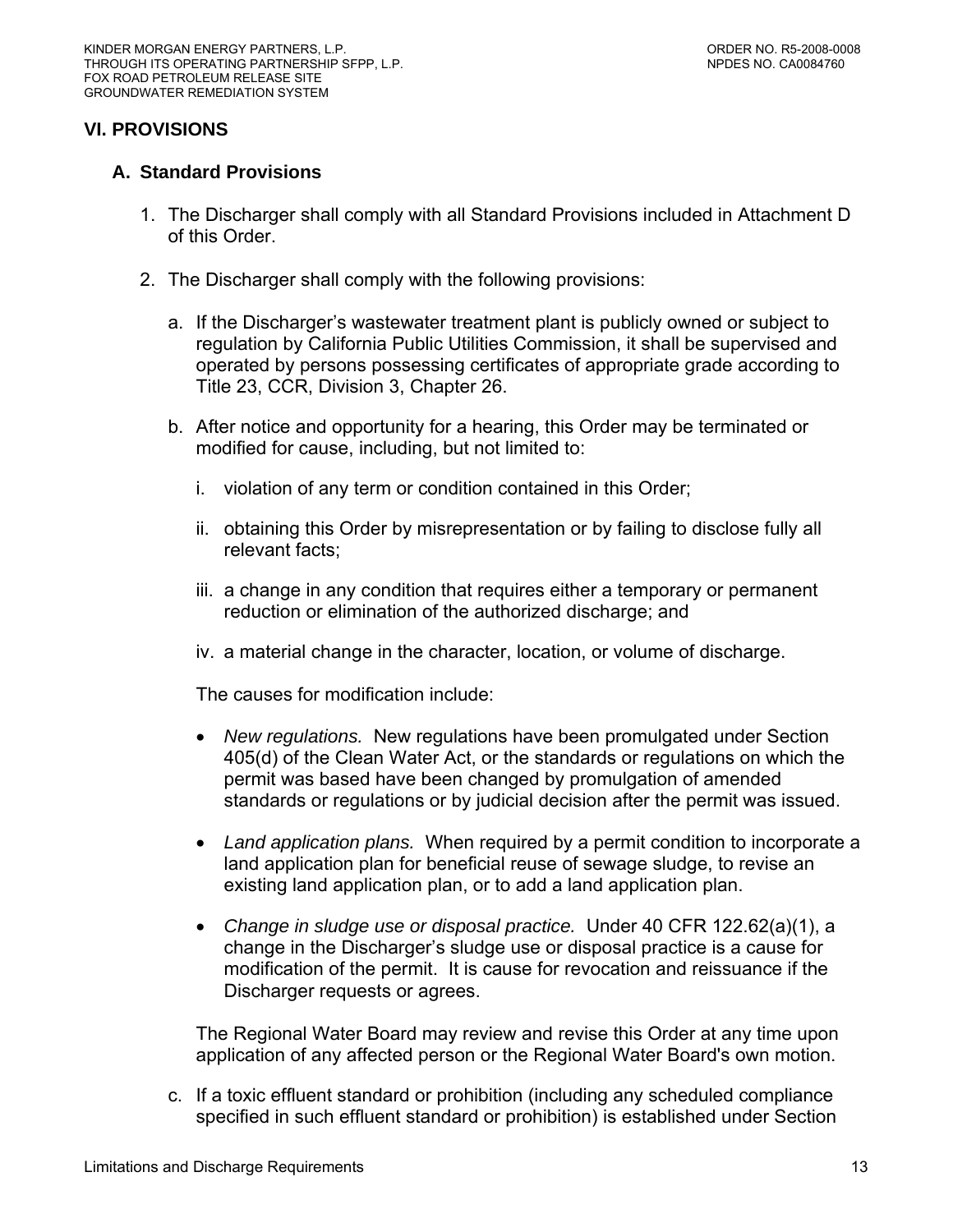307(a) of the CWA, or amendments thereto, for a toxic pollutant that is present in the discharge authorized herein, and such standard or prohibition is more stringent than any limitation upon such pollutant in this Order, the Regional Water Board will revise or modify this Order in accordance with such toxic effluent standard or prohibition.

The Discharger shall comply with effluent standards and prohibitions within the time provided in the regulations that establish those standards or prohibitions, even if this Order has not yet been modified.

- d. This Order shall be modified, or alternately revoked and reissued, to comply with any applicable effluent standard or limitation issued or approved under Sections 301(b)(2)(C) and (D), 304(b)(2), and 307(a)(2) of the CWA, if the effluent standard or limitation so issued or approved:
	- i. contains different conditions or is otherwise more stringent than any effluent limitation in the Order; or
	- ii. controls any pollutant limited in the Order.

The Order, as modified or reissued under this paragraph, shall also contain any other requirements of the CWA then applicable.

- e. The provisions of this Order are severable. If any provision of this Order is found invalid, the remainder of this Order shall not be affected.
- f. The Discharger shall take all reasonable steps to minimize any adverse effects to waters of the State or users of those waters resulting from any discharge or sludge use or disposal in violation of this Order. Reasonable steps shall include such accelerated or additional monitoring as necessary to determine the nature and impact of the non-complying discharge or sludge use or disposal.
- g. The Discharger shall ensure compliance with any existing or future pretreatment standard promulgated by USEPA under Section 307 of the CWA, or amendment thereto, for any discharge to the municipal system.
- h. The discharge of any radiological, chemical or biological warfare agent or highlevel, radiological waste is prohibited.
- i. A copy of this Order shall be maintained at the discharge facility and be available at all times to operating personnel. Key operating personnel shall be familiar with its content.
- j. Safeguard to electric power failure:
	- i. The Discharger shall provide safeguards to assure that, should there be reduction, loss, or failure of electric power, the discharge shall comply with the terms and conditions of this Order.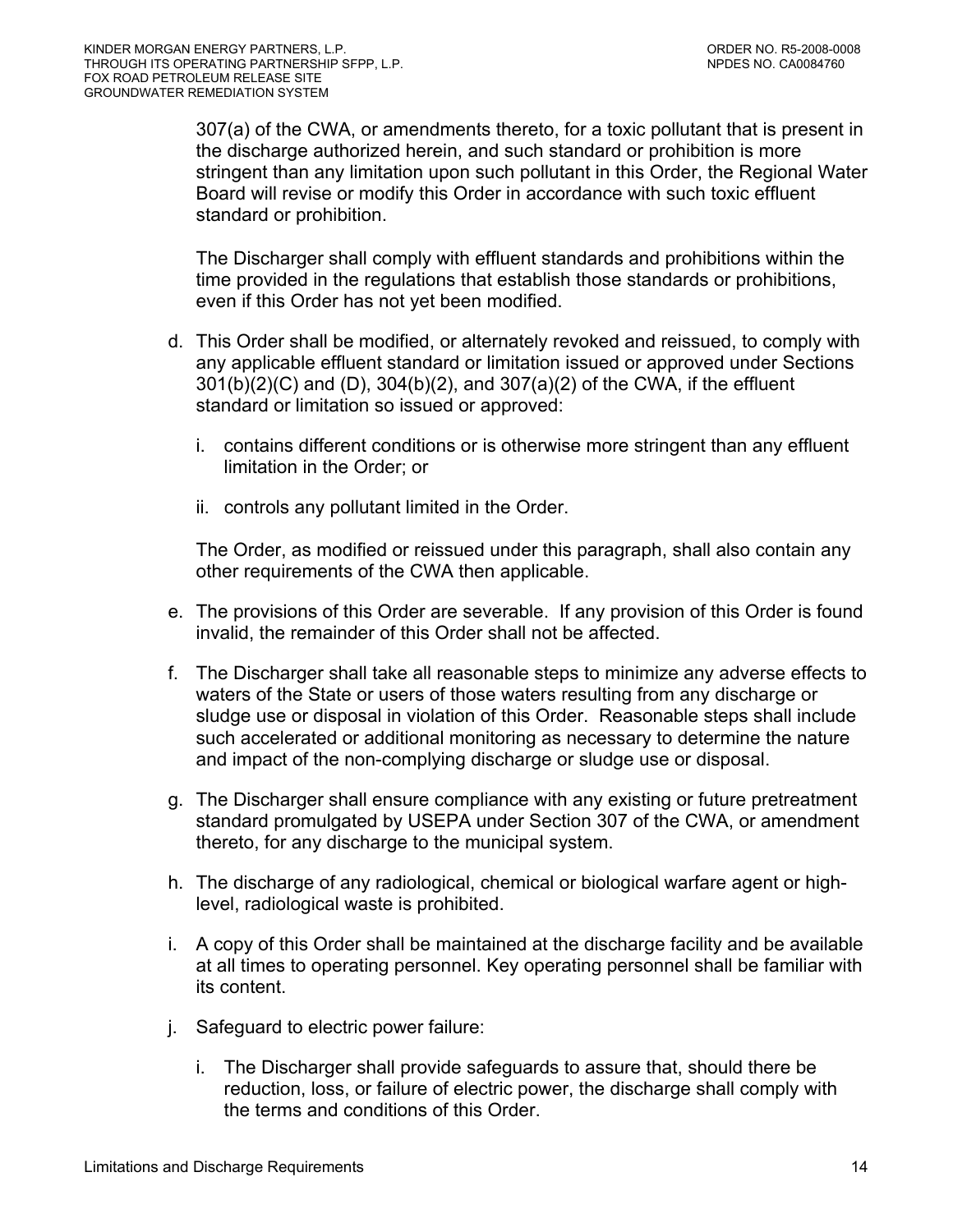- ii. Upon written request by the Regional Water Board the Discharger shall submit a written description of safeguards. Such safeguards may include alternate power sources, standby generators, retention capacity, operating procedures, or other means. A description of the safeguards provided shall include an analysis of the frequency, duration, and impact of power failures experienced over the past 5 years on effluent quality and on the capability of the Discharger to comply with the terms and conditions of the Order. The adequacy of the safeguards is subject to the approval of the Regional Water Board.
- iii. Should the treatment works not include safeguards against reduction, loss, or failure of electric power, or should the Regional Water Board not approve the existing safeguards, the Discharger shall, within 90 days of having been advised in writing by the Regional Water Board that the existing safeguards are inadequate, provide to the Regional Water Board and USEPA a schedule of compliance for providing safeguards such that in the event of reduction, loss, or failure of electric power, the Discharger shall comply with the terms and conditions of this Order. The schedule of compliance shall, upon approval of the Regional Water Board, become a condition of this Order.
- k. The Discharger, upon written request of the Regional Water Board, shall file with the Board a technical report on its preventive (failsafe) and contingency (cleanup) plans for controlling accidental discharges, and for minimizing the effect of such events. This report may be combined with that required under Regional Water Board Standard Provision VI.A.2.m.

The technical report shall:

- i. Identify the possible sources of spills, leaks, untreated waste by-pass, and contaminated drainage. Loading and storage areas, power outage, waste treatment unit outage, and failure of process equipment, tanks and pipes should be considered.
- ii. Evaluate the effectiveness of present facilities and procedures and state when they became operational.
- iii. Predict the effectiveness of the proposed facilities and procedures and provide an implementation schedule containing interim and final dates when they will be constructed, implemented, or operational.

The Regional Water Board, after review of the technical report, may establish conditions which it deems necessary to control accidental discharges and to minimize the effects of such events. Such conditions shall be incorporated as part of this Order, upon notice to the Discharger.

l. A publicly owned treatment works (POTW) whose waste flow has been increasing, or is projected to increase, shall estimate when flows will reach hydraulic and treatment capacities of its treatment and disposal facilities. The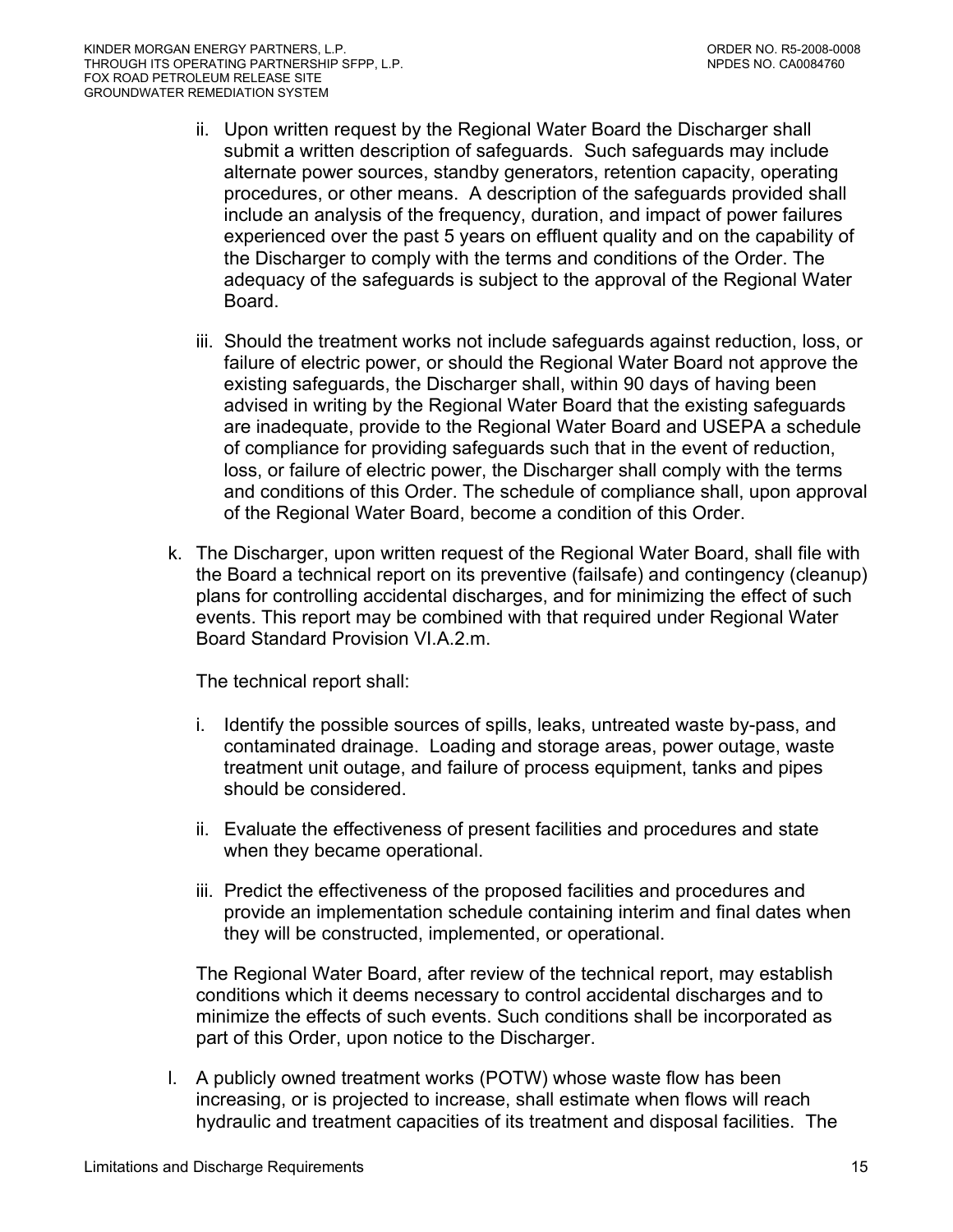projections shall be made in January, based on the last 3 years' average dry weather flows, peak wet weather flows and total annual flows, as appropriate. When any projection shows that capacity of any part of the facilities may be exceeded in 4 years, the Discharger shall notify the Regional Water Board by 31 January. A copy of the notification shall be sent to appropriate local elected officials, local permitting agencies and the press. Within 120 days of the notification, the Discharger shall submit a technical report showing how it will prevent flow volumes from exceeding capacity or how it will increase capacity to handle the larger flows. The Regional Water Board may extend the time for submitting the report.

- m. The Discharger shall submit technical reports as directed by the Executive Officer. All technical reports required herein that involve planning, investigation, evaluation, or design, or other work requiring interpretation and proper application of engineering or geologic sciences, shall be prepared by or under the direction of persons registered to practice in California pursuant to California Business and Professions Code, sections 6735, 7835, and 7835.1. To demonstrate compliance with Title 16, CCR, sections 415 and 3065, all technical reports must contain a statement of the qualifications of the responsible registered professional(s). As required by these laws, completed technical reports must bear the signature(s) and seal(s) of the registered professional(s) in a manner such that all work can be clearly attributed to the professional responsible for the work.
- n. Laboratories that perform sample analyses must be identified in all monitoring reports submitted to the Regional Water Board and USEPA.
- o. The Discharger shall conduct analysis on any sample provided by USEPA as part of the Discharge Monitoring Quality Assurance (DMQA) program. The results of any such analysis shall be submitted to USEPA's DMQA manager.
- p. Effluent samples shall be taken downstream of the last addition of wastes to the treatment or discharge works where a representative sample may be obtained prior to mixing with the receiving waters. Samples shall be collected at such a point and in such a manner to ensure a representative sample of the discharge.
- q. All monitoring and analysis instruments and devices used by the Discharger to fulfill the prescribed monitoring program shall be properly maintained and calibrated as necessary, at least yearly, to ensure their continued accuracy.
- r. The Discharger shall file with the Regional Water Board technical reports on selfmonitoring performed according to the detailed specifications contained in the Monitoring and Reporting Program attached to this Order.
- s. The results of all monitoring required by this Order shall be reported to the Regional Water Board, and shall be submitted in such a format as to allow direct comparison with the limitations and requirements of this Order. Unless otherwise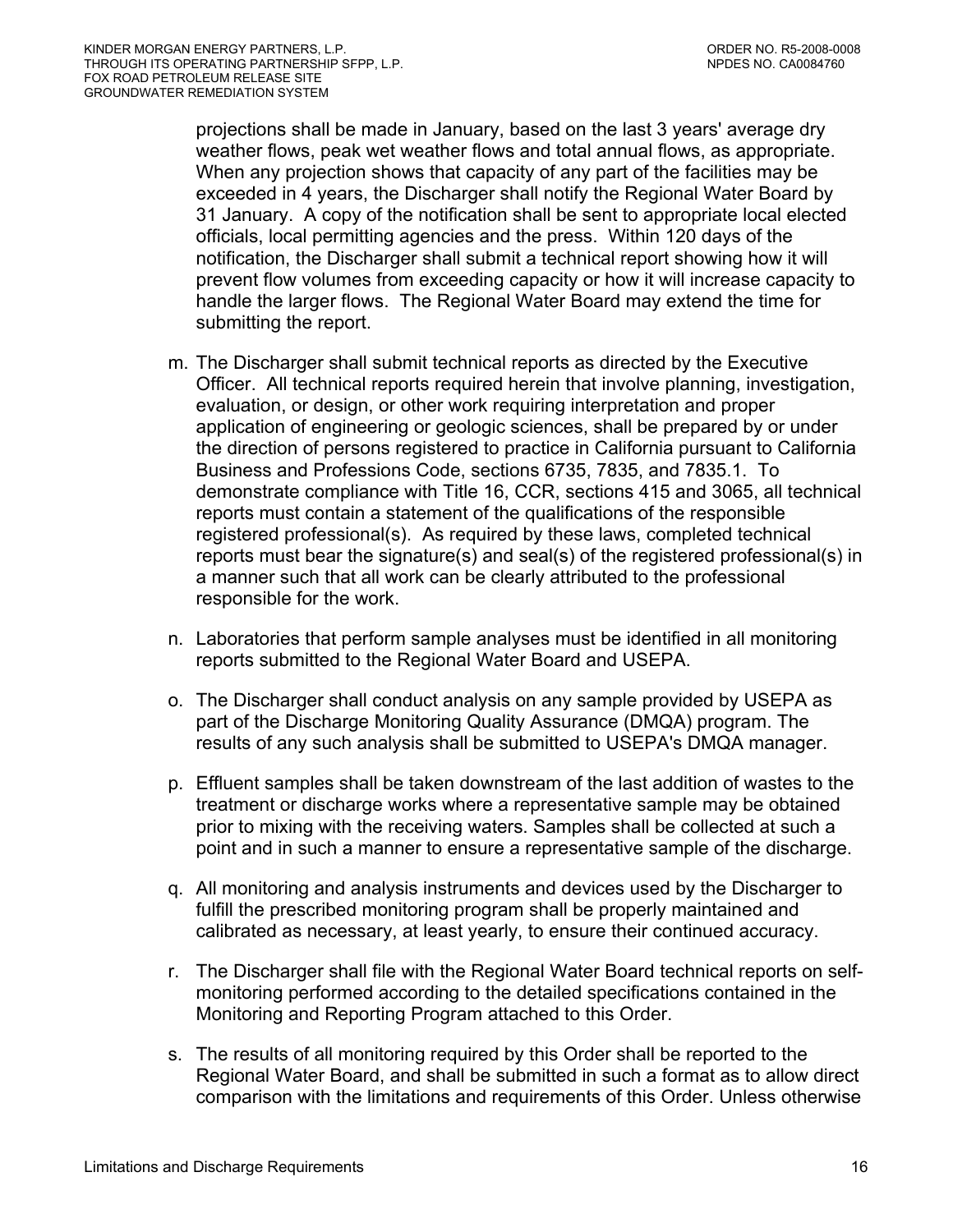<span id="page-16-0"></span>specified, discharge flows shall be reported in terms of the monthly average and the daily maximum discharge flows.

- t. The Regional Water Board is authorized to enforce the terms of this permit under several provisions of the CWC, including, but not limited to, sections 13385, 13386, and 13387.
- u. For POTWs, prior to making any change in the point of discharge, place of use, or purpose of use of treated wastewater that results in a decrease of flow in any portion of a watercourse, the Discharger must file a petition with the State Water Board, Division of Water Rights, and receive approval for such a change. (CWC section 1211).
- v. In the event the Discharger does not comply or will be unable to comply for any reason, with any prohibition, maximum daily effluent limitation, 1-hour average effluent limitation, or receiving water limitation contained in this Order, the Discharger shall notify the Regional Water Board by telephone (916) 464-3291 within 24 hours of having knowledge of such noncompliance, and shall confirm this notification in writing within 5 days, unless the Regional Water Board waives confirmation. The written notification shall include the information required by [Attachment D, Section V.E.1](#page-0-0) [40 CFR 122.41(l)(6)(i)].

## **B. Monitoring and Reporting Program (MRP) Requirements**

1. The Discharger shall comply with the MRP, and future revisions thereto, in Attachment E of this Order.

# **C. Special Provisions**

## **1. Reopener Provisions**

- a. This Order may be reopened for modification, or revocation and reissuance, as a result of the detection of a reportable priority pollutant generated by special conditions included in this Order. These special conditions may be, but are not limited to, fish tissue sampling, whole effluent toxicity, monitoring requirements on internal waste stream(s), and monitoring for surrogate parameters. Additional requirements may be included in this Order as a result of the special condition monitoring data.
- b. Conditions that necessitate a major modification of a permit are described in 40 CFR 122.62, including:
	- i. If new or amended applicable water quality standards are promulgated or approved pursuant to Section 303 of the CWA, or amendments thereto, this permit may be reopened and modified in accordance with the new or amended standards.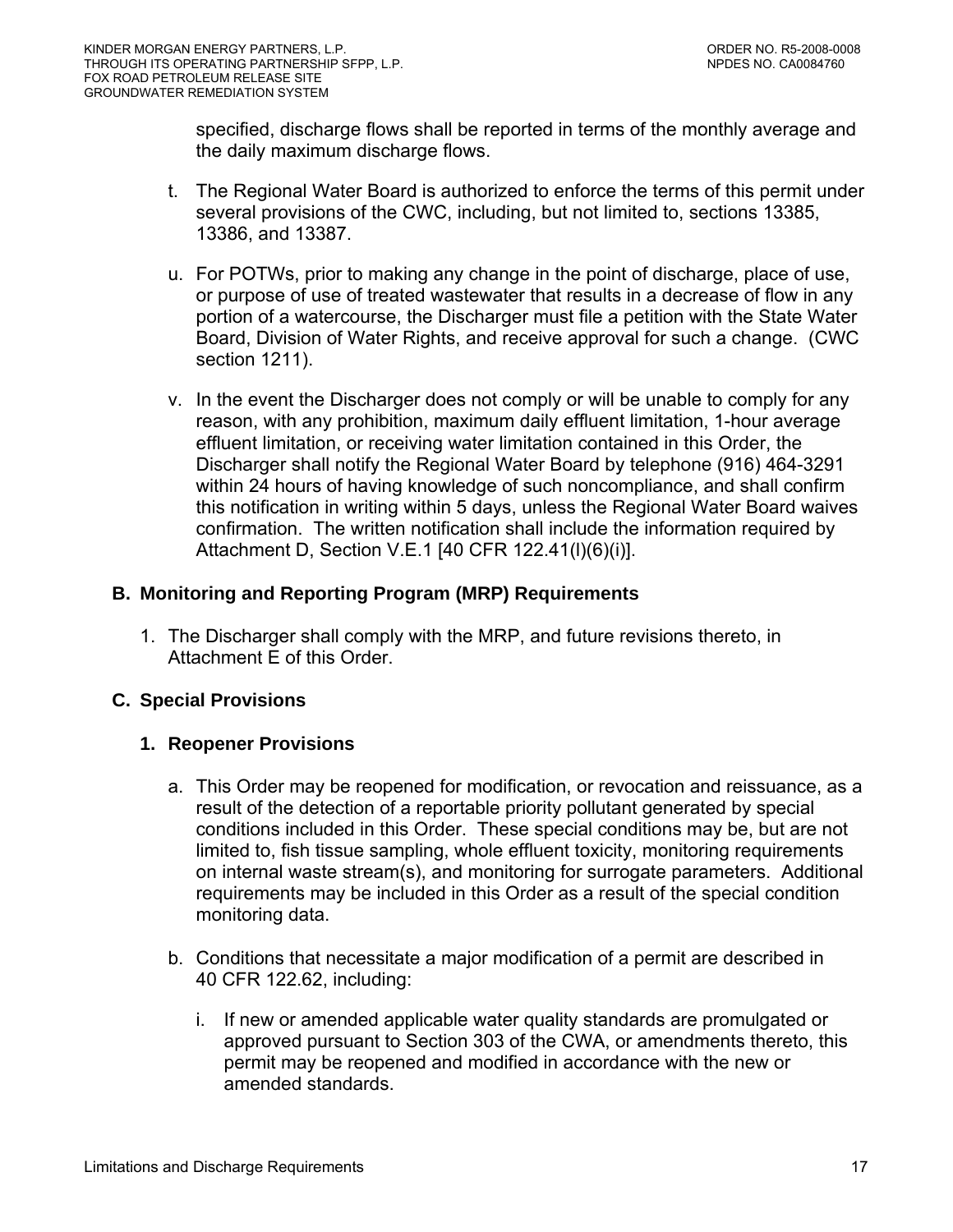- <span id="page-17-0"></span>ii. When new information, that was not available at the time of permit issuance, would have justified different permit conditions at the time of issuance.
- c. **Whole Effluent Toxicity.** As a result of a Toxicity Reduction Evaluation (TRE), this Order may be reopened to include a chronic toxicity limitation, a new acute toxicity limitation, and/or a limitation for a specific toxicant identified in the TRE. Additionally, if the State Water Board revises the SIP's toxicity control provisions that would require the establishment of numeric chronic toxicity effluent limitations, this Order may be reopened to include a numeric chronic toxicity effluent limitation based on the new provisions.
- d. **Mixing Zone Study**. Section 1.4.2.2 of the SIP requires the Discharger to submit receiving water mixing zone studies prior to allowing dilution credits for certain pollutants. Therefore, the Discharger may elect, as a means of compliance, to conduct a mixing zone study to evaluate any available assimilative capacity in the Gibson Canyon Creek Flood Control Channel. When requested, the Regional Water Board will review such studies and if warranted, may reopen this permit to make appropriate changes to the water quality-based effluent limitations.
- **e. Best Available Technology (BAT) Study.** The groundwater treatment system utilizes air stripping, activated carbon, and a catalytic and thermal oxidizer and is capable of dependably removing the groundwater contaminants to concentrations that are non-detectable by current analytical technology. Therefore, several effluent limitations have been developed based on Best Professional Judgment, in accordance with 40 CFR 125.3. If the Discharger conducts an acceptable Best Available Technology evaluation study that demonstrates that alternative effluent limitations are appropriate, this Order may be reopened to modify effluent limitations or other requirements.

## **2. Special Studies, Technical Reports and Additional Monitoring Requirements**

a. **Chronic Whole Effluent Toxicity.** For compliance with the Basin Plan's narrative toxicity objective, this Order requires the Discharger to conduct chronic whole effluent toxicity testing, as specified in the Monitoring and Reporting Program (Attachment E, Section V). Furthermore, this Provision requires the Discharger to investigate the causes of, and identify corrective actions to reduce or eliminate effluent toxicity. If the discharge exceeds the toxicity numeric monitoring trigger established in this Provision, the Discharger is required to initiate a Toxicity Reduction Evaluation (TRE), in accordance with an approved TRE Work Plan, and take actions to mitigate the impact of the discharge and prevent reoccurrence of toxicity. A TRE is a site-specific study conducted in a stepwise process to identify the source(s) of toxicity and the effective control measures for effluent toxicity. TREs are designed to identify the causative agents and sources of whole effluent toxicity, evaluate the effectiveness of the toxicity control options, and confirm the reduction in effluent toxicity. This Provision includes requirements for the Discharger to develop and submit a TRE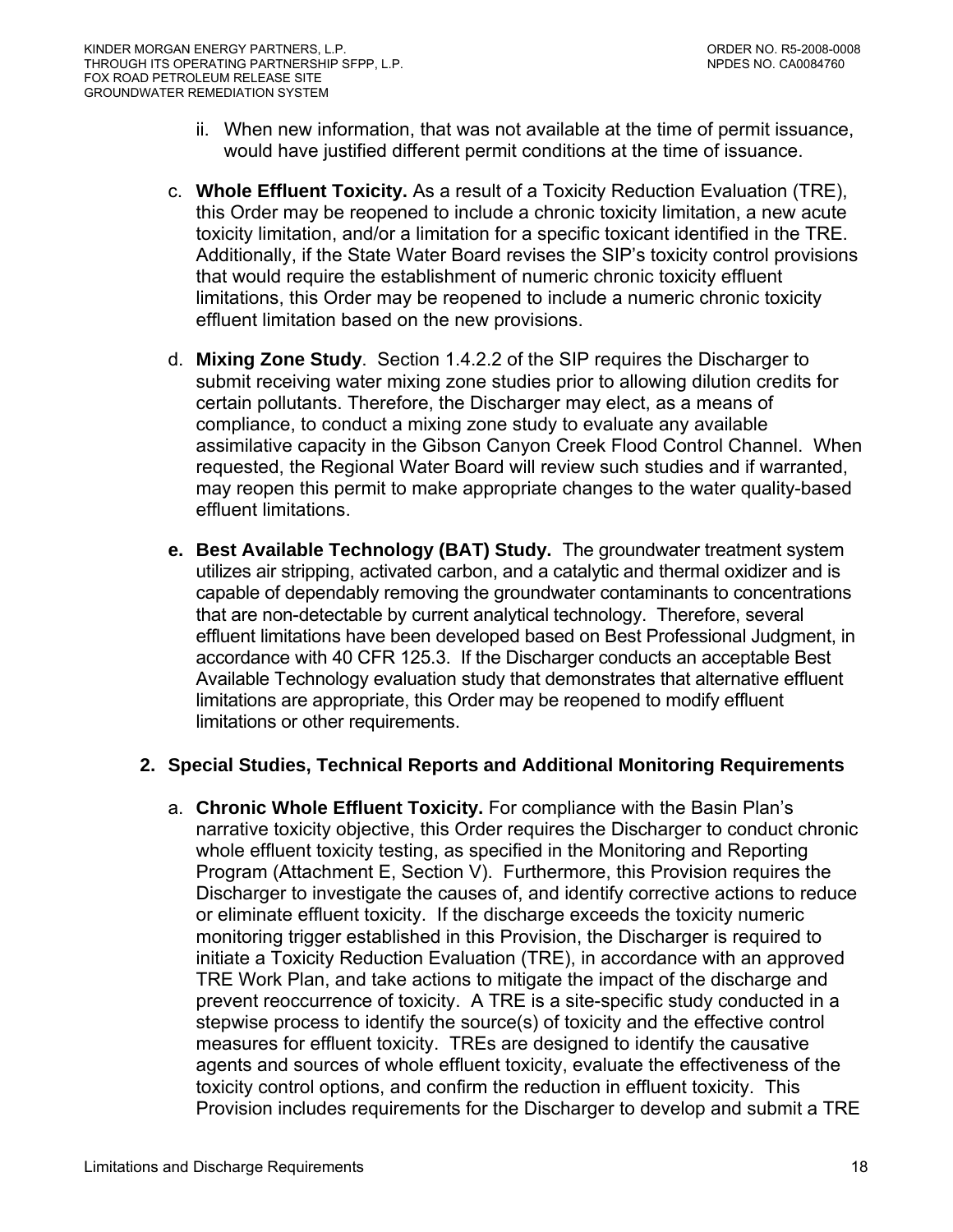<span id="page-18-0"></span>Work Plan and includes procedures for accelerated chronic toxicity monitoring and TRE initiation.

- i. **Toxicity Reduction Evaluation (TRE) Work Plan. Within 90 days of the effective date of this Order,** Within 90 days of the effective date of this Order, the Discharger shall submit to the Regional Water Board a TRE Work Plan for approval by the Executive Officer. The TRE Work Plan shall outline the procedures for identifying the source(s) of, and reducing or eliminating effluent toxicity. The TRE Work Plan must be developed in accordance with EPA guidance<sup>[1](#page-18-0)</sup> and be of adequate detail to allow the Discharger to immediately initiate a TRE as required in this Provision.
- ii. **Accelerated Monitoring and TRE Initiation.** When the numeric toxicity monitoring trigger is exceeded during regular chronic toxicity monitoring, and the testing meets all test acceptability criteria, the Discharger shall initiate accelerated monitoring as required in the Accelerated Monitoring Specifications. WET testing results exceeding the monitoring trigger during accelerated monitoring demonstrates a pattern of toxicity and requires the Discharger to initiate a TRE to address the effluent toxicity.
- iii. **Numeric Monitoring Trigger.** The numeric toxicity monitoring trigger is > **1 TUc** (where TUc = 100/NOEC). The monitoring trigger is not an effluent limitation; it is the toxicity threshold at which the Discharger is required to begin accelerated monitoring and initiate a TRE.
- iv. **Accelerated Monitoring Specifications.** If the monitoring trigger is exceeded during regular chronic toxicity testing, within 14 days of notification by the laboratory of the test results, the Discharger shall initiate accelerated monitoring. Accelerated monitoring shall consist of four (4) chronic toxicity tests in a 6-week period (i.e. one test every 2 weeks) using the species that exhibited toxicity. The following protocol shall be used for accelerated monitoring and TRE initiation:
	- a) If the results of four (4) consecutive accelerated monitoring tests do not exceed the monitoring trigger, the Discharger may cease accelerated monitoring and resume regular chronic toxicity monitoring. However, notwithstanding the accelerated monitoring results, if there is adequate evidence of a pattern of effluent toxicity, the Executive Officer may require that the Discharger initiate a TRE.
	- b) If the source(s) of the toxicity is easily identified (i.e. temporary plant upset), the Discharger shall make necessary corrections to the facility and shall continue accelerated monitoring until four (4) consecutive accelerated tests do not exceed the monitoring trigger. Upon confirmation

 $\overline{a}$ 

<sup>&</sup>lt;sup>1</sup> See Attachment F (Fact Sheet) Section VII.B.2.a. for a list of USEPA guidance documents that must be considered in development of the TRE Workplan.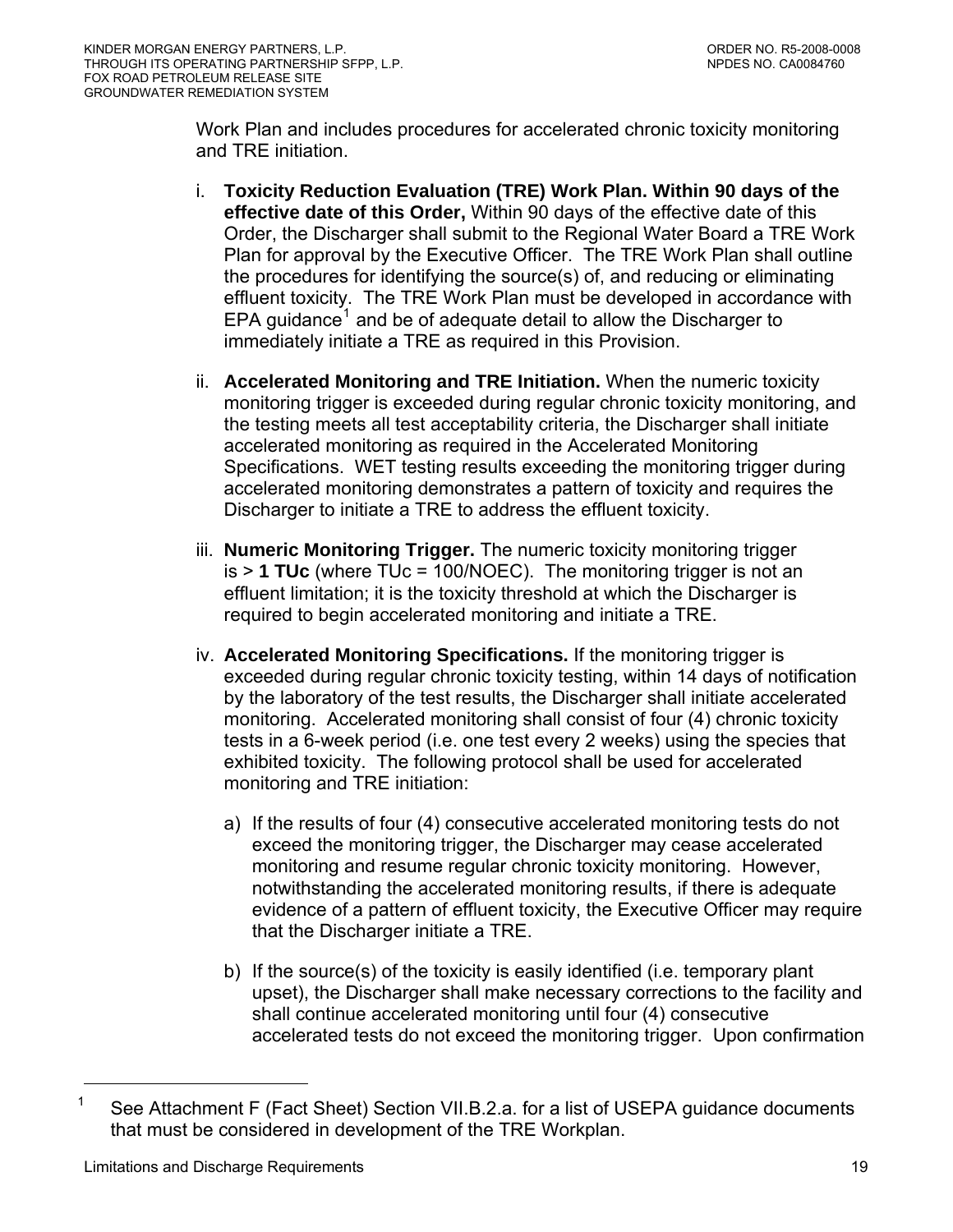<span id="page-19-0"></span>that the effluent toxicity has been removed, the Discharger may cease accelerated monitoring and resume regular chronic toxicity monitoring.

- c) If the result of any accelerated toxicity test exceeds the monitoring trigger, the Discharger shall cease accelerated monitoring and initiate a TRE to investigate the cause(s) of, and identify corrective actions to reduce or eliminate effluent toxicity. Within thirty (30) days of notification by the laboratory of the test results exceeding the monitoring trigger during accelerated monitoring, the Discharger shall submit a TRE Action Plan to the Regional Water Board including, at minimum:
	- 1) Specific actions the Discharger will take to investigate and identify the cause(s) of toxicity, including TRE WET monitoring schedule;
	- 2) Specific actions the Discharger will take to mitigate the impact of the discharge and prevent the recurrence of toxicity; and
	- 3) A schedule for these actions.

## **3. Best Management Practices and Pollution Prevention**

a. **Salinity Evaluation and Minimization Plan.** The Discharger shall prepare and implement a salinity evaluation and minimization plan to address sources of salinity and shall provide annual reports demonstrating reasonable progress in the reduction of salinity in its discharge to the Gibson Canyon Flood Control Channel. The plan shall be completed and submitted to the Regional Water Board **within 9 months of the effective date of this Order** for approval by the Executive Officer. The annual reports shall be submitted in accordance with the Monitoring and Reporting Program [\(Attachment E, Section X.D.\)](#page-50-0).

## **4. Construction, Operation and Maintenance Specifications**

- a. The Discharger shall operate the treatment system for maximum removal efficiencies of groundwater contaminants.
- b. The Discharger shall operate the groundwater extraction network to achieve maximum contaminant plume capture.
- c. **Chemical Use.** The Discharger uses the following chemicals during the groundwater treatment process for equipment maintenance:

Chem-Treat CL-4435 (Anti-Scaling/Sequestering Agent); and Chem-Treat CL241 (Anti-Foaming Agent).

Chem-Treat CL-4435, which prevents the buildup of calcium carbonate and other inorganic compounds on the treatment system appliances, contains 1-hydroxy ethylidene-1,1-diphosphonic acid and polyacrylic acid copolymer which cannot be analyzed by direct methods.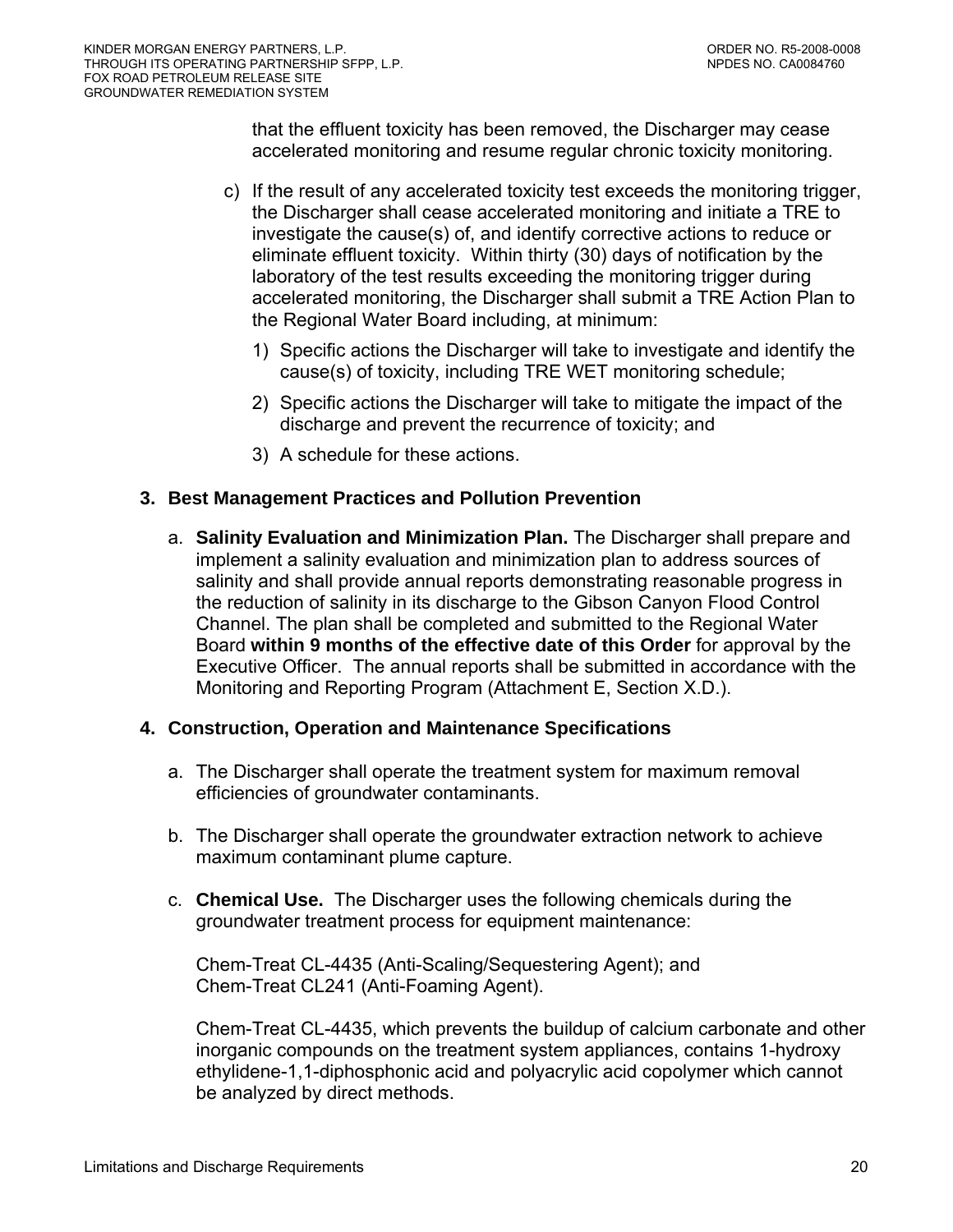<span id="page-20-0"></span>Chem-Treat CL-241, which prevents foaming and allows the air stripper to operate at maximum efficiencies, contains dimethyl polysiloxane (i.e., silicone) which cannot be analyzed by direct methods.

The Discharger shall minimize the use of Chem-Treat CL-4435 and Chem-Treat CL-241. The Discharger is required to record the average weekly dosages of the compounds used, and their specific purposes.

## **5. Special Provisions for Municipal Facilities (POTWs Only) – Not Applicable**

## **6. Other Special Provisions**

a. In the event of any change in control or ownership of land or waste discharge facilities presently owned or controlled by the Discharger, the Discharger shall notify the succeeding owner or operator of the existence of this Order by letter, a copy of which shall be immediately forwarded to the Regional Water Board.

To assume operation under this Order, the succeeding owner or operator must apply in writing to the Executive Officer requesting transfer of the Order. The request must contain the requesting entity's full legal name, the State of incorporation if a corporation, address and telephone number of the persons responsible for contact with the Regional Water Board and a statement. The statement shall comply with the signatory and certification requirements in the Federal Standard Provisions (Attachment D, Section V.B.) and state that the new owner or operator assumes full responsibility for compliance with this Order. Failure to submit the request shall be considered a discharge without requirements, a violation of the California Water Code. Transfer shall be approved or disapproved in writing by the Executive Officer.

## **7. Compliance Schedules – Not Applicable**

# **VII. COMPLIANCE DETERMINATION – NOT APPLICABLE**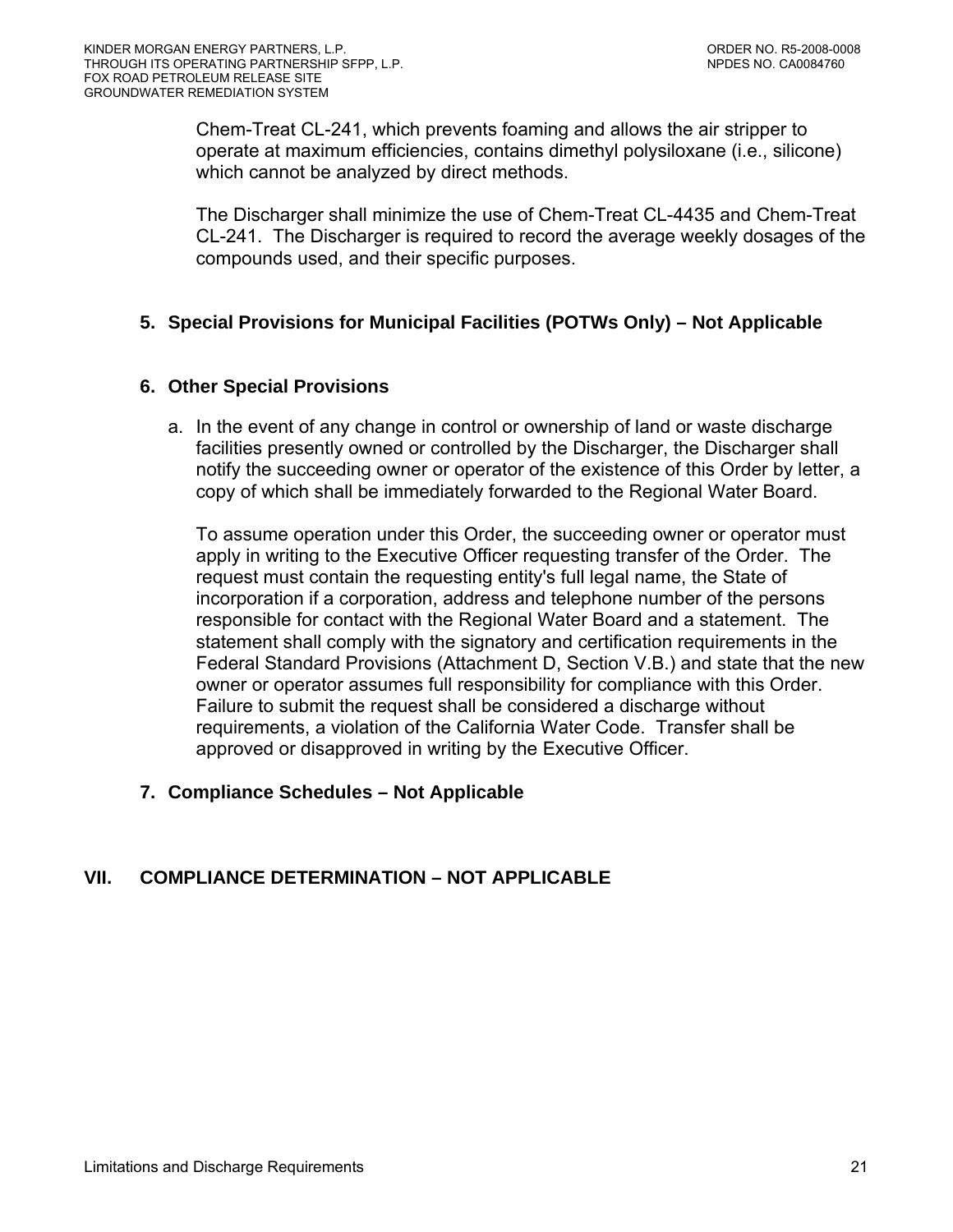# <span id="page-21-0"></span>**ATTACHMENT A – DEFINITIONS**

**Arithmetic Mean (µ),** also called the average, is the sum of measured values divided by the number of samples. For ambient water concentrations, the arithmetic mean is calculated as follows:

Arithmetic mean =  $\mu$  =  $\Sigma x / n$  where:  $\Sigma x$  is the sum of the measured ambient water concentrations, and n is the number of samples.

**Average Monthly Effluent Limitation (AMEL):** the highest allowable average of daily discharges over a calendar month, calculated as the sum of all daily discharges measured during a calendar month divided by the number of daily discharges measured during that month.

**Average Weekly Effluent Limitation (AWEL):** the highest allowable average of daily discharges over a calendar week (Sunday through Saturday), calculated as the sum of all daily discharges measured during a calendar week divided by the number of daily discharges measured during that week.

**Best Practicable Treatment or Control (BPTC):** BPTC is a requirement of State Water Resources Control Board Resolution 68-16 – "Statement of Policy with Respect to Maintaining High Quality of Waters in California" (referred to as the "Antidegradation Policy"). BPTC is the treatment or control of a discharge necessary to assure that, *"(a) a pollution or nuisance will not occur and (b) the highest water quality consistent with maximum benefit to the people of the State will be maintained."* Pollution is defined in CWC Section 13050(I). In general, an exceedance of a water quality objective in the Basin Plan constitutes "pollution".

**Bioaccumulative** pollutants are those substances taken up by an organism from its surrounding medium through gill membranes, epithelial tissue, or from food and subsequently concentrated and retained in the body of the organism.

**Carcinogenic** pollutants are substances that are known to cause cancer in living organisms.

**Coefficient of Variation (***CV***)** is a measure of the data variability and is calculated as the estimated standard deviation divided by the arithmetic mean of the observed values.

**Daily Discharge:** Daily Discharge is defined as either: (1) the total mass of the constituent discharged over the calendar day (12:00 am through 11:59 pm) or any 24-hour period that reasonably represents a calendar day for purposes of sampling (as specified in the permit), for a constituent with limitations expressed in units of mass or; (2) the unweighted arithmetic mean measurement of the constituent over the day for a constituent with limitations expressed in other units of measurement (e.g., concentration).

The daily discharge may be determined by the analytical results of a composite sample taken over the course of one day (a calendar day or other 24-hour period defined as a day) or by the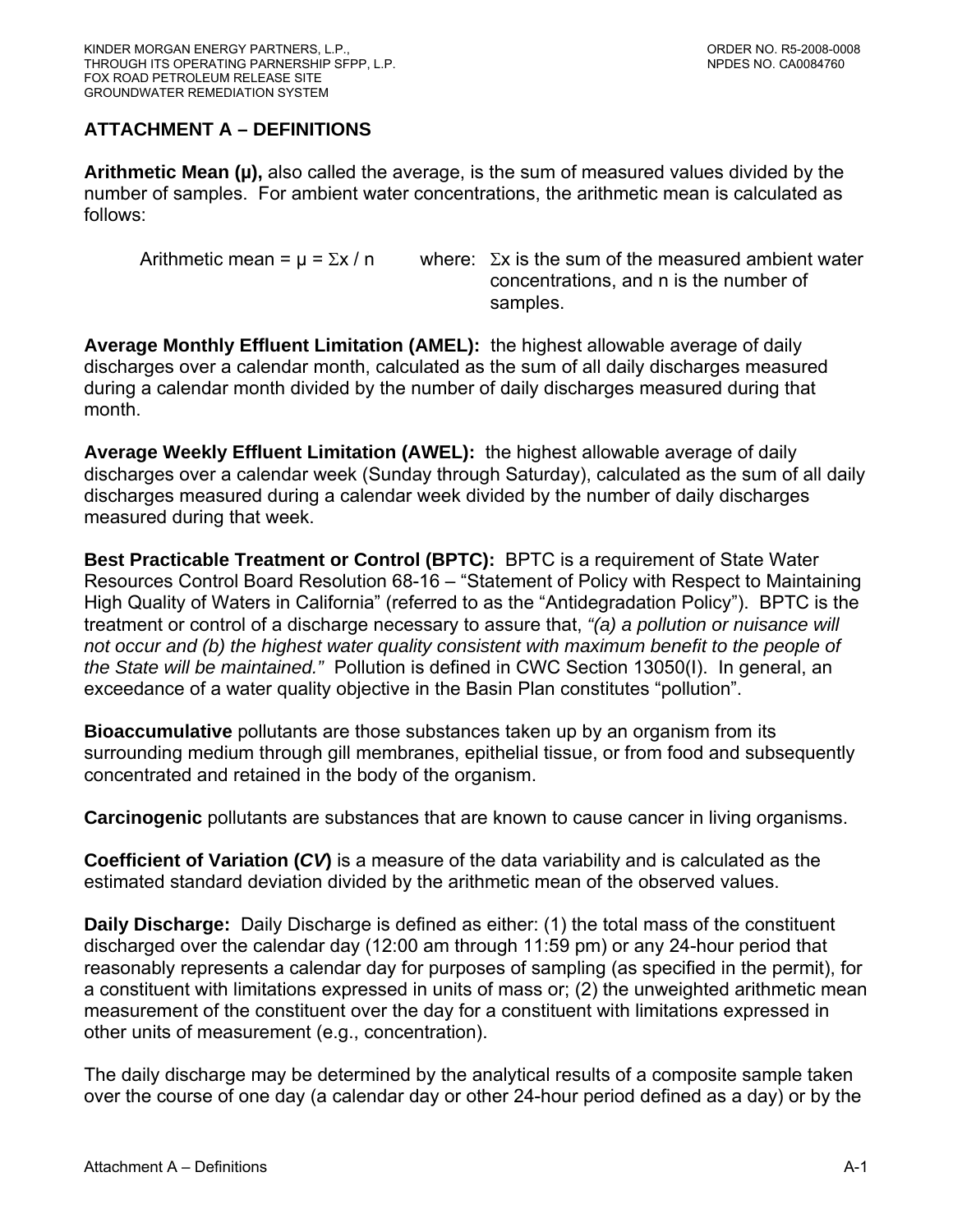arithmetic mean of analytical results from one or more grab samples taken over the course of the day.

For composite sampling, if 1 day is defined as a 24-hour period other than a calendar day, the analytical result for the 24-hour period will be considered as the result for the calendar day in which the 24-hour period ends.

**Detected, but Not Quantified (DNQ)** are those sample results less than the RL, but greater than or equal to the laboratory's MDL.

**Dilution Credit** is the amount of dilution granted to a discharge in the calculation of a water quality-based effluent limitation, based on the allowance of a specified mixing zone. It is calculated from the dilution ratio or determined through conducting a mixing zone study or modeling of the discharge and receiving water.

**Effluent Concentration Allowance (ECA)** is a value derived from the water quality criterion/objective, dilution credit, and ambient background concentration that is used, in conjunction with the coefficient of variation for the effluent monitoring data, to calculate a longterm average (LTA) discharge concentration. The ECA has the same meaning as waste load allocation (WLA) as used in USEPA guidance (Technical Support Document For Water Quality-based Toxics Control, March 1991, second printing, EPA/505/2-90-001).

**Enclosed Bays** means indentations along the coast that enclose an area of oceanic water within distinct headlands or harbor works. Enclosed bays include all bays where the narrowest distance between the headlands or outermost harbor works is less than 75 percent of the greatest dimension of the enclosed portion of the bay. Enclosed bays include, but are not limited to, Humboldt Bay, Bodega Harbor, Tomales Bay, Drake's Estero, San Francisco Bay, Morro Bay, Los Angeles-Long Beach Harbor, Upper and Lower Newport Bay, Mission Bay, and San Diego Bay. Enclosed bays do not include inland surface waters or ocean waters.

**Estimated Chemical Concentration** is the estimated chemical concentration that results from the confirmed detection of the substance by the analytical method below the ML value.

**Estuaries** means waters, including coastal lagoons, located at the mouths of streams that serve as areas of mixing for fresh and ocean waters. Coastal lagoons and mouths of streams that are temporarily separated from the ocean by sandbars shall be considered estuaries. Estuarine waters shall be considered to extend from a bay or the open ocean to a point upstream where there is no significant mixing of fresh water and seawater. Estuarine waters included, but are not limited to, the Sacramento-San Joaquin Delta, as defined in Water Code section 12220, Suisun Bay, Carquinez Strait downstream to the Carquinez Bridge, and appropriate areas of the Smith, Mad, Eel, Noyo, Russian, Klamath, San Diego, and Otay rivers. Estuaries do not include inland surface waters or ocean waters.

**Inland Surface Waters** are all surface waters of the State that do not include the ocean, enclosed bays, or estuaries.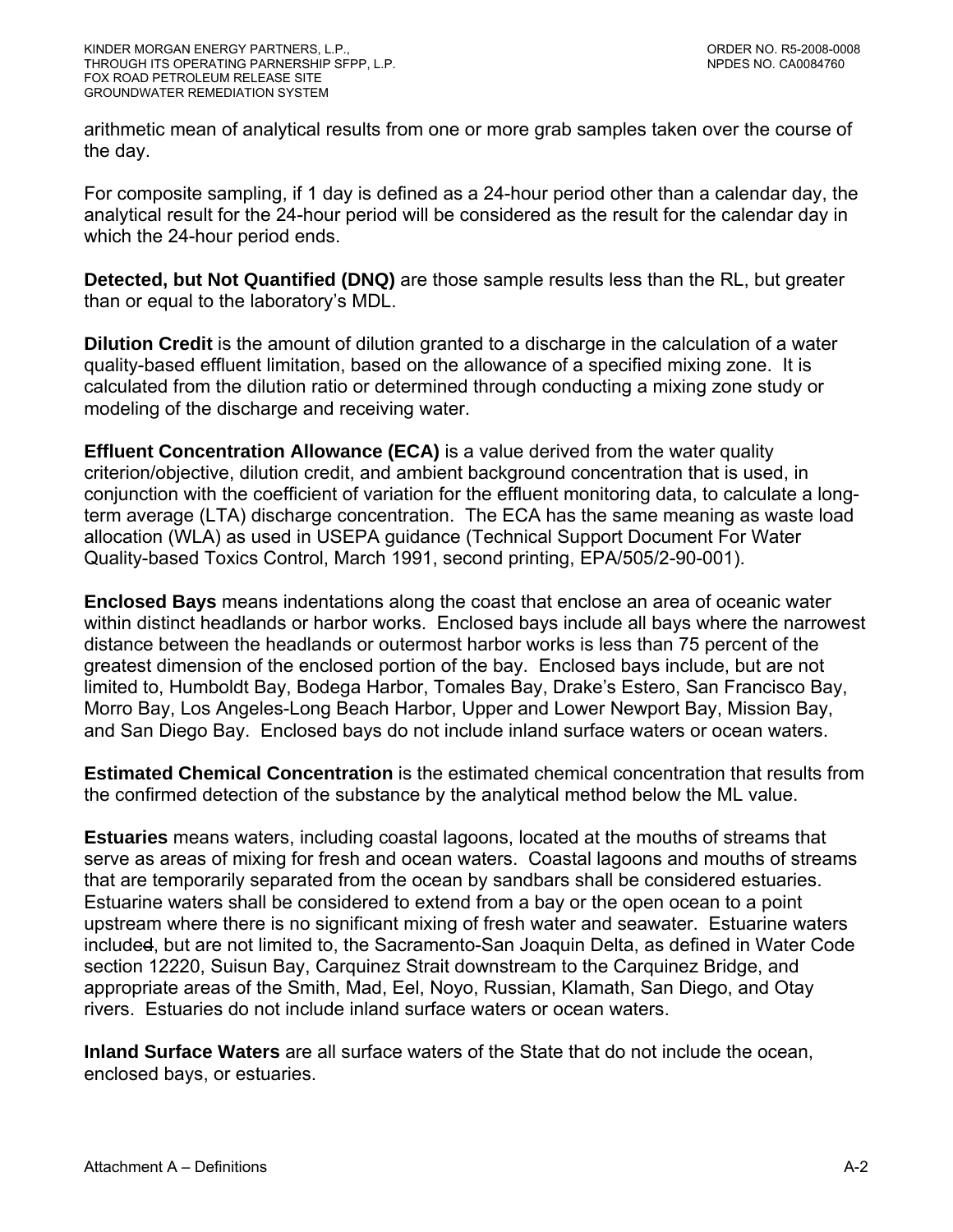**Instantaneous Maximum Effluent Limitation:** the highest allowable value for any single grab sample or aliquot (i.e., each grab sample or aliquot is independently compared to the instantaneous maximum limitation).

**Instantaneous Minimum Effluent Limitation:** the lowest allowable value for any single grab sample or aliquot (i.e., each grab sample or aliquot is independently compared to the instantaneous minimum limitation).

**Maximum Daily Effluent Limitation (MDEL)** means the highest allowable daily discharge of a pollutant, over a calendar day (or 24-hour period). For pollutants with limitations expressed in units of mass, the daily discharge is calculated as the total mass of the pollutant discharged over the day. For pollutants with limitations expressed in other units of measurement, the daily discharge is calculated as the arithmetic mean measurement of the pollutant over the day.

**Median** is the middle measurement in a set of data. The median of a set of data is found by first arranging the measurements in order of magnitude (either increasing or decreasing order). If the number of measurements (*n*) is odd, then the median =  $X_{(n+1)/2}$ . If *n* is even, then the median =  $(X_{n/2} + X_{(n/2)+1})/2$  (i.e., the midpoint between the *n*/2 and *n*/2+1).

**Method Detection Limit (MDL)** is the minimum concentration of a substance that can be measured and reported with 99 percent confidence that the analyte concentration is greater than zero, as defined in title 40 of the Code of Federal Regulations, Part 136, Attachment B, revised as of 3 July 1999.

**Minimum Level (ML)** is the concentration at which the entire analytical system must give a recognizable signal and acceptable calibration point. The ML is the concentration in a sample that is equivalent to the concentration of the lowest calibration standard analyzed by a specific analytical procedure, assuming that all the method specified sample weights, volumes, and processing steps have been followed.

**Mixing Zone** is a limited volume of receiving water that is allocated for mixing with a wastewater discharge where water quality criteria can be exceeded without causing adverse effects to the overall water body.

**Not Detected (ND)** are those sample results less than the laboratory's MDL.

**Ocean Waters** are the territorial marine waters of the State as defined by California law to the extent these waters are outside of enclosed bays, estuaries, and coastal lagoons. Discharges to ocean waters are regulated in accordance with the State Water Board's California Ocean Plan.

**Persistent** pollutants are substances for which degradation or decomposition in the environment is nonexistent or very slow.

**Pollutant Minimization Program (PMP)** means waste minimization and pollution prevention actions that include, but are not limited to, product substitution, waste stream recycling, alternative waste management methods, and education of the public and businesses. The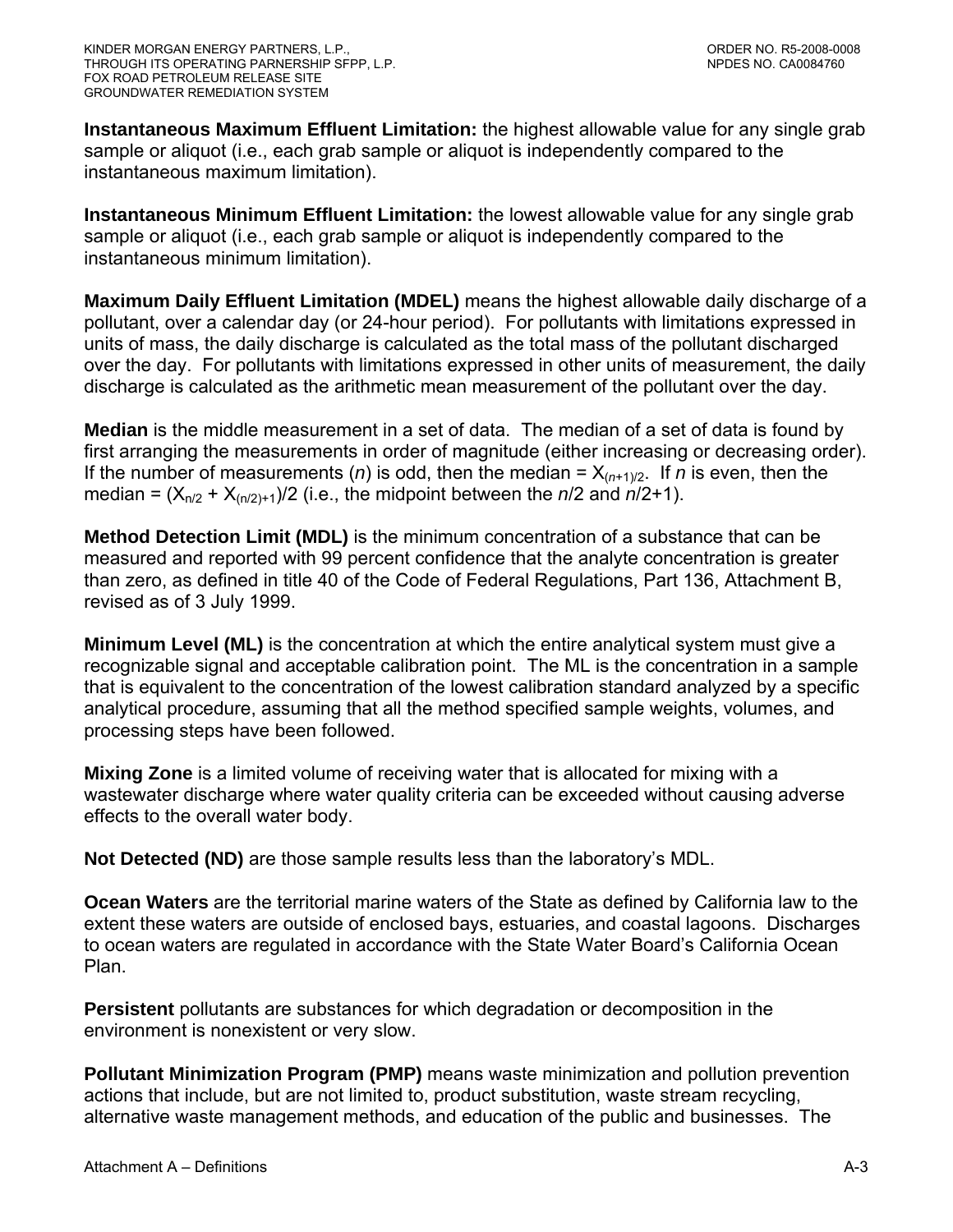goal of the PMP shall be to reduce all potential sources of a priority pollutant(s) through pollutant minimization (control) strategies, including pollution prevention measures as appropriate, to maintain the effluent concentration at or below the water quality-based effluent limitation. Pollution prevention measures may be particularly appropriate for persistent bioaccumulative priority pollutants where there is evidence that beneficial uses are being impacted. The Regional Water Board may consider cost effectiveness when establishing the requirements of a PMP. The completion and implementation of a Pollution Prevention Plan, if required pursuant to Water Code section 13263.3(d), shall be considered to fulfill the PMP requirements.

**Pollution Prevention** means any action that causes a net reduction in the use or generation of a hazardous substance or other pollutant that is discharged into water and includes, but is not limited to, input change, operational improvement, production process change, and product reformulation (as defined in Water Code section 13263.3). Pollution prevention does not include actions that merely shift a pollutant in wastewater from one environmental medium to another environmental medium, unless clear environmental benefits of such an approach are identified to the satisfaction of the State or Regional Water Board.

**Reporting Level (RL)** is the ML (and its associated analytical method) chosen by the Discharger for reporting and compliance determination from the MLs included in this Order. The MLs included in this Order correspond to approved analytical methods for reporting a sample result that are selected by the Regional Water Board either from Appendix 4 of the SIP in accordance with section 2.4.2 of the SIP or established in accordance with section 2.4.3 of the SIP. The ML is based on the proper application of method-based analytical procedures for sample preparation and the absence of any matrix interferences. Other factors may be applied to the ML depending on the specific sample preparation steps employed. For example, the treatment typically applied in cases where there are matrix-effects is to dilute the sample or sample aliquot by a factor of ten. In such cases, this additional factor must be applied to the ML in the computation of the RL.

**Satellite Collection System** is the portion, if any, of a sanitary sewer system owned or operated by a different public agency than the agency that owns and operates the wastewater treatment facility that a sanitary sewer system is tributary to.

**Source of Drinking Water** is any water designated as municipal or domestic supply (MUN) in a Regional Water Board Basin Plan.

**Standard Deviation (**σ**)** is a measure of variability that is calculated as follows:

 $\sigma = (\sum [(x - μ)^2]/(n - 1))^{0.5}$ 

where:

- x is the observed value;
- µ is the arithmetic mean of the observed values; and
- n is the number of samples.

**Toxicity Reduction Evaluation (TRE)** is a study conducted in a step-wise process designed to identify the causative agents of effluent or ambient toxicity, isolate the sources of toxicity,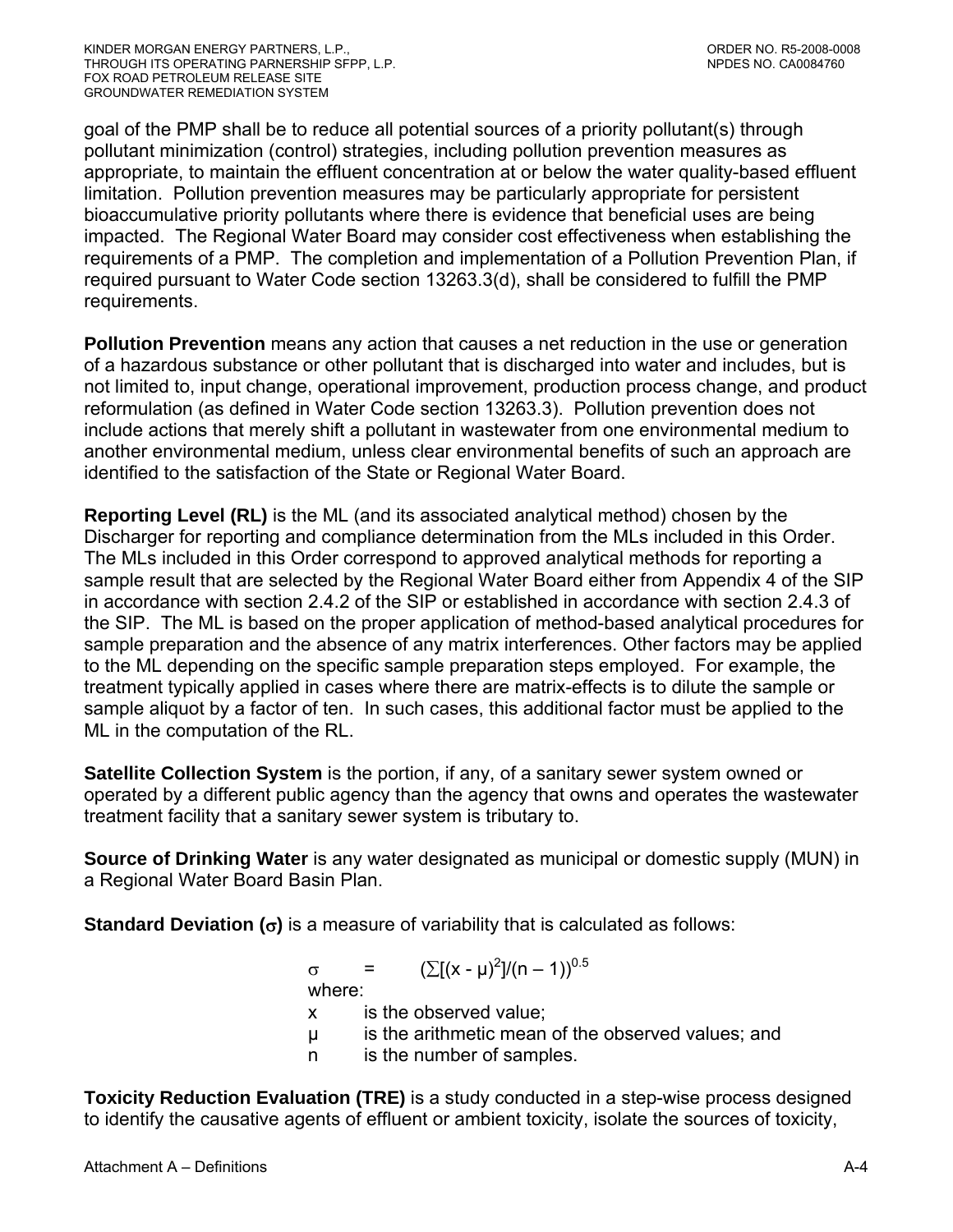evaluate the effectiveness of toxicity control options, and then confirm the reduction in toxicity. The first steps of the TRE consist of the collection of data relevant to the toxicity, including additional toxicity testing, and an evaluation of facility operations and maintenance practices, and best management practices. A Toxicity Identification Evaluation (TIE) may be required as part of the TRE, if appropriate. (A TIE is a set of procedures to identify the specific chemical(s) responsible for toxicity. These procedures are performed in three phases (characterization, identification, and confirmation) using aquatic organism toxicity tests.)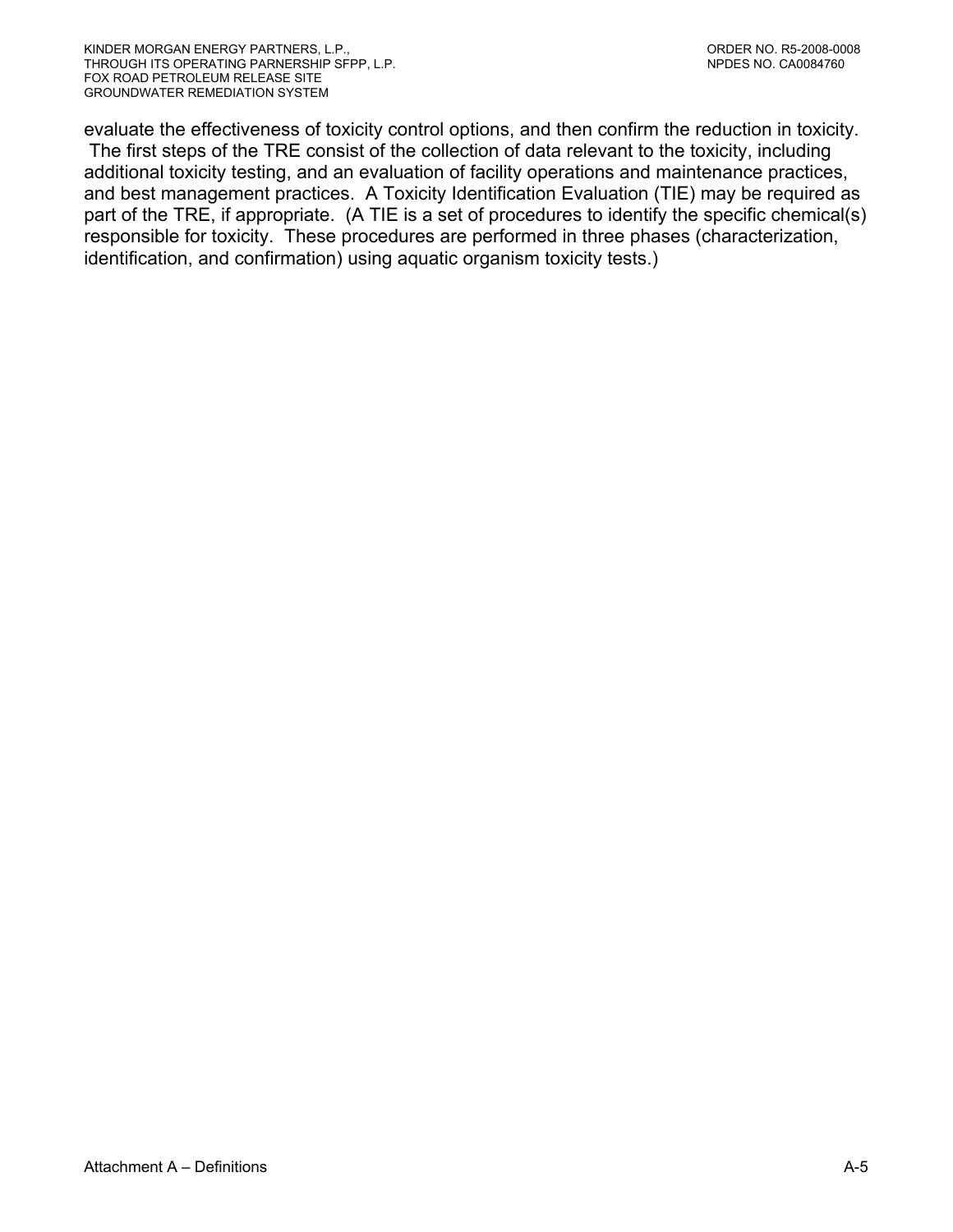<span id="page-26-0"></span>KINDER MORGAN ENERGY PARTNERS, L.P., ORDER NO. R5-2008-0008 THROUGH ITS OPERATING PARTNERSHIP SFPP, L.P. NEW AND THE SERVICE OF STATISTIC MEDICAL SERVICE OF STATISTIC MET FOX ROAD PETROLEUM RELEASE SITE GROUNDWATER REMEDIATION SYSTEM

## **ATTACHMENT B – MAP**

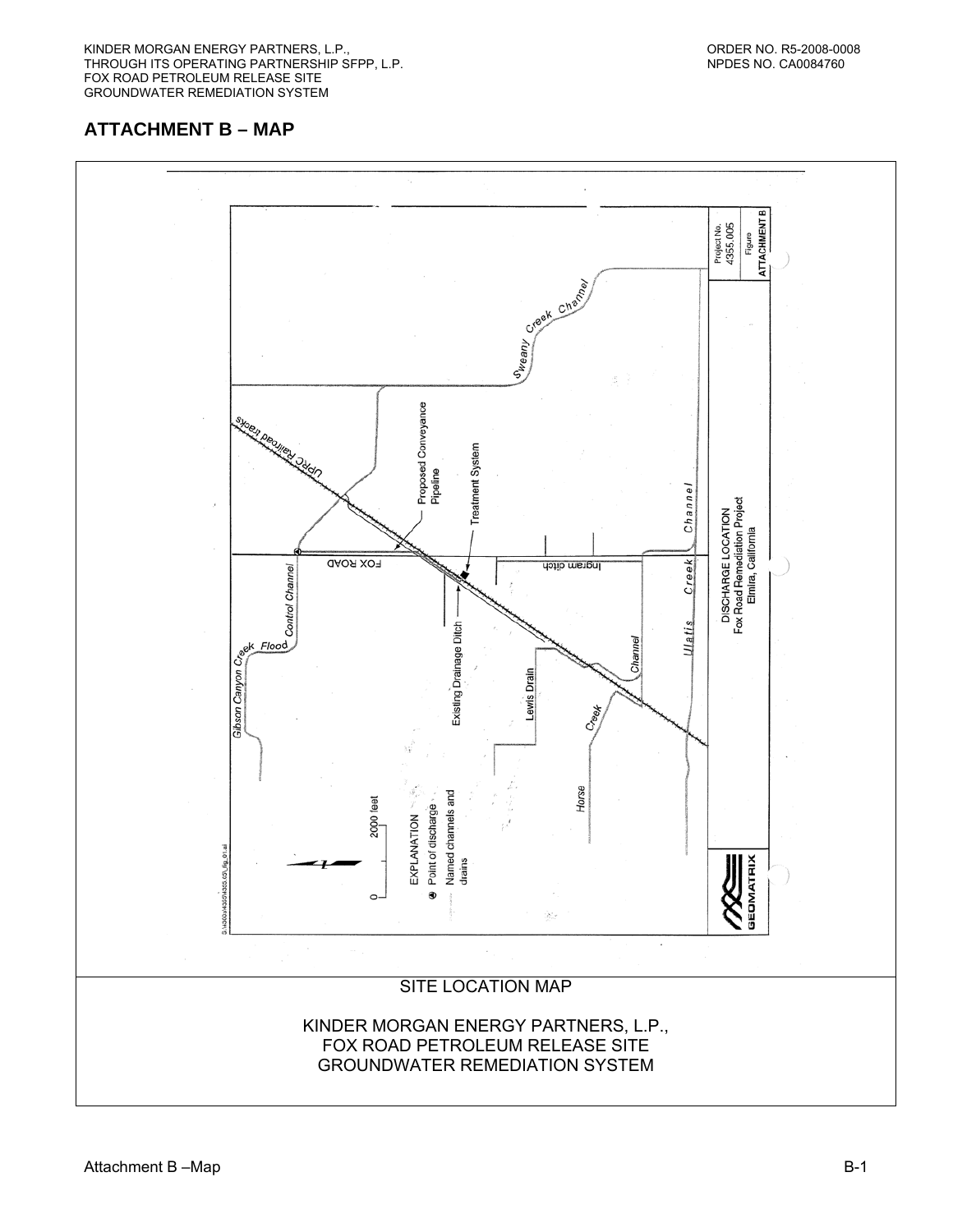#### **ATTACHMENT C – FLOW SCHEMATIC**

<span id="page-27-0"></span>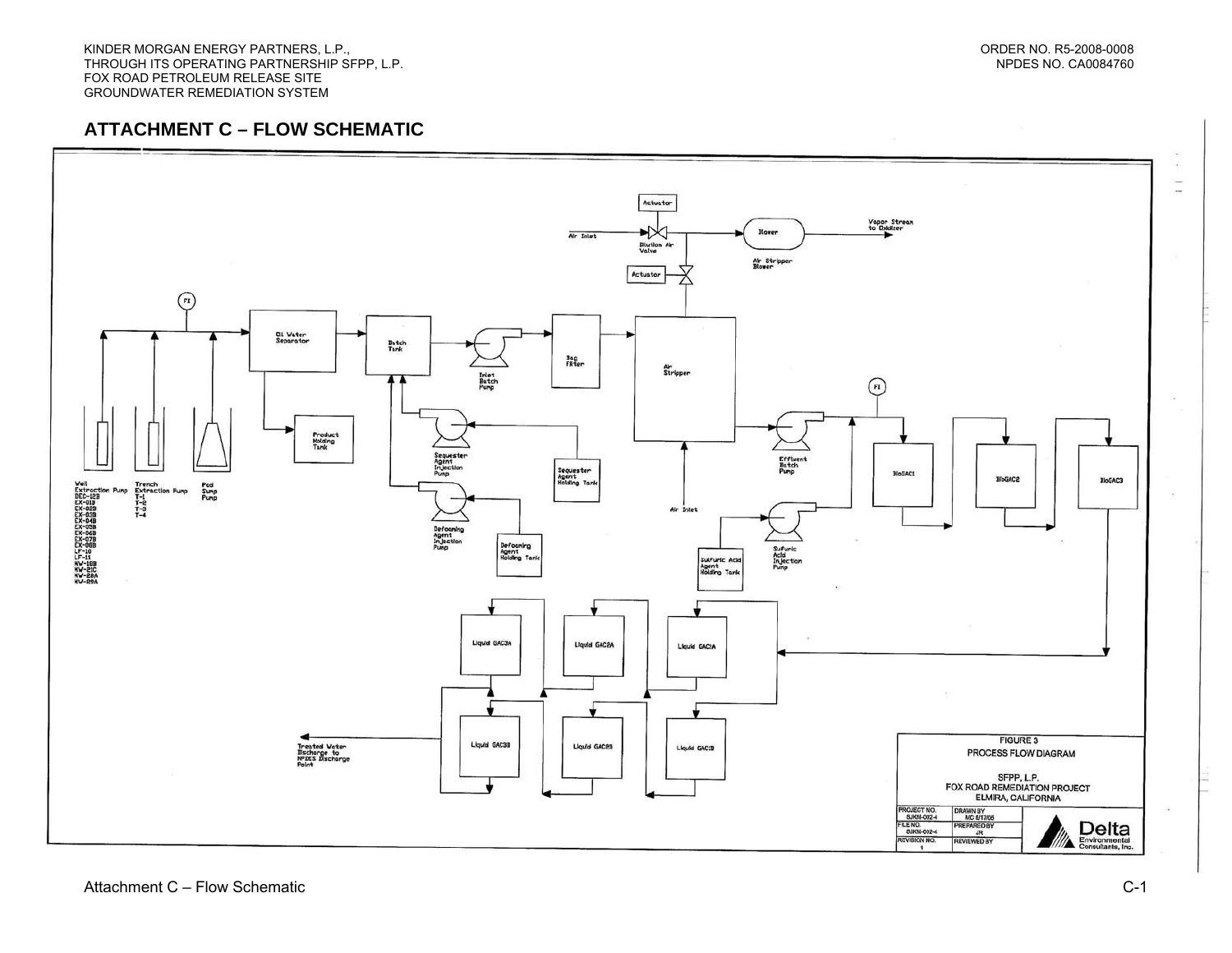# <span id="page-28-0"></span>**ATTACHMENT D – STANDARD PROVISIONS**

#### **I. STANDARD PROVISIONS – PERMIT COMPLIANCE**

#### **A. Duty to Comply**

- 1. The Discharger must comply with all of the conditions of this Order. Any noncompliance constitutes a violation of the Clean Water Act (CWA) and the California Water Code and is grounds for enforcement action, for permit termination, revocation and reissuance, or modification; or denial of a permit renewal application. (40 CFR 122.41(a).)
- 2. The Discharger shall comply with effluent standards or prohibitions established under Section 307(a) of the CWA for toxic pollutants and with standards for sewage sludge use or disposal established under Section 405(d) of the CWA within the time provided in the regulations that establish these standards or prohibitions, even if this Order has not yet been modified to incorporate the requirement. (40 CFR 122.41(a)(1).)

#### **B. Need to Halt or Reduce Activity Not a Defense**

It shall not be a defense for a Discharger in an enforcement action that it would have been necessary to halt or reduce the permitted activity in order to maintain compliance with the conditions of this Order. (40 CFR 122.41(c).)

#### **C. Duty to Mitigate**

The Discharger shall take all reasonable steps to minimize or prevent any discharge or sludge use or disposal in violation of this Order that has a reasonable likelihood of adversely affecting human health or the environment. (40 CFR 122.41(d).)

#### **D. Proper Operation and Maintenance**

The Discharger shall at all times properly operate and maintain all facilities and systems of treatment and control (and related appurtenances) which are installed or used by the Discharger to achieve compliance with the conditions of this Order. Proper operation and maintenance also includes adequate laboratory controls and appropriate quality assurance procedures. This provision requires the operation of backup or auxiliary facilities or similar systems that are installed by a Discharger only when necessary to achieve compliance with the conditions of this Order. (40 CFR 122.41(e).)

#### **E. Property Rights**

1. This Order does not convey any property rights of any sort or any exclusive privileges. (40 CFR 122.41(g).)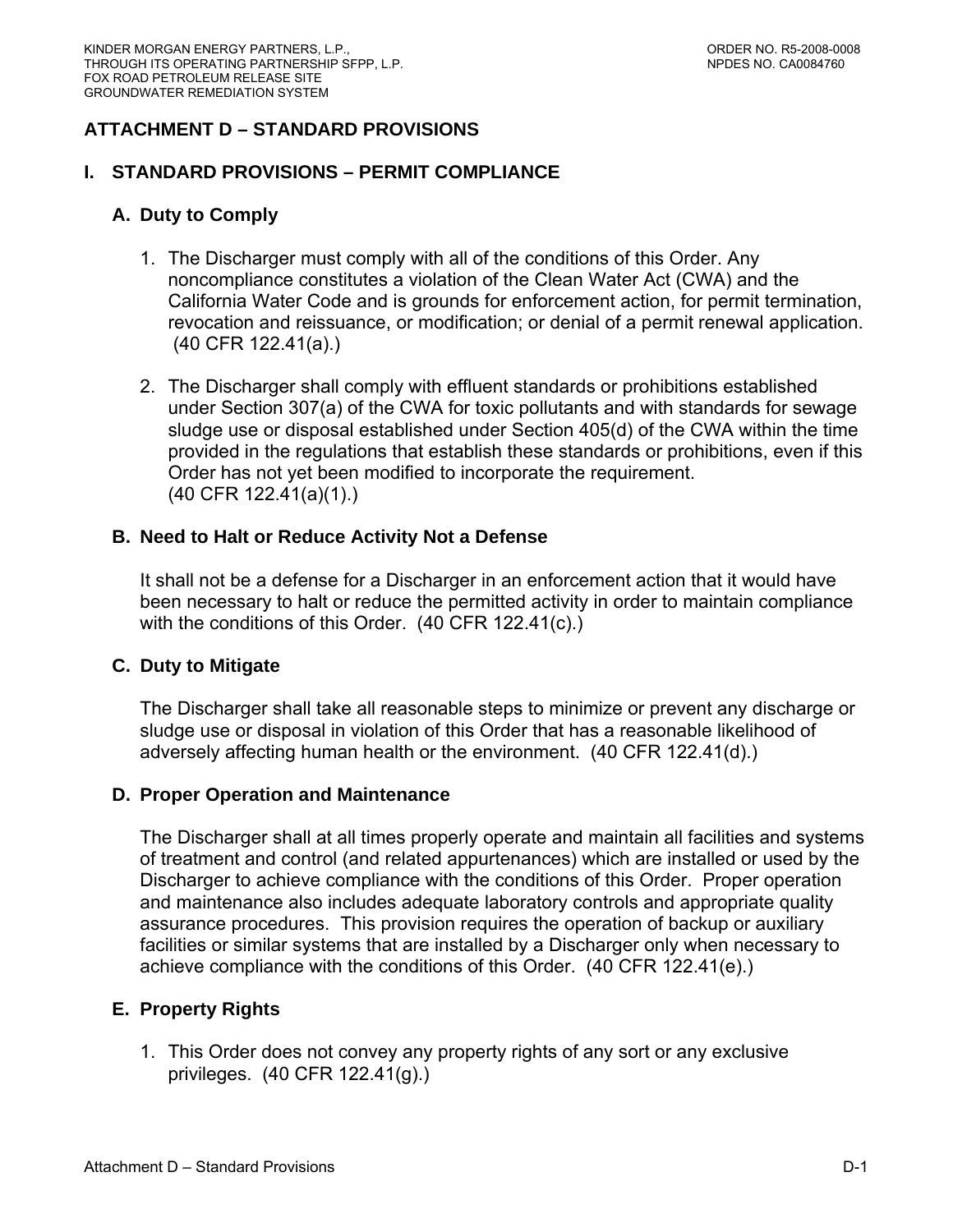<span id="page-29-0"></span>2. The issuance of this Order does not authorize any injury to persons or property or invasion of other private rights, or any infringement of state or local law or regulations. (40 CFR 122.5(c).)

# **F. Inspection and Entry**

The Discharger shall allow the Regional Water Board, State Water Board, United States Environmental Protection Agency (USEPA), and/or their authorized representatives (including an authorized contractor acting as their representative), upon the presentation of credentials and other documents, as may be required by law, to (40 CFR 122.41(i); Wat. Code, §13383):

- 1. Enter upon the Discharger's premises where a regulated facility or activity is located or conducted, or where records are kept under the conditions of this Order (40 CFR 122.41(i)(1));
- 2. Have access to and copy, at reasonable times, any records that must be kept under the conditions of this Order (40 CFR 122.41(i)(2));
- 3. Inspect and photograph, at reasonable times, any facilities, equipment (including monitoring and control equipment), practices, or operations regulated or required under this Order (40 CFR 122.41(i)(3)); and
- 4. Sample or monitor, at reasonable times, for the purposes of assuring Order compliance or as otherwise authorized by the CWA or the Water Code, any substances or parameters at any location. (40 CFR 122.41(i)(4).)

## **G. Bypass**

- 1. Definitions
	- a. "Bypass" means the intentional diversion of waste streams from any portion of a treatment facility. (40 CFR 122.41(m)(1)(i).)
	- b. "Severe property damage" means substantial physical damage to property, damage to the treatment facilities, which causes them to become inoperable, or substantial and permanent loss of natural resources that can reasonably be expected to occur in the absence of a bypass. Severe property damage does not mean economic loss caused by delays in production. (40 CFR 122.41(m)(1)(ii).)
- 2. Bypass not exceeding limitations. The Discharger may allow any bypass to occur which does not cause exceedances of effluent limitations, but only if it is for essential maintenance to assure efficient operation. These bypasses are not subject to the provisions listed in Standard Provisions – Permit Compliance I.G.3, I.G.4, and I.G.5 below. (40 CFR 122.41(m)(2).)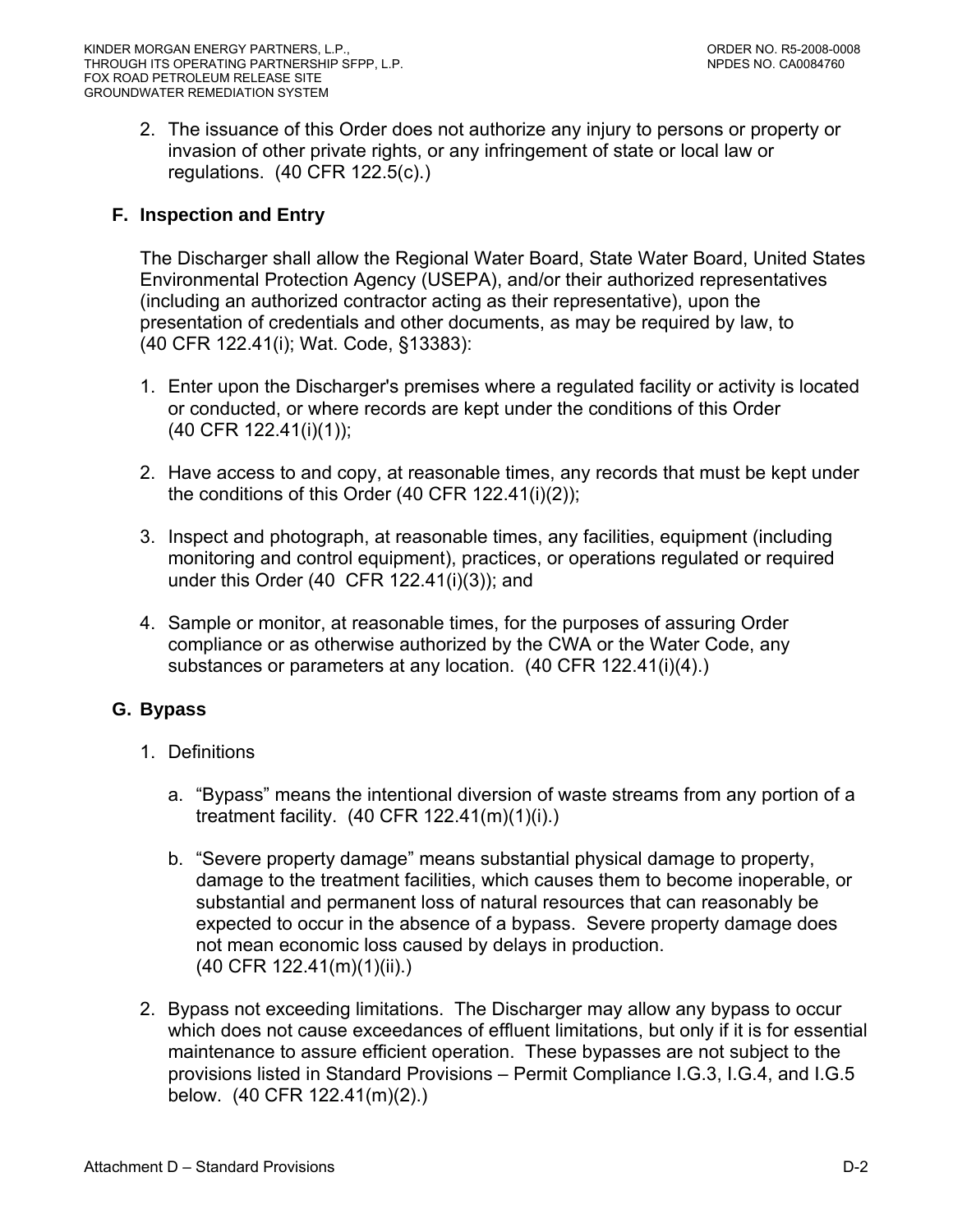- <span id="page-30-0"></span>3. Prohibition of bypass. Bypass is prohibited, and the Regional Water Board may take enforcement action against a Discharger for bypass, unless (40 CFR 122.41(m)(4)(i)):
	- a. Bypass was unavoidable to prevent loss of life, personal injury, or severe property damage (40 CFR 122.41(m)(4)(i)(A));
	- b. There were no feasible alternatives to the bypass, such as the use of auxiliary treatment facilities, retention of untreated wastes, or maintenance during normal periods of equipment downtime. This condition is not satisfied if adequate back-up equipment should have been installed in the exercise of reasonable engineering judgment to prevent a bypass that occurred during normal periods of equipment downtime or preventive maintenance (40 CFR 122.41(m)(4)(i)(B)); and
	- c. The Discharger submitted notice to the Regional Water Board as required under Standard Provisions – Permit Compliance I.G.5 below. (40 CFR 122.41(m)(4)(i)(C).)
- 4. The Regional Water Board may approve an anticipated bypass, after considering its adverse effects, if the Regional Water Board determines that it will meet the three conditions listed in Standard Provisions – Permit Compliance I.G.3 above. (40 CFR 122.41(m)(4)(ii).)
- 5. Notice
	- a. Anticipated bypass. If the Discharger knows in advance of the need for a bypass, it shall submit a notice, if possible at least 10 days before the date of the bypass. (40 CFR 122.41(m)(3)(i).)
	- b. Unanticipated bypass. The Discharger shall submit notice of an unanticipated bypass as required in Standard Provisions - Reporting V.E below (24-hour notice). (40 CFR 122.41(m)(3)(ii).)

## **H. Upset**

Upset means an exceptional incident in which there is unintentional and temporary noncompliance with technology based permit effluent limitations because of factors beyond the reasonable control of the Discharger. An upset does not include noncompliance to the extent caused by operational error, improperly designed treatment facilities, inadequate treatment facilities, lack of preventive maintenance, or careless or improper operation. (40 CFR 122.41(n)(1).)

1. Effect of an upset. An upset constitutes an affirmative defense to an action brought for noncompliance with such technology based permit effluent limitations if the requirements of Standard Provisions – Permit Compliance I.H.2 below are met. No determination made during administrative review of claims that noncompliance was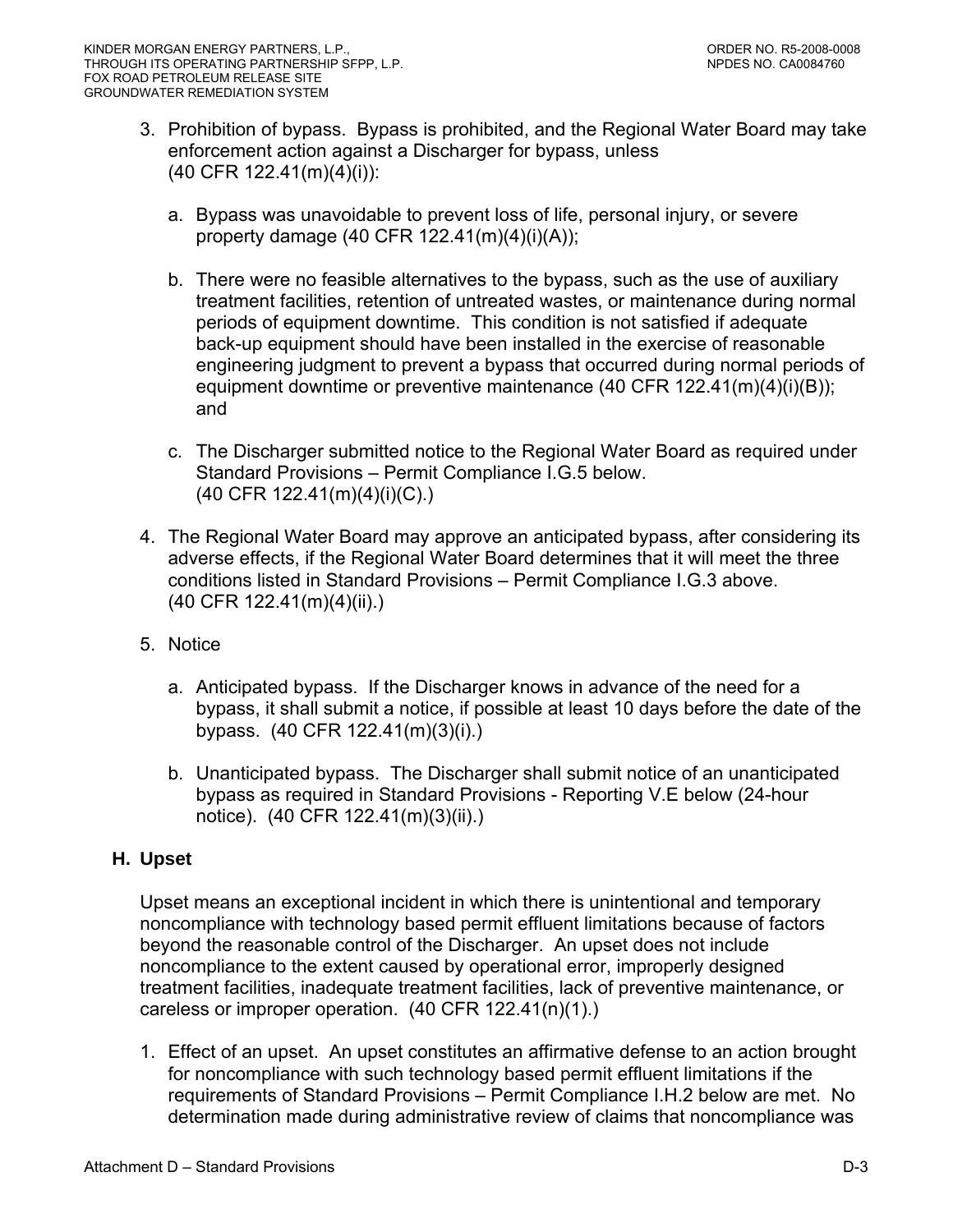caused by upset, and before an action for noncompliance, is final administrative action subject to judicial review. (40 CFR 122.41(n)(2).).

- 2. Conditions necessary for a demonstration of upset. A Discharger who wishes to establish the affirmative defense of upset shall demonstrate, through properly signed, contemporaneous operating logs or other relevant evidence that (40 CFR 122.41(n)(3)):
	- a. An upset occurred and that the Discharger can identify the cause(s) of the upset (40 CFR 122.41(n)(3)(i));
	- b. The permitted facility was, at the time, being properly operated (40 CFR 122.41(n)(3)(ii));
	- c. The Discharger submitted notice of the upset as required in Standard Provisions – Reporting V.E.2.b below (24-hour notice) (40 CFR 122.41(n)(3)(iii)); and
	- d. The Discharger complied with any remedial measures required under Standard Provisions – Permit Compliance I.C above. (40 CFR 122.41(n)(3)(iv).)
- 3. Burden of proof. In any enforcement proceeding, the Discharger seeking to establish the occurrence of an upset has the burden of proof. (40 CFR 122.41(n)(4).)

# **II. STANDARD PROVISIONS – PERMIT ACTION**

## **A. General**

This Order may be modified, revoked and reissued, or terminated for cause. The filing of a request by the Discharger for modification, revocation and reissuance, or termination, or a notification of planned changes or anticipated noncompliance does not stay any Order condition. (40 CFR 122.41(f).)

## **B. Duty to Reapply**

If the Discharger wishes to continue an activity regulated by this Order after the expiration date of this Order, the Discharger must apply for and obtain a new permit. (40 CFR 122.41(b).)

## **C. Transfers**

This Order is not transferable to any person except after notice to the Regional Water Board. The Regional Water Board may require modification or revocation and reissuance of the Order to change the name of the Discharger and incorporate such other requirements as may be necessary under the CWA and the Water Code. (40 CFR 122.41(l)(3) and 122.61.)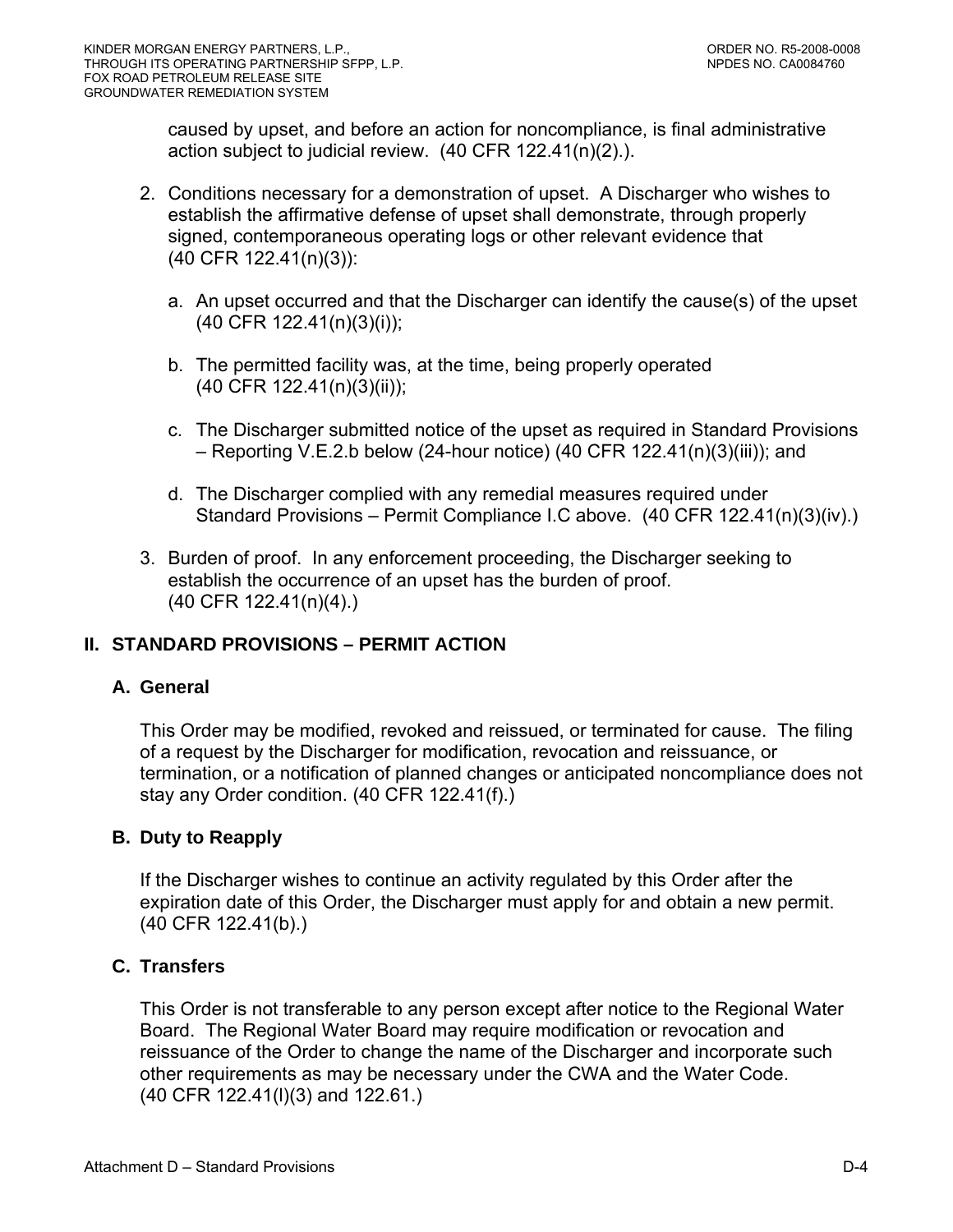# **III. STANDARD PROVISIONS – MONITORING**

- **A.** Samples and measurements taken for the purpose of monitoring shall be representative of the monitored activity. (40 CFR 122.41(j)(1).)
- **B.** Monitoring results must be conducted according to test procedures under 40 CFR Part 136 or, in the case of sludge use or disposal, approved under 40 CFR Part 136 unless otherwise specified in 40 CFR Part 503 unless other test procedures have been specified in this Order. (40 CFR 122.41(j)(4) and 122.44(i)(1)(iv).)

## **IV. STANDARD PROVISIONS – RECORDS**

**A.** Except for records of monitoring information required by this Order related to the Discharger's sewage sludge use and disposal activities, which shall be retained for a period of at least 5 years (or longer as required by 40 CFR Part 503), the Discharger shall retain records of all monitoring information, including all calibration and maintenance records and all original strip chart recordings for continuous monitoring instrumentation, copies of all reports required by this Order, and records of all data used to complete the application for this Order, for a period of at least three (3) years from the date of the sample, measurement, report or application. This period may be extended by request of the Regional Water Board Executive Officer at any time. (40 CFR 122.41(j)(2).)

## **B. Records of monitoring information shall include:**

- 1. The date, exact place, and time of sampling or measurements (40 CFR 122.41(j)(3)(i));
- 2. The individual(s) who performed the sampling or measurements (40 CFR 122.41(j)(3)(ii));
- 3. The date(s) analyses were performed (40 CFR 122.41(j)(3)(iii));
- 4. The individual(s) who performed the analyses  $(40 \text{ CFR } 122.41(j)(3)(iv))$ ;
- 5. The analytical techniques or methods used  $(40$  CFR 122.41(j) $(3)(v)$ ; and
- 6. The results of such analyses.  $(40 \text{ CFR } 122.41(i)(3)(vi))$

## **C. Claims of confidentiality for the following information will be denied (40 CFR 122.7(b)):**

1. The name and address of any permit applicant or Discharger (40 CFR 122.7(b)(1)); and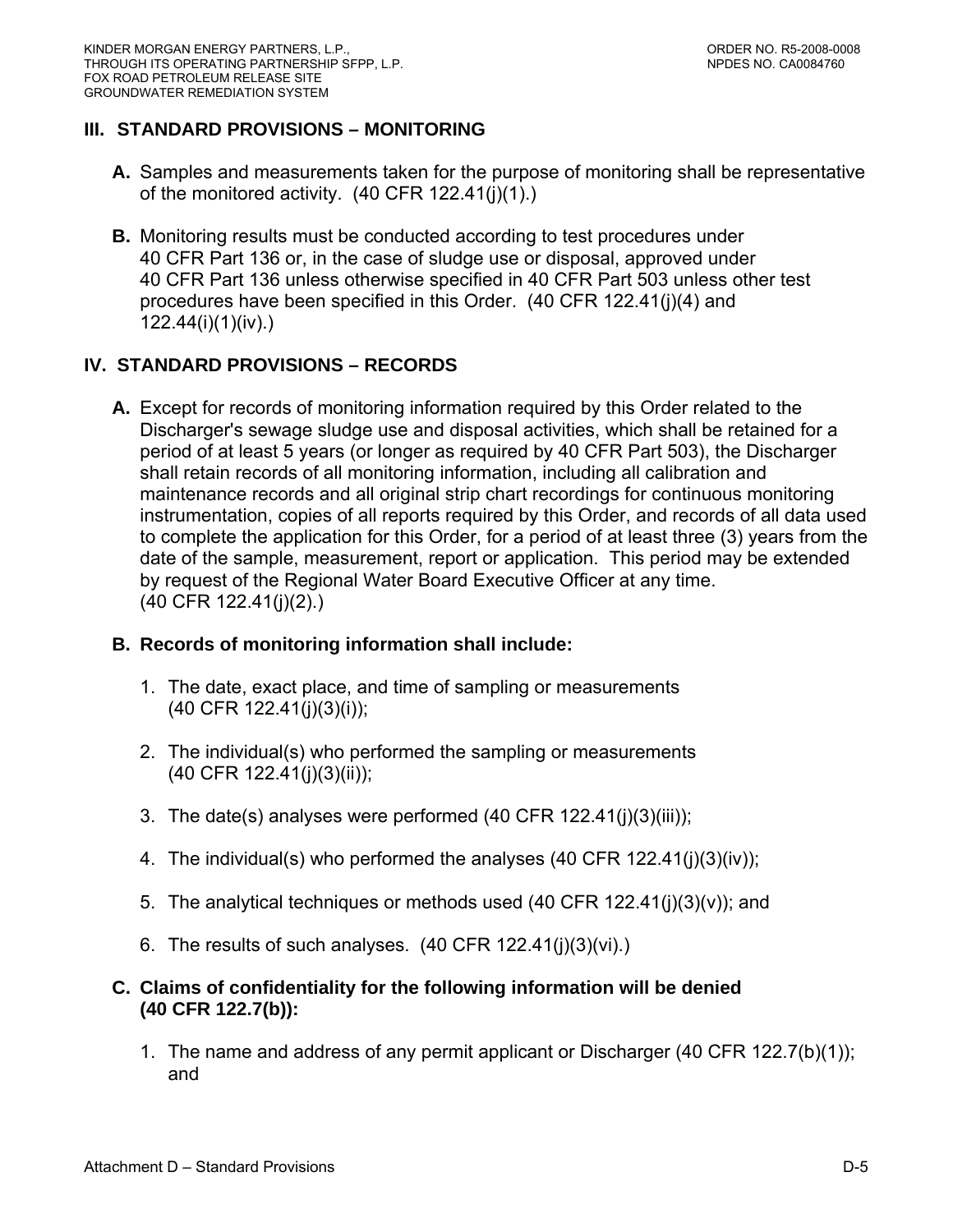2. Permit applications and attachments, permits and effluent data. (40 CFR 122.7(b)(2).)

# **V. STANDARD PROVISIONS – REPORTING**

## **A. Duty to Provide Information**

The Discharger shall furnish to the Regional Water Board, State Water Board, or USEPA within a reasonable time, any information which the Regional Water Board, State Water Board, or USEPA may request to determine whether cause exists for modifying, revoking and reissuing, or terminating this Order or to determine compliance with this Order. Upon request, the Discharger shall also furnish to the Regional Water Board, State Water Board, or USEPA copies of records required to be kept by this Order. (40 CFR 122.41(h); Wat. Code, §13267.)

## **B. Signatory and Certification Requirements**

- 1. All applications, reports, or information submitted to the Regional Water Board, State Water Board, and/or USEPA shall be signed and certified in accordance with Standard Provisions – Reporting V.B.2, V.B.3, V.B.4, and V.B.5 below. (40 CFR 122.41(k).)
- 2. All permit applications shall be signed by a general partner or the proprietor, respectively. (40 CFR 122.22(a)(2).)
- 3. All reports required by this Order and other information requested by the Regional Water Board, State Water Board, or USEPA shall be signed by a person described in Standard Provisions – Reporting V.B.2 above, or by a duly authorized representative of that person. A person is a duly authorized representative only if:
	- a. The authorization is made in writing by a person described in Standard Provisions – Reporting V.B.2 above (40 CFR 122.22(b)(1));
	- b. The authorization specifies either an individual or a position having responsibility for the overall operation of the regulated facility or activity such as the position of plant manager, operator of a well or a well field, superintendent, position of equivalent responsibility, or an individual or position having overall responsibility for environmental matters for the company. (A duly authorized representative may thus be either a named individual or any individual occupying a named position.) (40 CFR 122.22(b)(2)); and
	- c. The written authorization is submitted to the Regional Water Board and State Water Board. (40 CFR 122.22(b)(3).)
- 4. If an authorization under Standard Provisions Reporting V.B.3 above is no longer accurate because a different individual or position has responsibility for the overall operation of the facility, a new authorization satisfying the requirements of Standard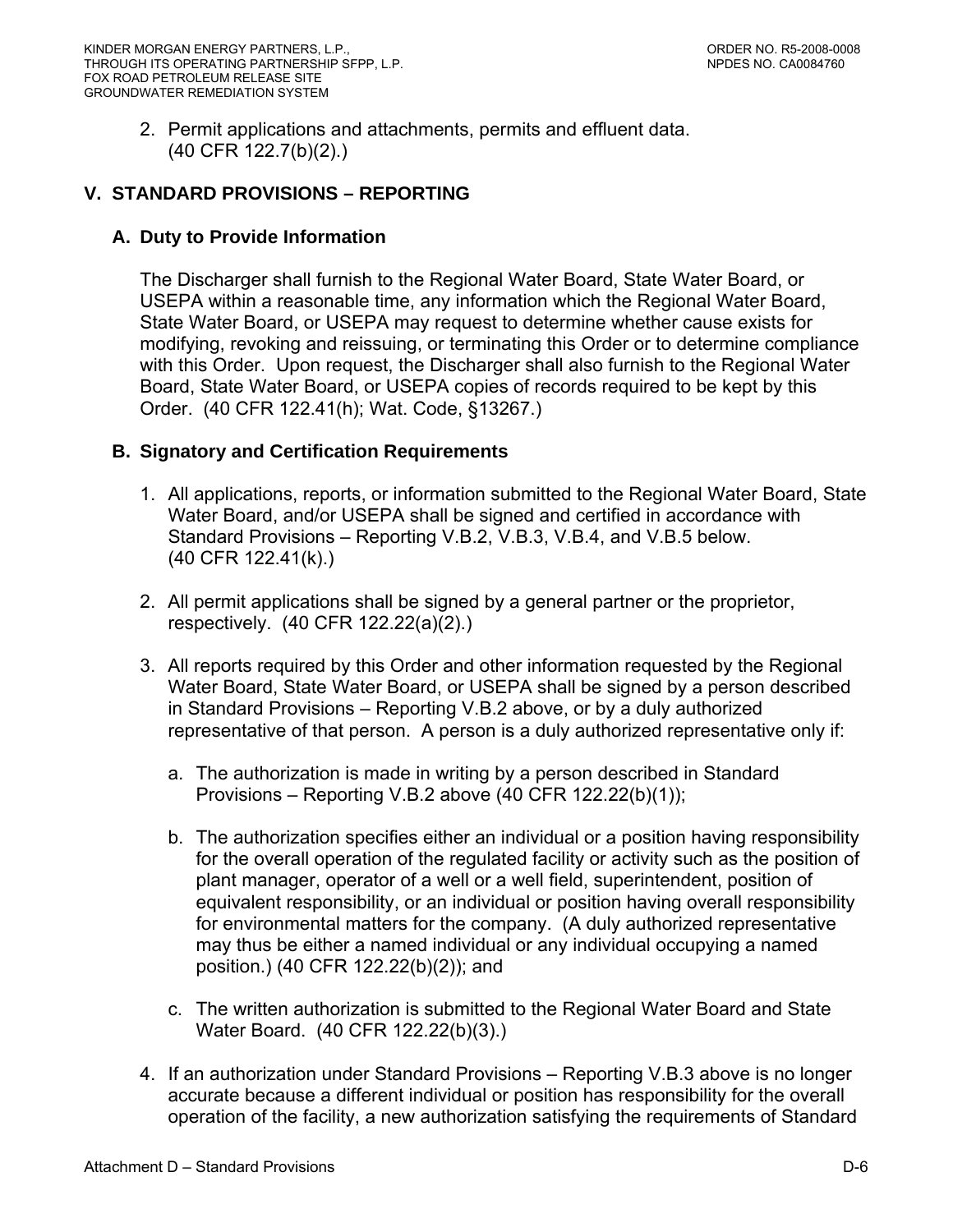Provisions – Reporting V.B.3 above must be submitted to the Regional Water Board and State Water Board prior to or together with any reports, information, or applications, to be signed by an authorized representative. (40 CFR 122.22(c).)

5. Any person signing a document under Standard Provisions – Reporting V.B.2 or V.B.3 above shall make the following certification:

"I certify under penalty of law that this document and all attachments were prepared under my direction or supervision in accordance with a system designed to assure that qualified personnel properly gather and evaluate the information submitted. Based on my inquiry of the person or persons who manage the system or those persons directly responsible for gathering the information, the information submitted is, to the best of my knowledge and belief, true, accurate, and complete. I am aware that there are significant penalties for submitting false information, including the possibility of fine and imprisonment for knowing violations." (40 CFR 122.22(d).)

## **C. Monitoring Reports**

- 1. Monitoring results shall be reported at the intervals specified in the Monitoring and Reporting Program (Attachment E) in this Order. (40 CFR 122.22(l)(4).)
- 2. Monitoring results must be reported on a Discharge Monitoring Report (DMR) form or forms provided or specified by the Regional Water Board or State Water Board for reporting results of monitoring of sludge use or disposal practices. (40 CFR 122.41(l)(4)(i).)
- 3. If the Discharger monitors any pollutant more frequently than required by this Order using test procedures approved under 40 CFR Part 136 or, in the case of sludge use or disposal, approved under 40 CFR Part 136 unless otherwise specified in 40 CFR Part 503, or as specified in this Order, the results of this monitoring shall be included in the calculation and reporting of the data submitted in the DMR or sludge reporting form specified by the Regional Water Board. (40 CFR 122.41(l)(4)(ii).)
- 4. Calculations for all limitations, which require averaging of measurements, shall utilize an arithmetic mean unless otherwise specified in this Order. (40 CFR 122.41(l)(4)(iii).)

## **D. Compliance Schedules**

Reports of compliance or noncompliance with, or any progress reports on, interim and final requirements contained in any compliance schedule of this Order, shall be submitted no later than 14 days following each schedule date. (40 CFR 122.41(l)(5).)

## **E. Twenty-Four Hour Reporting**

1. The Discharger shall report any noncompliance that may endanger health or the environment. Any information shall be provided orally within 24 hours from the time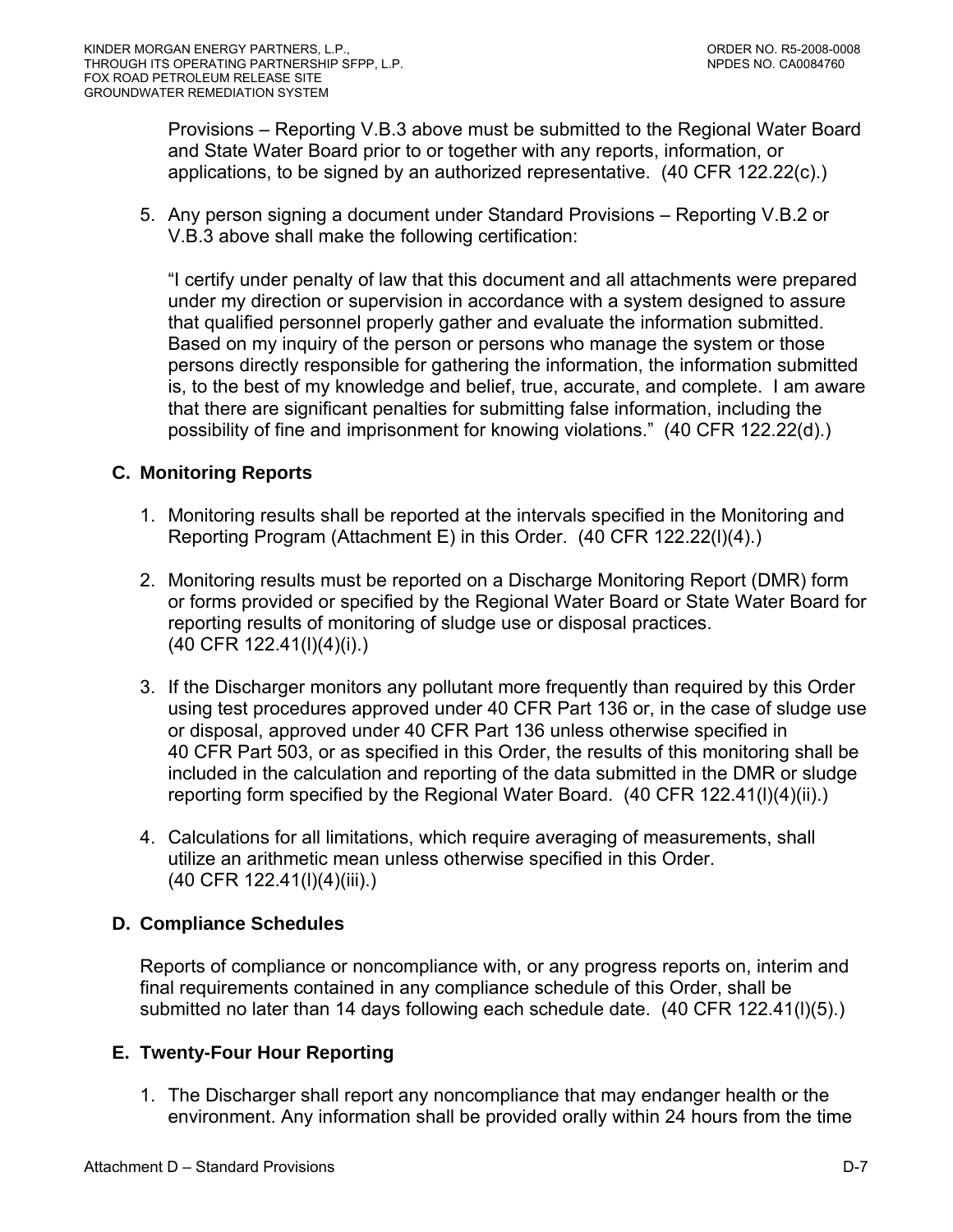the Discharger becomes aware of the circumstances. A written submission shall also be provided within five (5) days of the time the Discharger becomes aware of the circumstances. The written submission shall contain a description of the noncompliance and its cause; the period of noncompliance, including exact dates and times, and if the noncompliance has not been corrected, the anticipated time it is expected to continue; and steps taken or planned to reduce, eliminate, and prevent reoccurrence of the noncompliance. (40 CFR 122.41(l)(6)(i).)

- 2. The following shall be included as information that must be reported within 24 hours under this paragraph (40 CFR  $122.41(l)(6)(ii)$ ):
	- a. Any unanticipated bypass that exceeds any effluent limitation in this Order. (40 CFR 122.41(l)(6)(ii)(A).)
	- b. Any upset that exceeds any effluent limitation in this Order. (40 CFR 122.41(l)(6)(ii)(B).)
- 3. The Regional Water Board may waive the above-required written report under this provision on a case-by-case basis if an oral report has been received within 24 hours. (40 CFR 122.41(l)(6)(iii).)

# **F. Planned Changes**

The Discharger shall give notice to the Regional Water Board as soon as possible of any planned physical alterations or additions to the permitted facility. Notice is required under this provision only when (40 CFR 122.41(l)(1)):

- 1. The alteration or addition to a permitted facility may meet one of the criteria for determining whether a facility is a new source in 40 CFR 122.29(b) (40 CFR 122.41(l)(1)(i)); or
- 2. The alteration or addition could significantly change the nature or increase the quantity of pollutants discharged. This notification applies to pollutants that are not subject to effluent limitations in this Order. (40 CFR 122.41(I)(1)(ii).); or
- 3. The alteration or addition results in a significant change in the Discharger's sludge use or disposal practices, and such alteration, addition, or change may justify the application of permit conditions that are different from or absent in the existing permit, including notification of additional use or disposal sites not reported during the permit application process or not reported pursuant to an approved land application plan. (40 CFR 122.41(l)(1)(iii).)

# **G. Anticipated Noncompliance**

The Discharger shall give advance notice to the Regional Water Board or State Water Board of any planned changes in the permitted facility or activity that may result in noncompliance with General Order requirements. (40 CFR 122.41(l)(2).)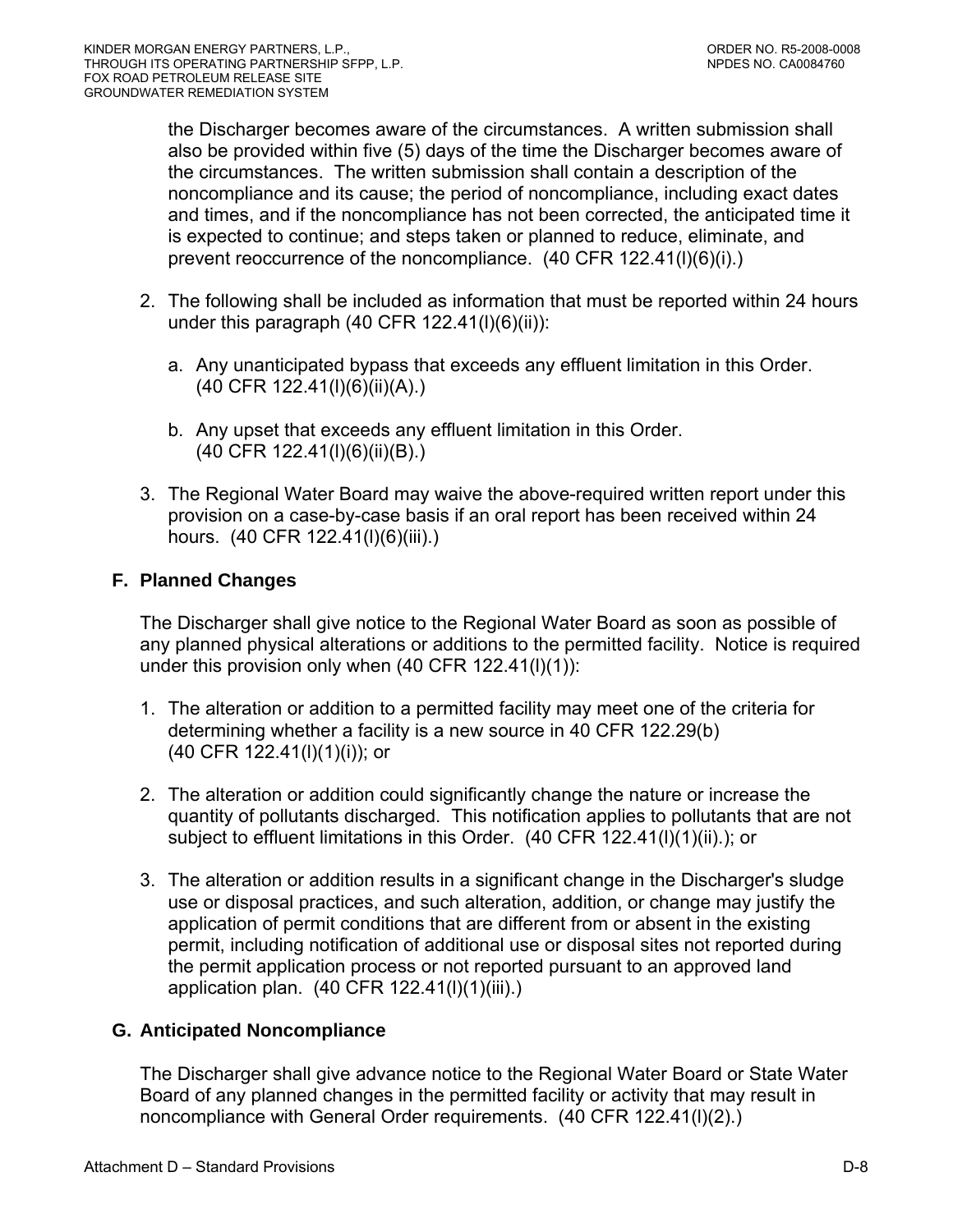### **H. Other Noncompliance**

The Discharger shall report all instances of noncompliance not reported under Standard Provisions – Reporting V.C, V.D, and V.E above at the time monitoring reports are submitted. The reports shall contain the information listed in Standard Provision – Reporting V.E above. (40 CFR 122.41(l)(7).)

#### **I. Other Information**

When the Discharger becomes aware that it failed to submit any relevant facts in a permit application, or submitted incorrect information in a permit application or in any report to the Regional Water Board, State Water Board, or USEPA, the Discharger shall promptly submit such facts or information. (40 CFR 122.41(l)(8).)

### **VI. STANDARD PROVISIONS – ENFORCEMENT**

**A.** The Regional Water Board is authorized to enforce the terms of this permit under several provisions of the Water Code, including, but not limited to, sections 13385, 13386, and 13387.

## **VII. ADDITIONAL PROVISIONS – NOTIFICATION LEVELS**

#### **A. Non-Municipal Facilities**

Existing manufacturing, commercial, mining, and silvicultural Dischargers shall notify the Regional Water Board as soon as they know or have reason to believe (40 CFR 122.42(a)):

- 1. That any activity has occurred or will occur that would result in the discharge, on a routine or frequent basis, of any toxic pollutant that is not limited in this Order, if that discharge will exceed the highest of the following "notification levels" (40 CFR 122.42(a)(1)):
	- a. 100 micrograms per liter ( $\mu$ g/L) (40 CFR 122.42(a)(1)(i));
	- b. 200 μg/L for acrolein and acrylonitrile; 500 μg/L for 2,4-dinitrophenol and 2-methyl-4,6-dinitrophenol; and 1 milligram per liter (mg/L) for antimony (40 CFR 122.42(a)(1)(ii));
	- c. Five (5) times the maximum concentration value reported for that pollutant in the Report of Waste Discharge (40 CFR 122.42(a)(1)(iii)); or
	- d. The level established by the Regional Water Board in accordance with 40 CFR 122.44(f). (40 CFR 122.42(a)(1)(iv).)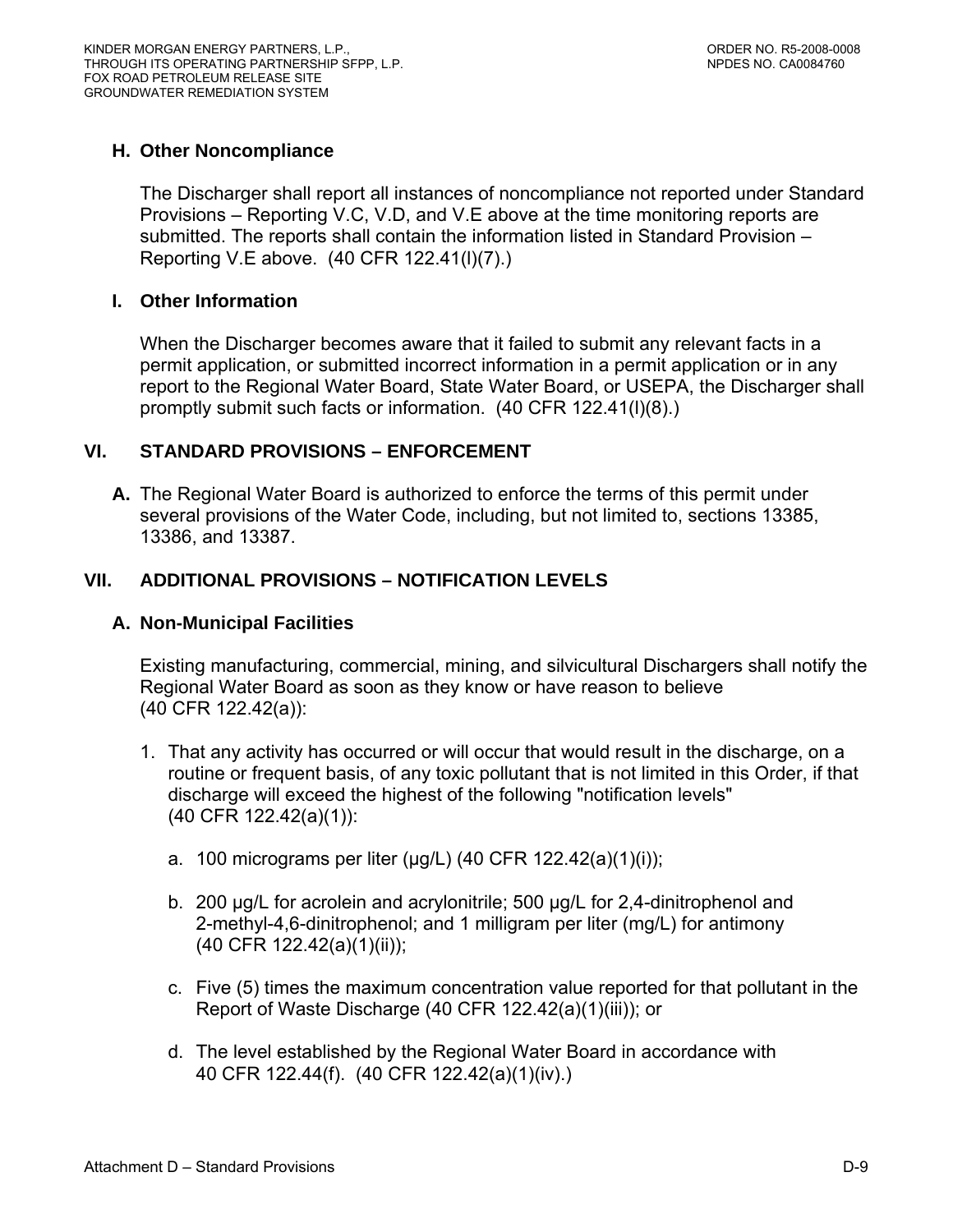- 2. That any activity has occurred or will occur that would result in the discharge, on a non-routine or infrequent basis, of any toxic pollutant that is not limited in this Order, if that discharge will exceed the highest of the following "notification levels" (40 CFR 122.42(a)(2)):
	- a. 500 micrograms per liter (μg/L) (40 CFR 122.42(a)(2)(i));
	- b. 1 milligram per liter (mg/L) for antimony (40 CFR 122.42(a)(2)(ii));
	- c. Ten (10) times the maximum concentration value reported for that pollutant in the Report of Waste Discharge (40 CFR 122.42(a)(2)(iii)); or
	- d. The level established by the Regional Water Board in accordance with 40 CFR 122.44(f). (40 CFR 122.42(a)(2)(iv).)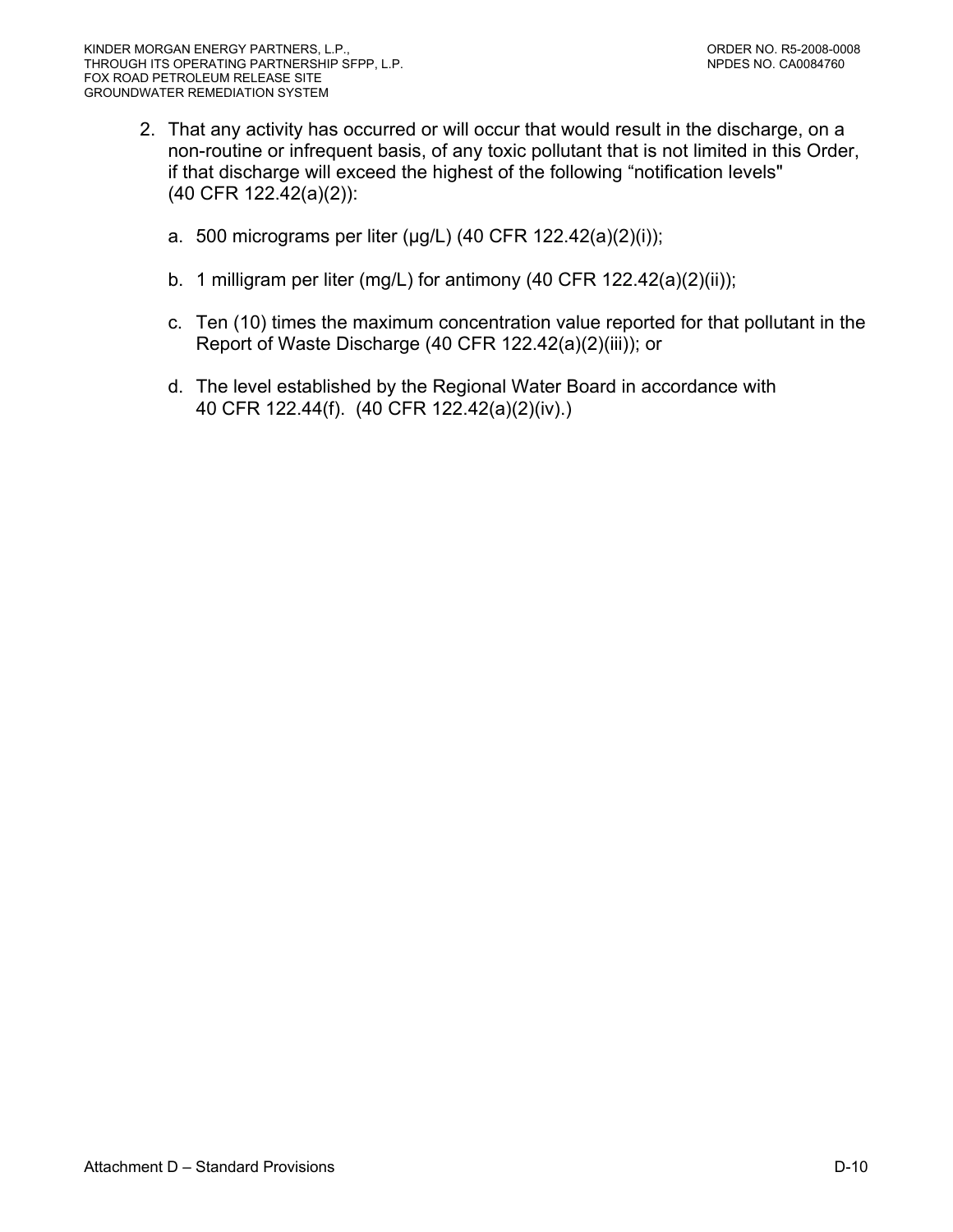# **ATTACHMENT E – MONITORING AND REPORTING PROGRAM**

# **Table of Contents**

|              |                                                                             | $E-1$  |
|--------------|-----------------------------------------------------------------------------|--------|
| $\mathbf{L}$ |                                                                             | $E-1$  |
| Ш.           |                                                                             | $E-1$  |
| III.         |                                                                             | $E-2$  |
|              |                                                                             | $E-2$  |
| IV.          |                                                                             | $E-3$  |
|              |                                                                             | $E-3$  |
| V.           |                                                                             | $E-4$  |
| VI.          |                                                                             | $E-7$  |
| VII.         | Reclamation Monitoring Requirements - not applicable                        | $E-7$  |
| VIII.        | Receiving Water Monitoring Requirements – Surface Water and Groundwater E-7 |        |
|              |                                                                             | $E-7$  |
|              |                                                                             | $E-8$  |
| IX.          |                                                                             | $E-8$  |
|              |                                                                             | $E-8$  |
| X.           | <b>Reporting Requirements.</b>                                              | $E-9$  |
|              |                                                                             |        |
|              | В.                                                                          |        |
|              |                                                                             |        |
|              | D.                                                                          | $E-12$ |
|              |                                                                             |        |

## **List of Tables**

| Table E-7. Reporting Requirements for Special Provisions Progress Reports  E-12 |  |
|---------------------------------------------------------------------------------|--|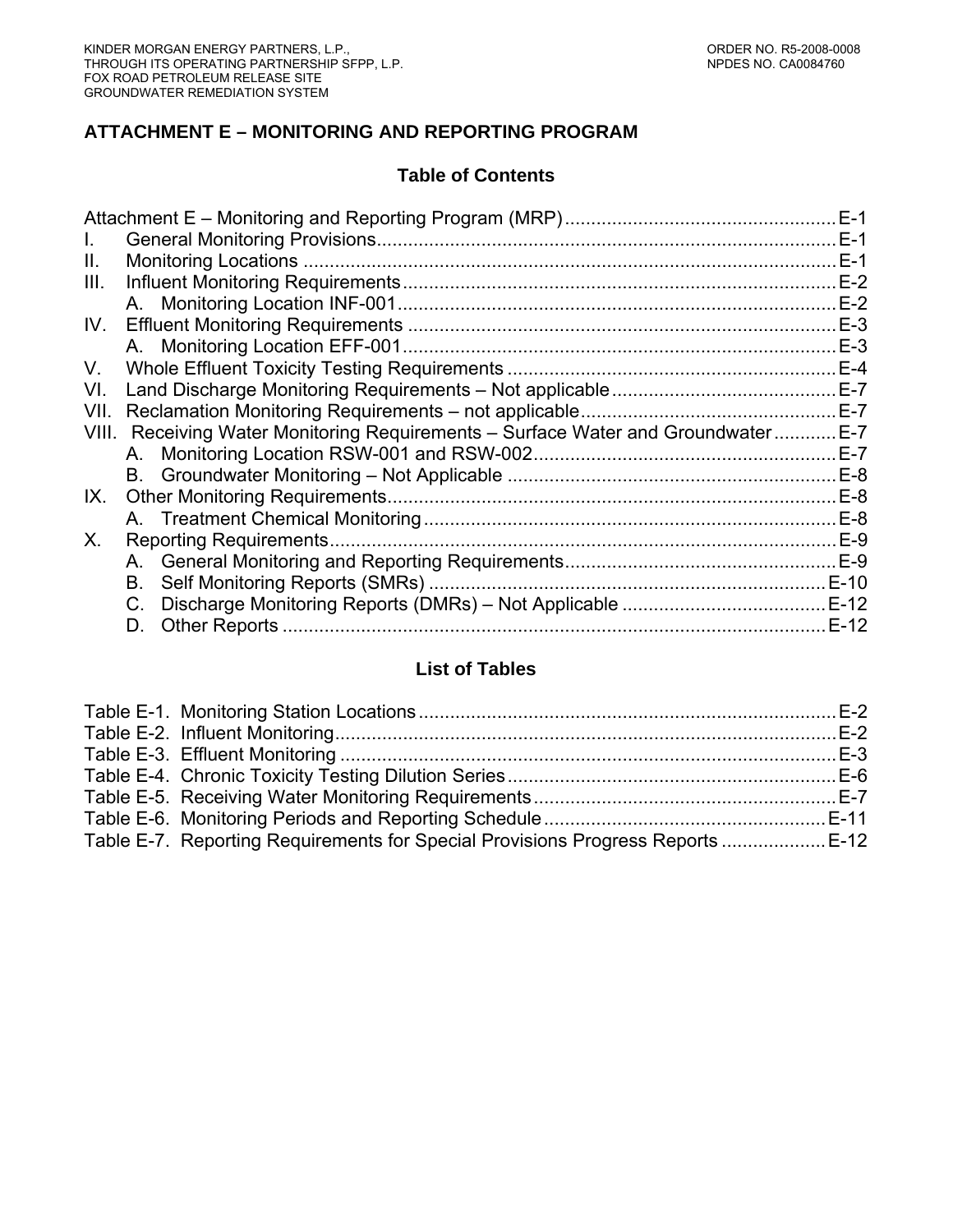# <span id="page-39-0"></span>**ATTACHMENT E – MONITORING AND REPORTING PROGRAM (MRP)**

40 CFR 122.48 requires that all NPDES permits specify monitoring and reporting requirements. Water Code Sections 13267 and 13383 also authorize the Regional Water Quality Control Board (Regional Water Board) to require technical and monitoring reports. This MRP establishes monitoring and reporting requirements, which implement the federal and state regulations.

### **I. GENERAL MONITORING PROVISIONS**

- A. Samples and measurements taken as required herein shall be representative of the volume and nature of the monitored discharge. All samples shall be taken at the monitoring locations specified below and, unless otherwise specified, before the monitored flow joins or is diluted by any other waste stream, body of water, or substance. Monitoring locations shall not be changed without notification to and the approval of this Regional Water Board.
- B. Chemical, bacteriological, and bioassay analyses shall be conducted at a laboratory certified for such analyses by the State Department of Health Services. In the event a certified laboratory is not available to the Discharger, analyses performed by a noncertified laboratory will be accepted provided a Quality Assurance-Quality Control Program is instituted by the laboratory. A manual containing the steps followed in this program must be kept in the laboratory and shall be available for inspection by Regional Water Board staff. The Quality Assurance-Quality Control Program must conform to USEPA guidelines or to procedures approved by the Regional Water Board.
- C. All analyses shall be performed in a laboratory certified to perform such analyses by the California Department of Health Services. Laboratories that perform sample analyses shall be identified in all monitoring reports.
- D. Appropriate flow measurement devices and methods consistent with accepted scientific practices shall be selected and used to ensure the accuracy and reliability of measurements of the volume of monitored discharges. All monitoring instruments and devices used by the Discharger to fulfill the prescribed monitoring program shall be properly maintained and calibrated as necessary to ensure their continued accuracy. All flow measurement devices shall be calibrated at least once per year to ensure continued accuracy of the devices.
- E. Monitoring results, including noncompliance, shall be reported at intervals and in a manner specified in this Monitoring and Reporting Program.

### **II. MONITORING LOCATIONS**

The Discharger shall establish the following monitoring locations to demonstrate compliance with the effluent limitations, discharge specifications, and other requirements in this Order: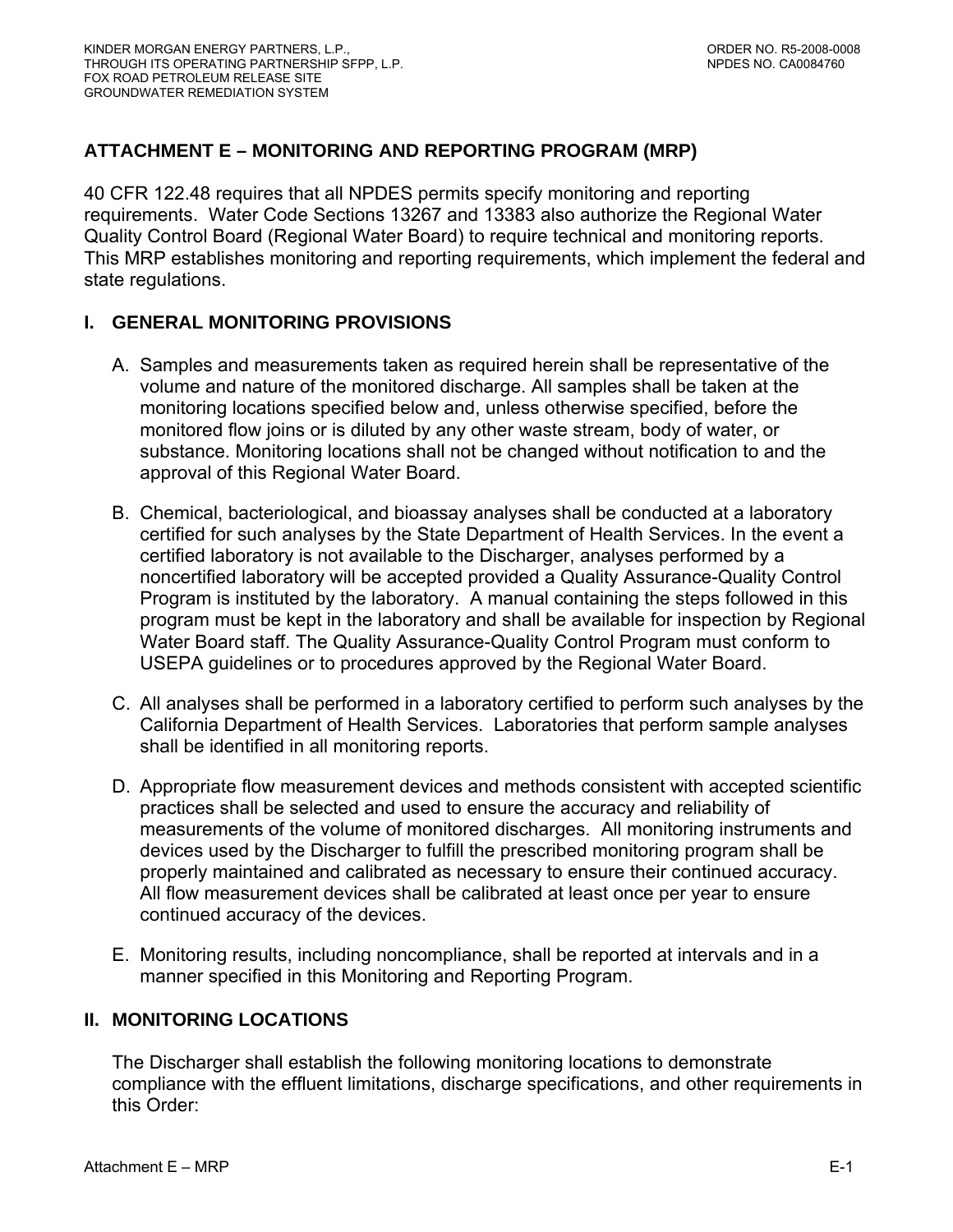#### <span id="page-40-0"></span>**Table E-1. Monitoring Station Locations**

| <b>Discharge Point</b><br><b>Name</b> | <b>Monitoring Location</b><br><b>Name</b> | Monitoring Location Description (include Latitude and<br>Longitude when available)                                                                                                         |
|---------------------------------------|-------------------------------------------|--------------------------------------------------------------------------------------------------------------------------------------------------------------------------------------------|
|                                       | <b>INF-001</b>                            | Shall be located at the influent piping before the groundwater<br>enters the treatment process                                                                                             |
| 001                                   | EFF-001                                   | Shall be located at the sampling port after the GAC vessels and<br>prior to discharge into Gibson Canyon Creek Flood Control<br>Channel (Latitude 38° 23' 45" N, Longitude 121° 52' 30" W) |
|                                       | <b>RSW-001</b>                            | Shall be located within 50 feet upstream from Discharge Point<br>No. 001                                                                                                                   |
|                                       | RSW-002                                   | Shall be located within 50 feet downstream from Discharge Point<br>No. 001                                                                                                                 |

#### **III. INFLUENT MONITORING REQUIREMENTS**

#### **A. Monitoring Location INF-001**

1. The Discharger shall monitor influent groundwater at INF-001 as follows:

#### **Table E-2. Influent Monitoring**

| <b>Parameter</b>                        | <b>Units</b> | <b>Sample</b><br><b>Type</b> | <b>Minimum</b><br><b>Sampling</b><br><b>Frequency</b> | <b>Required</b><br><b>Analytical</b><br><b>Test</b><br><b>Method</b> |
|-----------------------------------------|--------------|------------------------------|-------------------------------------------------------|----------------------------------------------------------------------|
| <b>Flow</b>                             | gpd          | Meter                        | Continuous                                            |                                                                      |
| <b>Benzene</b>                          | $\mu$ g/L    | Grab                         | 1/Month                                               |                                                                      |
| Ethylbenzene                            | $\mu$ g/L    | Grab                         | 1/Month                                               | 1                                                                    |
| Toluene                                 | $\mu$ g/L    | Grab                         | 1/Month                                               | 1                                                                    |
| Chloride                                | $\mu$ g/L    | Grab                         | 1/Month                                               |                                                                      |
| Electrical Conductivity @ 25 Deg. C     | umhos/cm     | Grab                         | 1/Month                                               | 1                                                                    |
| Methyl Tert-Butyl Ether                 | $\mu$ g/L    | Grab                         | 1/Month                                               | 1                                                                    |
| Sulfate                                 | $\mu$ g/L    | Grab                         | 1/Month                                               |                                                                      |
| T-Amyl Methyl Ether                     | µg/L         | Grab                         | 1/Month                                               | 1                                                                    |
| <b>Tertiary Butyl Alcohol</b>           | $\mu$ g/L    | Grab                         | 1/Month                                               | $\mathbf{1}$                                                         |
| <b>Total Dissolved Solids</b>           | mg/L         | Grab                         | 1/Month                                               |                                                                      |
| Total Petroleum Hydrocarbons (Diesel)   | $\mu$ g/L    | Grab                         | 1/Month                                               |                                                                      |
| Total Petroleum Hydrocarbons (Gasoline) | $\mu$ g/L    | Grab                         | 1/Month                                               | 1                                                                    |
| Xylene                                  | $\mu$ g/L    | Grab                         | 1/Month                                               |                                                                      |

 Pollutants shall be analyzed using the analytical methods described in 40 CFR Part 136; for priority pollutants the methods must meet the lowest minimum levels (MLs) specified in Appendix 4 of the SIP, where no methods are specified for a given pollutant, by methods approved by this Regional Water Board or the State Water Board.

1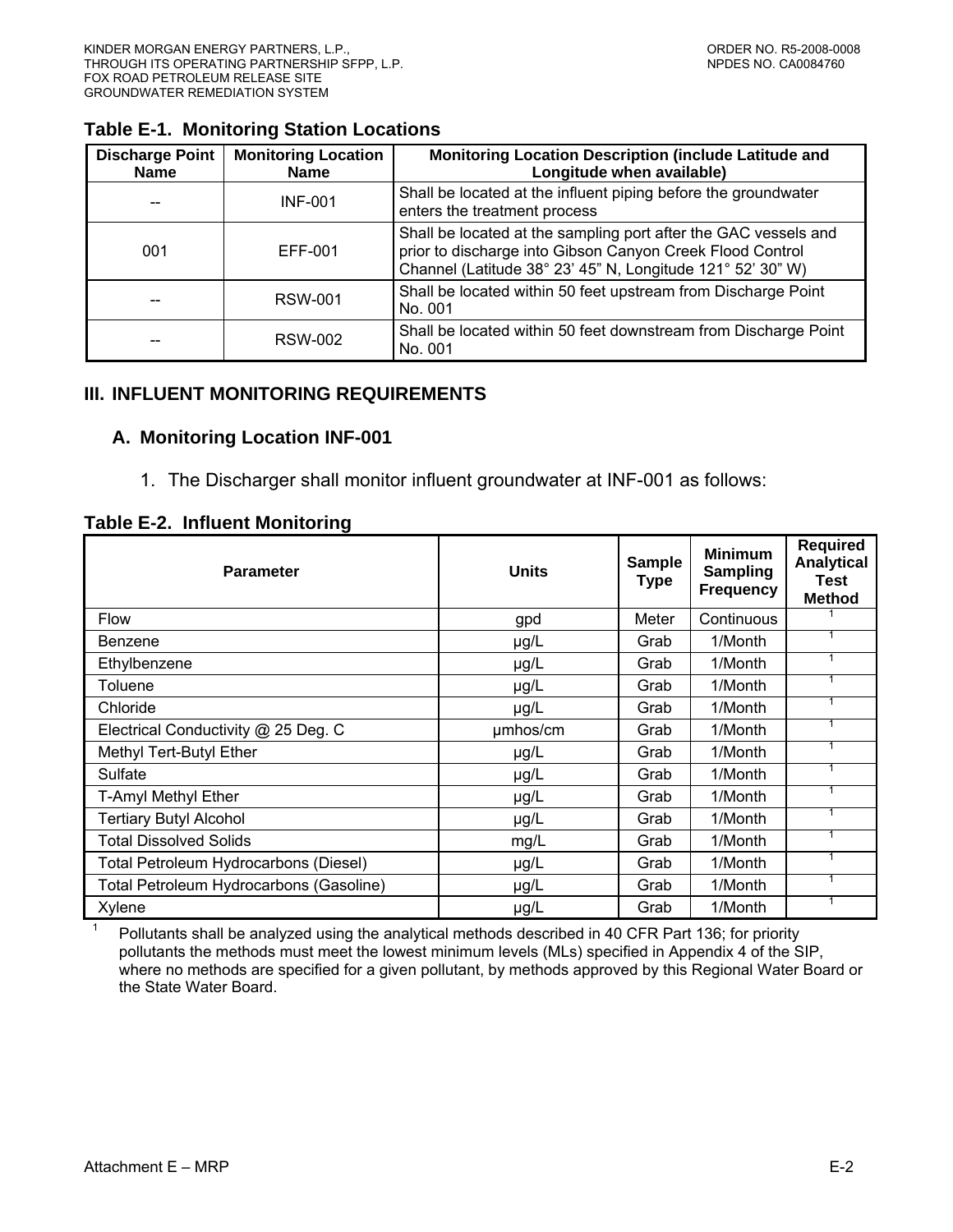## <span id="page-41-0"></span>**IV. EFFLUENT MONITORING REQUIREMENTS**

### **A. Monitoring Location EFF-001**

1. The Discharger shall monitor treated groundwater at EFF-001 as follows. If more than one analytical test method is listed for a given parameter, the Discharger must select from the listed methods and corresponding minimum level:

#### **Table E-3. Effluent Monitoring**

| <b>Parameter</b>                                                     | <b>Units</b>   | <b>Sample Type</b> | <b>Minimum</b><br><b>Sampling</b><br><b>Frequency</b> | <b>Required</b><br><b>Analytical</b><br><b>Test</b><br><b>Method</b> |
|----------------------------------------------------------------------|----------------|--------------------|-------------------------------------------------------|----------------------------------------------------------------------|
| Flow                                                                 | gpd            | Meter              | Continuous                                            | 1                                                                    |
| pH                                                                   | standard units | Grab               | 1/Month                                               | $\overline{1}$                                                       |
| Benzene                                                              | µg/L           | Grab               | 1/Month                                               | $\overline{1}$                                                       |
| Ethylbenzene                                                         | µg/L           | Grab               | 1/Month                                               | $\overline{1}$                                                       |
| Toluene                                                              | µg/L           | Grab               | 1/Month                                               | $\overline{1}$                                                       |
| Chloride                                                             | µg/L           | Grab               | 1/Month                                               | $\overline{1}$                                                       |
| Dissolved Oxygen                                                     | mg/L           | Grab               | 1/Month                                               | $\overline{1}$                                                       |
| Electrical Conductivity @ 25<br>Deg. C                               | µmhos/cm       | Grab               | 1/Month                                               | $\mathbf{1}$                                                         |
| Methyl Tert-Butyl Ether                                              | µg/L           | Grab               | 1/Month                                               | $\mathbf{1}$                                                         |
| Nitrate Nitrogen, Total (as N)                                       | µg/L           | Grab               | 1/Month                                               | $\overline{1}$                                                       |
| Sulfate                                                              | µg/L           | Grab               | 1/Month                                               | $\mathbf{1}$                                                         |
| T-Amyl Methyl Ether                                                  | µg/L           | Grab               | 1/Month                                               | $\overline{1}$                                                       |
| <b>Tertiary Butyl Alcohol</b>                                        | µg/L           | Grab               | 1/Month                                               | $\overline{1}$                                                       |
| Temperature                                                          | $\overline{F}$ | Grab               | 1/Month                                               | $\overline{1}$                                                       |
| <b>Total Dissolved Solids</b>                                        | mg/L           | Grab               | 1/Month                                               | $\overline{1}$                                                       |
| <b>Total Petroleum Hydrocarbons</b><br>(Gasoline)                    | µg/L           | Grab               | 1/Month                                               | $\mathbf{1}$                                                         |
| <b>Total Petroleum Hydrocarbons</b><br>(Diesel)                      | µg/L           | Grab               | 1/Month                                               | $\mathbf{1}$                                                         |
| <b>Total Volume of Water Treated</b>                                 | gallons        | Calculated         | 1/Month                                               | $\overline{1}$                                                       |
| <b>Total Residual Chlorine</b>                                       | mg/L           | Grab               | $1/Day^5$                                             |                                                                      |
| Xylene                                                               | µg/L           | Grab               | 1/Month                                               | $\overline{1}$                                                       |
| Aluminum, Total Recoverable <sup>3</sup>                             | µg/L           | Grab               | 1/Quarter                                             | 1                                                                    |
| Iron, Total Recoverable                                              | µg/L           | Grab               | 1/Quarter                                             | $\overline{1}$                                                       |
| Manganese, Total Recoverable                                         | µg/L           | Grab               | 1/Quarter                                             | $\overline{1}$                                                       |
| <b>Persistent Chlorinated</b><br>Hydrocarbon Pesticides <sup>4</sup> | µg/L           | Grab               | 1/Quarter                                             | $\mathbf{1}$                                                         |
| <b>Priority Pollutants</b>                                           | µg/L           | Grab               | $\overline{2}$                                        | $\mathbf{1}$                                                         |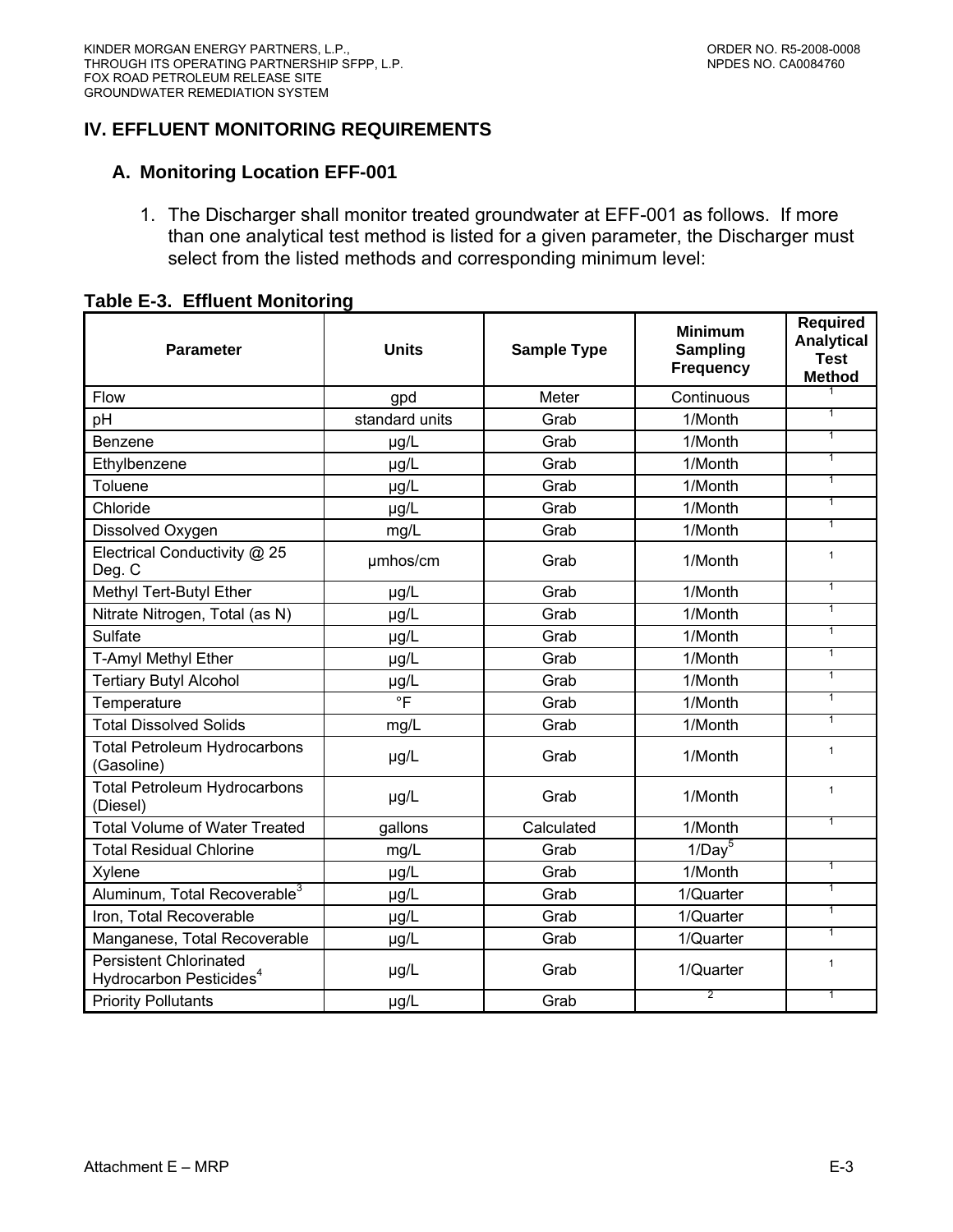<span id="page-42-0"></span>

| <b>Parameter</b> | Jnits | <b>Sample Type</b> | <b>Minimum</b><br><b>Sampling</b><br><b>Frequency</b> | <b>Required</b><br>Analytical<br>Test<br><b>Method</b> |
|------------------|-------|--------------------|-------------------------------------------------------|--------------------------------------------------------|
|------------------|-------|--------------------|-------------------------------------------------------|--------------------------------------------------------|

- 1 For priority pollutant constituents with effluent limitations, detection limits shall be below the effluent limitations. If the lowest minimum level (ML) published in Appendix 4 of the SIP is not below the effluent limitation, the detection limit shall be the lowest ML. For priority pollutant constituents without effluent limitations, the detection limits shall be equal to or less than the lowest ML published in Appendix 4 of the SIP.
- <sup>2</sup> Priority pollutants shall be sampled quarterly during the third year following the date of permit adoption and shall be conducted concurrently with upstream receiving water monitoring for hardness (as  $CaCO<sub>3</sub>$ ) and pH.
- $3$  It is acceptable to use analytical analysis using either total or acid-soluble (inductively coupled plasma/atomic emission spectrometry or inductively coupled plasma/mass spectrometry) analysis methods, as supported by USEPA's *Ambient Water Quality Criteria for Aluminum* document (EPA 440/5-86-008), or other standard methods that exclude aluminum silicate particles as approved by the Executive Officer.
- <sup>4</sup> Persistent chlorinated hydrocarbon pesticides include: aldrin, dieldrin, chlordane, endrin, endrin aldehyde, heptachlor, heptachlor epoxide, hexachlorocyclohexane (alpha-BHC, beta-BHC, delta-BHC, and gamma-BHC or lindane), endosulfan (alpha and beta), endosulfan sulfate, toxaphene, 4,4'DDD, 4,4'DDE, and 4,4'DDT.
- <sup>5</sup> Total residual chlorine monitoring only required when chlorine used at the Facility. The Discharger shall note in the Self-Monitoring Reports whether there has been any chlorine use at the Facility.
	- 2. If the discharge is intermittent rather than continuous, then on the first day of each such intermittent discharge, the Discharger shall monitor and record data for all of the constituents listed above, except for priority pollutants, after which the frequencies of analysis given in the schedule shall apply for the duration of each such intermittent discharge. In no event shall the Discharger be required to monitor and record data more often than twice the frequencies listed in the schedule.

# **V. WHOLE EFFLUENT TOXICITY TESTING REQUIREMENTS**

- A. **Acute Toxicity Testing.** The Discharger shall conduct acute toxicity testing to determine whether the effluent is contributing acute toxicity to the receiving water. The Discharger shall meet the following acute toxicity testing requirements:
	- 1. *Monitoring Frequency* The Discharger shall perform quarterly acute toxicity testing.
	- 2. *Sample Types* For static non-renewal and static renewal testing, the samples shall be grab samples and shall be representative of the volume and quality of the discharge. The effluent samples shall be taken at the effluent monitoring location EFF-001.
	- 3. *Test Species* Test species shall be fathead minnows (*Pimephales promelas*).
	- 4. *Methods* The acute toxicity testing samples shall be analyzed using EPA-821-R-02-012, Fifth Edition. Temperature, ammonia, total residual chlorine, and pH shall be recorded at the time of sample collection. No pH adjustment may be made unless approved by the Executive Officer.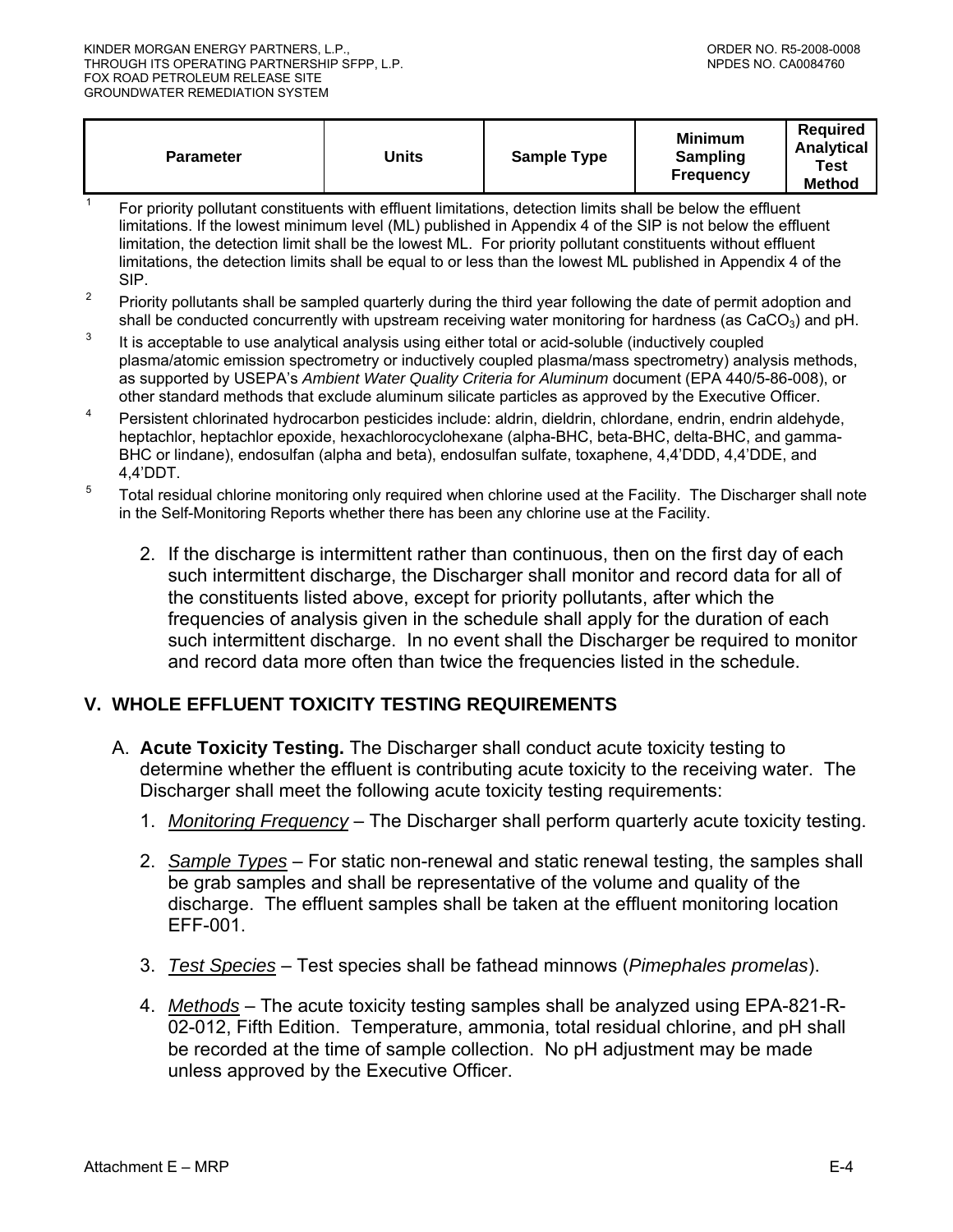- 5. *Test Failure* If an acute toxicity test does not meet all test acceptability criteria, as specified in the test method, the Discharger must re-sample and re-test as soon as possible, not to exceed 7 days following notification of test failure.
- B. **Chronic Toxicity Testing**. The Discharger shall conduct three species chronic toxicity testing to determine whether the effluent is contributing chronic toxicity to the receiving water. The Discharger shall meet the following chronic toxicity testing requirements:
	- 1. *Monitoring Frequency* –The Discharger shall perform quarterly three species chronic toxicity testing*.*
	- 2. *Sample Types* Effluent samples shall be 8-hour composite samples and shall be representative of the volume and quality of the discharge. The effluent samples shall be taken at the effluent monitoring location specified in the Monitoring and Reporting Program. The receiving water control shall be a grab sample obtained from the RSW-001 sampling location, as identified in the Monitoring and Reporting Program.
	- 3. *Sample Volumes* Adequate sample volumes shall be collected to provide renewal water to complete the test in the event that the discharge is intermittent.
	- 4. *Test Species* Chronic toxicity testing measures sublethal (e.g., reduced growth, reproduction) and/or lethal effects to test organisms exposed to an effluent compared to that of the control organisms. The Discharger shall conduct chronic toxicity tests with:
		- The cladoceran, water flea, *Ceriodaphnia dubia* (survival and reproduction test);
		- The fathead minnow, *Pimephales promelas* (larval survival and growth test); and
		- The green alga, *Selenastrum capricornutum* (growth test).
	- 5. *Methods* The presence of chronic toxicity shall be estimated as specified in *Shortterm Methods for Estimating the Chronic Toxicity of Effluents and Receiving Waters to Freshwater Organisms, Fourth Edition,* EPA/821-R-02-013, October 2002.
	- 6. *Reference Toxicant* As required by the SIP, all chronic toxicity tests shall be conducted with concurrent testing with a reference toxicant and shall be reported with the chronic toxicity test results.
	- 7. *Dilutions* The chronic toxicity testing shall be performed using the dilution series identified in Table E-4, below. The receiving water control shall be used as the diluent (unless the receiving water is toxic).
	- 8. *Test Failure* –The Discharger must re-sample and re-test as soon as possible, but no later than fourteen (14) days after receiving notification of a test failure. A test failure is defined as follows: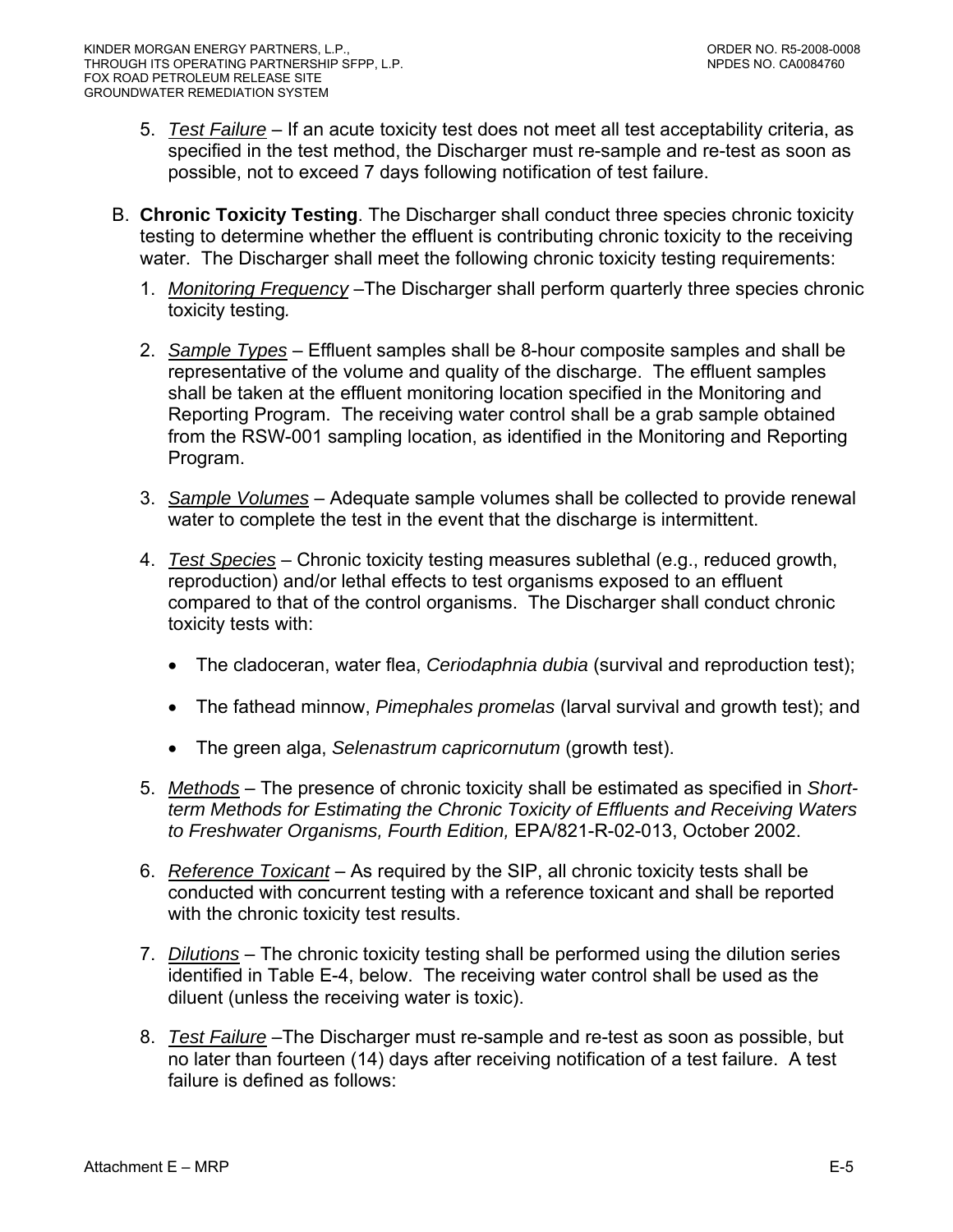- <span id="page-44-0"></span>a. The reference toxicant test or the effluent test does not meet all test acceptability criteria as specified in the *Short-term Methods for Estimating the Chronic Toxicity of Effluents and Receiving Waters to Freshwater Organisms, Fourth Edition*, EPA/821-R-02-013, October 2002 (Method Manual), and its subsequent amendments or revisions; or
- b. The percent minimum significant difference (PMSD) measured for the test exceeds the upper PMSD bound variability criterion in Table 6 on page 52 of the Method Manual. (A retest is only required in this case if the test results do not exceed the monitoring trigger specified in Special Provisions VI.2.a.iii.)

|                    | Dilutions (%) |    |    |    |      |                    | <b>Controls</b>     |
|--------------------|---------------|----|----|----|------|--------------------|---------------------|
| <b>Sample</b>      | 100           | 75 | 50 | 25 | 12.5 | Receiving<br>Water | Laboratory<br>Water |
| % Effluent         | 100           | 75 | 50 | 25 | 12.5 |                    |                     |
| % Receiving Water  |               | 25 | 50 | 75 | 87.5 | 100                |                     |
| % Laboratory Water |               |    |    |    |      |                    | 100                 |

# **Table E-4. Chronic Toxicity Testing Dilution Series**

- C. **WET Testing Notification Requirements**. The Discharger shall notify the Regional Water Board within 24-hrs after the receipt of test results exceeding the monitoring trigger during regular or accelerated monitoring, or an exceedance of the acute toxicity effluent limitation.
- D. **WET Testing Reporting Requirements**. All toxicity test reports shall include the contracting laboratory's complete report provided to the Discharger and shall be in accordance with the appropriate "Report Preparation and Test Review" sections of the method manuals. At a minimum, whole effluent toxicity monitoring shall be reported as follows:
	- 1. **Chronic WET Reporting.** Regular chronic toxicity monitoring results shall be reported to the Regional Water Board within 30 days following completion of the test, and shall contain, at minimum:
		- a. The results expressed in TUc, measured as 100/NOEC, and also measured as 100/LC<sub>50</sub>, 100/EC<sub>25</sub>, 100/IC<sub>25</sub>, and 100/IC<sub>50</sub>, as appropriate.
		- b. The statistical methods used to calculate endpoints;
		- c. The statistical output page, which includes the calculation of the percent minimum significant difference (PMSD);
		- d. The dates of sample collection and initiation of each toxicity test; and
		- e. The results compared to the numeric toxicity monitoring trigger.

Additionally, the monthly discharger self-monitoring reports shall contain an updated chronology of chronic toxicity test results expressed in TUc, and organized by test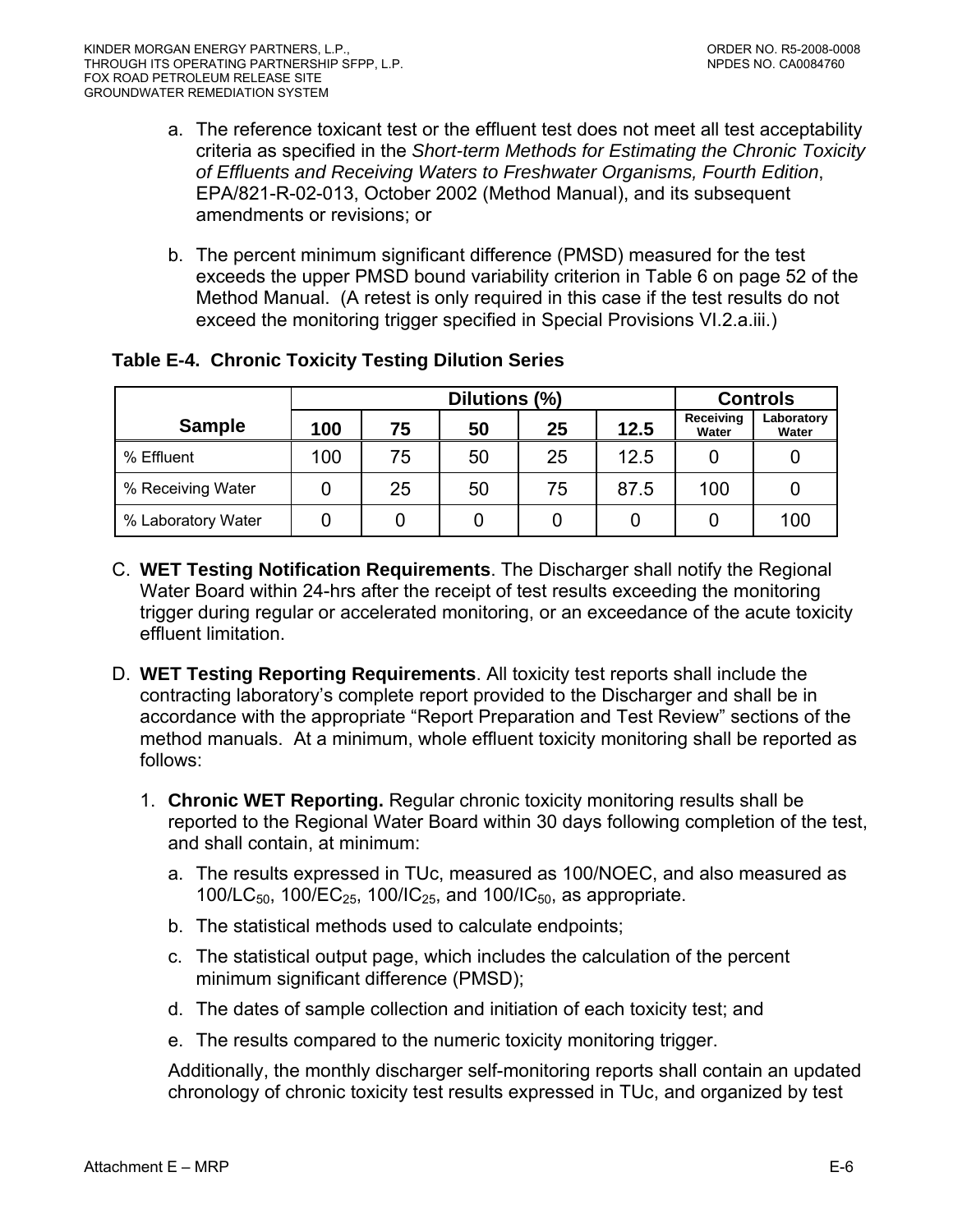<span id="page-45-0"></span>species, type of test (survival, growth or reproduction), and monitoring frequency, i.e., either quarterly, monthly, accelerated, or TRE.

- 2. **Acute WET Reporting.** Acute toxicity test results shall be submitted with the monthly discharger self-monitoring reports and reported as percent survival.
- 3. **TRE Reporting.** Reports for Toxicity Reduction Evaluations shall be submitted in accordance with the schedule contained in the Discharger's approved TRE Work Plan.
- 4. **Quality Assurance (QA).** The Discharger must provide the following information for QA purposes:
	- a. Results of the applicable reference toxicant data with the statistical output page giving the species, NOEC, LOEC, type of toxicant, dilution water used, concentrations used, PMSD, and dates tested.
	- b. The reference toxicant control charts for each endpoint, which include summaries of reference toxicant tests performed by the contracting laboratory.
	- c. Any information on deviations or problems encountered and how they were dealt with.

# **VI. LAND DISCHARGE MONITORING REQUIREMENTS – NOT APPLICABLE**

# **VII. RECLAMATION MONITORING REQUIREMENTS – NOT APPLICABLE**

## **VIII. RECEIVING WATER MONITORING REQUIREMENTS – SURFACE WATER AND GROUNDWATER**

# **A. Monitoring Location RSW-001 and RSW-002**

1. The Discharger shall monitor Gibson Canyon Creek Flood Control Channel at RSW-001 and RSW-002 as follows:

|  |  |  |  | <b>Table E-5. Receiving Water Monitoring Requirements</b> |
|--|--|--|--|-----------------------------------------------------------|
|--|--|--|--|-----------------------------------------------------------|

| <b>Parameter</b>                       | <b>Units</b>   | <b>Sample</b><br><b>Type</b> | <b>Minimum</b><br><b>Sampling</b><br><b>Frequency</b> | <b>Required Analytical</b><br><b>Test Method</b> |
|----------------------------------------|----------------|------------------------------|-------------------------------------------------------|--------------------------------------------------|
| <b>Flow</b>                            | gpd            |                              | 1/Month                                               | 3                                                |
| pH                                     | standard units | Grab                         | 1/Month                                               | 3                                                |
| Dissolved Oxygen                       | mg/L           | Grab                         | 1/Month                                               | 3                                                |
| Electrical Conductivity @<br>25 Deg. C | umhos/cm       | Grab                         | 1/Month                                               | 3                                                |
| Temperature                            | $\circ$ F      | Grab                         | 1/Month                                               | 3                                                |
| Turbidity                              | <b>NTU</b>     | Grab                         | 1/Month                                               | 3                                                |
| <b>Total Dissolved Solids</b><br>(TDS) | mg/L           | Grab                         | 1/Quarter                                             | 3                                                |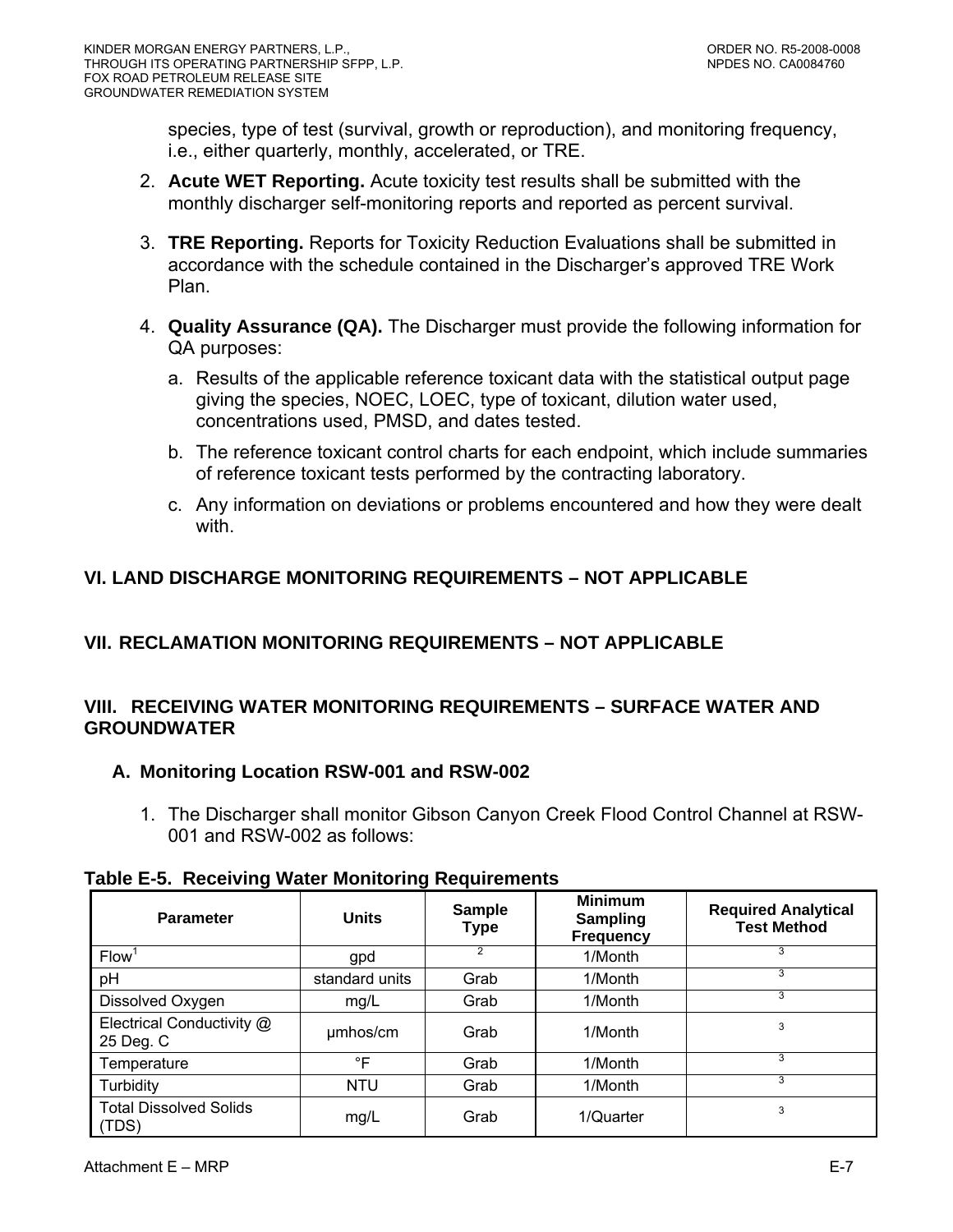<span id="page-46-0"></span>

| <b>Parameter</b>                            | Units | <b>Sample</b><br><b>Type</b> | <b>Minimum</b><br><b>Sampling</b><br><b>Frequency</b> | <b>Required Analytical</b><br><b>Test Method</b> |
|---------------------------------------------|-------|------------------------------|-------------------------------------------------------|--------------------------------------------------|
| Aluminum, Total<br>Recoverable <sup>1</sup> | µg/L  | Grab                         | 1/Quarter                                             |                                                  |
| Hardness (as $CaCO3$ ) <sup>1</sup>         | mq/L  | Grab                         |                                                       |                                                  |
| Priority Pollutants <sup>1</sup>            | µg/L  | Grab                         |                                                       |                                                  |

<sup>1</sup> Monitoring only required at Monitoring Location RSW-001.

<sup>2</sup> The flow of Gibson Canyon Creek Flood Control Channel may be estimated using simple field measurements. The estimated flow rate is based on the vertical distance from the water surface in the channel to a surveyed measuring point on the bridge that crosses Gibson Canyon Creek Flood Control Channel. The portion of the Channel where this measurement is made has previously been assessed for size and shape.

3 Pollutants shall be analyzed using the analytical methods described in 40 CFR Part 136; for priority pollutants the methods must meet the lowest minimum levels (MLs) specified in Appendix 4 of the SIP, where no methods are specified for a given pollutant, by methods approved by this Regional Water Board or the State Water Board.

4 Shall be sampled quarterly during the third year following the date of permit adoption and shall be conducted concurrently with upstream receiving water monitoring for hardness (as  $CaCO<sub>3</sub>$ ) and pH.

- 2. In conducting the receiving water sampling, a log shall be kept of the receiving water conditions throughout the reach bounded by Monitoring Locations RSW-001 and RSW-002. Attention shall be given to the presence or absence of:
	- a. Floating or suspended matter
	- b. Discoloration
	- c. Bottom deposits
	- d. Aquatic Life
	- e. Visible films, sheens, or coatings
	- f. Fungi, slimes, or objectionable growths
	- g. Potential nuisance conditions

Notes on receiving water conditions shall be summarized in the monitoring report.

#### **B. Groundwater Monitoring – Not Applicable**

#### **IX. OTHER MONITORING REQUIREMENTS**

#### **A. Treatment Chemical Monitoring**

The Discharger uses the following chemicals during the groundwater treatment process for equipment maintenance:

- 1. Chem-Treat CL-4435 (Anti-Scaling/Sequestering Agent); and
- 2. Chem-Treat CL241 (Anti-Foaming Agent).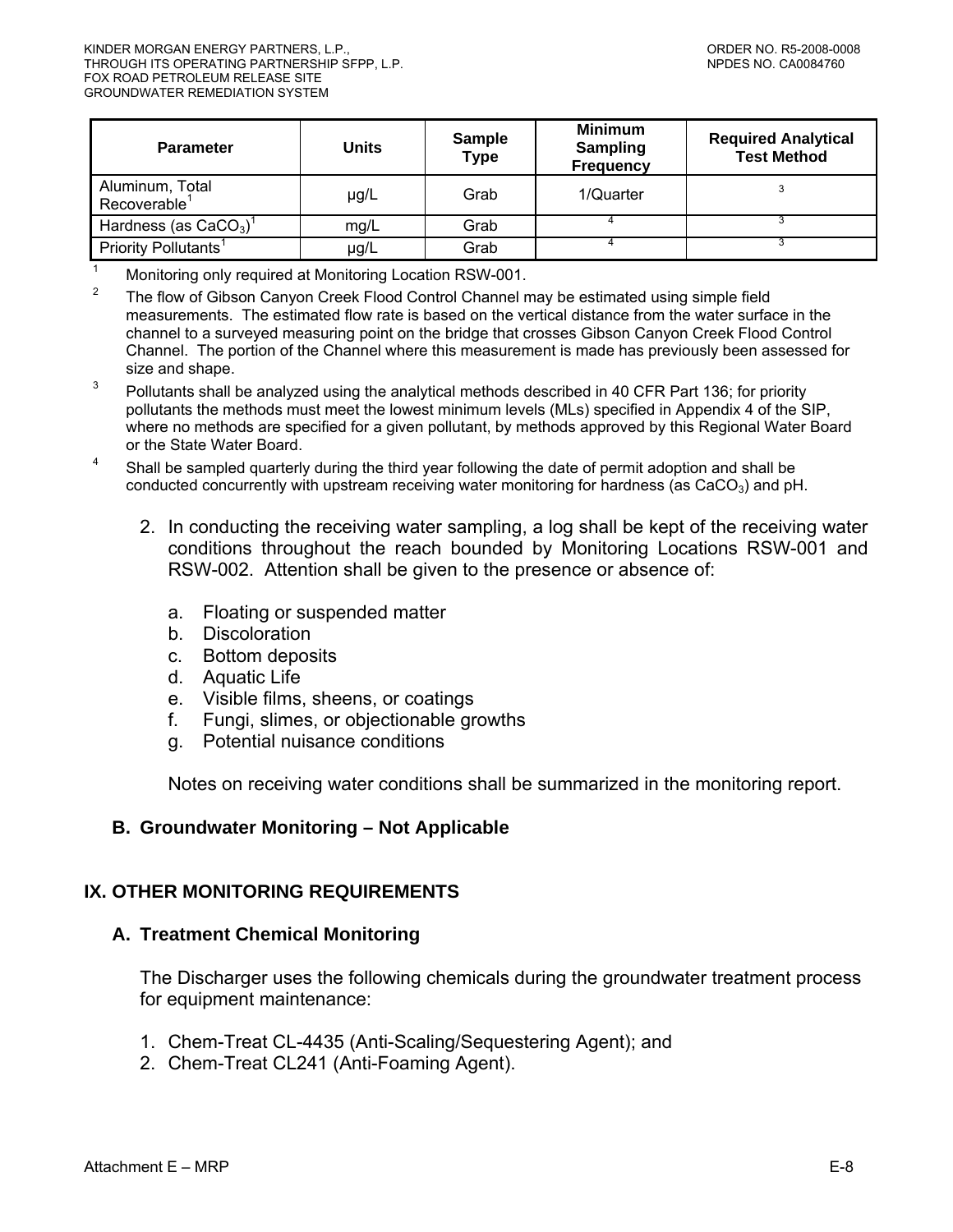<span id="page-47-0"></span>The Discharger is required to minimize the use of Chem-Treat CL-4435 and Chem-Treat CL-241. The Discharger is required to record the average weekly dosages of the compounds used, and their specific purposes.

# **X. REPORTING REQUIREMENTS**

#### **A. General Monitoring and Reporting Requirements**

- 1. The Discharger shall comply with all Standard Provisions (Attachment D) related to monitoring, reporting, and recordkeeping.
- 2. Upon written request of the Regional Water Board, the Discharger shall submit a summary monitoring report. The report shall contain both tabular and graphical summaries of the monitoring data obtained during the previous year(s).
- 3. **Compliance Time Schedules.** For compliance time schedules included in the Order, the Discharger shall submit to the Regional Water Board, on or before each compliance due date, the specified document or a written report detailing compliance or noncompliance with the specific date and task. If noncompliance is reported, the Discharger shall state the reasons for noncompliance and include an estimate of the date when the Discharger will be in compliance. The Discharger shall notify the Regional Water Board by letter when it returns to compliance with the compliance time schedule.
- 4. The Discharger shall report to the Regional Water Board any toxic chemical release data it reports to the State Emergency Response Commission within 15 days of reporting the data to the Commission pursuant to section 313 of the "Emergency Planning and Community Right to Know Act" of 1986.
- 5. **Reporting Protocols.** The Discharger shall report with each sample result the applicable Reporting Level (RL) and the current Method Detection Limit (MDL), as determined by the procedure in Part 136.

The Discharger shall report the results of analytical determinations for the presence of chemical constituents in a sample using the following reporting protocols:

- a. Sample results greater than or equal to the RL shall be reported as measured by the laboratory (i.e., the measured chemical concentration in the sample).
- b. Sample results less than the RL, but greater than or equal to the laboratory's MDL, shall be reported as "Detected, but Not Quantified," or DNQ. The estimated chemical concentration of the sample shall also be reported.

For the purposes of data collection, the laboratory shall write the estimated chemical concentration next to DNQ as well as the words "Estimated Concentration" (may be shortened to "Est. Conc."). The laboratory may, if such information is available, include numerical estimates of the data quality for the reported result. Numerical estimates of data quality may be percent accuracy (+ a percentage of the reported value), numerical ranges (low to high), or any other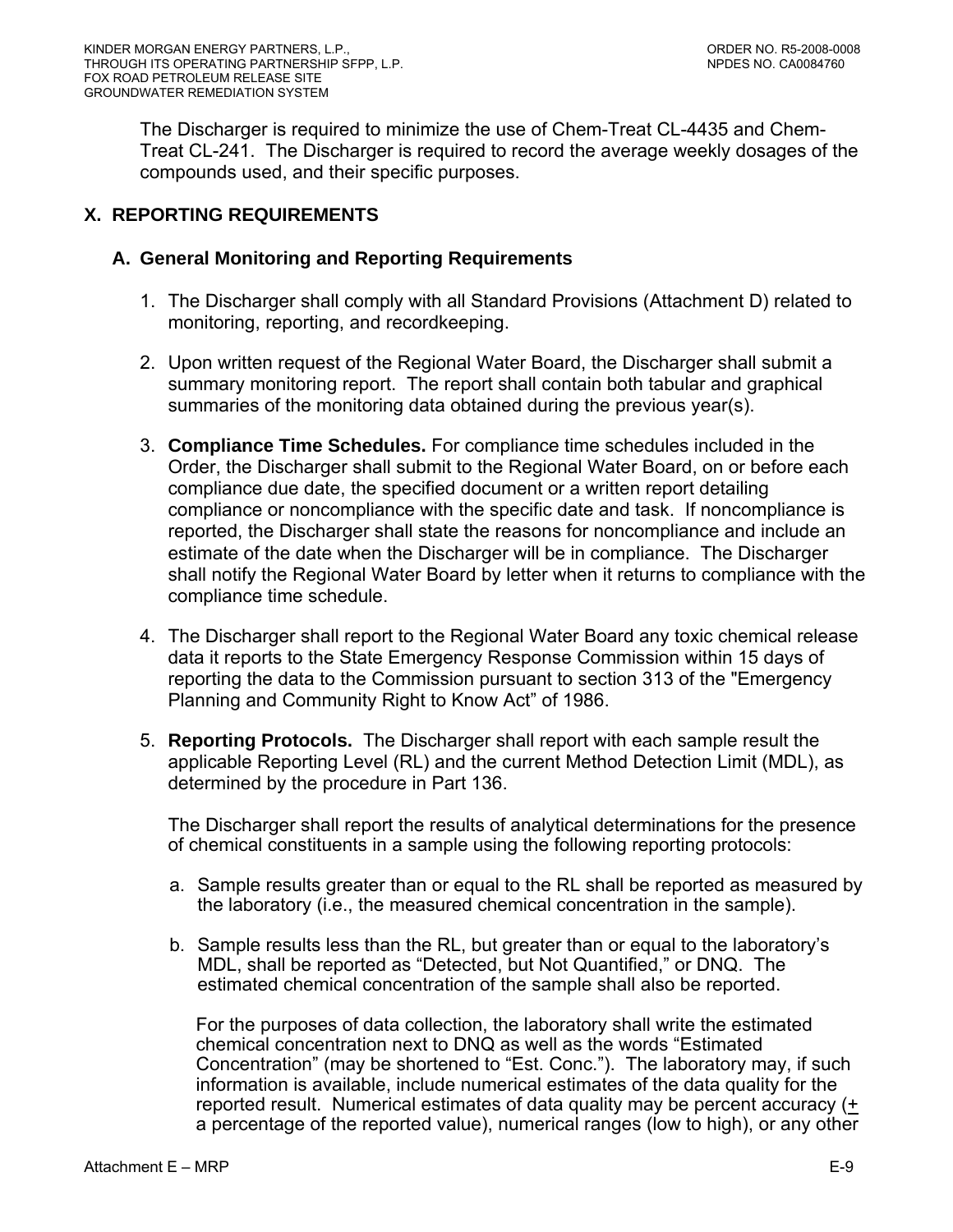<span id="page-48-0"></span>means considered appropriate by the laboratory.

- c. Sample results less than the laboratory's MDL shall be reported as "Not Detected," or ND.
- d. Dischargers are to instruct laboratories to establish calibration standards so that the ML value (or its equivalent if there is differential treatment of samples relative to calibration standards) is the lowest calibration standard. At no time is the Discharger to use analytical data derived from *extrapolation* beyond the lowest point of the calibration curve.
- 6. **Multiple Sample Data.** When determining compliance with an AMEL, AWEL, or MDEL for priority pollutants and more than one sample result is available, the Discharger shall compute the arithmetic mean unless the data set contains one or more reported determinations of "Detected, but Not Quantified" (DNQ) or "Not Detected" (ND). In those cases, the Discharger shall compute the median in place of the arithmetic mean in accordance with the following procedure:
	- a. The data set shall be ranked from low to high, ranking the reported ND determinations lowest, DNQ determinations next, followed by quantified values (if any). The order of the individual ND or DNQ determinations is unimportant.
	- b. The median value of the data set shall be determined. If the data set has an odd number of data points, then the median is the middle value. If the data set has an even number of data points, then the median is the average of the two values around the middle unless one or both of the points are ND or DNQ, in which case the median value shall be the lower of the two data points where DNQ is lower than a value and ND is lower than DNQ.

### **B. Self Monitoring Reports (SMRs)**

- 1. At any time during the term of this permit, the State or Regional Water Board may notify the Discharger to electronically submit Self-Monitoring Reports (SMRs) using the State Water Board's California Integrated Water Quality System (CIWQS) Program Web site (http://www.waterboards.ca.gov/ciwqs/index.html). Until such notification is given, the Discharger shall submit hard copy SMRs. The CIWQS Web site will provide additional directions for SMR submittal in the event there will be service interruption for electronic submittal.
- 2. Quarterly and annual Self Monitoring Reports shall be submitted to the Regional Water Board in accordance with Table E-6, below.
- 3. In reporting the monitoring data, the Discharger shall arrange the data in tabular form so that the date, the constituents, and the concentrations are readily discernible. The data shall be summarized in such a manner to illustrate clearly whether the discharge complies with waste discharge requirements. The highest daily maximum for the month, monthly and weekly averages, and medians, and removal efficiencies (%) for BOD and Total Suspended Solids, shall be determined and recorded as needed to demonstrate compliance.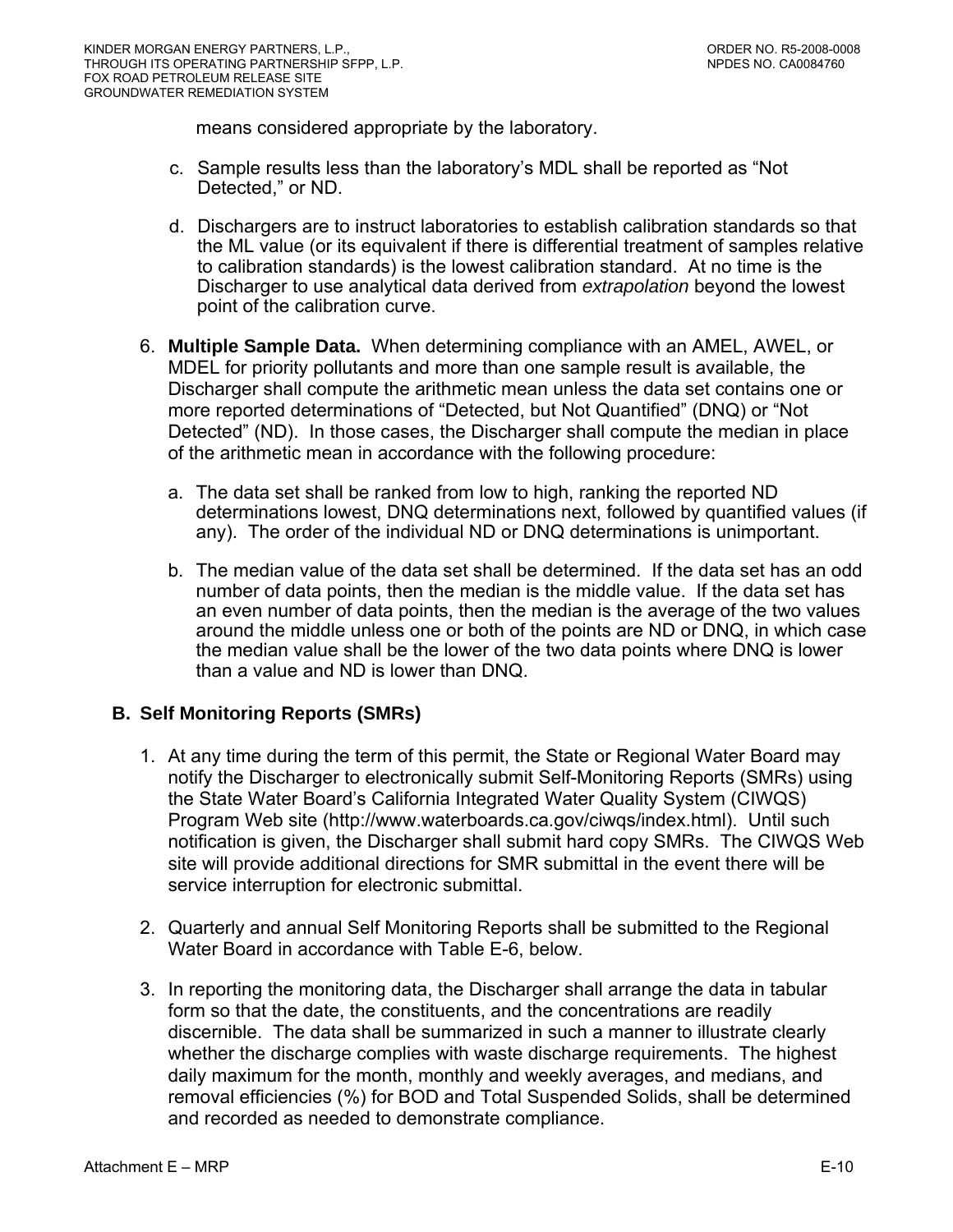- <span id="page-49-0"></span>4. With the exception of flow, all constituents monitored on a continuous basis (metered), shall be reported as daily maximums, daily minimums, and daily averages; flow shall be reported as the total volume discharged per day for each day of discharge.
- 5. If the Discharger monitors any pollutant at the locations designated herein more frequently than is required by this Order, the results of such monitoring shall be included in the calculation and reporting of the values required in the discharge monitoring report form. Such increased frequency shall be indicated on the discharge monitoring report form.
- 6. A letter transmitting the self-monitoring reports shall accompany each report. Such a letter shall include a discussion of requirement violations found during the reporting period, and actions taken or planned for correcting noted violations, such as operation or facility modifications. If the Discharger has previously submitted a report describing corrective actions and/or a time schedule for implementing the corrective actions, reference to the previous correspondence will be satisfactory. The transmittal letter shall contain the penalty of perjury statement by the Discharger, or the Discharger's authorized agent, as described in the Standard Provisions.
- 7. SMRs must be submitted to the Regional Water Board, signed and certified as required by the Standard Provisions (Attachment D), to the address listed below:

Regional Water Quality Control Board Central Valley Region 11020 Sun Center Dr., Suite #200 Rancho Cordova, CA 95670-6114

8. Monitoring periods and reporting for all required monitoring shall be completed according to the following schedule:

| Sampling<br>Frequency | <b>Monitoring Period Begins On</b>                                                                                                      | <b>Monitoring Period</b>                                                                                                 | <b>SMR Due Date</b>                           |
|-----------------------|-----------------------------------------------------------------------------------------------------------------------------------------|--------------------------------------------------------------------------------------------------------------------------|-----------------------------------------------|
| Continuous            | Permit effective date                                                                                                                   | All                                                                                                                      | 1 May<br>1 August<br>1 November<br>1 February |
| $1/m$ onth            | First day of calendar month following<br>permit effective date or on permit<br>effective date if that date is first day of<br>the month | First day of calendar month<br>through last day of calendar<br>month                                                     | 1 May<br>1 August<br>1 November<br>1 February |
| 1/quarter             | Closest of 1 January, 1 April, 1 July, or<br>1 October following (or on) permit<br>effective date                                       | 1 January through 31 March<br>1 April through 30 June<br>1 July through 30 September<br>1 October through<br>31 December | 1 May<br>1 August<br>1 November<br>1 February |
| $1$ /year             | 1 January following (or on) permit<br>effective date                                                                                    | 1 January through<br>31 December                                                                                         | 1 February                                    |

**Table E-6. Monitoring Periods and Reporting Schedule**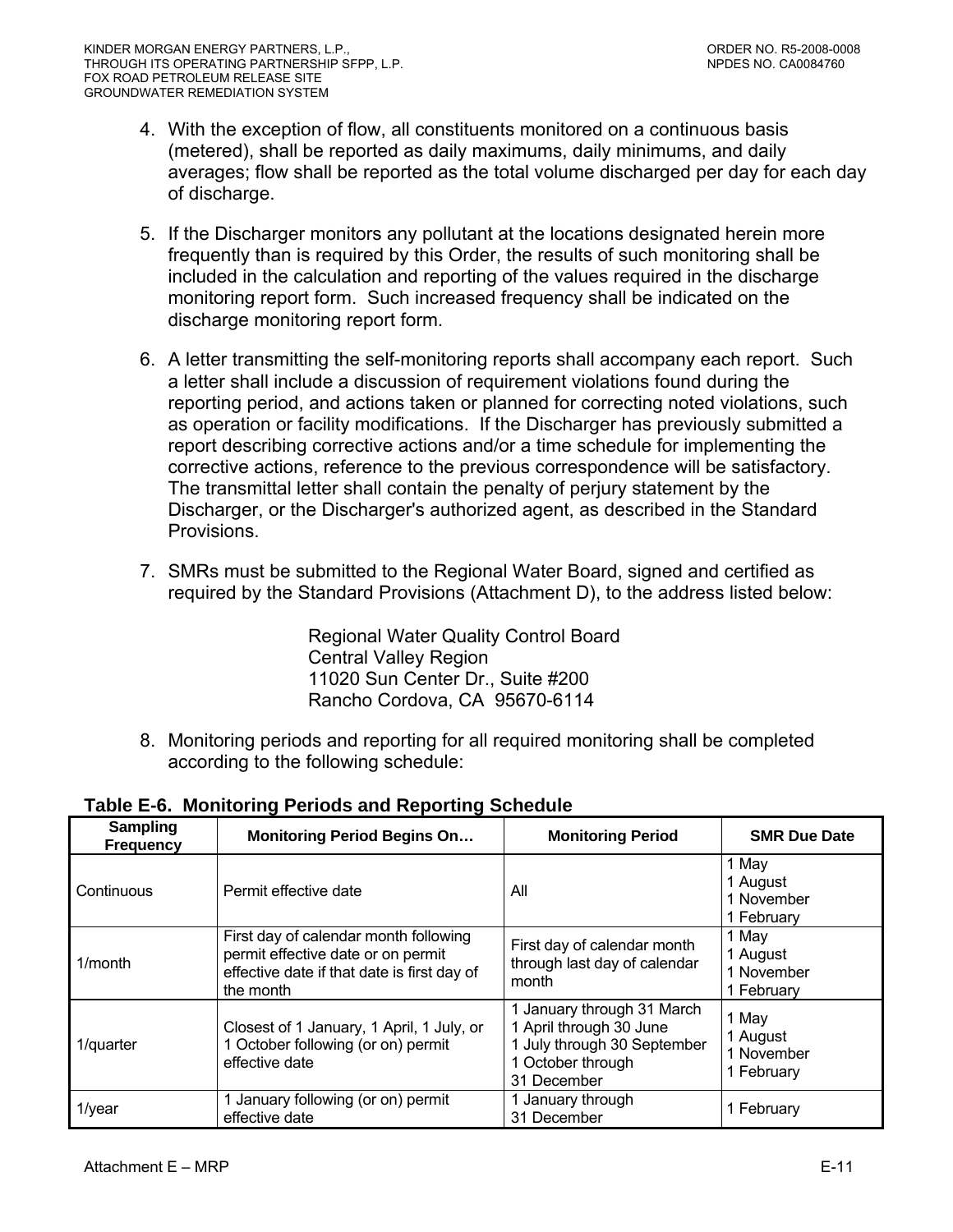# <span id="page-50-0"></span>**C. Discharge Monitoring Reports (DMRs) – Not Applicable**

#### **D. Other Reports**

1. **Progress Reports.** As specified in the compliance time schedules required in Special Provisions VI, progress reports shall be submitted in accordance with the following reporting requirements. At minimum, the progress reports shall include a discussion of the status of final compliance, whether the Discharger is on schedule to meet the final compliance date, and the remaining tasks to meet the final compliance date.

#### **Table E-7. Reporting Requirements for Special Provisions Progress Reports**

| <b>Special Provision</b>                                                     | <b>Reporting</b><br><b>Requirements</b> |
|------------------------------------------------------------------------------|-----------------------------------------|
| Salinity Source Control Program Annual Progress Report<br>(Section VI.C.3.a) | <b>1 March, annually</b>                |

- 2. Within **60 days** of permit adoption, the Discharger shall submit a report outlining minimum levels, method detection limits, and analytical methods for approval, with a goal to achieve detection levels below applicable water quality criteria. At a minimum, the Discharger shall comply with the monitoring requirements for CTR constituents as outlined in Section 2.3 and 2.4 of the *Policy for Implementation of Toxics Standards for Inland Surface Waters, Enclosed Bays, and Estuaries of California*, adopted 2 March 2000 by the State Water Resources Control Board.
- 3. When submitting quarterly monitoring reports, the following information must be included:
	- a. A narrative description of the conditions of the Gibson Canyon Creek Flood Control Channel. Attached field logs shall support the narrative.
	- b. A current area map showing relevant street names and neighboring land use with ¼ mile of the release area.
	- c. The effectiveness of the remediation system, including cumulative information on the mass of contaminant removed from the subsurface, the quarterly and cumulative total water extracted, treated and disposed, and any field notes pertaining to the operation and maintenance of the system.
	- d. If applicable, the reasons for and duration of all interruptions in the operation of the groundwater treatment system, and actions planned or taken to correct and prevent interruptions.
- 4. When submitting the Annual Report, the following information must be included and may be submitted with the  $4<sup>th</sup>$  Quarter Monitoring Report: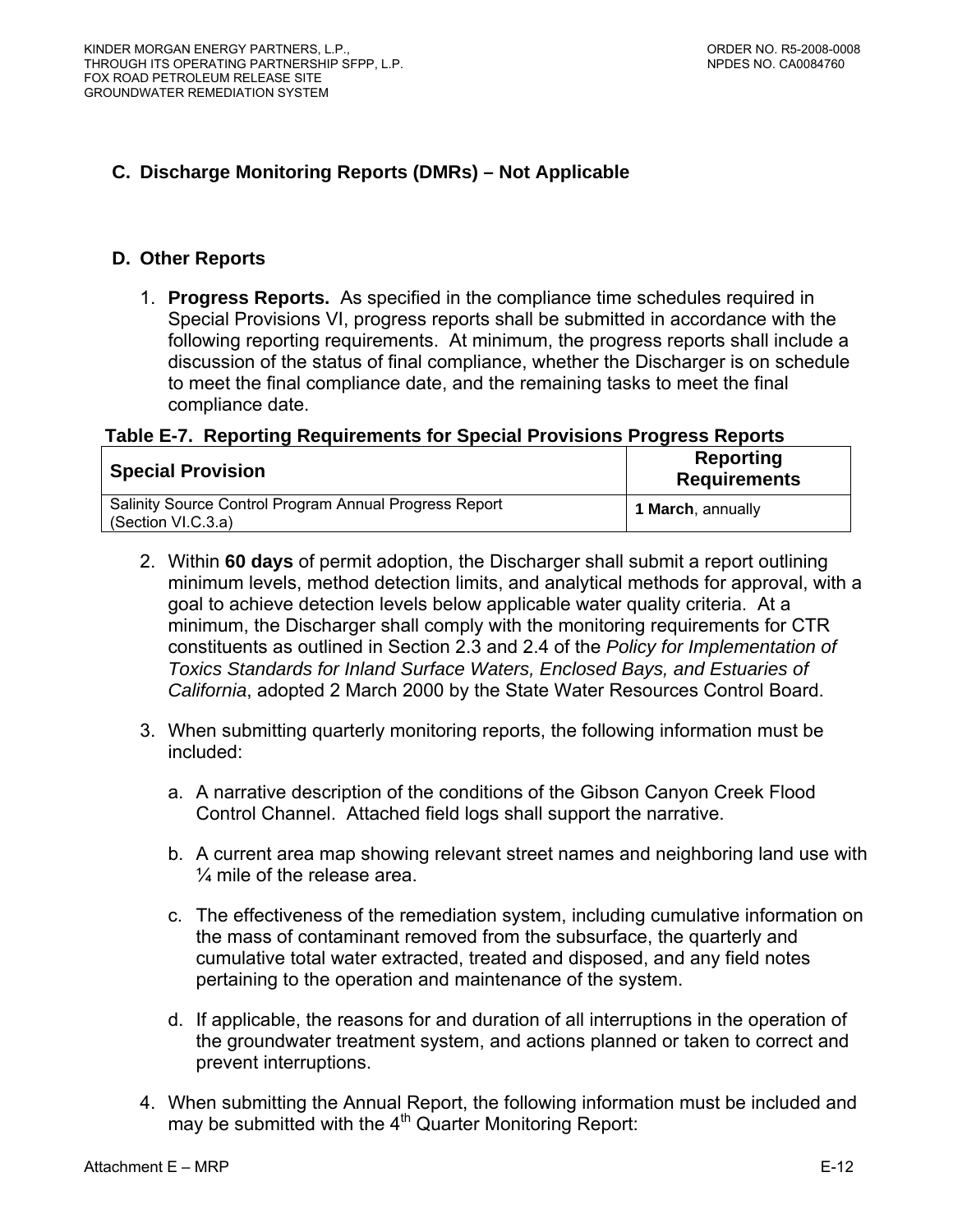- a. A description of the groundwater treatment system, including the amendments used to facilitate treatment, and an analysis of the effectiveness of the treatment system in removing the contaminants, cumulative information on the mass of contaminant removed from the subsurface, and the quarterly and cumulative total water volume extracted, treated, and disposed. The reports shall also include recommendations for treatment system modifications. Modifications to the treatment process may require a revised Report of Waste Discharge.
- b. An identification of any data gaps and potential deficiencies/redundancies in the monitoring system or reporting program.
- c. The names and telephone numbers of persons to contact regarding the plant for emergency and routine situations.
- 5. The Discharger uses Chem-Treat CL-4435, which prevents the buildup of calcium carbonate and other inorganic compounds on the treatment system appliances, and Chem-Treat CL-241, which prevents foaming and allows the air stripper to operate at maximum efficiencies.

In the event that the Discharger changes treatment chemicals, the Discharger is required to notify the Board of any change in chemical use, and must provide Material Safety Data Sheets (MSDSs) for chemicals used at the treatment facility within 30 days of the change in chemical use.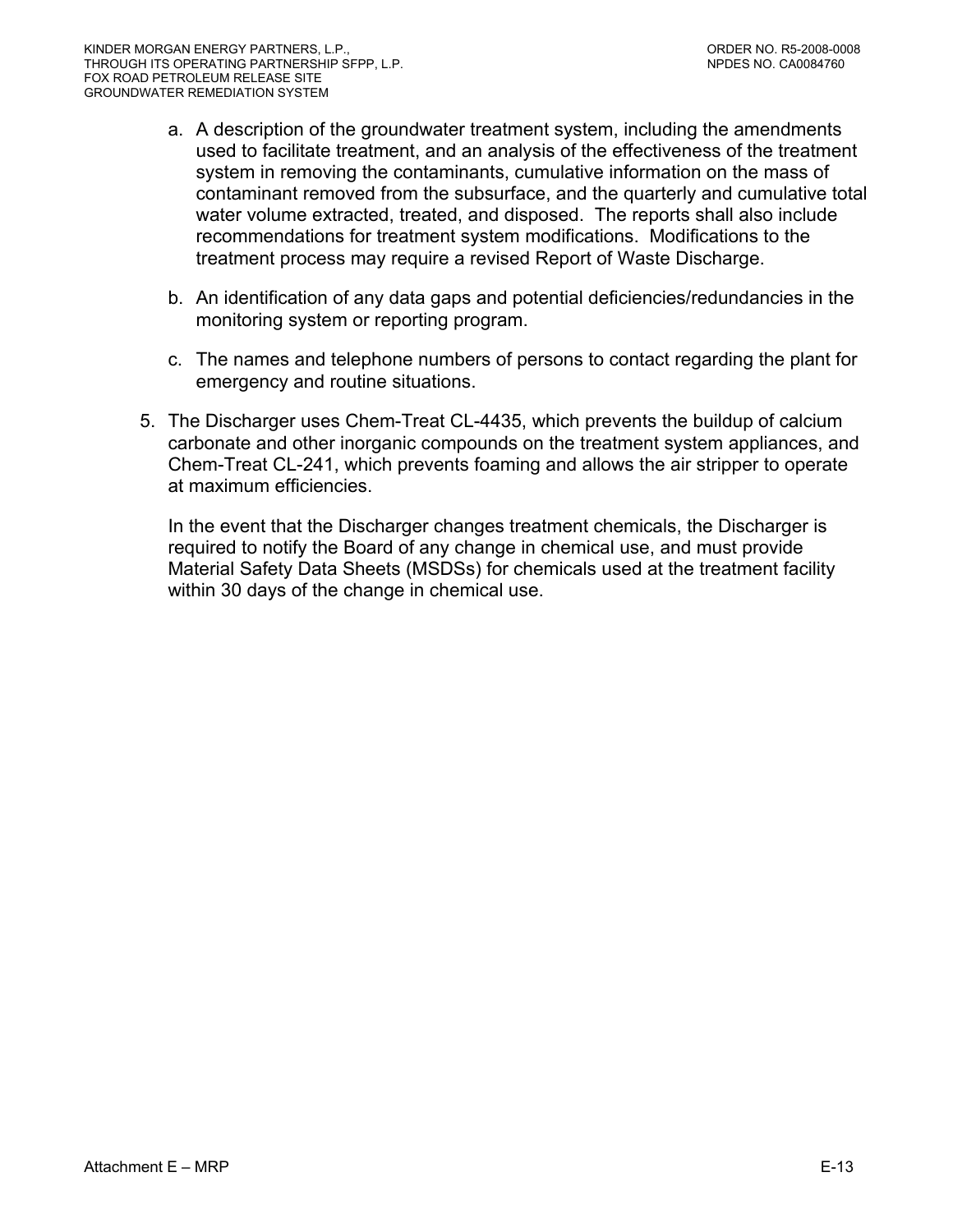# **ATTACHMENT F – FACT SHEET**

#### **Table of Contents**

| Ш.   |                                                                                        |  |
|------|----------------------------------------------------------------------------------------|--|
|      | Description of Wastewater and Biosolids Treatment or Controls  F-2<br>Α.               |  |
|      | В.                                                                                     |  |
|      | Summary of Existing Requirements and Self-Monitoring Report (SMR) Data  F-4<br>$C_{1}$ |  |
|      | D.                                                                                     |  |
|      | Е.                                                                                     |  |
| III. |                                                                                        |  |
|      | А.                                                                                     |  |
|      | B.                                                                                     |  |
|      | $C_{1}$                                                                                |  |
|      | D.                                                                                     |  |
|      | Е.                                                                                     |  |
| IV.  |                                                                                        |  |
|      | А.                                                                                     |  |
|      | В.                                                                                     |  |
|      |                                                                                        |  |
|      |                                                                                        |  |
|      |                                                                                        |  |
|      |                                                                                        |  |
|      | 2. Applicable Beneficial Uses and Water Quality Criteria and Objectives F-14           |  |
|      |                                                                                        |  |
|      |                                                                                        |  |
|      |                                                                                        |  |
|      | D.                                                                                     |  |
|      |                                                                                        |  |
|      |                                                                                        |  |
|      |                                                                                        |  |
|      | 4.                                                                                     |  |
|      |                                                                                        |  |
|      | Е.                                                                                     |  |
|      |                                                                                        |  |
|      | G.                                                                                     |  |
| V.   |                                                                                        |  |
|      | Α.                                                                                     |  |
|      | B.                                                                                     |  |
| VI.  |                                                                                        |  |
|      | А.                                                                                     |  |
|      | В.                                                                                     |  |
|      | $C_{\cdot}$                                                                            |  |
|      | D.                                                                                     |  |
|      |                                                                                        |  |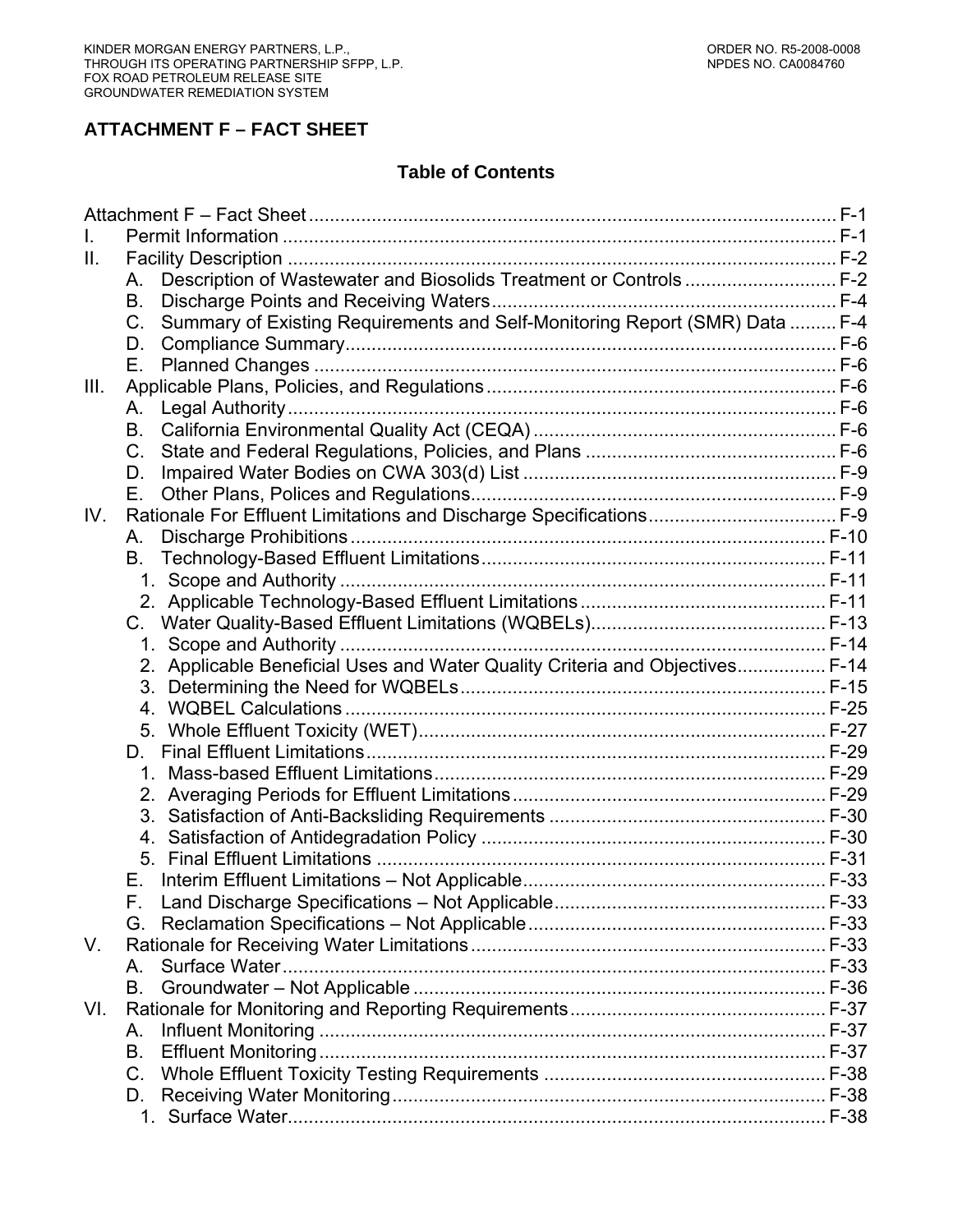|      |    |                                                                                    | $F-38$ |
|------|----|------------------------------------------------------------------------------------|--------|
|      |    |                                                                                    |        |
|      |    |                                                                                    |        |
| VII. |    |                                                                                    |        |
|      | A. |                                                                                    | F-39   |
|      | В. |                                                                                    |        |
|      |    |                                                                                    |        |
|      |    |                                                                                    |        |
|      |    |                                                                                    |        |
|      |    |                                                                                    |        |
|      |    | 5. Special Provisions for Municipal Facilities (POTWs Only) - Not Applicable  F-43 |        |
|      |    |                                                                                    |        |
|      |    |                                                                                    |        |
|      |    |                                                                                    |        |
|      | A  |                                                                                    |        |
|      | В. |                                                                                    | $F-44$ |
|      | C. |                                                                                    |        |
|      | D. |                                                                                    |        |
|      | Е. |                                                                                    |        |
|      | F. |                                                                                    |        |
|      | G. |                                                                                    | $F-45$ |
|      |    |                                                                                    |        |

# **List of Tables**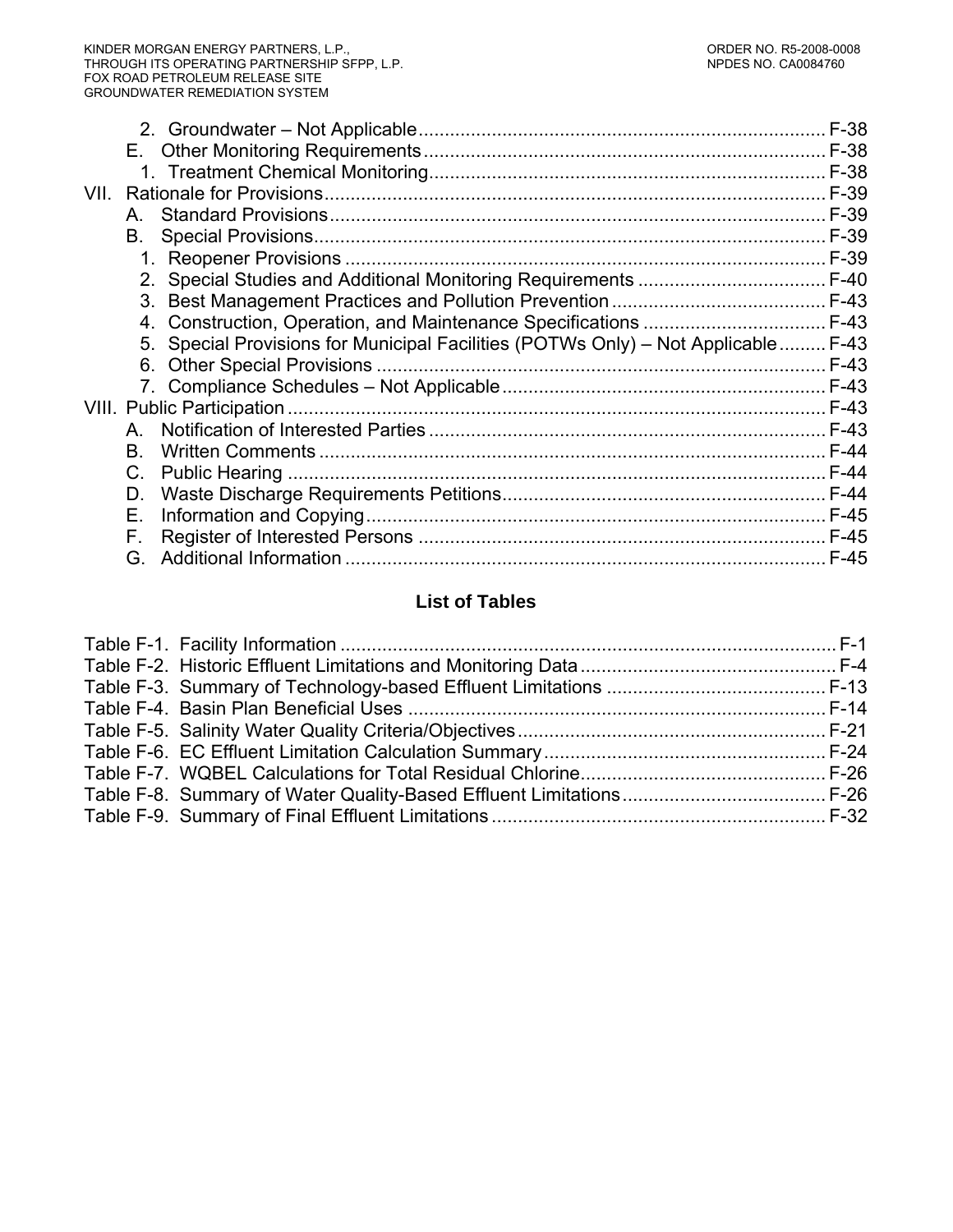# <span id="page-54-0"></span>**ATTACHMENT F – FACT SHEET**

As described in section II of this Order, this Fact Sheet includes the legal requirements and technical rationale that serve as the basis for the requirements of this Order.

This Order has been prepared under a standardized format to accommodate a broad range of discharge requirements for Dischargers in California. Only those sections or subsections of this Order that are specifically identified as "not applicable" have been determined not to apply to this Discharger. Sections or subsections of this Order not specifically identified as "not applicable" are fully applicable to this Discharger.

## **I. PERMIT INFORMATION**

The following table summarizes administrative information related to the facility.

| <b>WDID</b>                                 | 5A48NP00004                                                                          |  |  |
|---------------------------------------------|--------------------------------------------------------------------------------------|--|--|
| <b>Discharger</b>                           | Kinder Morgan Energy Partners, L.P., Through Its Operating<br>Partnership SFPP, L.P. |  |  |
| <b>Name of Facility</b>                     | Fox Road Petroleum Release Site Groundwater Remediation System                       |  |  |
|                                             | Fox Road                                                                             |  |  |
| <b>Facility Address</b>                     | Elmira, CA 95620                                                                     |  |  |
|                                             | Solano County                                                                        |  |  |
| <b>Facility Contact, Title</b><br>and Phone | Mark Sandon, Director of Environmental Affairs (714) 560-4867                        |  |  |
| <b>Authorized Person to</b>                 |                                                                                      |  |  |
| <b>Sign and Submit</b>                      | Mark Sandon, Director of Environmental Affairs (714) 560-4867                        |  |  |
| <b>Reports</b>                              |                                                                                      |  |  |
| <b>Mailing Address</b>                      | 1100 Town and Country Road                                                           |  |  |
|                                             | Orange, CA 92868                                                                     |  |  |
| <b>Billing Address</b>                      | Same as mailing address                                                              |  |  |
| <b>Type of Facility</b>                     | Petroleum Pipeline                                                                   |  |  |
| <b>Major or Minor Facility</b>              | Minor                                                                                |  |  |
| <b>Threat to Water Quality</b>              | 3                                                                                    |  |  |
| <b>Complexity</b>                           | B                                                                                    |  |  |
| <b>Pretreatment Program</b>                 | N                                                                                    |  |  |
| <b>Reclamation</b>                          | Not Applicable                                                                       |  |  |
| <b>Requirements</b>                         |                                                                                      |  |  |
| <b>Facility Permitted Flow</b>              | 150 gallons per minute (gpm) or 216,000 gallons per day (gpd)                        |  |  |
| <b>Facility Design Flow</b>                 | 150 gpm or 216,000 gpd                                                               |  |  |
| Watershed                                   | <b>Grassland Watershed</b>                                                           |  |  |
| <b>Receiving Water</b>                      | Gibson Canyon Creek Flood Control Channel                                            |  |  |
| <b>Receiving Water Type</b>                 | <b>Inland Surface Water</b>                                                          |  |  |

#### **Table F-1. Facility Information**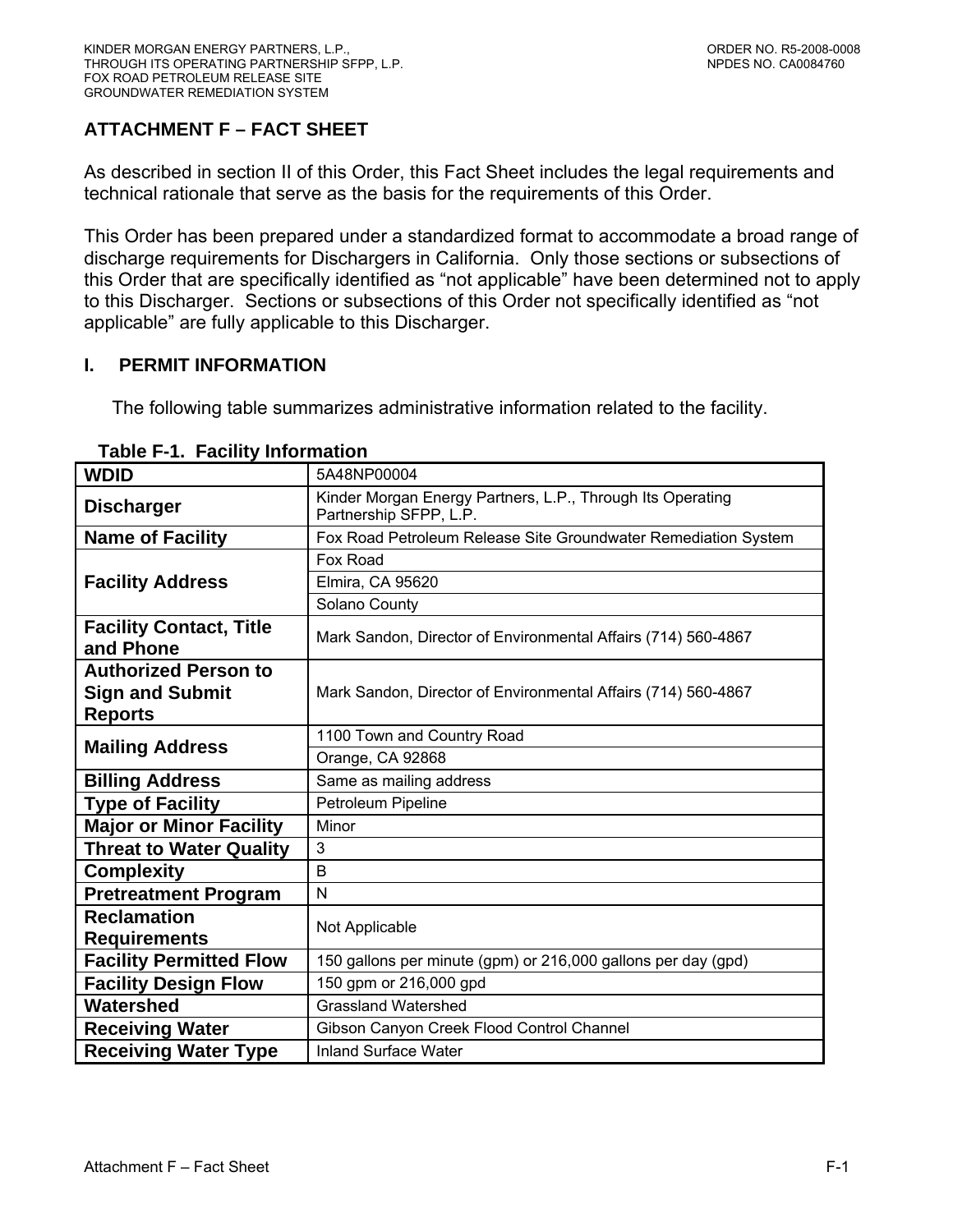<span id="page-55-0"></span>**A.** Kinder Morgan Energy Partners, L.P., Through Its Operating Partnership SFPP, L.P. (hereinafter Discharger) is the owner and operator of the Fox Road Petroleum Release Site Groundwater Remediation System (hereinafter Facility), a petroleum pipeline.

For the purposes of this Order, references to the "discharger" or "permittee" in applicable federal and state laws, regulations, plans, or policy are held to be equivalent to references to the Discharger herein.

- **B.** The Facility discharges treated groundwater to the Gibson Canyon Creek Flood Control Channel, a water of the United States, and is currently regulated by Order No. 5-01-078 which was adopted on 27 April 2001 and expired on 1 April 2006. The terms and conditions of the current Order have been automatically continued and remain in effect until new Waste Discharge Requirements and NPDES permit are adopted pursuant to this Order.
- **C.** The Discharger filed a report of waste discharge and submitted an application for renewal of its Waste Discharge Requirements (WDRs) and National Pollutant Discharge Elimination System (NPDES) permit on 27 September 2005. A site visit was conducted on 7 December 2005 to observe operations and collect additional data to develop permit limitations and conditions.

# **II. FACILITY DESCRIPTION**

The Discharger owns a former underground petroleum pipeline system that distributed fuel products from Concord to Sacramento, California, and then on to Rockland and Reno, Nevada. The 14-inch diameter underground petroleum pipeline was taken out of service on 13 December 2004. The out of service underground petroleum pipeline lies within the Union Pacific Railroad right-of-way, and crosses Fox Road near the City of Dixon in Solano County. The pipeline is buried about 5 feet below ground surface (bgs). In November 1993, the Discharger discovered that a section of pipeline near the Fox Road railroad crossing was leaking its contents. The resulting groundwater contamination plume, treatment system, and disposal area are at the southwest corner of Fox Road and the railroad crossing, which is about 4 miles northeast of Elmira and about 4 miles southwest of Dixon, as shown on Attachment B, which is by reference a part of this Order. Margaret Fox Ingram owns the property at Fox Road, Elmira, California 95620 on which the Facility is located. The surface water discharge from the Facility consists of treated groundwater only. The treatment system is designed to treat flows up to 216,000 gpd. Currently, the system is treating flows up to 108,000 gpd. The treated groundwater is discharged into Gibson Canyon Creek Flood Control Channel via a 1.5 mile long underground water conveyance line.

# **A. Description of Wastewater and Biosolids Treatment or Controls**

The extraction and treatment system is part of the Discharger's remediation of refined petroleum hydrocarbons from the release in 1993. Extracted groundwater is pumped from the extraction trenches and wells to a treatment system at the site. The groundwater extraction and treatment system is designed to treat the influent liquid for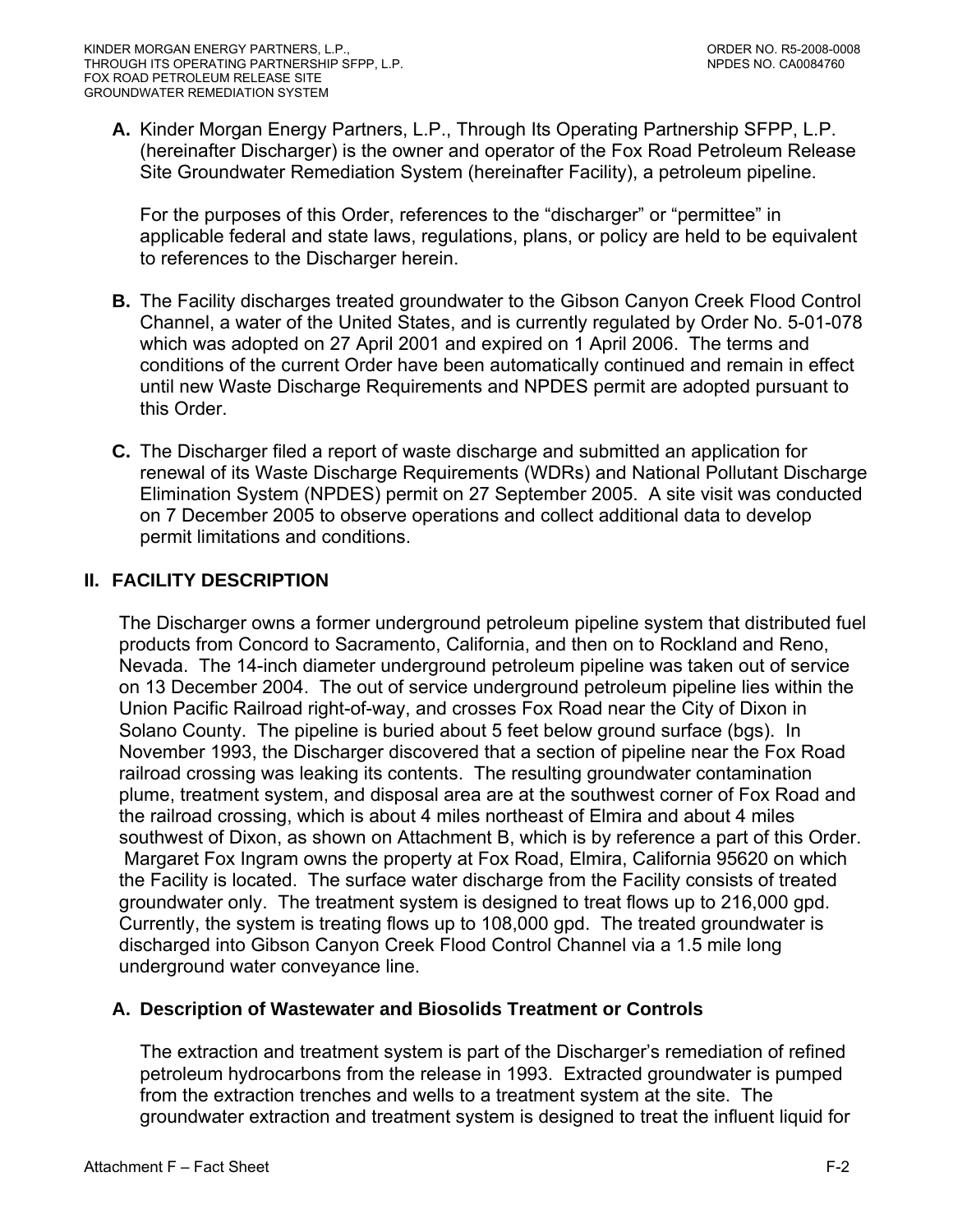dissolved hydrocarbons and fuel oxygenate constituents including benzene, toluene, ethylbenzene, and xylene (collectively referred to as BTEX) and fuel oxygenates, including methyl tert-butyl ether, t-amyl methyl ether, and tertiary butyl alcohol.

The treatment system at the Facility consists of four extraction trenches, 11 extraction wells, and an oil-water separator, a transfer tank, bag filters, an air stripper, and nine liquid phase granular activated carbon (GAC) vessels to remove the petroleum fuel constituents. In addition, a catalytic oxidizer unit is used to treat air stripper off gas [i.e., soil vapor extraction (SVE) system]. The catalytic oxidizer is operated under a Yolo-Solano Air Quality Management District permit.

The following chemicals may be used as amendments to facilitate treatment:

- 1. Sodium hypochlorite (chlorine) is periodically manually added to minimize biological fouling by iron-oxidizing bacteria. According to the Discharger, chlorine has not been used at the treatment facility since 2004.
- 2. Sulfuric acid is injected manually to regulate pH when necessary at a rate of 0.25 to 1 gpd.
- 3. Anti-scaling or sequestering agent, Chem Treat CL-4435 is added by the Discharger by an injection-metering pump at a flow rate of 1 to 2 gpd to prevent the buildup of calcium carbonate and other inorganic compounds on treatment system appliances.
- 4. Defoaming agents, Chem-Treat CL-241 is added by an injection-metering pump at a flow rate of 0.25 to 75 gpd to reduce foaming and to increase the efficiencies in the air stripper.
- 5. Sulfuric acid is injected manually to regulate pH when necessary at a rate of 0.26 to 1 gpd as a final pH adjustment prior to discharge.

The groundwater is pumped from the extraction wells and extraction trenches and enters a triple weir oil-water separator; a flow equalization or storage tank is not in place prior to the treatment process. The water from the oil-water separator is then collected in a 500 gallon transfer tank prior to entering a 6-bag micron filter. A sequestering agent and a defoamer are added prior to entering the 6-bag micron filter. The addition of chlorine may also be used to prevent bacterial growth throughout the treatment system, but primarily on the GAC vessels.

From the bag filter, the groundwater enters a catalytic oxidizer with an air to water heat exchanger in order to raise the temperature of the groundwater prior to entering the air stripper; the increase in temperature allows for an increase in mass removal efficiency of the air stripper. After the air stripper, groundwater is then directed to the GAC vessels. Effluent samples are collected from the sampling port located on the line leaving the GAC vessels, but before the effluent is discharged via an underground water conveyance line that runs approximately 1.5 miles before entering the Gibson Canyon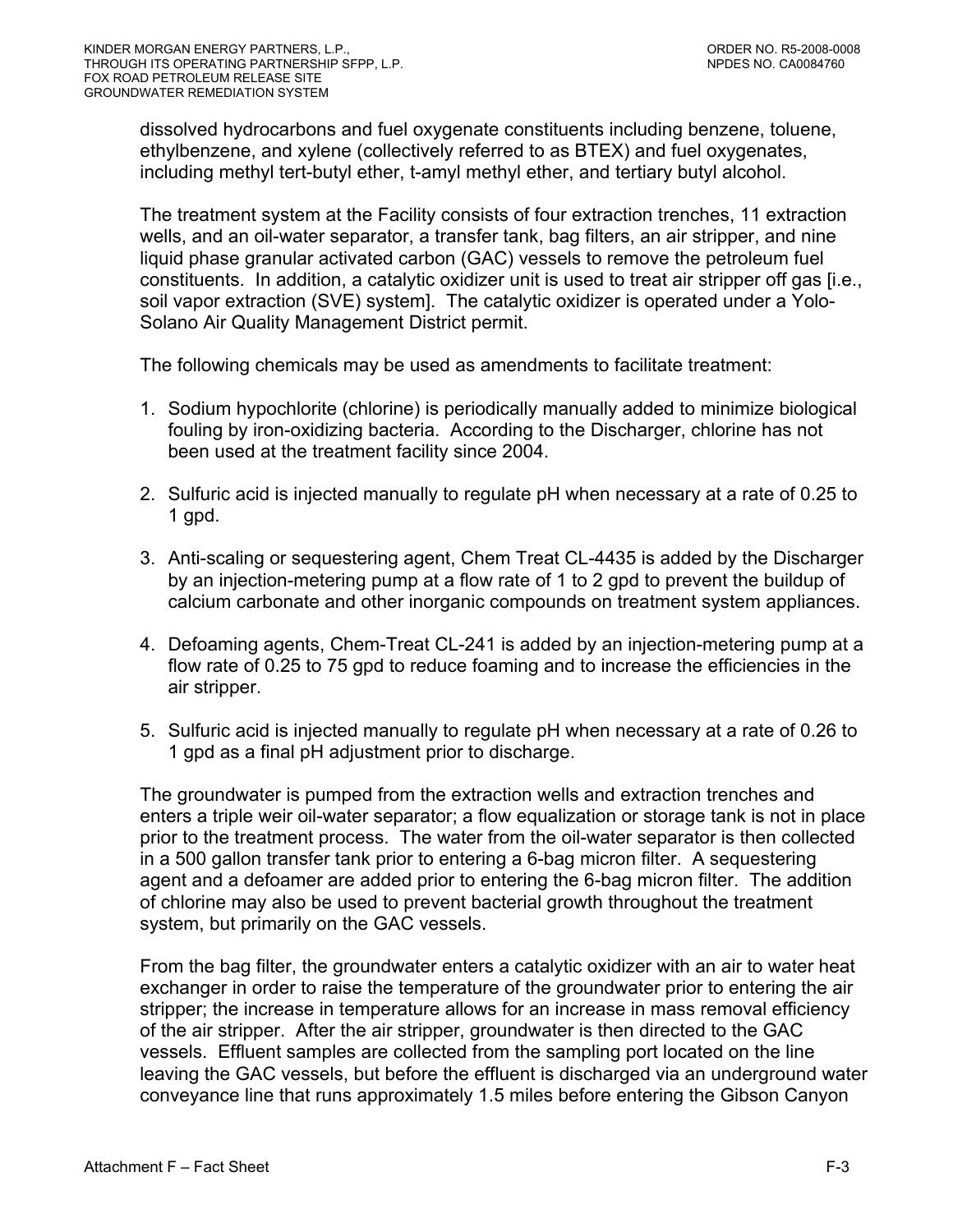<span id="page-57-0"></span>Creek Flood Control Channel. The treated groundwater receives aeration at Discharge Point No. 001 into the receiving water through a cascading waterfall.

A sample port is located between the air stripper and the GAC vessels to evaluate performance of the air stripper. Water samples are also collected periodically from a sampling port located between the GAC vessels to evaluate breakthrough in the vessels.

## **B. Discharge Points and Receiving Waters**

- 1. The Facility is located in Section 8, T6N, R1E, MDB&M, as shown in Attachment B (Figure B-1), a part of this Order.
- 2. Treated groundwater is discharged at Discharge Point No. 001 to Gibson Canyon Creek Flood Control Channel, a water of the United States and a tributary to the Sacramento – San Joaquin Delta via Sweany Creek Channel, Ulatis Creek, and Cache Slough at a point Latitude 38° 23' 45" N and longitude 121° 52' 30" W.
- 3. The outfall is not equipped with a diffuser. Treated groundwater is discharged from a pipe which extends approximately 10 feet into the Gibson Canyon Creek Flood Control Channel. Treated groundwater is aerated at Discharge Point No. 001 when it cascades from the discharge pipe and falls into the flood control channel.

# **C. Summary of Existing Requirements and Self-Monitoring Report (SMR) Data**

1. Effluent limitations contained in Order No. 5-01-078 for discharges from Discharge Point No. 001 (Monitoring Location EFF-001) and representative monitoring data from the permit term are as follows:

|                                    |                   |                               | <b>Effluent Limitation</b> |                                |                                                                 | <b>Monitoring Data</b><br>(From 20 August 2003 - To<br>21 September 2005) |                                             |
|------------------------------------|-------------------|-------------------------------|----------------------------|--------------------------------|-----------------------------------------------------------------|---------------------------------------------------------------------------|---------------------------------------------|
| <b>Parameter</b>                   | <b>Units</b>      | 30-Day<br>Median <sup>1</sup> | Average<br>Weekly          | <b>Maximum</b><br><b>Daily</b> | <b>Highest</b><br>Average<br><b>Monthly</b><br><b>Discharge</b> | <b>Highest</b><br>Average<br>Weekly<br><b>Discharge</b>                   | Highest<br><b>Daily</b><br><b>Discharge</b> |
| <b>Conventional Pollutants</b>     |                   |                               |                            |                                |                                                                 |                                                                           |                                             |
| pH                                 | standard<br>units |                               | --                         | $6.5 - 8.5$                    |                                                                 |                                                                           | 9.4                                         |
| <b>Priority Pollutants</b>         |                   |                               |                            |                                |                                                                 |                                                                           |                                             |
| Benzene                            | $\mu$ g/L         | < 0.5                         | --                         | 0.35                           | --                                                              |                                                                           | ND.                                         |
| Ethylbenzene                       | $\mu$ g/L         | < 0.5                         | --                         | 29                             | --                                                              |                                                                           | ND.                                         |
| Toluene                            | $\mu$ g/L         | < 0.5                         | --                         | 42                             |                                                                 |                                                                           | ND.                                         |
| <b>Non-Conventional Pollutants</b> |                   |                               |                            |                                |                                                                 |                                                                           |                                             |
| <b>Acute Toxicity</b>              | $\%$<br>Survival  |                               |                            | $\overline{2}$                 |                                                                 |                                                                           |                                             |
| Chlorine, Total Residual           | mg/L              | 0.01                          |                            | 0.02                           | --                                                              |                                                                           | <b>ND</b>                                   |

### **Table F-2. Historic Effluent Limitations and Monitoring Data**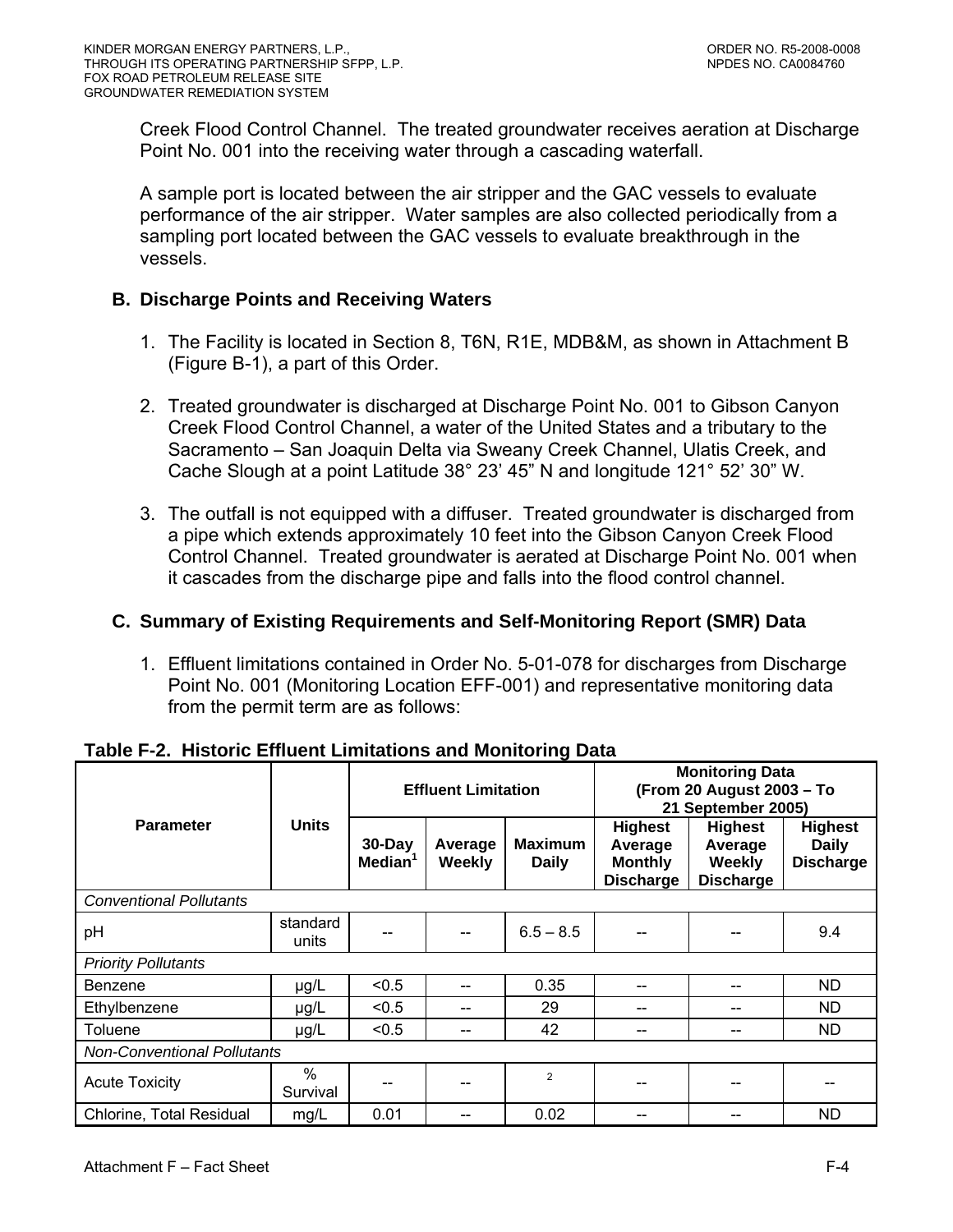|                                        |                                                       |              | <b>Effluent Limitation</b>        |                          |                                | <b>Monitoring Data</b><br>(From 20 August 2003 - To<br>21 September 2005) |                                                                |                                                    |
|----------------------------------------|-------------------------------------------------------|--------------|-----------------------------------|--------------------------|--------------------------------|---------------------------------------------------------------------------|----------------------------------------------------------------|----------------------------------------------------|
| <b>Parameter</b>                       |                                                       | <b>Units</b> | $30 - Day$<br>Median <sup>1</sup> | Average<br>Weekly        | <b>Maximum</b><br><b>Daily</b> | <b>Highest</b><br>Average<br><b>Monthly</b><br><b>Discharge</b>           | <b>Highest</b><br>Average<br><b>Weekly</b><br><b>Discharge</b> | <b>Highest</b><br><b>Daily</b><br><b>Discharge</b> |
| Dissolved Oxygen                       |                                                       | mg/L         | $\sim$                            | $\overline{a}$           | $>7.0^{3}$                     |                                                                           |                                                                | $3.3^{4}$                                          |
| Flow                                   |                                                       | gpd          | $-$                               | $\overline{\phantom{m}}$ | 216,000                        | $-$                                                                       | $-$                                                            | $98,064^{5}$                                       |
|                                        | Methyl<br>Tertiary<br><b>Butyl</b><br>Ether<br>(MTBE) | µg/L         | 5.0                               |                          | 5.0                            |                                                                           |                                                                | <b>ND</b>                                          |
| Fuel<br>Oxygenates                     | Tertiary<br><b>Butyl</b><br>Alcohol<br>(TBA)          | µg/L         | 140                               |                          | 200                            |                                                                           |                                                                | 51                                                 |
|                                        | T-Amyl<br>Methyl<br>Ether<br>(TAME)                   | µg/L         | < 5.0                             |                          | 5.0                            |                                                                           |                                                                | <b>ND</b>                                          |
| Sulfate                                |                                                       | mg/L         | 400                               | $\overline{a}$           | 500                            | --                                                                        | $\overline{a}$                                                 | 410                                                |
| <b>Total Dissolved Solids</b><br>(TDS) |                                                       | mg/L         |                                   |                          | 1,500                          |                                                                           |                                                                | 750                                                |
| Total<br>Petroleum                     | Gasoline<br>Range                                     | µg/L         | $50$                              | --                       | 100                            | --                                                                        | --                                                             | <b>ND</b>                                          |
| Hydrocarbons                           | <b>Diesel</b><br>Range                                | µg/L         | $50$                              | --                       | 100                            | --                                                                        |                                                                | <b>ND</b>                                          |
| Xylene                                 |                                                       | µg/L         | 1.0                               | --                       | 17                             | --                                                                        | --                                                             | <b>ND</b>                                          |

ND = Not Detected

1  $\frac{1}{2}$  Order No. 5-01-078 does not include average monthly effluent limitations.

2 Average survival in effluent for any three consecutive 96-hour static or continuous flow bioassay tests shall be at least 90%, with no single test producing less than 70% survival.

3 The Discharger shall not have a dissolved oxygen concentration in the effluent of less than 7.0 mg/L.

- 4 The lowest reported dissolved oxygen concentration in the effluent was recorded in a letter submitted to the Regional Water Board on 16 April 2001. In this correspondence, the dissolved oxygen concentration was recorded on 12 April 2001 at 2.31 mg/L. Laboratory data to support this value was not provided. Therefore, the lowest measured value from quarterly or annual reports, with supporting laboratory data, was included in the table above.
- $5$  The Discharger reported the flow as 68.1 gpm during the 29 April 2005 sampling event. This flow value was converted to gpd.
	- 2. The Report of Waste Discharge describes the discharge from Discharge Point No. 001 as follows:

| Design Flow (dry or wet weather): 0.22       |                  | million gallons per day (mgd) |
|----------------------------------------------|------------------|-------------------------------|
| Annual Average Daily Flow Rate: Not Provided |                  | mad                           |
| <b>Maximum Daily Flow Rate:</b>              | Not Provided mgd |                               |
| Monthly Average Flow Rate:                   | 0.072            | mgd                           |
| Average Temperature, Summer:                 | 67               | °F                            |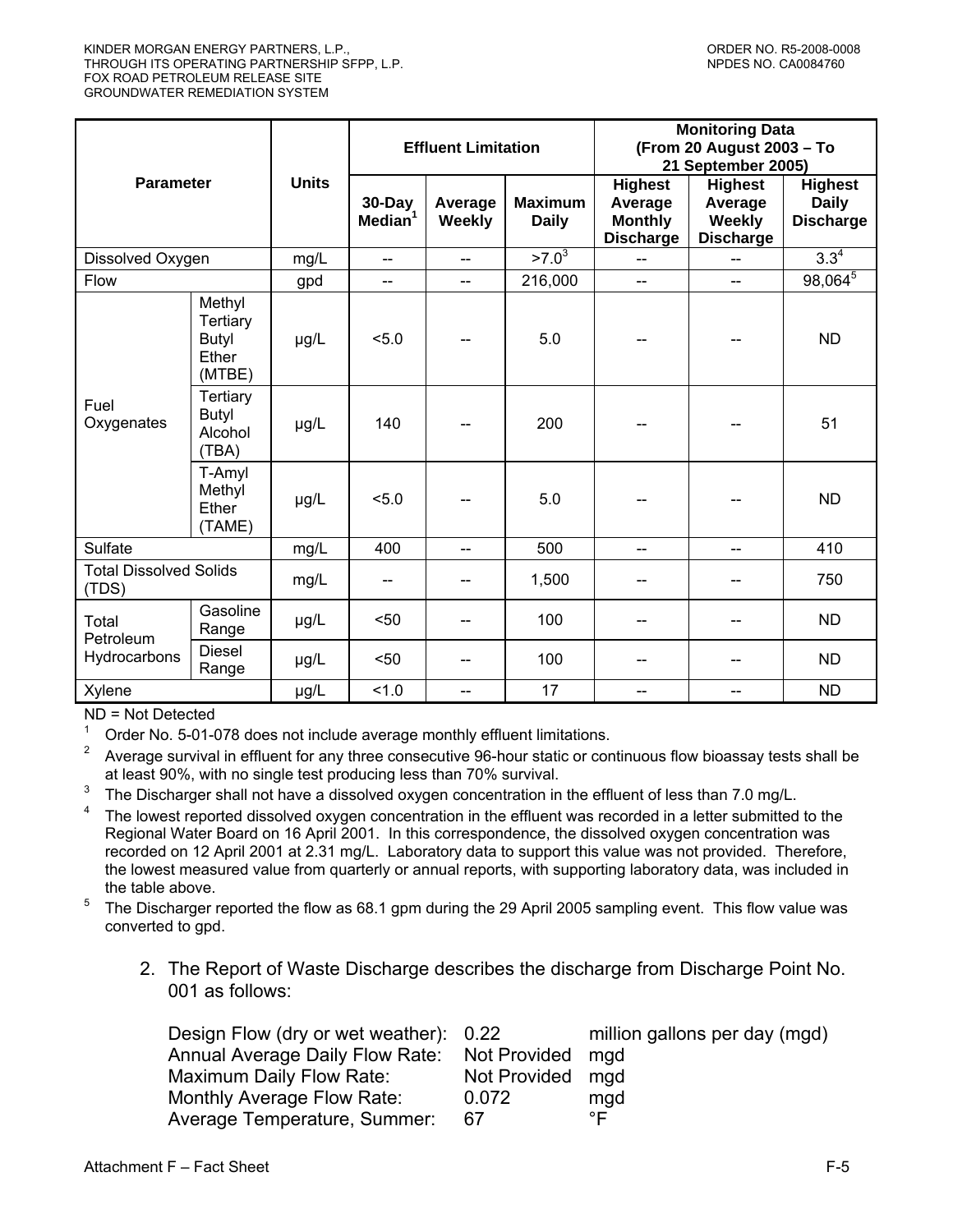<span id="page-59-0"></span>Average Temperature, Winter: 63 F

3. The Discharger adds an anti-scaling or sequestering agent and an anti-foaming agent (e.g., sodium hypochlorite and sulfuric acid) which may be included in the Discharge.

#### **D. Compliance Summary**

The available effluent data indicate the Discharger consistently meets effluent limits contained in Order No. 5-01-078, with the exception of periodic exceedances of the effluent limitations for pH and dissolved oxygen.

#### **E. Planned Changes**

No changes are planned for the Facility.

### **III. APPLICABLE PLANS, POLICIES, AND REGULATIONS**

The requirements contained in this Order are based on the applicable plans, policies, and regulations identified in section II of the Limitations and Discharge Requirements ([Findings](#page-2-0)). This section provides supplemental information, where appropriate, for the plans, policies, and regulations relevant to the discharge.

### **A. Legal Authority**

See Limitations and Discharge Requirements - [Findings, Section II.C.](#page-3-0) 

### **B. California Environmental Quality Act (CEQA)**

See Limitations and Discharge Requirements - [Findings, Section II.E.](#page-3-0)

#### **C. State and Federal Regulations, Policies, and Plans**

1. **Water Quality Control Plans**. The Regional Water Board adopted a *Water Quality Control Plan, Fourth Edition (Revised February 2007), for the Sacramento and San Joaquin River Basins* (Basin Plan) that designates beneficial uses, establishes water quality objectives, and contains implementation programs and policies to achieve those objectives for all waters addressed through the plan. In addition, State Water Board Resolution No. 88-63 requires that, with certain exceptions, the Regional Water Board assign the municipal and domestic supply use to water bodies that do not have beneficial uses listed in the Basin Plan. The beneficial uses of the Gibson Canyon Creek Flood Control Channel downstream of the discharge are municipal and domestic supply; agricultural supply, including irrigation and stock watering; industrial process supply; industrial service supply; water contact recreation; noncontact water recreation; warm freshwater habitat; cold freshwater habitat; warm and cold migration of aquatic organisms; warm spawning, reproduction, and/or early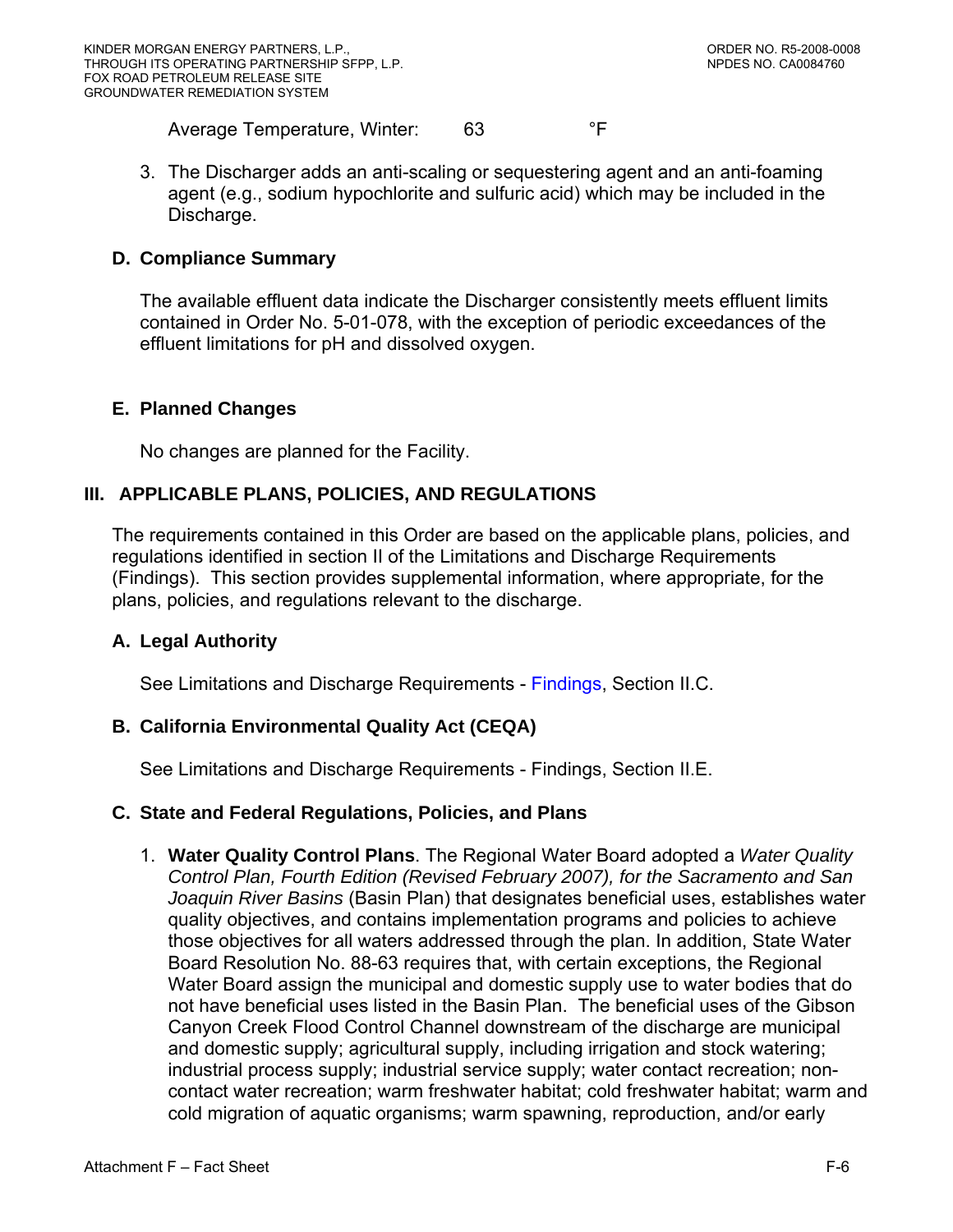development; wildlife habitat; and navigation.

The Basin Plan on page II-1.00 states: "*Protection and enhancement of existing and potential beneficial uses are primary goals of water quality planning…*" and with respect to disposal of wastewaters states that "...*disposal of wastewaters is [not] a prohibited use of waters of the State; it is merely a use which cannot be satisfied to the detriment of beneficial uses.*"

The federal CWA section 101(a)(2), states: "*it is the national goal that wherever attainable, an interim goal of water quality which provides for the protection and propagation of fish, shellfish, and wildlife, and for recreation in and on the water be achieved by July 1, 1983.*" Federal Regulations, developed to implement the requirements of the CWA, create a rebuttable presumption that all waters be designated as fishable and swimmable. 40 CFR 131.2 and 131.10, require that all waters of the State regulated to protect the beneficial uses of public water supply, protection and propagation of fish, shell fish and wildlife, recreation in and on the water, agricultural, industrial and other purposes including navigation. 40 CFR 131.3(e) defines existing beneficial uses as those uses actually attained after 28 November 1975, whether or not they are included in the water quality standards. Federal Regulation, 40 CFR 131.10 requires that uses be obtained by implementing effluent limitations, requires that all downstream uses be protected and states that in no case shall a state adopt waste transport or waste assimilation as a beneficial use for any waters of the United States.

In reviewing whether the existing and/or potential uses of the Sacramento – San Joaquin Delta apply to the Gibson Canyon Creek Flood Control Channel, the Regional Water Board has considered the following facts:

a. Domestic Supply and Agricultural Supply

The Regional Water Board is required to apply the beneficial uses of municipal and domestic supply to the Gibson Canyon Creek Flood Control Channel based on State Water Board Resolution No. 88-63 which was incorporated in the Basin Plan pursuant to Regional Water Board Resolution No. 89-056. In addition, the State Water Board has issued water rights to existing water users downstream of the discharge for domestic and irrigation uses. In addition to the existing water uses, growth in the area, downstream of the discharge, is expected to continue, which presents a potential for increased domestic and agricultural uses of the water in the Gibson Canyon Creek Flood Control Channel.

b. Water Contact and Non-contact Recreation and Esthetic Enjoyment

The Regional Water Board finds that the discharge flows through residential areas, there is ready public access to Gibson Canyon Creek Flood Control Channel, exclusion of the public is unrealistic and contact recreational activities currently exist along the Gibson Canyon Creek Flood Control Channel and downstream waters, and these uses are likely to increase as the population in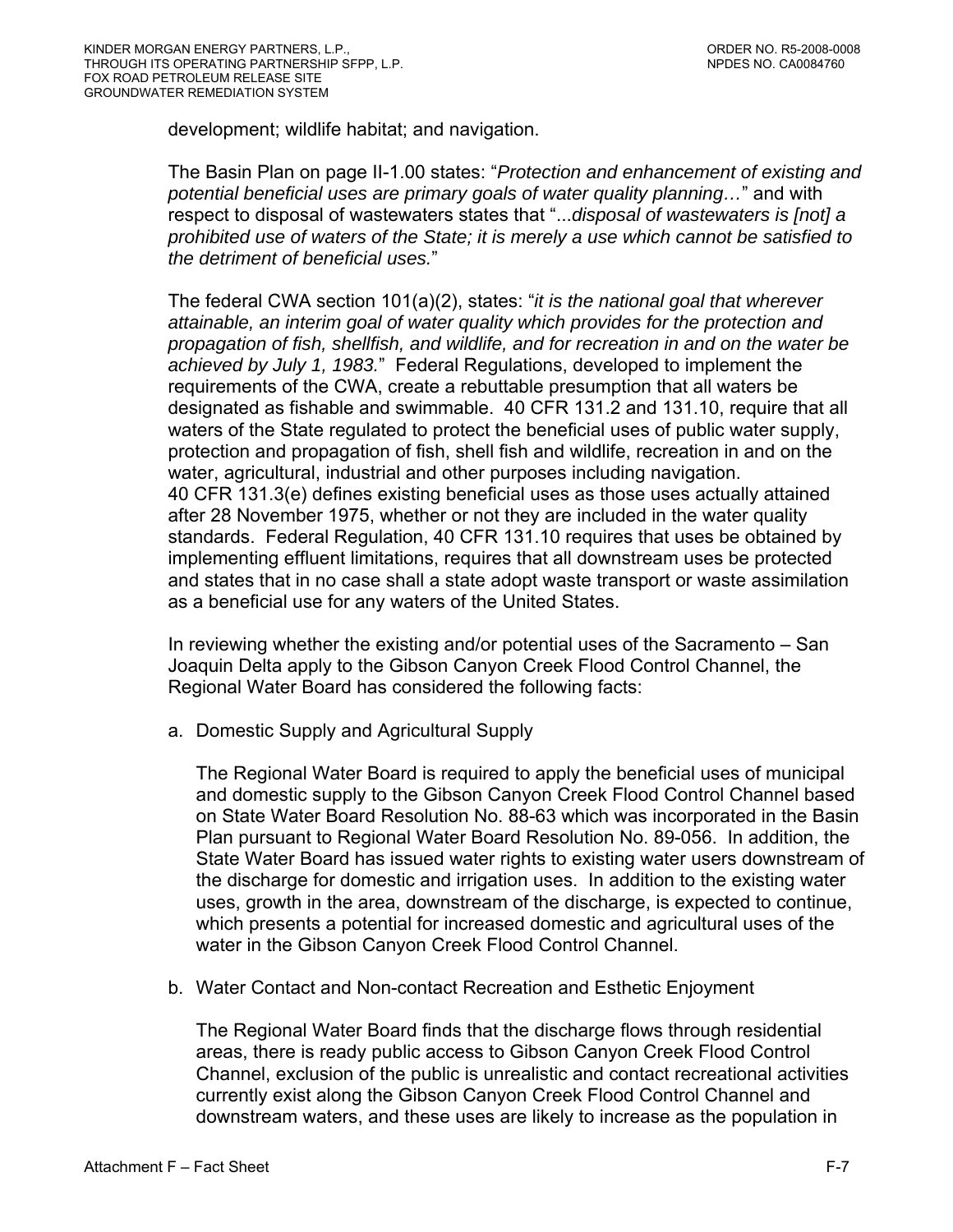the area grows. Prior to flowing into the Sacramento – San Joaquin Delta, Gibson Canyon Creek Flood Control Channel flows through areas of general public access, meadows, residential areas, and parks. The Sacramento – San Joaquin Delta also offers recreational opportunities.

c. Preservation and Enhancement of Fish, Wildlife, and Other Aquatic Resources

The Gibson Canyon Creek Flood Control Channel flows to the Sacramento – San Joaquin Delta via tributaries. The California Department of Fish and Game (DFG) verified that numerous fish species are present in the waters downstream of the Gibson Canyon Creek Flood Control Channel. The Basin plan (Table II-1) designates the Sacramento – San Joaquin Delta as being both a cold and warm freshwater habitat. Therefore, pursuant to the Basin Plan (Table II-1, Footnote (2)), the cold-water habitat designation applies to Gibson Canyon Creek Flood Control Channel. The cold-water habitat designation necessitates that the instream dissolved oxygen concentration be maintained at, or above, 7.0 mg/L.

Upon review of the flow conditions, habitat values, and beneficial uses of the Gibson Canyon Creek Flood Control Channel, and the facts described above, the Regional Water Board finds that the beneficial uses identified in the Basin Plan for the Sacramento – San Joaquin Delta are applicable to Gibson Canyon Creek Flood Control Channel.

Based on reported flow data in the receiving water during the permit term, the Gibson Canyon Creek Flood Control Channel is not an ephemeral stream.

- 2. **Antidegradation Policy.** 40 CFR 131.12 requires that the state water quality standards include an antidegradation policy consistent with the federal policy. The State Water Board established California's antidegradation policy in State Water Board Resolution No. 68-16. Resolution No. 68-16 incorporates the federal antidegradation policy where the federal policy applies under federal law. Resolution No. 68-16 requires that existing water quality be maintained unless degradation is justified based on specific findings. The Regional Water Board's Basin Plan implements, and incorporates by reference, both the State and federal antidegradation policies. As discussed in detail in this Fact Sheet ([Attachment F,](#page-83-0)  [Section IV.D.4.](#page-83-0)) the discharge is consistent with the antidegradation provisions of 40 CFR 131.12 and State Water Board Resolution No. 68-16.
- 3. **Anti-Backsliding Requirements.** Sections 402(o)(2) and 303(d)(4) of the CWA and federal regulations at 40 CFR 122.44(l) prohibit backsliding in NPDES permits. These anti-backsliding provisions require that effluent limitations in a reissued permit must be as stringent as those in the previous permit, with some exceptions in which limitations may be relaxed. Compliance with the anti-backsliding requirements is discussed in [Section IV.D.3.](#page-83-0)
- 4. **Storm Water Requirements.** USEPA promulgated Federal Regulations for storm water on 16 November 1990 in 40 CFR Parts 122, 123, and 124. The NPDES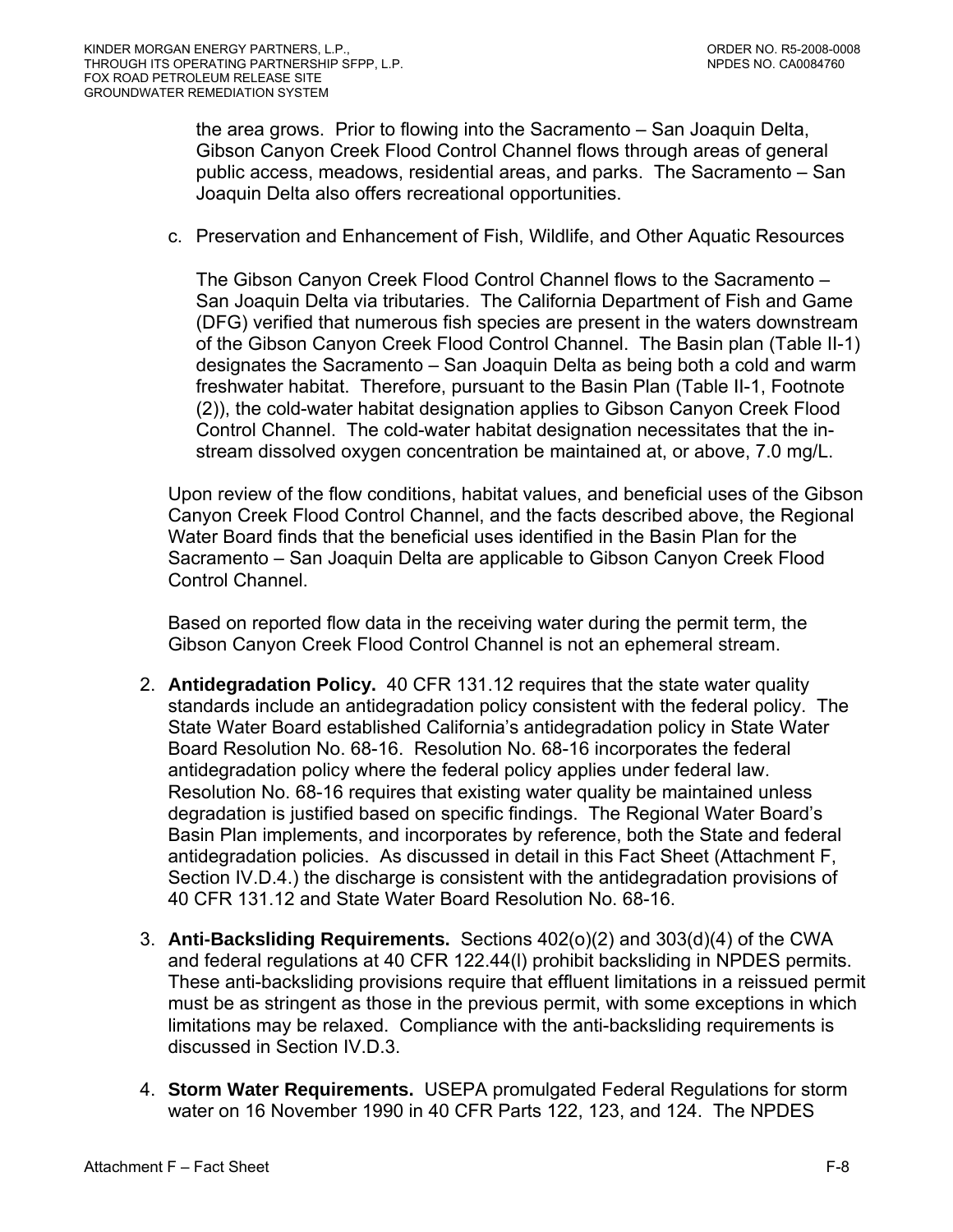<span id="page-62-0"></span>Industrial Storm Water Program regulates discharges of storm water associated with industrial activity. If storm water discharges from this Facility are subject to applicable storm water program requirements, the Discharger is obligated to comply with Federal Regulations.

5. **Endangered Species Act***.* This Order does not authorize any act that results in the taking of a threatened or endangered species or any act that is now prohibited, or becomes prohibited in the future, under either the California Endangered Species Act (Fish and Game Code sections 2050 to 2097) or the Federal Endangered Species Act (16 U.S.C.A. sections 1531 to 1544). This Order requires compliance with effluent limits, receiving water limits, and other requirements to protect the beneficial uses of waters of the state. The Discharger is responsible for meeting all requirements of the applicable Endangered Species Act.

### **D. Impaired Water Bodies on CWA 303(d) List**

1. Gibson Canyon Creek Flood Control Channel is not listed in the 303(d) list of impaired water bodies.

## **E. Other Plans, Polices and Regulations**

## **[Not Applicable]**

# **IV. RATIONALE FOR EFFLUENT LIMITATIONS AND DISCHARGE SPECIFICATIONS**

Effluent limitations and toxic and pretreatment effluent standards established pursuant to Sections 301 (Effluent Limitations), 302 (Water Quality Related Effluent Limitations), 304 (Information and Guidelines), and 307 (Toxic and Pretreatment Effluent Standards) of the Clean Water Act (CWA) and amendments thereto are applicable to the discharge.

The Federal CWA mandates the implementation of effluent limitations that are as stringent as necessary to meet water quality standards established pursuant to state or federal law [33 U.S.C., §1311(b)(1)(C); 40 CFR 122.44(d)(1)]. NPDES permits must incorporate discharge limits necessary to ensure that water quality standards are met. This requirement applies to narrative criteria as well as to criteria specifying maximum amounts of particular pollutants. Pursuant to Federal Regulations, 40 CFR 122.44(d)(1)(i), NPDES permits must contain limits that control all pollutants that "*are or may be discharged at a level which will cause, have the reasonable potential to cause, or contribute to an excursion above any state water quality standard, including state narrative criteria for water quality*." Federal Regulations, 40 CFR 122.44(d)(1)(vi), further provide that "[w]*here a state has not established a water quality criterion for a specific chemical pollutant that is present in an effluent at a concentration that causes, has the reasonable potential to cause, or contributes to an excursion above a narrative criterion within an applicable State water quality standard, the permitting authority must establish effluent limits.*"

The CWA requires point source discharges to control the amount of conventional, non-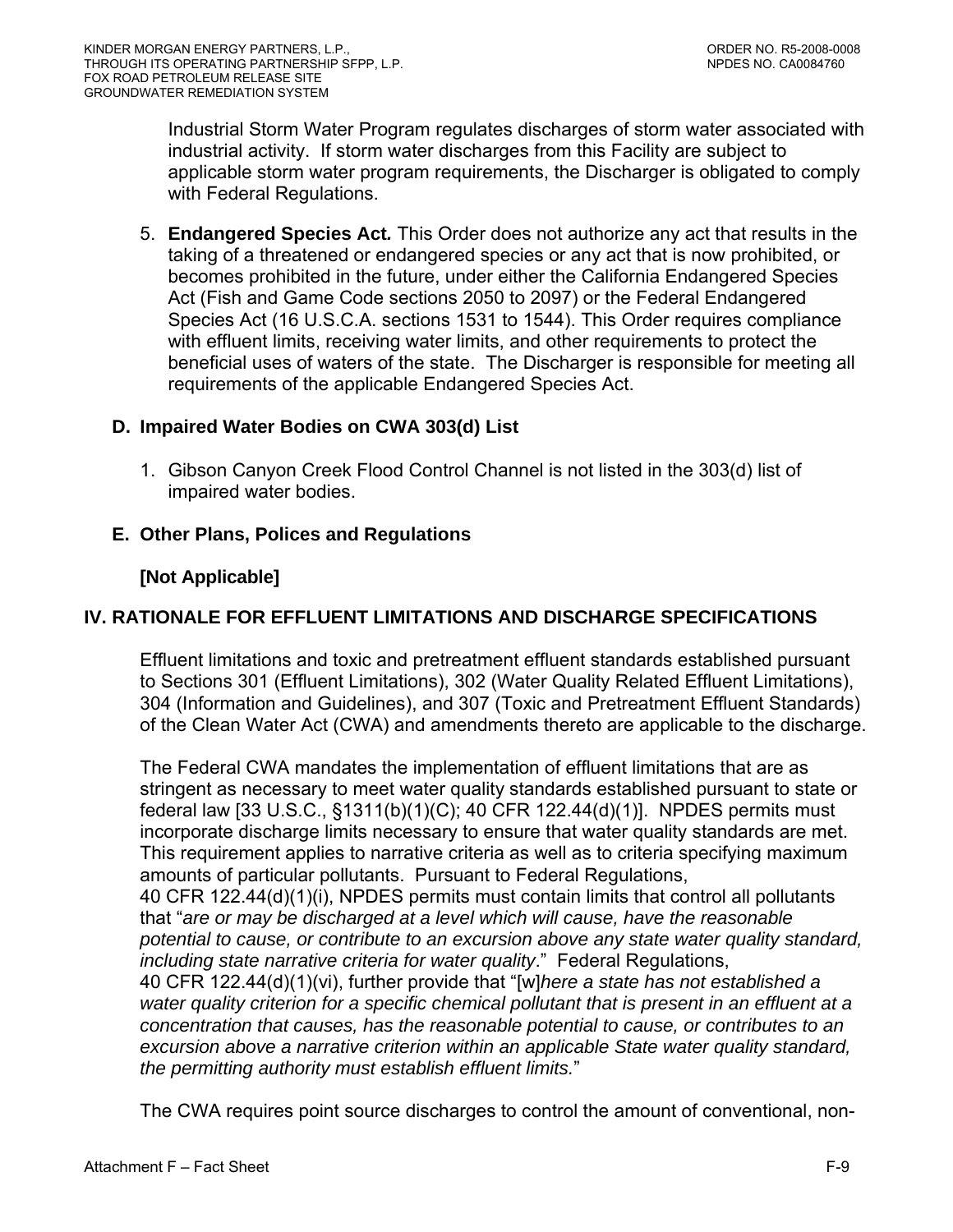<span id="page-63-0"></span>conventional, and toxic pollutants that are discharged into the waters of the United States. The control of pollutants discharged is established through effluent limitations and other requirements in NPDES permits. There are two principal bases for effluent limitations: 40 CFR 122.44(a) requires that permits include applicable technology-based limitations and standards, and 40 CFR 122.44(d) requires that permits include water quality-based effluent limitations to attain and maintain applicable numeric and narrative water quality criteria to protect the beneficial uses of the receiving water where numeric water quality objectives have not been established. The Regional Water Board's Basin Plan, page IV-17.00, contains an implementation policy ("Policy for Application of Water Quality Objectives" that specifies that the Regional Water Board "*will, on a case-by-case basis, adopt numerical limitations in orders which will implement the narrative objectives*." This Policy complies with 40 CFR 122.44(d)(1). With respect to narrative objectives, the Regional Water Board must establish effluent limitations using one or more of three specified sources, including (1) USEPA's published water quality criteria, (2) a proposed state criterion (*i.e*., water quality objective) or an explicit state policy interpreting its narrative water quality criteria (*i.e*., the Regional Water Board's "Policy for Application of Water Quality Objectives")(40 CFR 122.44(d)(1) (vi) (A), (B) or (C)), or (3) an indicator parameter. The Basin Plan contains a narrative objective requiring that: "*All waters shall be maintained free of toxic substances in concentrations that produce detrimental physiological responses in human, plant, animal, or aquatic life*" (narrative toxicity objective). The Basin Plan requires the application of the most stringent objective necessary to ensure that surface water and groundwater do not contain chemical constituents, discoloration, toxic substances, radionuclides, or taste and odor producing substances that adversely affect beneficial uses. The Basin Plan states that material and relevant information, including numeric criteria, and recommendations from other agencies and scientific literature will be utilized in evaluating compliance with the narrative toxicity objective. The Basin Plan also limits chemical constituents in concentrations that adversely affect surface water beneficial uses. For waters designated as municipal, the Basin Plan specifies that, at a minimum, waters shall not contain concentrations of constituents that exceed Maximum Contaminant Levels (MCL) of CCR Title 22. The Basin Plan further states that, to protect all beneficial uses, the Regional Water Board may apply limits more stringent than MCLs.

### **A. Discharge Prohibitions**

1. As stated in section I.G of Attachment D, Standard Provisions, this Order prohibits bypass from any portion of the treatment facility. Federal Regulations, 40 CFR 122.41(m), define "bypass" as the intentional diversion of waste streams from any portion of a treatment facility. This section of the Federal Regulations, 40 CFR 122.41(m)(4), prohibits bypass unless it is unavoidable to prevent loss of life, personal injury, or severe property damage. In considering the Regional Water Board's prohibition of bypasses, the State Water Board adopted a precedential decision, Order No. WQO 2002-0015, which cites the Federal Regulations, 40 CFR 122.41(m), as allowing bypass only for essential maintenance to assure efficient operation.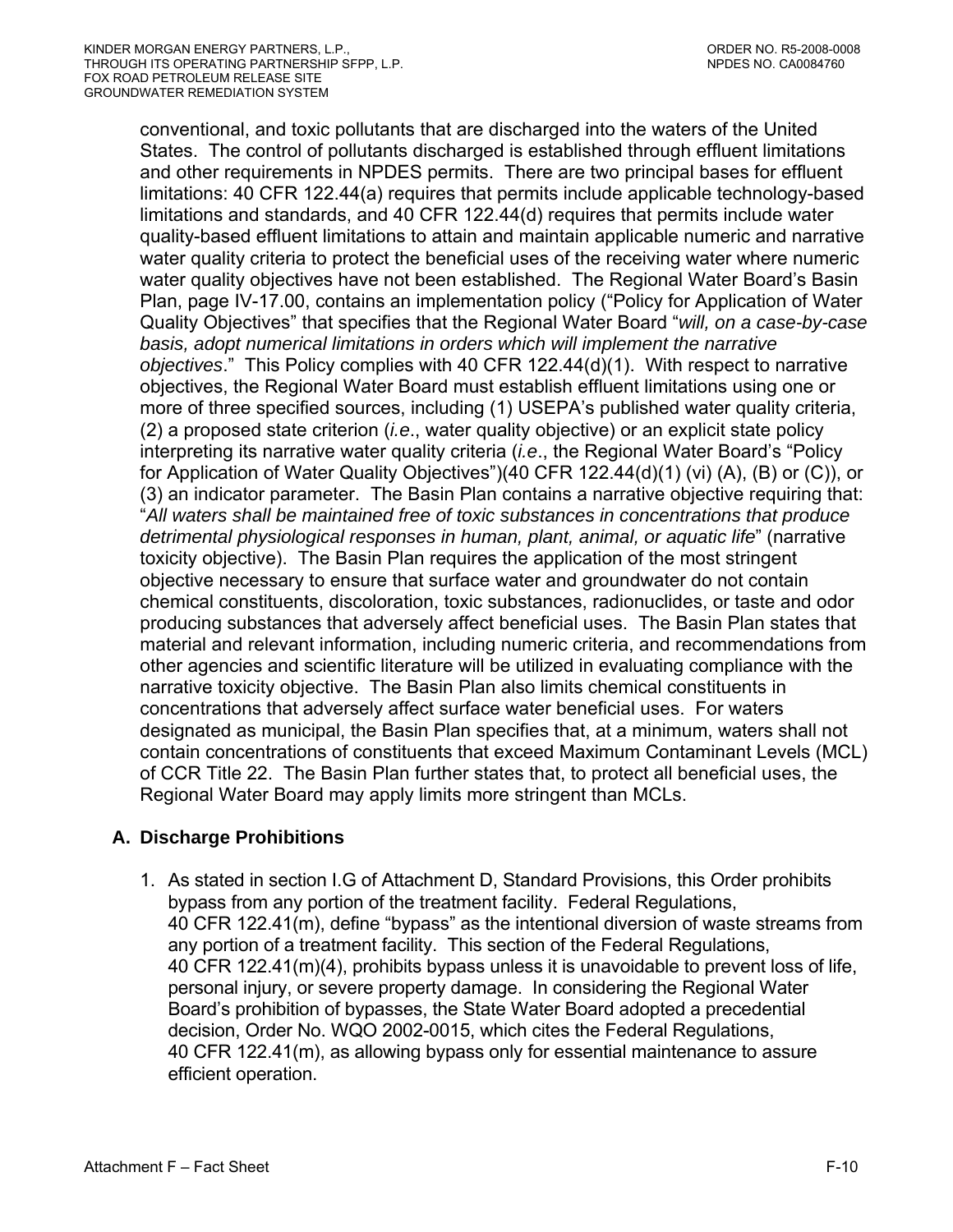### <span id="page-64-0"></span>**B. Technology-Based Effluent Limitations**

#### **1. Scope and Authority**

The CWA requires that technology-based effluent limitations be established based on several levels of controls:

- Best practicable treatment control technology (BPT) represents the average of the best performance by plants within an industrial category or subcategory. BPT standards apply to toxic, conventional, and non-conventional pollutants.
- Best available technology economically achievable (BAT) represents the best existing performance of treatment technologies that are economically achievable within an industrial point source category. BAT standards apply to toxic and nonconventional pollutants.
- Best conventional pollutant control technology (BCT) represents the control from existing industrial point sources of conventional pollutants including BOD, TSS, fecal coliform, pH, and oil and grease. The BCT standard is established after considering the "cost reasonableness" of the relationship between the cost of attaining a reduction in effluent discharge and the benefits that would result, and also the cost effectiveness of additional industrial treatment beyond BPT.
- New source performance standards (NSPS) represent the best available demonstrated control technology standards. The intent of NSPS guidelines is to set limitations that represent state-of-the-art treatment technology for new sources.

The CWA requires USEPA to develop effluent limitations, guidelines and standards (ELGs) representing application of BPT, BAT, BCT, and NSPS. Section 402(a)(1) of the CWA and 40 CFR 125.3 authorize the use of best professional judgment (BPJ) to derive technology-based effluent limitations on a case-by-case basis where ELGs are not available for certain industrial categories and/or pollutants of concern. Where BPJ is used, the permit writer must consider specific factors outlined in 40 CFR 125.3.

### **2. Applicable Technology-Based Effluent Limitations**

a. **Benzene, Ethylbenzene, Methyl Tertiary Butyl Ether, t-Amyl Methyl Ether, Toluene, Total Petroleum Hydrocarbons (Gasoline and Diesel), and Xylenes.**  The groundwater treatment system utilizes air stripping, activated carbon, and a catalytic and thermal oxidizer and is capable of dependably removing the groundwater contaminants to concentrations that are non-detectable by current analytical technology. Order No. 5-01-078 included technology-based limits for benzene, ethylbenzene, methyl tertiary butyl ether, t-amyl methyl ether, toluene, total petroleum hydrocarbons (gasoline and diesel), and xylenes based on the ability of the groundwater treatment system technology to achieve applicable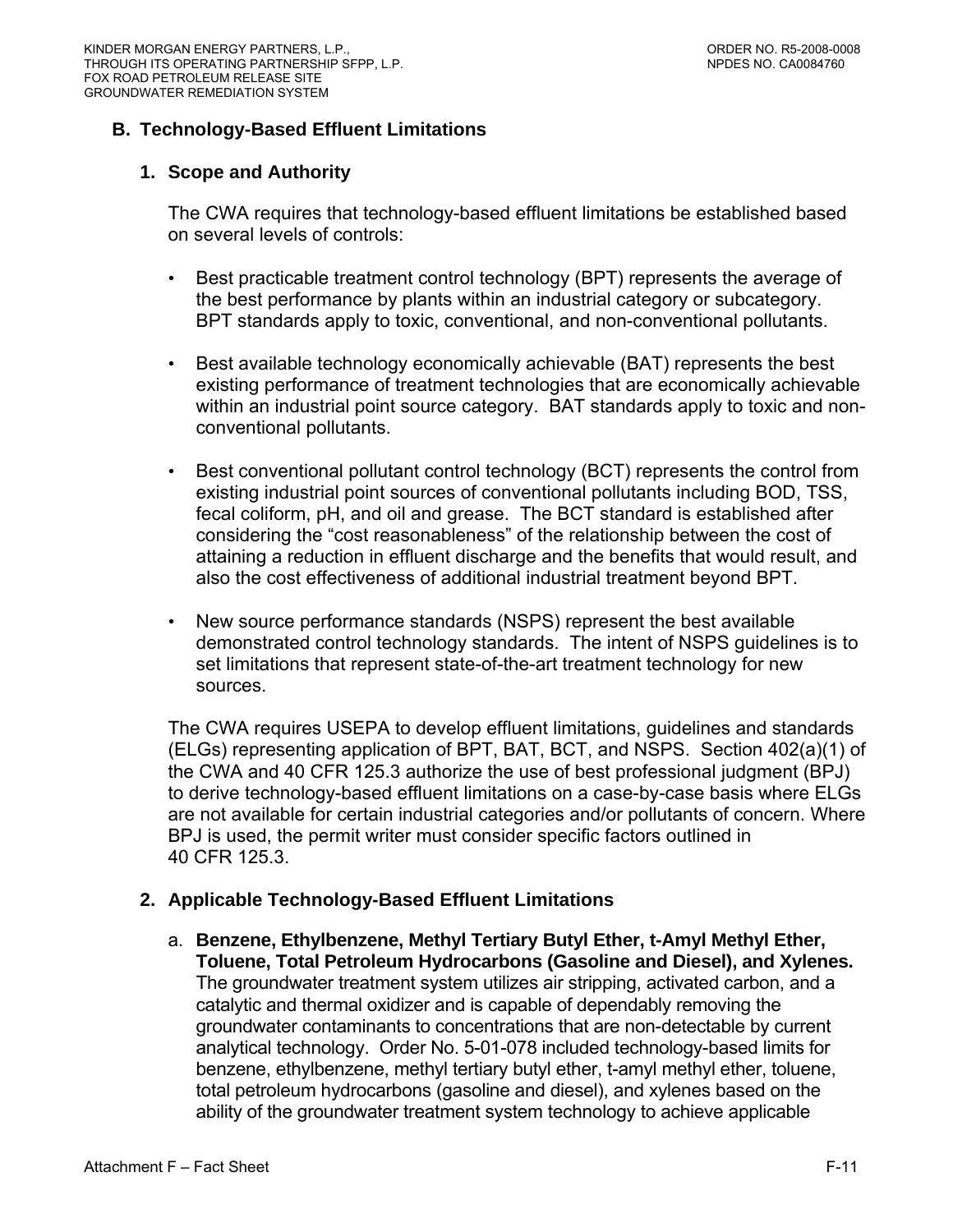reporting limits. The current, commonly achieved reporting levels are as follows:

| <b>Constituent</b>                                 | <b>Reporting Level</b> | <b>Units</b> | <b>Analytical Method</b>  |
|----------------------------------------------------|------------------------|--------------|---------------------------|
| Benzene                                            | 0.5                    | µg/L         | EPA Method 8260B or 8021B |
| Ethylbenzene                                       | 0.5                    | $\mu$ g/L    | EPA Method 8260B or 8021B |
| <b>Methyl Tertiary Butyl Ether</b>                 | 1.0                    | $\mu$ g/L    | EPA Method 8260B          |
| t-Amyl Methyl Ether                                | 1.0                    | $\mu$ g/L    | EPA Method 8260B          |
| Toluene                                            | 0.5                    | $\mu q/L$    | EPA Method 8260B or 8021B |
| Total Petroleum Hydrocarbons (Gasoline and Diesel) | 50                     | $\mu$ g/L    | EPA Method 8015M          |
| Xylenes, Total                                     | 0.5                    | $\mu$ g/L    | EPA Method 8260B or 8021B |

The current reporting levels for methyl tertiary butyl ether, t-amyl methyl ether, and xylenes are lower than those used to establish technology-based limits in Order No. 5-01-078. Therefore, technology-based limits for these constituents will be revised to reflect the current, commonly achieved reporting levels.

The current reporting levels for benzene, ethylbenzene, toluene, and total petroleum hydrocarbons (gasoline and diesel) are the same as those used to set technology-based limits in Order No. 5-01-078 and are the basis for the technologybased limits for these constituents in this Order.

Order 5-01-078 established technology-based limits for these constituents as 30 day medians. Consistent with 40 CFR 122.45(d) and recently adopted Orders by the Regional Water Board, 30-day median effluent limitations will be revised to maximum daily effluent limitations and the less than value (i.e., <) will be removed. Also, in order to be consistent with other recently adopted Orders, the effluent limit for total petroleum hydrocarbons will be revised to include both the diesel and gasoline ranges.

b. **Tertiary Butyl Alcohol.** Order No. 5-01-078 included a tiered permit effluent limitation for tertiary butyl alcohol based on flow rates in the receiving water. When flows in the receiving water dropped below 300 gpm, the discharge of treated groundwater that contained tertiary butyl alcohol in concentrations in excess of 20 µg/L was prohibited. This limit was based on the ability of the groundwater treatment system technology to achieve a reporting level of 20 µg/L. Order No 5-01-078 also established a 30-day median of 140 µg/L and a daily maximum of 200 µg/L. The daily maximum was calculated given a dilution ratio of 12:1 and was contingent on the installation of a diffuser on the discharge pipe. Since there are treatment technologies that are capable of dependably removing tertiary butyl alcohol to concentrations that are below the applicable reporting limit of 20 µg/L, this Order establishes a technology-based limit of 20 µg/L for tertiary butyl alcohol, as a maximum daily effluent limitation. Dilution credits have not been used to calculate the effluent limit for tertiary butyl alcohol in this Order, because the effluent limitation for tertiary butyl alcohol is a technology-based effluent limitation. Dilution credits may only be used in the calculation of water quality-based effluent limitations, they cannot be applied to technology-based effluent limitations.

Based on the sample results for the effluent, the more stringent limitations for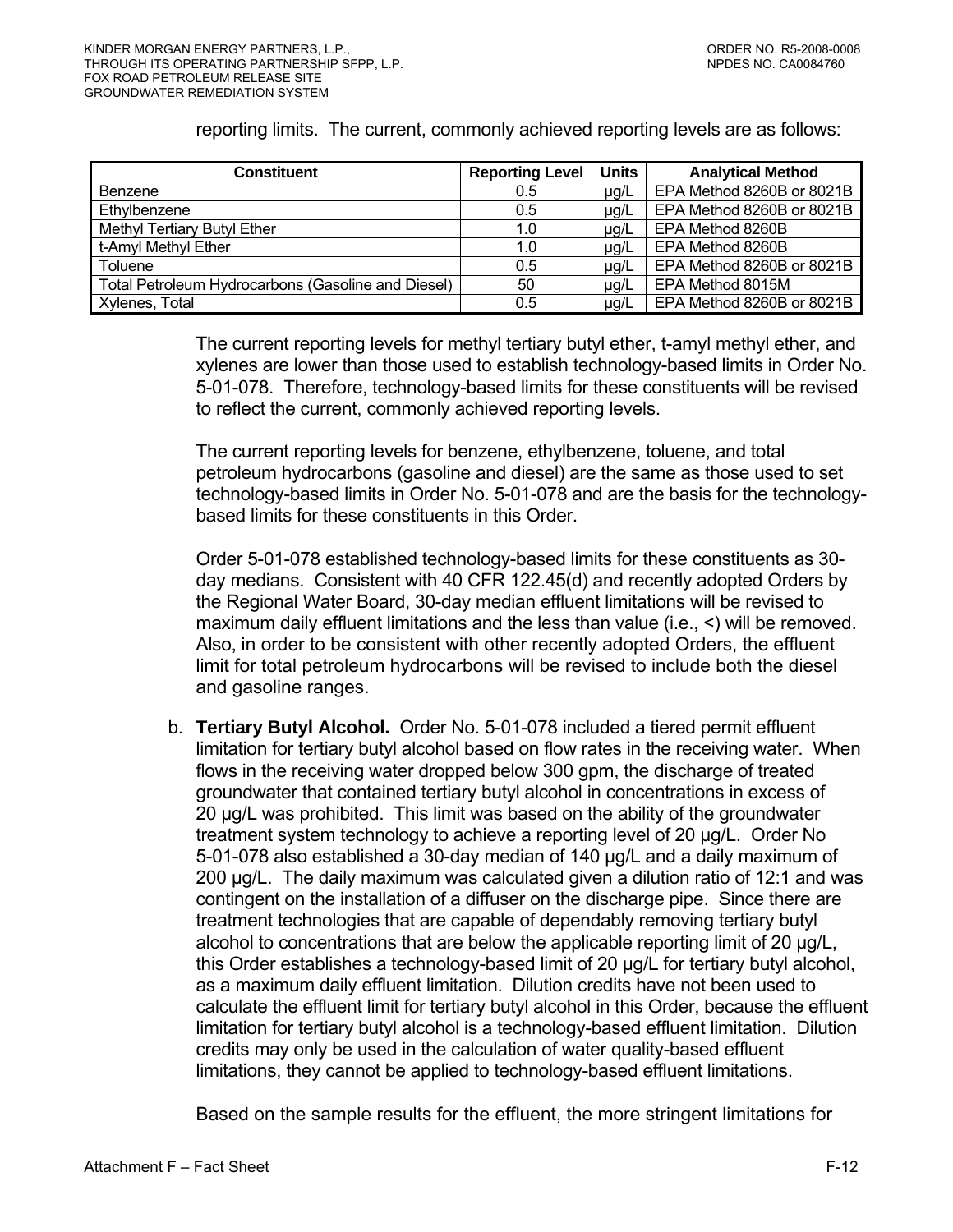<span id="page-66-0"></span>tertiary butyl alcohol appear to put the Discharger in immediate non-compliance. New or modified control measures may be necessary in order to comply with the effluent limitations, and the new or modified control measures cannot be designed, installed and put into operation within 30 calendar days. Furthermore, the effluent limitations for tertiary butyl alcohol are a new regulatory requirement within this permit, which becomes applicable to the waste discharge with the adoption of this Order, which was adopted after 1 July 2000. Therefore, a compliance time schedule for compliance with the tertiary butyl alcohol effluent limitations is established in TSO No. R5-2008-0009 in accordance with CWC section 13300.

c. **Flow.** For the groundwater treatment facility, technology-based effluent limitations are established on a case-by-case basis using BPJ. A technologybased effluent limitation for flow is established in this Order to monitor the performance of the groundwater treatment system from the standpoint of volumes being treated. The maximum daily flow rate in Order No. 5-01-078 was established at 216,000 gpd, the maximum design flow. This Order retains the maximum daily flow rate of 216,000 gpd.

| <b>Summary of Technology-based Effluent Limitations</b> |
|---------------------------------------------------------|
| <b>Discharge Point No. 001</b>                          |

|                                                  |              | ັ້<br><b>Effluent Limitations</b> |                      |                                        |                                 |  |  |
|--------------------------------------------------|--------------|-----------------------------------|----------------------|----------------------------------------|---------------------------------|--|--|
| <b>Parameter</b>                                 | <b>Units</b> | Average<br><b>Monthly</b>         | <b>Maximum Daily</b> | <b>Instantaneous</b><br><b>Minimum</b> | Instantaneous<br><b>Maximum</b> |  |  |
| Benzene                                          | µg/L         | --                                | 0.5                  |                                        | --                              |  |  |
| Ethylbenzene                                     | µg/L         | --                                | 0.5                  |                                        |                                 |  |  |
| <b>Methyl Tertiary</b><br><b>Butyl Ether</b>     | µg/L         |                                   | 1.0                  |                                        |                                 |  |  |
| t-Amyl Methyl<br>Ether                           | µg/L         |                                   | 1.0                  |                                        |                                 |  |  |
| Toluene                                          | $\mu$ g/L    | --                                | 0.5                  | --                                     | --                              |  |  |
| Total<br>Petroleum<br>Hydrocarbons<br>(Diesel)   | µg/L         |                                   | 50                   |                                        |                                 |  |  |
| Total<br>Petroleum<br>Hydrocarbons<br>(Gasoline) | µg/L         |                                   | 50                   |                                        |                                 |  |  |
| Xylenes                                          | µg/L         | --                                | 0.5                  |                                        |                                 |  |  |
| <b>Tertiary Butyl</b><br>Alcohol                 | $\mu$ g/L    | --                                | 20                   |                                        |                                 |  |  |
| Flow                                             | gpd          | --                                | 216,000              | --                                     |                                 |  |  |

### **Table F-3. Summary of Technology-based Effluent Limitations**

# **C. Water Quality-Based Effluent Limitations (WQBELs)**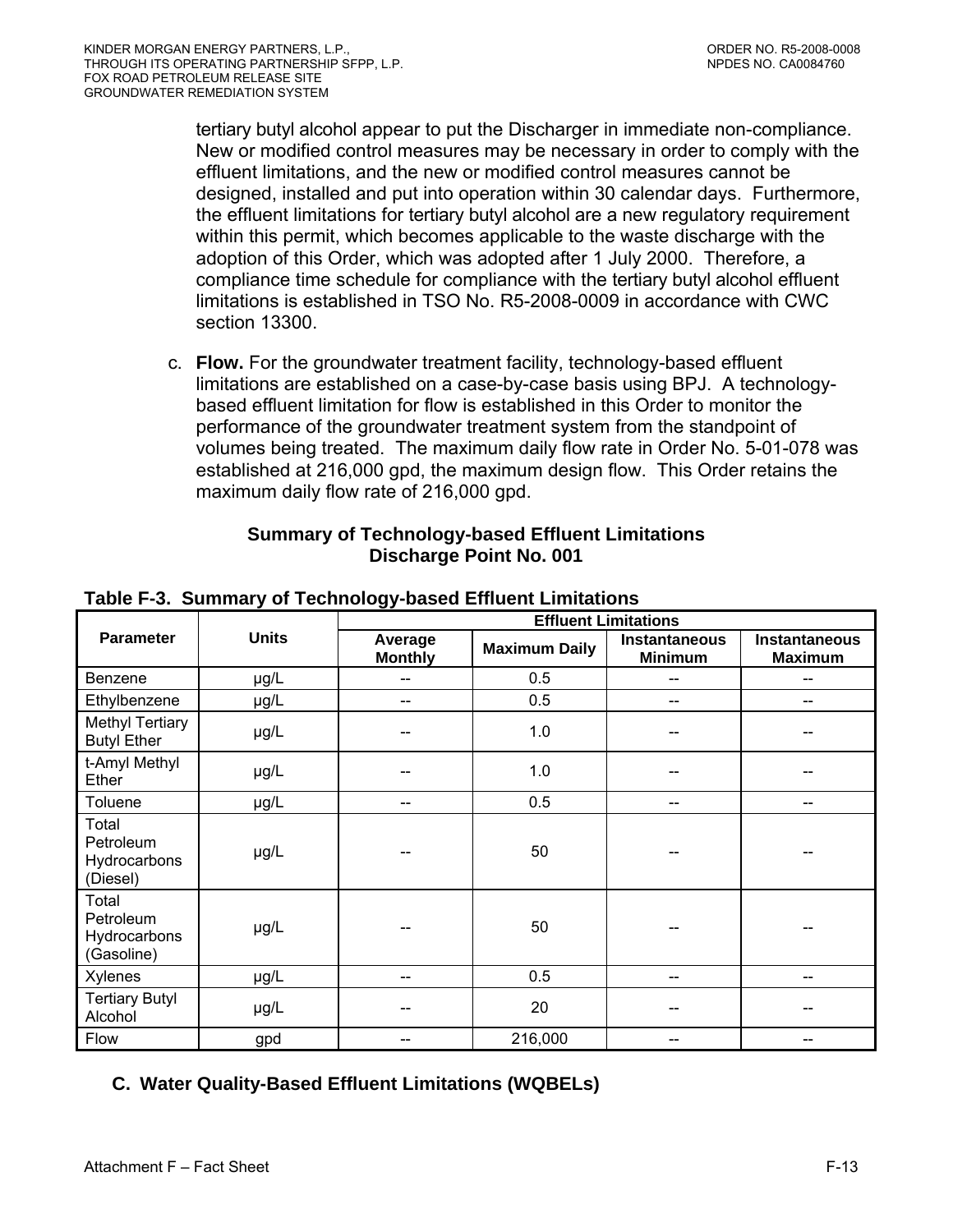# <span id="page-67-0"></span>**1. Scope and Authority**

As specified in 40 CFR 122.44(d)(1)(i), permits are required to include WQBELs for pollutants (including toxicity) that are or may be discharged at levels that cause, have reasonable potential to cause, or contribute to an in-stream excursion above any state water quality standard. The process for determining reasonable potential and calculating WQBELs when necessary is intended to protect the designated uses of the receiving water as specified in the Basin Plan, and achieve applicable water quality objectives and criteria that are contained in other state plans and policies, or any applicable water quality criteria contained in the CTR and NTR.

## **2. Applicable Beneficial Uses and Water Quality Criteria and Objectives**

a. **Receiving Water.** The receiving stream is Gibson Canyon Creek Flood Control Channel which flows to Sweany Creek Channel, Ulatis Creek, and then the Cache Slough, which are tributary to the Sacramento – San Joaquin Delta. The beneficial uses of Gibson Canyon Creek Flood Control Channel, as described in Section III.C, are as follows:

| <b>Discharge</b><br><b>Point</b> | <b>Receiving Water</b><br><b>Name</b>               | <b>Beneficial Use(s)</b>                                                                                                                                                                                                                                                                                                                                                                                                                                                                                                  |
|----------------------------------|-----------------------------------------------------|---------------------------------------------------------------------------------------------------------------------------------------------------------------------------------------------------------------------------------------------------------------------------------------------------------------------------------------------------------------------------------------------------------------------------------------------------------------------------------------------------------------------------|
| 001                              | Gibson Canyon Creek<br><b>Flood Control Channel</b> | Existing:<br>Municipal and domestic supply (MUN); agricultural<br>supply, including irrigation and stock watering (AGR);<br>industrial process supply (PRO); industrial service supply<br>(IND); water contact recreation (REC-1); non-contact<br>water recreation (REC-2); warm freshwater habitat<br>(WARM); cold freshwater habitat (COLD); warm and cold<br>migration of aquatic organisms (MIGR); warm spawning,<br>reproduction, and/or early development (SPWN); wildlife<br>habitat (WILD); and navigation (NAV). |

**Table F-4. Basin Plan Beneficial Uses** 

b. **Hardness.** While no effluent limitation for hardness is necessary in this Order, hardness is critical to the assessment of the need for, and the development of, effluent limitations for certain metals. The *California Toxics Rule* and the *National Toxics Rule* contain water quality criteria for seven metals that vary as a function of hardness, the lower the hardness the lower the water quality criteria. The hardness-dependent metals include cadmium, copper, chromium III, lead, nickel, silver, and zinc. The equation describing the total recoverable regulatory criterion is as follows:

Total Recoverable Criterion =  $e^{m[\ln(H)]+b}$  (Equation 1)

Where:

m = criterion-specific constant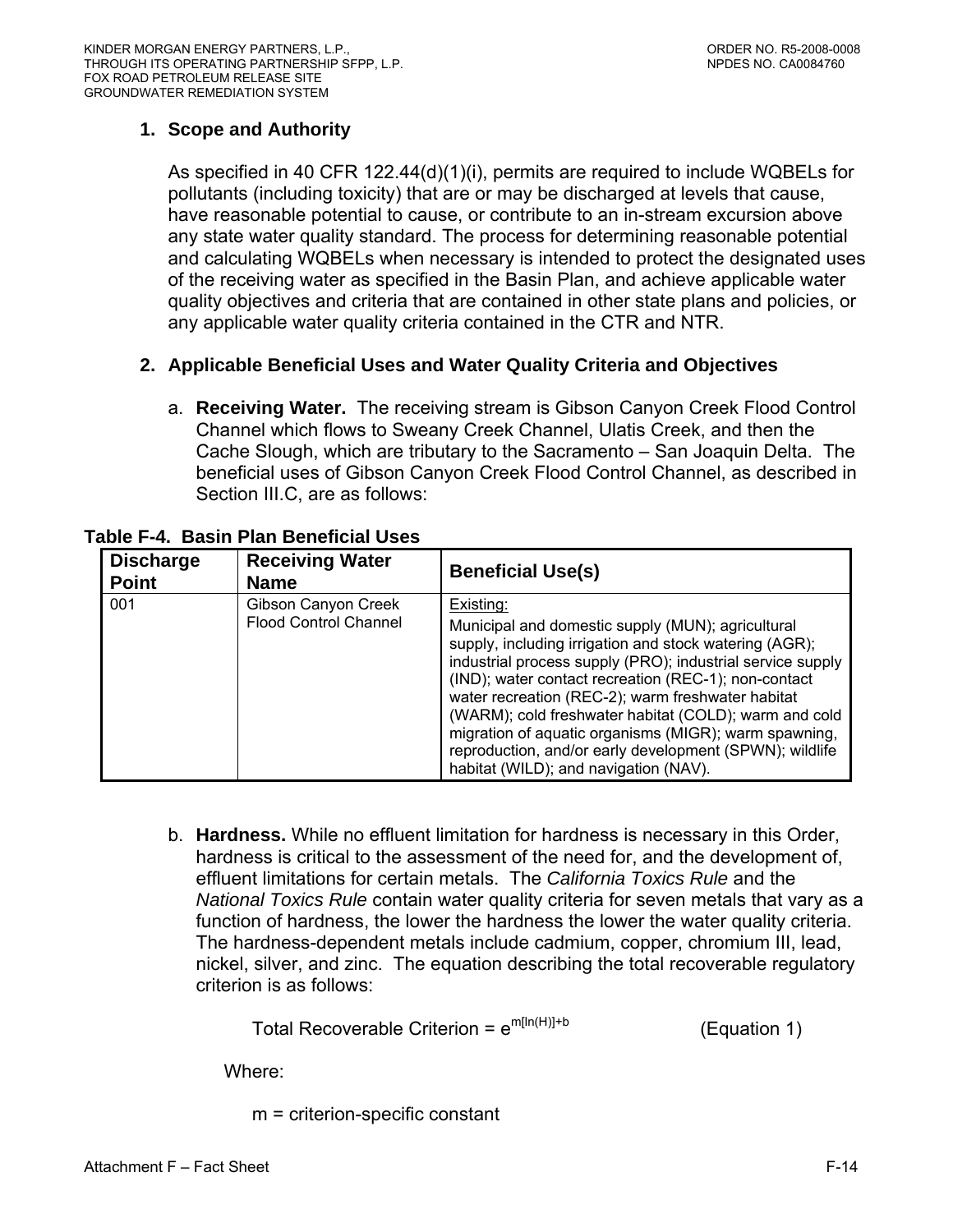- H = Effluent Hardness
- b = criterion-specific constant

<span id="page-68-0"></span>The constants "m" and "b" are specific to both the metal under consideration, and the type of total recoverable criterion (i.e. acute or chronic).

Effluent limitations for the discharge must be set to protect the beneficial uses of the receiving water for all discharge conditions. In the absence of the option of including condition-dependent, "floating" effluent limitations that are reflective of actual conditions at the time of discharge, effluent limitations must be set using a reasonable worst-case condition in order to protect beneficial uses for all discharge conditions. Recent studies indicate that using the receiving water lowest hardness for establishing water quality criteria is not the most protective for the receiving water. The Regional Water Board has evaluated these studies and concurs that for some parameters the beneficial uses of the receiving water are best protected using the lowest hardness value of the effluent, while for some parameters, the use of both the highest hardness value of the receiving water and the lowest hardness value of the effluent is the most protective.

Because of the non-linearity of the Total Recoverable Criterion equation, the relationship can be either concave downward or concave upward depending on the criterion-specific constants. For those contaminants whereby the regulatory criteria exhibit a concave downward relationship as a function of hardness (e.g. acute and chronic copper, chromium III, nickel, and zinc, and chronic cadmium), use of the lowest recorded effluent hardness for establishment of water quality objectives is fully protective of all beneficial uses regardless of whether the effluent or receiving water hardness is higher. In accordance with these studies, the lowest effluent hardness value of 340 mg/L as  $CaCO<sub>3</sub>$  was used for purposes of establishing criteria for copper, chromium III, nickel, zinc and cadmium (chronic). For establishing criteria for cadmium (acute), lead, and silver (acute), and in accordance with the recent studie., the lowest effluent hardness of 340 mg/L as CaCO<sub>3</sub> and the highest receiving water hardness of 260 mg/L as CaCO<sub>3</sub> were used. Based on the sample results in the effluent, the discharge does not demonstrate reasonable potential to exceed the applicable water quality criteria for hardness-dependent metals and WQBELs have not been established in this Order.

c. **Assimilative Capacity/Mixing Zone.** Based on the available information, the worst-case dilution is assumed to be zero to provide protection for the receiving water beneficial uses. The impact of assuming zero assimilative capacity within the receiving water is that discharge limitations are end-of-pipe limits with no allowance for dilution within the receiving water.

### **3. Determining the Need for WQBELs**

a. CWA section 301 (b)(1) requires NPDES permits to include effluent limitations that achieve technology-based standards and any more stringent limitations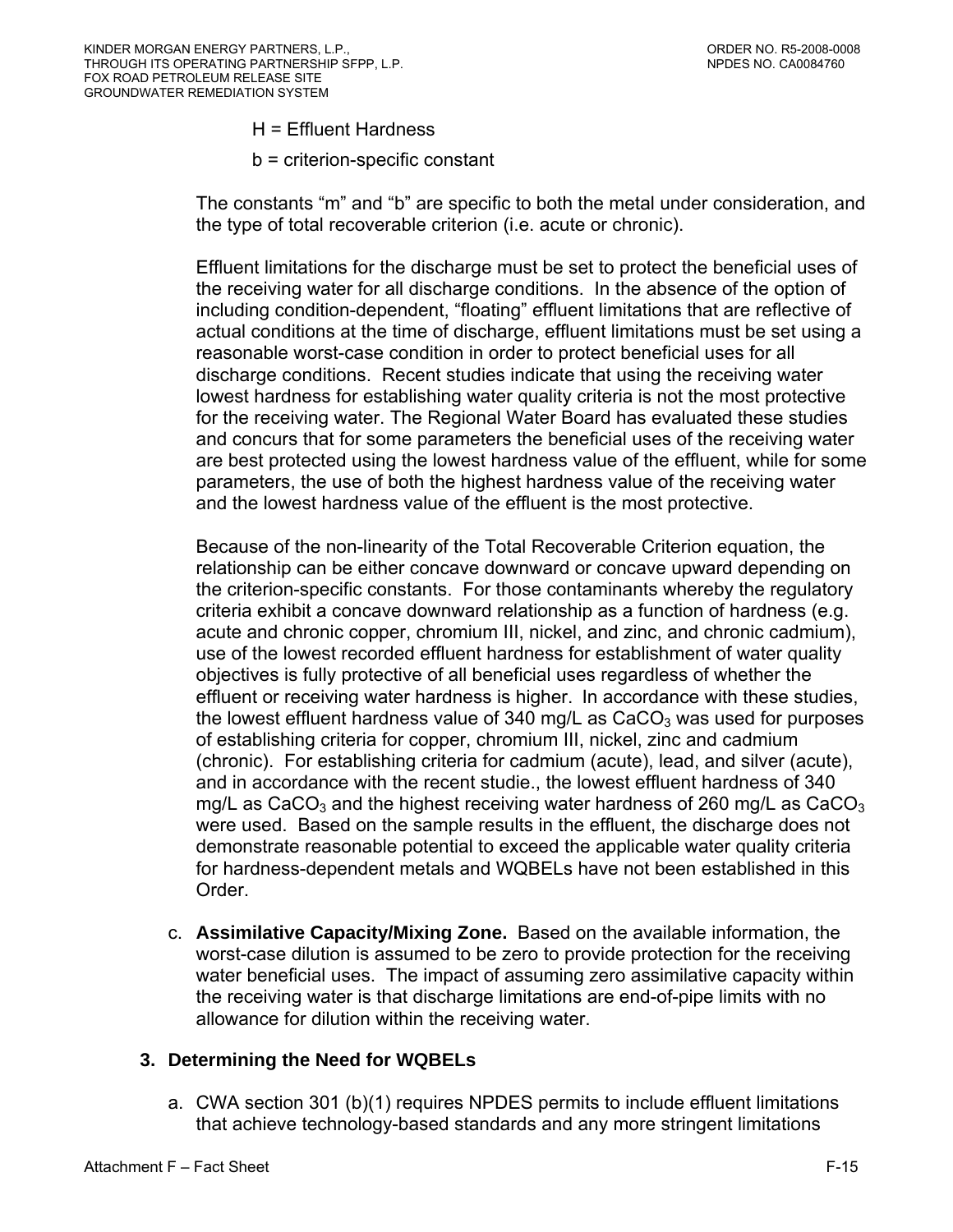<span id="page-69-0"></span>necessary to meet water quality standards. Water quality standards include Regional Water Board Basin Plan beneficial uses and narrative and numeric water quality objectives, State Water Board-adopted standards, and federal standards, including the CTR and NTR. The Basin Plan includes numeric sitespecific water quality objectives and narrative objectives for toxicity, chemical constituents, and tastes and odors. The narrative toxicity objective states: "*All waters shall be maintained free of toxic substances in concentrations that produce detrimental physiological responses in human, plant, animal, or aquatic life.*" (Basin Plan at III-8.00.) With regards to the narrative chemical constituents objective, the Basin Plan states that waters shall not contain chemical constituents in concentrations that adversely affect beneficial uses. At minimum, "…*water designated for use as domestic or municipal supply (MUN) shall not contain concentrations of chemical constituents in excess of the maximum contaminant levels (MCLs)*" in Title 22 of CCR. The narrative tastes and odors objective states: "*Water shall not contain taste- or odor-producing substances in concentrations that impart undesirable tastes or odors to domestic or municipal water supplies or to fish flesh or other edible products of aquatic origin, or that cause nuisance, or otherwise adversely affect beneficial uses.*"

- b. The Regional Water Board conducted the RPA in accordance with Section 1.3 of the SIP. Although the SIP applies directly to the control of CTR priority pollutants, the State Water Board has held that the Regional Water Board may use the SIP as guidance for water quality-based toxics control.<sup>[1](#page-69-0)</sup> The SIP states in the introduction "*The goal of this Policy is to establish a standardized approach*  for permitting discharges of toxic pollutants to non-ocean surface waters in a *manner that promotes statewide consistency."* Therefore, in this Order the RPA procedures from the SIP were used to evaluate reasonable potential for both CTR and non-CTR constituents.
- c. The RPA was conducted based on data submitted for the period of 8 May 2002 through 21 September 2005. The Regional Water Board finds that this dataset is a reasonable representation of the characteristics of the discharge. The use of more recent data would unlikely affect the RPA, as the discharge characteristics of contaminated groundwater from a petroleum clean-up are not expected to vary considerably.
- d. Federal regulations require effluent limitations for all pollutants that are or may be discharged at a level that will cause or have the reasonable potential to cause, or contribute to an in-stream excursion above a narrative or numerical water quality standard. Based on information submitted as part of the application, in studies, and as directed by monitoring and reporting programs, the Regional Water Board finds that the discharge has a reasonable potential to cause or contribute to an in-stream excursion above a water quality standard for benzene, chlorine residual, dissolved oxygen, electrical conductivity, ethylbenzene, iron, manganese, methyl tert-butyl ether, nitrate, pH, toluene, total petroleum

 $\overline{a}$ 

<sup>1</sup> See, Order WQO 2001-16 (Napa) and Order WQO 2004-0013 (Yuba City).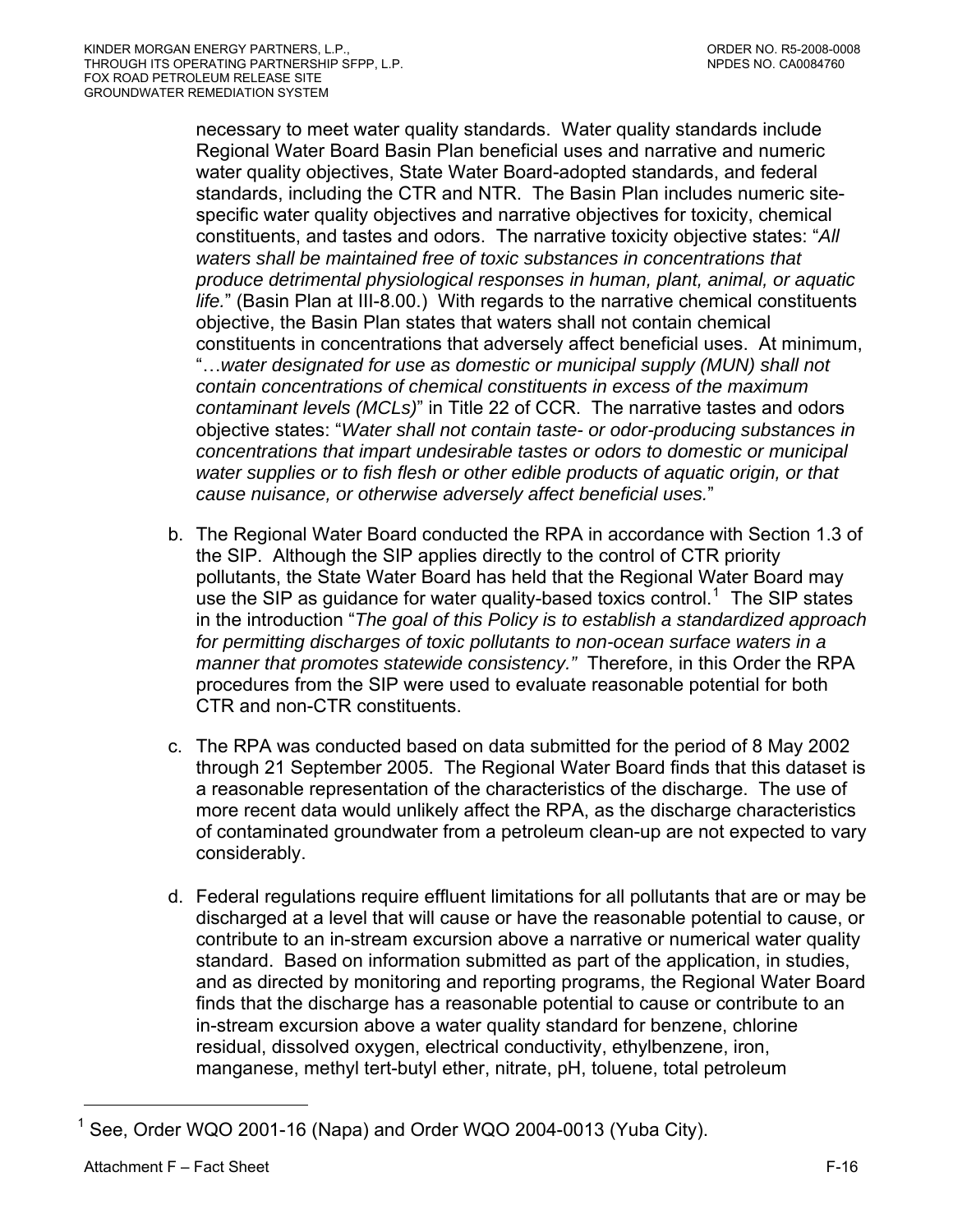hydrocarbons, and xylene. Effluent limitations for these constituents are included in this Order. A summary of the reasonable potential analysis (RPA) is provided in Attachment G, and a detailed discussion of the RPA for each constituent is provided below.

- e. WQBELs were calculated in accordance with section 1.4 of the SIP, as described in [Attachment F, Section IV.C.4.](#page-78-0)
- f. **Aluminum***.* USEPA developed National Recommended Ambient Water Quality Criteria for protection of freshwater aquatic life for aluminum. The recommended 4-day average (chronic) and 1-hour average (acute) criteria for aluminum are 87 µg/L and 750 µg/L, respectively, for waters with a pH of 6.5 to 9.0. USEPA recommends that the ambient criteria are protective of the aquatic beneficial uses of receiving waters in lieu of site-specific criteria. The receiving stream has been measured to have a low hardness—typically between 92 and 260 mg/L as  $CaCO<sub>3</sub>$ . This condition is supportive of the applicability of the ambient water quality criteria for aluminum, according to USEPA's development document.

The MEC for aluminum was 33 µg/L, based on four samples collected between 8 May 2002 and 13 January 2003, while the maximum observed upstream receiving water aluminum concentration was 1,100 µg/L, based on one sample collected on 13 January 2003. The receiving water sample exceeded the water quality criteria for aluminum, however, only one sample was collected. Additional data is necessary to adequately complete the reasonable potential analysis. This Order requires quarterly monitoring of the effluent and receiving water.

- g. **Benzene.** The Cal/EPA Office of Environmental Health Hazard Assessment (OEHHA) developed a Cancer Potency Factor as a Drinking Water Level for benzene of 0.35 µg/L. Order No. 5-01-078 established effluent limitations for benzene at 0.35 µg/L as a daily maximum based on the cancer potency factor. The Discharger has not exceeded these effluent limitations during the permit term, however, it is assumed that treated effluent from a petroleum release site triggers reasonable potential to exceed water quality standards for benzene. Therefore, these effluent limitations are retained in this Order. These permit limitations will ensure compliance with all applicable water quality standards for benzene.
- h. **Chlorine Residual.** Order No. 5-01-078 established effluent limitations for chlorine residual at 0.02 mg/L as a daily maximum and 0.01 mg/L as a 30-day median due to the Discharger's use of sodium hypochlorite (chlorine) to minimize biological fouling by iron-oxidizing bacteria. Chlorine is highly toxic to aquatic life and the Discharger's use presented a reasonable potential to cause or contribute to an exceedance of the Basin Plan's narrative toxicity objective. The Discharger no longer adds sodium hypochlorite. However, since to ensure compliance with the Basin Plan's narrative toxicity objective, the effluent limitations for total residual chlorine have been carried forward from the previous Order in the event the Discharger uses chlorine at the Facility.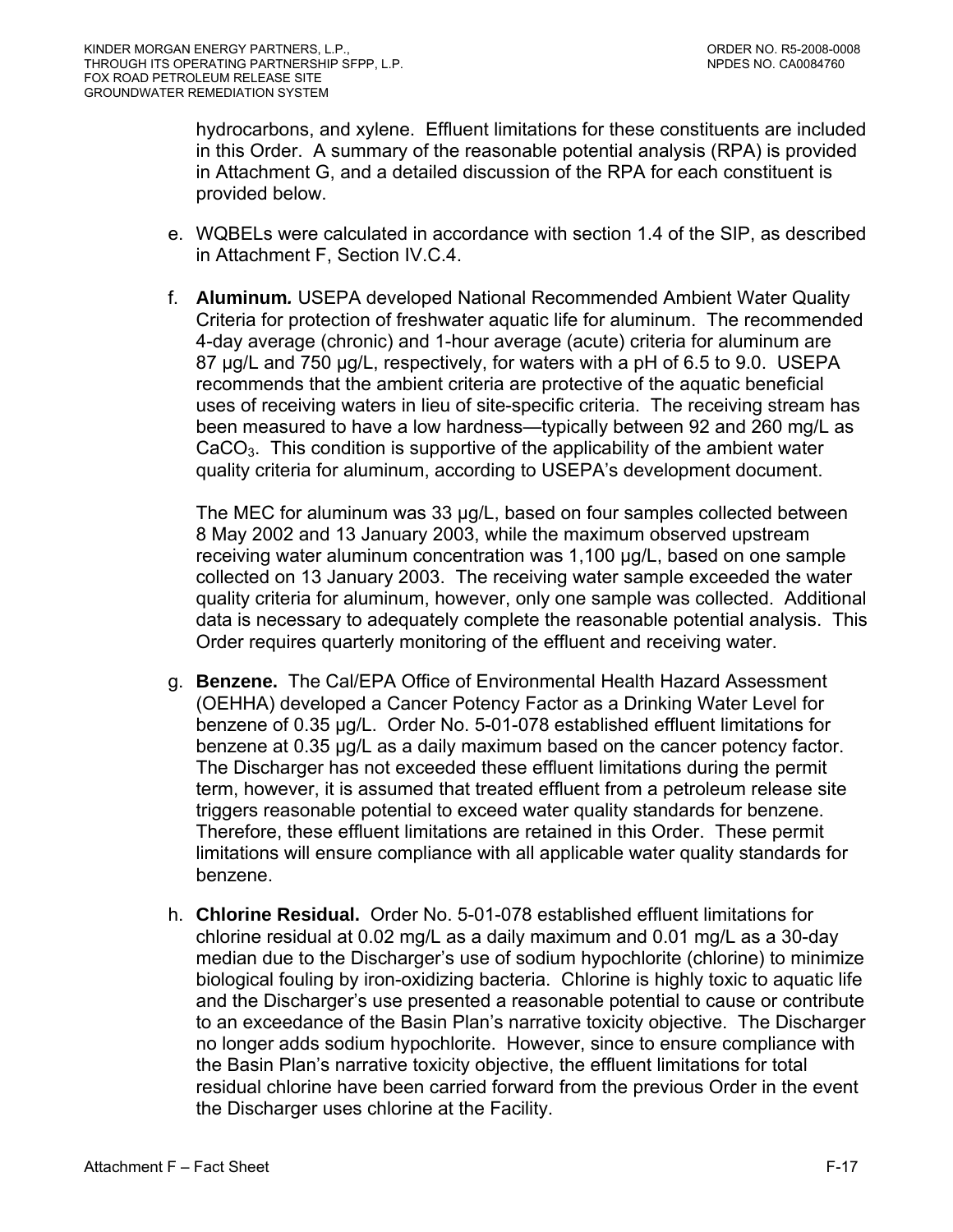The USEPA Technical Support Document for Water Quality-Based Toxics Control [EPA/505/2-90-001] and the SIP contain statistical methods for converting chronic (four-day) and acute (one-hour) aquatic life criteria to average monthly and maximum daily effluent limitations based on the variability of the existing data and the expected frequency of monitoring. This method has been used to set an AMEL of 0.01 mg/L, in lieu of the 30-day median required in the previous Order. (see Table F-7 for the WQBEL calculations for chlorine residual)

- i. **Dissolved Oxygen.** The Gibson Canyon Creek Flood Control Channel has been designated as having the beneficial use of cold freshwater aquatic habitat (COLD). For water bodies designated as having COLD as a beneficial use, the Basin Plan includes a water quality objective of maintaining a minimum of 7.0 mg/L of dissolved oxygen. Order No. 5-01-078 included an effluent limitation requiring that the discharge shall not have a dissolved oxygen content less than 7.0 mg/L. Dissolved oxygen in the discharge was detected at concentrations below 7.0 mg/L on 1 November 2004 at 5.4 mg/L and on 21 December 2004 at 3.3 mg/L. This Order retains the effluent limitation from Order No. 5-01-078 in order to protect the beneficial uses of the receiving water.
- j. **Ethylbenzene.** USEPA has developed a Drinking Water Contaminant Fact Sheet which includes a taste and odor threshold for ethylbenzene of 29 ug/L. Order No. 5-01-078 established effluent limitations for ethylbenzene at 29 µg/L as a daily maximum based on the taste and odor threshold. The Discharger has not exceeded these effluent limitations during the permit term, however, it is assumed that treated effluent from a petroleum release site triggers reasonable potential to exceed water quality standards for ethylbenzene. As discussed further in section IV.D.5. of this Fact Sheet, no WQBELs are included in this Order for ethylbenzene because the applicable technology-based limit is more stringent and is protective of all water quality standards.
- k. **Iron.** The Basin Plan water quality objectives for chemical constituents requires that water designated for use as domestic or municipal supply (MUN) shall not contain concentrations of chemical constituents in excess of the maximum contaminant levels (MCLs) specified in Title 22 of the CCR. The Secondary MCL - Consumer Acceptance Limit for iron is 300 µg/L. Based on input from DPH and the fact that secondary MCLs are designed to protect consumer acceptance, effluent limitations based on secondary MCLs are applied as an annual average concentration.

The MEC for iron was 320 µg/L, based on four samples collected between 8 May 2002 and 13 January 2003, while the maximum observed upstream receiving water iron concentration was 1,300 µg/L, based on one sample collected on 13 January 2003. Therefore, the discharge has a reasonable potential to cause or contribute to an in-stream excursion above the Secondary MCL for iron. An annual average effluent limitation of 300 µg/L for total recoverable iron is included in this Order based on the Basin Plan's narrative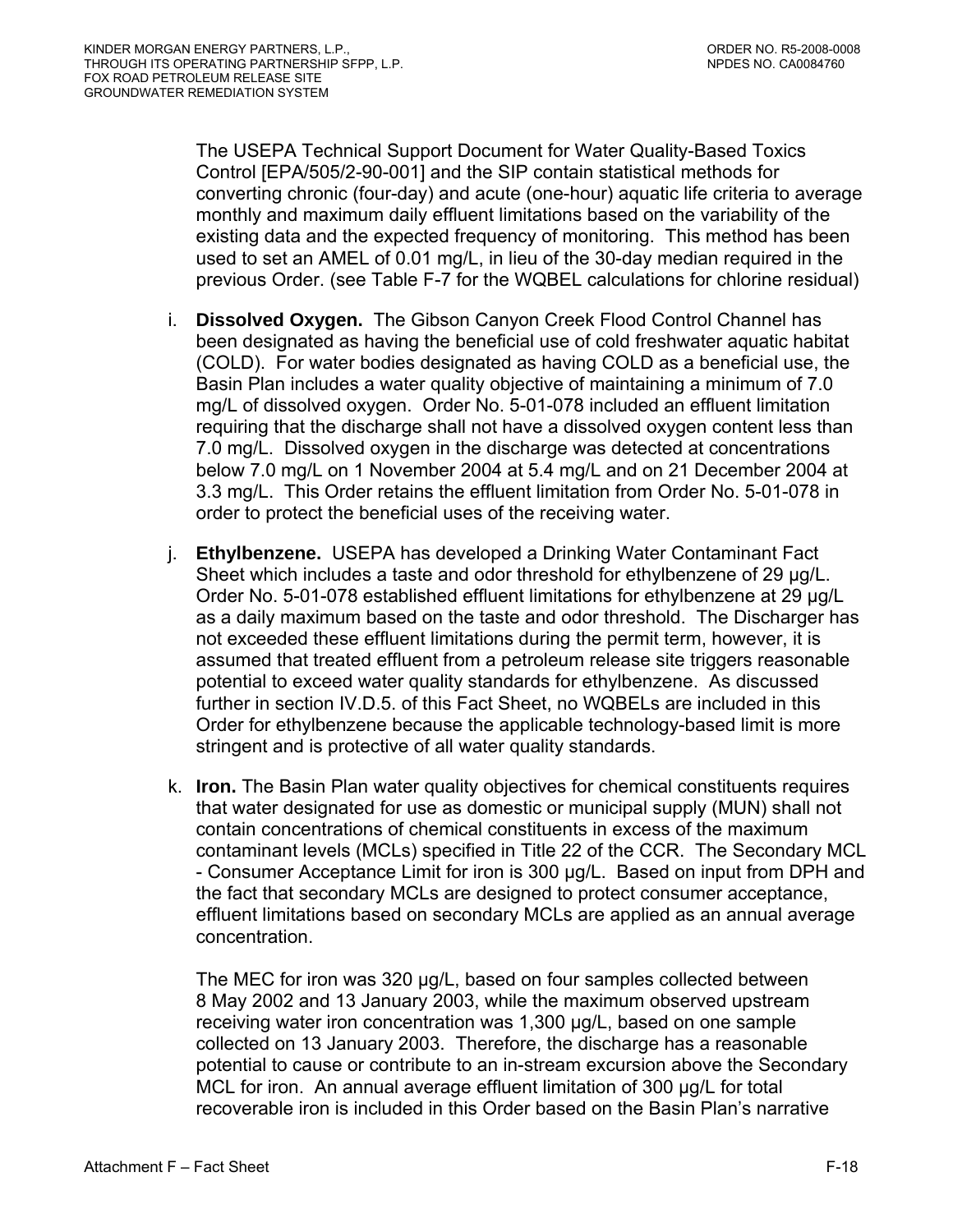chemical constituents objective. Based on the sample results for the effluent (165 µg/L as an annual average), it appears the discharge can meet the new effluent limitation for total recoverable iron.

l. **Manganese.** The Basin Plan water quality objectives for chemical constituents requires that water designated for use as domestic or municipal supply (MUN) shall not contain concentrations of chemical constituents in excess of the maximum contaminant levels (MCLs) specified in Title 22 of the CCR. The Secondary MCL - Consumer Acceptance Limit for manganese is 50 µg/L. Based on input from DPH and the fact that secondary MCLs are designed to protect consumer acceptance, effluent limitations based on secondary MCLs are applied as an annual average concentration.

The MEC for manganese was reported as 320 µg/L, based on four samples collected between 8 May 2002 and 13 January 2003, while the maximum observed upstream receiving water manganese concentration was 43 µg/L, based on one sample collected on 13 January 2003. Therefore, the discharge has a reasonable potential to cause or contribute to an in-stream excursion above the Secondary MCL for manganese. An annual average effluent limitation of 50 µg/L for manganese is included in this Order based on the Basin Plan's narrative chemical constituents objective.

Based on the sample results for the effluent, the limitations appear to put the Discharger in immediate non-compliance. New or modified control measures may be necessary in order to comply with the effluent limitations, and the new or modified control measures cannot be designed, installed and put into operation within 30 calendar days. Furthermore, the effluent limitations for manganese are a new regulatory requirement within this permit, which becomes applicable to the waste discharge with the adoption of this Order, which was adopted after 1 July 2000. Therefore, a compliance time schedule for compliance with the manganese effluent limitations is established in TSO No. R5-2008-0009 in accordance with CWC section 13300, that requires preparation and implementation of a pollution prevention plan in compliance with CWC section 13263.3.

m. **Methyl Tert-Butyl Ether***.* The Secondary Maximum Contaminant Level (MCL)- Consumer Acceptance Limit for methyl tert-butyl ether is 5 µg/L. Order No. 5-01- 078 established effluent limitations at 5.0 µg/L as a daily maximum based on the Secondary MCL. The Discharger has not exceeded these effluent limitations during the permit term, however, it is assumed that treated effluent from a petroleum release site triggers reasonable potential to exceed water quality standards for methyl tert-butyl ether. As discussed in section IV.B.2.a., the applicable technology-based effluent limit for methyl tert-butyl ether is also 5 µg/L. This Order retains the MDEL of 5 µg/L from Order No. 5-01-078 based on the ability of the groundwater treatment system to remove methyl tert-butyl ether from the discharge and the protection of the Secondary MCL for methyl tert-butyl ether.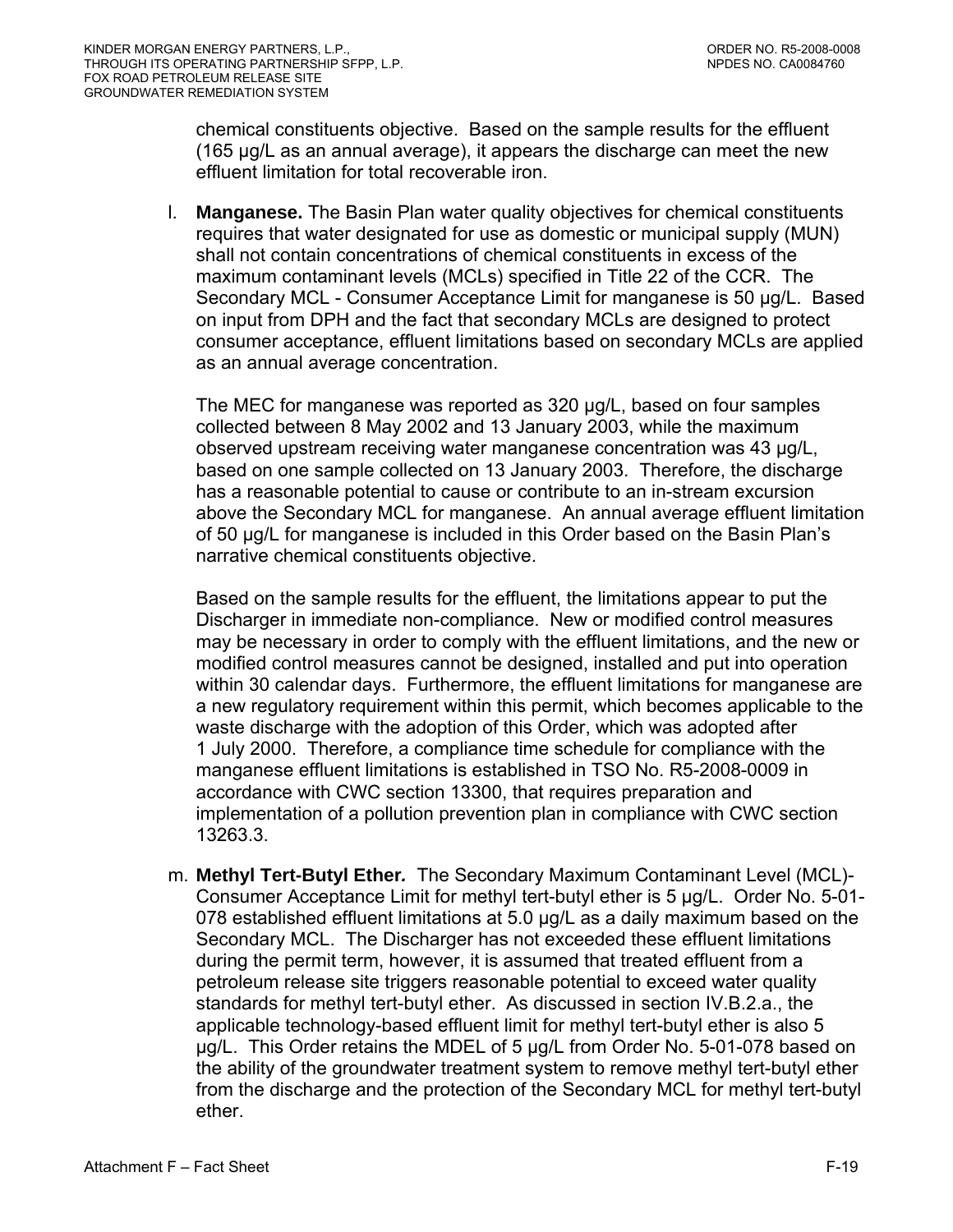n. **Nitrate***.* Untreated groundwater contains ammonia. Nitrification is a biological process that converts ammonia to nitrite and nitrite to nitrate. Denitrification is a process that converts nitrate to nitrite or nitric oxide and then to nitrous oxide or nitrogen gas, which is then released to the atmosphere. Nitrate is known to cause adverse health effects in humans. The California DPH has adopted a Primary MCL at Title 22 of the California Code of Regulations (CCR), Table 64431-A, for the protection of human health for nitrate equal to 10 mg/L (measured as nitrogen).

USEPA has developed Drinking Water Standards (10,000 µg/L as Primary MCL) and Ambient Water Quality Criteria for protection of human health (10,000 µg/L for non-cancer health effects) for nitrate. Recent toxicity studies have indicated a possibility that nitrate is toxic to aquatic organisms.

The MEC for nitrate was 11 mg/L, based on four samples collected between 8 May 2002 and 13 January 2003, while the maximum observed upstream receiving water nitrate concentration was 0.81 mg/L, based on one sample collected on 13 January 2003. Therefore, the discharge has a reasonable potential to cause or contribute to an in-stream excursion above the Primary MCL for nitrate. An AMEL for nitrate of 10 mg/L is included in this Order based on the Primary MCL.

Based on the sample results for the effluent, the limitations appear to put the Discharger in immediate non-compliance. New or modified control measures may be necessary in order to comply with the effluent limitations, and the new or modified control measures cannot be designed, installed and put into operation within 30 calendar days. Furthermore, the effluent limitations for nitrate are a new regulatory requirement within this permit, which becomes applicable to the waste discharge with the adoption of this Order, which was adopted after 1 July 2000. Therefore, a compliance time schedule for compliance with the nitrate effluent limitations is established in TSO No. R5-2008-0009 in accordance with CWC section 13300, that requires preparation and implementation of a pollution prevention plan in compliance with CWC section 13263.3.

o. **Persistent Chlorinated Hydrocarbon Pesticides.** Endrin aldehyde was detected in the effluent in concentrations as high as 0.043 µg/L. This constituent is a persistent chlorinated hydrocarbon pesticide. The Basin Plan requires that no individual pesticides shall be present in concentrations that adversely affect beneficial uses; discharges shall not result in pesticide concentrations in bottom sediments or aquatic life that adversely affect beneficial uses; persistent chlorinated hydrocarbon pesticides shall not be present in the water column at detectable concentrations; and pesticide concentrations shall not exceed those allowable by applicable antidegradation policies. The CTR contains a numeric criterion for endrin aldehyde of 0.76 µg/L for freshwaters from which both water and organisms are consumed. However, the detection of endrin aldehyde at 0.043 µg/L in the effluent is suspect due to the nature of operations at the Facility. It is unlikely that an OC pesticide is present in the groundwater, because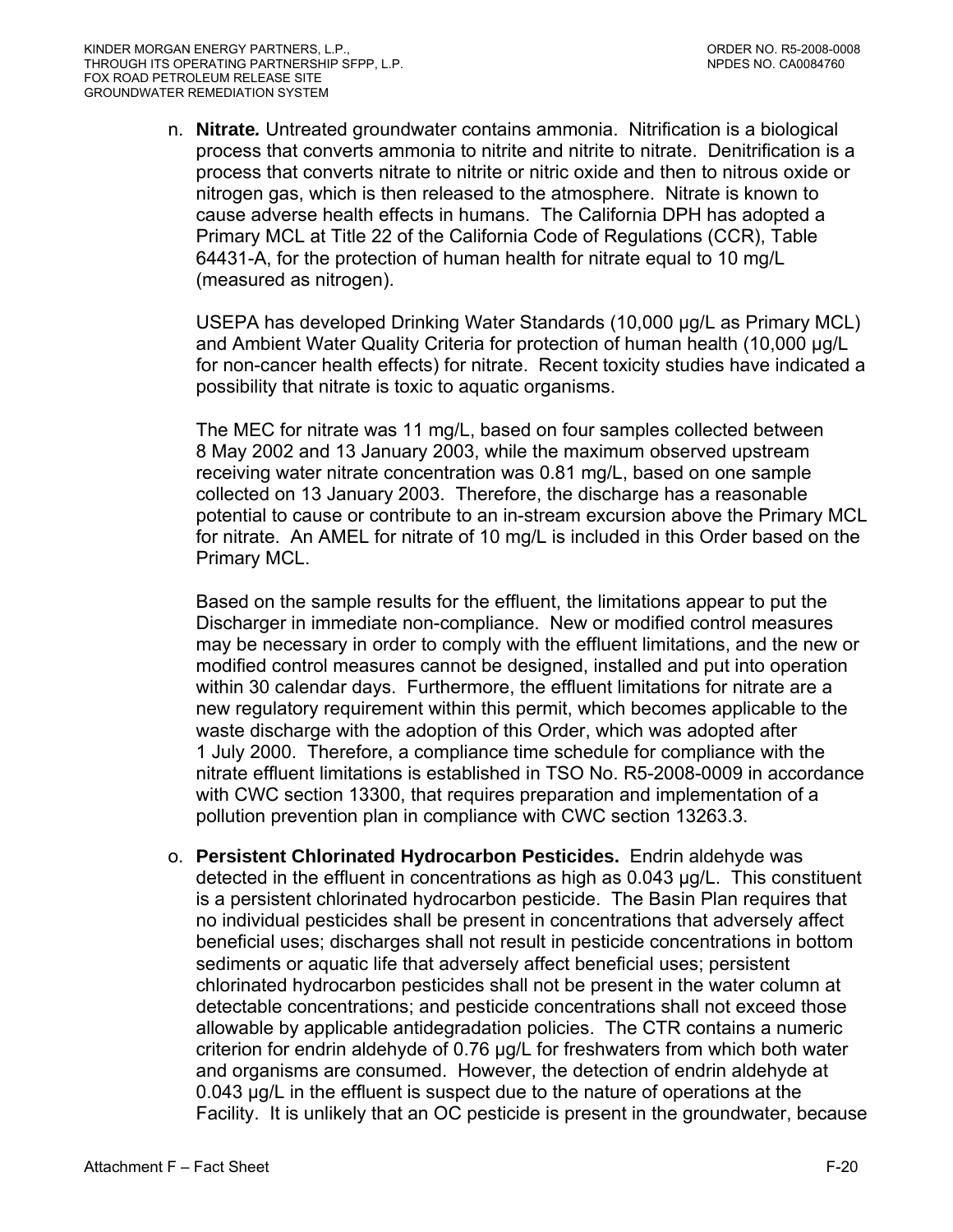these compounds tie up strongly to soil. Furthermore, it is expected that the groundwater would have little variation in concentration. Due to this uncertainty it is infeasible to complete the reasonable potential analysis for endrin aldehyde. This Order requires additional monitoring to complete the reasonable potential analysis.

- p. **pH.** The Basin Plan includes a water quality objective for surface waters (except for Goose Lake) that the "…*pH shall not be depressed below 6.5 nor raised above 8.5. Changes in normal ambient pH levels shall not exceed 0.5 in fresh waters with designated COLD or WARM beneficial uses.*" Effluent Limitations for pH are included in this Order based on the Basin Plan objectives for pH.
- q. **Salinity.** The discharge contains total dissolved solids (TDS), chloride, sulfate, and electrical conductivity (EC). These are water quality parameters that are indicative of the salinity of the water. Their presence in water can be growth limiting to certain agricultural crops and can affect the taste of water for human consumption. There are no USEPA water quality criteria for the protection of aquatic organisms for these constituents. The Basin Plan contains a chemical constituent objective that incorporates State MCLs, contains a narrative objective, and contains numeric water quality objectives for EC, TDS, sulfate, and chloride.

|                     | <b>Agricultural</b>  | <b>Secondary</b>   | <b>Effluent</b> |       |  |  |
|---------------------|----------------------|--------------------|-----------------|-------|--|--|
| <b>Parameter</b>    | WQ Goal <sup>1</sup> | MCL <sup>2</sup>   | Avg             | Max   |  |  |
| $EC$ ( $µmbos/cm$ ) | Varies <sup>3</sup>  | 900, 1600,<br>2200 | 895             | 1,200 |  |  |
| TDS (mg/L)          | Varies               | 500, 1000,<br>1500 | 552             | 750   |  |  |
| Sulfate (mg/L)      | Varies               | 250, 500,<br>600   | 56              | 410   |  |  |
| Chloride (mg/L)     | Varies               | 250, 500,<br>600   | 44              | 46    |  |  |

**Table F-5. Salinity Water Quality Criteria/Objectives** 

1 Agricultural water quality goals based on *Water Quality for Agriculture*, Food and Agriculture Organization of the United Nations—Irrigation and Drainage Paper No. 29, Rev. 1 (R.S. Ayers and D.W. Westcot, Rome,

1985)<br><sup>2</sup> The secondary MCLs are stated as a recommended level, upper level, and a short-term maximum level.

 $3$  The EC level in irrigation water that harms crop production depends on the crop type, soil type, irrigation methods, rainfall, and other factors. An EC level of 700 umhos/cm is generally considered to present no risk of salinity impacts to crops. However, many crops are grown successfully with higher salinities.

i. **Chloride**. The secondary MCL for chloride is 250 mg/L, as a recommended level, 500 mg/L as an upper level, and 600 mg/L as a short-term maximum. The recommended agricultural water quality goal for chloride, that would apply the narrative chemical constituent objective, is 106 mg/L as a long-term average based on Water Quality for Agriculture, Food and Agriculture Organization of the United Nations—Irrigation and Drainage Paper No. 29, Rev. 1 (R.S. Ayers and D.W. Westcot, Rome, 1985). The 106 mg/L water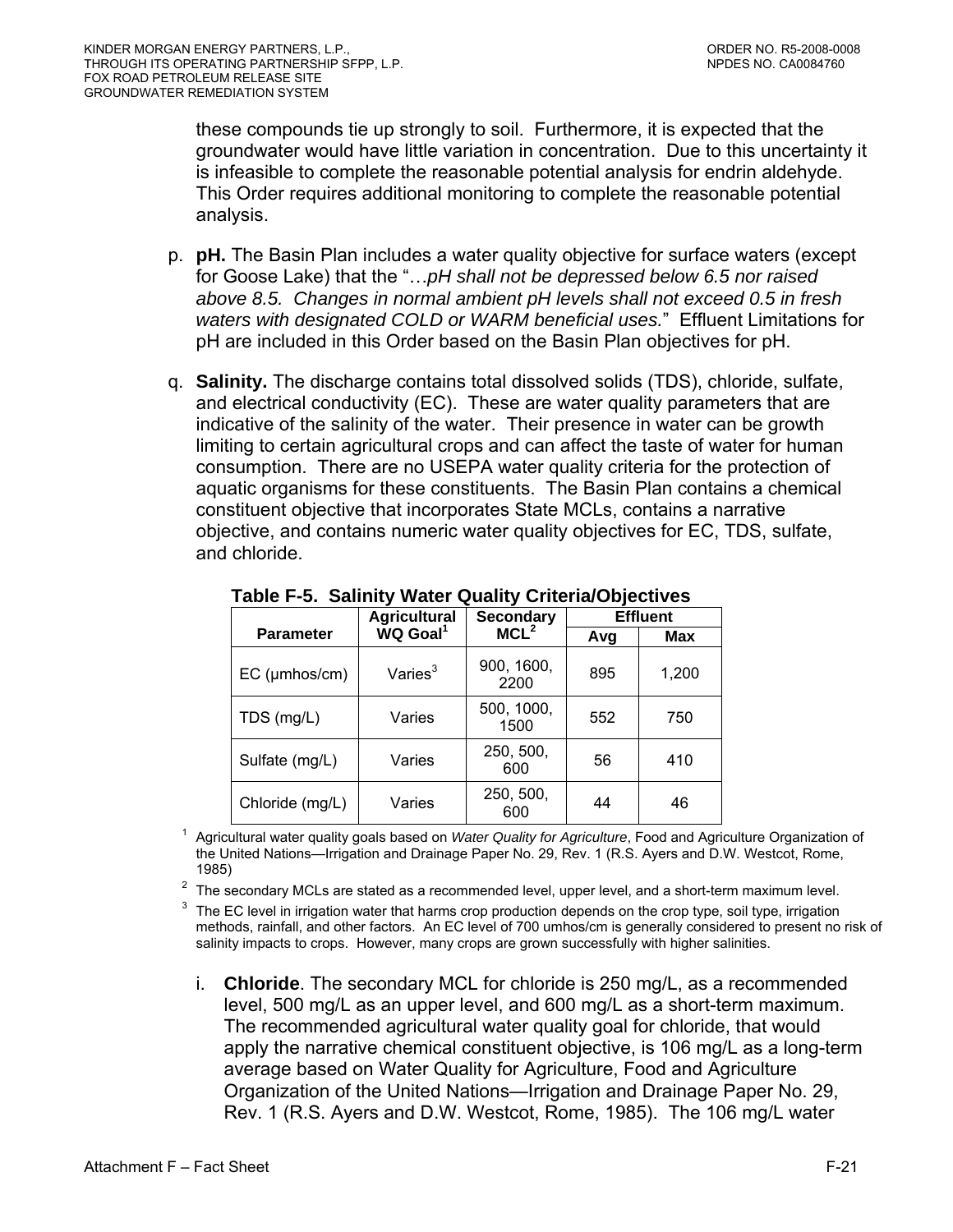quality goal is intended to protect against adverse effects on sensitive crops when irrigated via sprinklers.

Chloride concentrations in the effluent ranged from 41 mg/L to 46 mg/L, with an average of 44 mg/L, for four samples collected by the Discharger from 8 May 2002 through 13 January 2003. The background concentration in the Gibson Canyon Creek Flood Control Channel was 11 mg/L for one sample collected by the Discharger on 13 January 2003.

ii. **Electrical Conductivity (EC)**. The secondary MCL for EC is 900 µmhos/cm as a recommended level, 1600 µmhos/cm as an upper level, and 2200 µmhos/cm as a short-term maximum. The agricultural water quality goal, that would apply the narrative chemical constituents objective, is 700 µmhos/cm as a long-term average based on Water Quality for Agriculture, Food and Agriculture Organization of the United Nations— Irrigation and Drainage Paper No. 29, Rev. 1 (R.S. Ayers and D.W. Westcot, Rome, 1985). The 700 µmhos/cm agricultural water quality goal is intended to prevent reduction in crop yield, i.e., a restriction on use of water, for saltsensitive crops, such as beans, carrots, turnips, and strawberries. These crops are either currently grown in the area or may be grown in the future. Most other crops can tolerate higher EC concentrations without harm, however, as the salinity of the irrigation water increases, more crops are potentially harmed by the EC, or extra measures must be taken by the farmer to minimize or eliminate any harmful impacts. In addition, the northwestern portion of the Sacramento – San Joaquin Delta has been listed as an impaired water body pursuant to Section 303(d) of the Clean Water Act because of electrical conductivity.

A review of the Discharger's monitoring reports from 8 May 2002 through 21 September 2005 shows an average effluent EC of 895 µmhos/cm, with a range from 610 µmhos/cm to 1,200 µmhos/cm for 26 samples. These levels exceed the applicable objectives. The background receiving water EC concentration averaged 445 µmhos/cm in 23 sampling events collected by the Discharger from 13 January 2003 through 21 September 2005. These data show that the receiving water has limited assimilative capacity for EC.

iii. **Sulfate**. The secondary MCL for sulfate is 250 mg/L as a recommended level, 500 mg/L as an upper level, and 600 mg/L as a short-term maximum. Sulfate concentrations in the effluent ranged from 6.4 mg/L to 410 mg/L, with an average of 56 mg/L, for 26 samples collected by the Discharger from 8 May 2002 through 21 September 2005. Background concentrations in the Gibson Canyon Creek Flood Control Channel ranged from 7.2 mg/L to 26 mg/L, with an average of 26 mg/L, for two samples collected by the Discharger from 13 January 2003 through 29 April 2005. The effluent concentration exceeds the secondary MCL recommended level of 250 mg/L.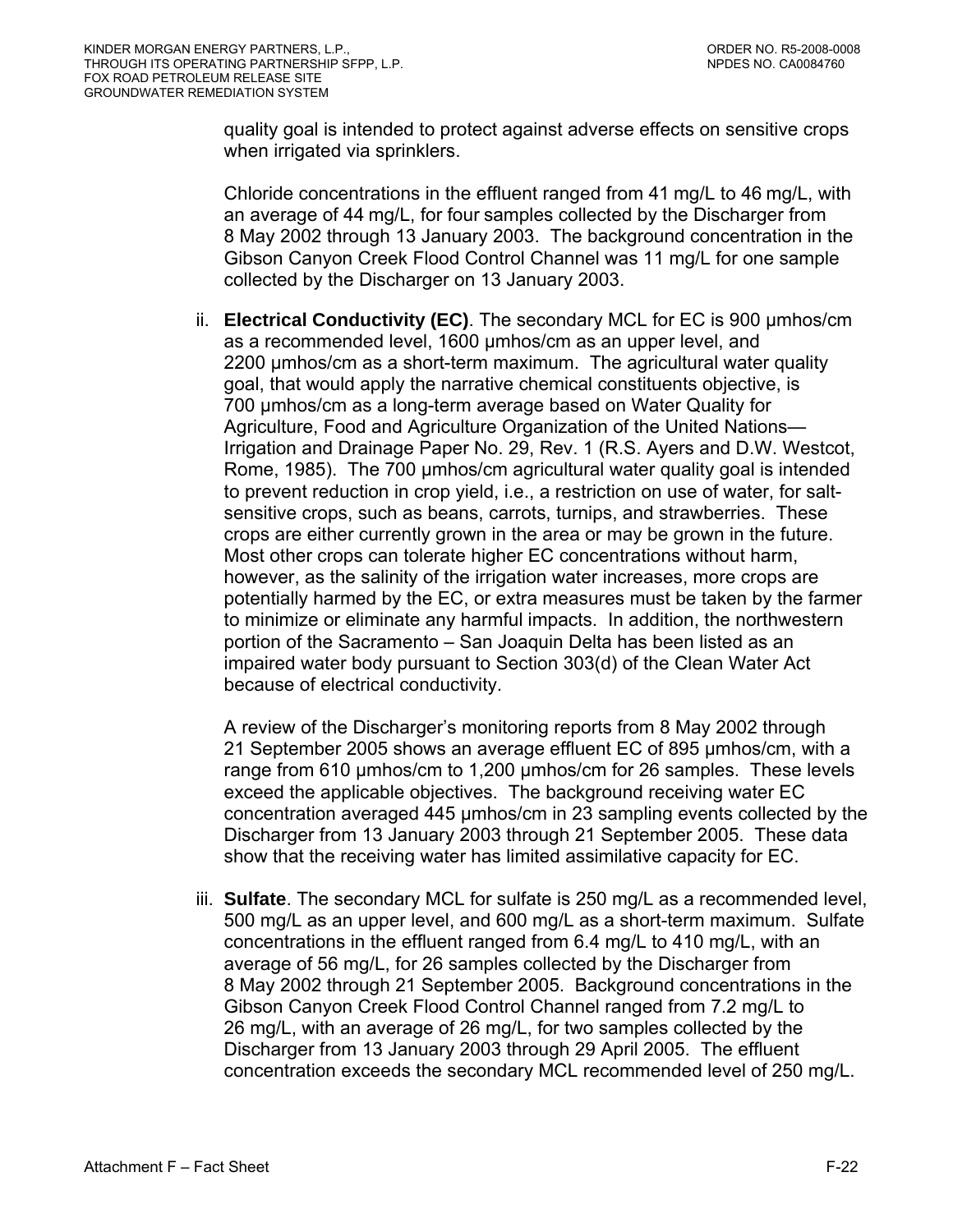iv. **Total Dissolved Solids (TDS)**. The secondary MCL for TDS is 500 mg/L as a recommended level, 1000 mg/L as an upper level, and 1500 mg/L as a short-term maximum. The recommended agricultural water quality goal for TDS, that would apply the narrative chemical constituent objective, is 450 mg/L as a long-term average based on Water Quality for Agriculture, Food and Agriculture Organization of the United Nations—Irrigation and Drainage Paper No. 29, Rev. 1 (R.S. Ayers and D.W. Westcot, Rome, 1985). Water Quality for Agriculture evaluates the impacts of salinity levels on crop tolerance and yield reduction, and establishes water quality goals that are protective of the agricultural uses. The 450 mg/L water quality goal is intended to prevent reduction in crop yield, i.e. a restriction on use of water, for salt-sensitive crops. Only the most salt sensitive crops require irrigation water of 450 mg/L or less to prevent loss of yield. Most other crops can tolerate higher TDS concentrations without harm, however, as the salinity of the irrigation water increases, more crops are potentially harmed by the TDS, or extra measures must be taken by the farmer to minimize or eliminate any harmful impacts.

The average TDS effluent concentration was 552 mg/L; concentrations ranged from 420 mg/L to 750 mg/L for 26 samples collected by the Discharger from 8 May 2002 through 21 September 2005. These concentrations exceed the applicable water quality objectives. The background receiving water TDS ranged from 120 mg/L to 460 mg/L, with an average of 270 mg/L in 23 sampling events performed by the Discharger from 13 January 2003 through 21 September 2005. These data indicate the receiving water exceeds water quality objectives and lacks assimilative capacity for TDS.

v. **Salinity Effluent Limitations.** This Order includes a performance-based effluent limitation of 1,408 µmhos/cm as an AMEL for EC. Although the limitation is more stringent than the limitations for TDS in the previous Order, the limitations may not be fully protective of all beneficial uses. However, the Regional Water Board finds that the discharge is in compliance with the State Water Board Resolution 68-16, because the groundwater clean up project is to the maximum benefit to the people of the State. On balance, the improved groundwater quality resulting from the groundwater cleanup project outweighs the minimal degradation caused by the surface water discharge. To minimize impacts to the beneficial uses of the receiving stream, this Order maintains the receiving water limitation of 500 mg/L TDS, and requires the Discharger to implement salinity reduction measures to reduce the salinity in its discharge to the Gibson Canyon Creek Flood Control Channel.

In developing the performance-based limitation, where there are 10 sampling data points or more, sampling and laboratory variability is accounted for by establishing limits that are based on normally distributed data where 99.9% of the data points will lie within 3.3 standard deviations of the mean (Basic Statistical Methods for Engineers and Scientists, Kennedy and Neville, Harper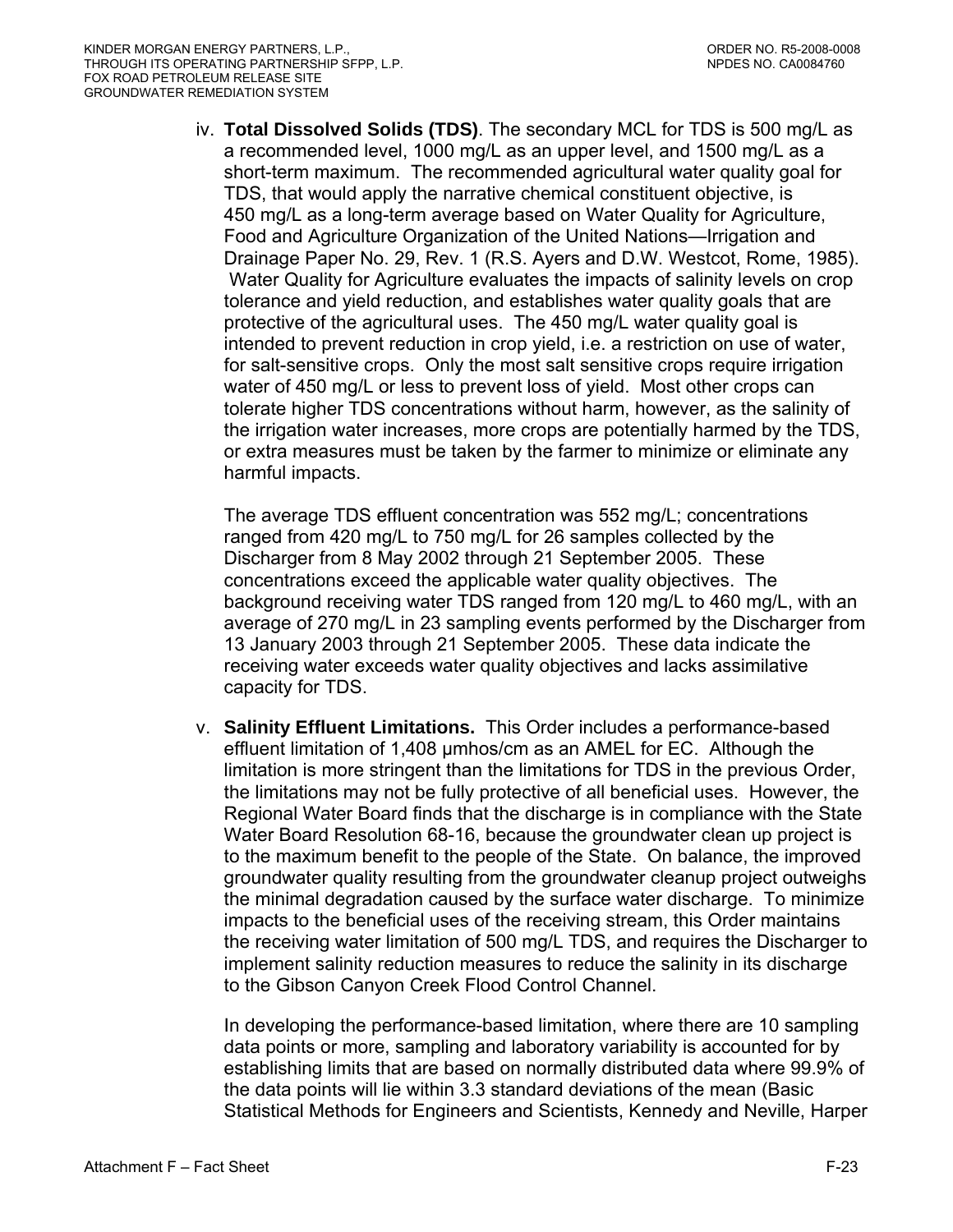and Row). Therefore, the performance-based effluent limitations for EC are established as the mean plus 3.3 standard deviations of the available data (see Table F-6, for the calculation summary).

| <b>Parameter</b>                           | <b>Units</b> |     |     |    | MEC   Mean   Std. Dev.   # of Samples   Interim Limitation |
|--------------------------------------------|--------------|-----|-----|----|------------------------------------------------------------|
| Electrical Conductivity   umhos/cm   1,200 |              | 895 | 156 | 26 | l.408                                                      |
|                                            |              |     |     |    |                                                            |

| Table F-6. EC Effluent Limitation Calculation Summary |  |
|-------------------------------------------------------|--|
|-------------------------------------------------------|--|

Order No. 5-01-078 established a 30-day median of 400 mg/L and an MDEL of 500 mg/L for sulfate. The previous Order also required that the discharge not have a total dissolved solids content greater than 1,500 mg/L. EC is an indicator parameter for salinity, including the parameters of TDS, sulfate, and chloride. Establishing an interim effluent limitation for EC is expected to effectively contorl the constituents that contribute to salinity, including TDS, sulfate, and chloride. Therefore, effluent limitations for sulfate and TDS are not retained in this Order. Monitoring for these constituents has been required to verify that they are effectively controlled using the indicator parameter.

- r. **Toluene.** USEPA has developed a Drinking Water Contaminant Fact Sheet which includes a taste and odor threshold for toluene of 42 µg/L. Order No. 5-01-078 established effluent limitations for toluene at 42 µg/L as a daily maximum based on the taste and odor threshold. The Discharger has not exceeded these effluent limitations during the permit term, however, it is assumed that treated effluent from a petroleum release site triggers reasonable potential to exceed water quality standards for toluene. As discussed further in section IV.D.5. of this Fact Sheet, no WQBELs are included in this Order for toluene because the applicable technology-based limit is more stringent and is protective of all water quality standards.
- s. **Total Petroleum Hydrocarbons (Diesel/Gasoline).** The USEPA Suggested-No-Adverse-Response-Level (SNARL) for diesel oil is 100 µg/L. Order No. 5-01- 078 established effluent limitations for total petroleum hydrocarbons, both the diesel and gasoline ranges, at 100 µg/L as a daily maximum based on the SNARL. The Discharger has not exceeded these effluent limitations during the permit term, however, it is assumed that treated effluent from a petroleum release site triggers reasonable potential to exceed water quality standards for total petroleum hydrocarbons. As discussed further in section IV.D.5. of this Fact Sheet, no WQBELs are included in this Order for total petroleum hydrocarbons because the applicable technology-based limit is more stringent and is protective of all water quality standards.
- t. **Toxicity.** See Section IV.C.5. of the Fact Sheet regarding whole effluent toxicity.
- u. **Xylene.** USEPA has developed a Drinking Water Contaminant Fact Sheet which includes a taste and odor threshold for xylene at 17 µg/L. Order No. 5-01-078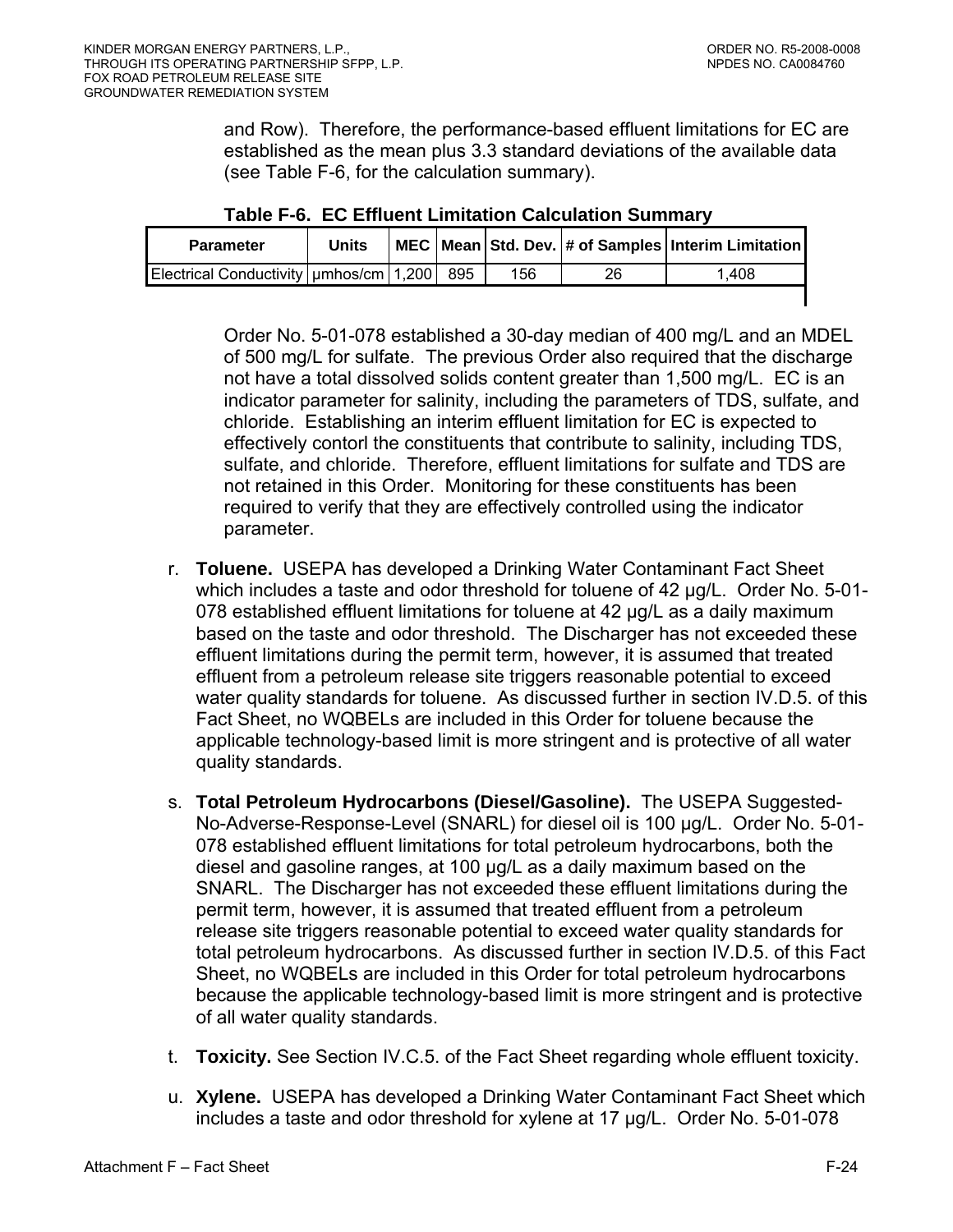established effluent limitations for xylene at 17 µg/L as a daily maximum based on the taste and odor threshold. The Discharger has not exceeded these effluent limitations during the permit term, however, it is assumed that treated effluent from a petroleum release site triggers reasonable potential to exceed water quality standards for xylene. As discussed further in section IV.D.5. of this Fact Sheet, no WQBELs are included in this Order for xylene because the applicable technology-based limit is more stringent and is protective of all water quality standards.

# **4. WQBEL Calculations**

- a. As discussed in Section IV.C.3. above, effluent limitations for iron, manganese, and nitrate are included in this Order, and were based on Basin Plan objectives and applied directly as effluent limitations.
- b. As discussed in Section IV.C.3. above, effluent limitations for benzene, dissolved oxygen, and pH were retained from Order No. 5-01-078 in order to ensure compliance with all applicable water quality standards.
- c. Effluent limitations for total residual chlorine were calculated in accordance with section 1.4 of the SIP. The following paragraphs describe the methodology used for calculating effluent limitations for total residual chlorine.
- d. **Effluent Limitation Calculations Based on the SIP.** For each water quality criterion/objective, the effluent concentration allowance (ECA) was calculated using the following steady-state mass balance equation:

| $ECA = C + D(C - B)$ | where C>B, and    |
|----------------------|-------------------|
| $ECA = C$            | where $C \le B$ , |

where:

ECA = effluent concentration allowance  $D =$  dilution credit  $C =$  the priority pollutant criterion/objective  $B =$  the ambient background concentration.

According to the SIP, the ambient background concentration (B) in the equation above shall be the observed maximum with the exception that an ECA calculated from a priority pollutant criterion/objective that is intended to protect human health from carcinogenic effects shall use the ambient background concentration as an arithmetic mean. For ECAs based on MCLs implementing the Basin Plan chemical constituents objective that are applied as annual averages, an arithmetic mean was also used for B due to the long-term basis of the criterion.

Acute and chronic toxicity ECAs were then converted to equivalent long-term averages (LTAs) using statistical multipliers and the lowest is used. Additional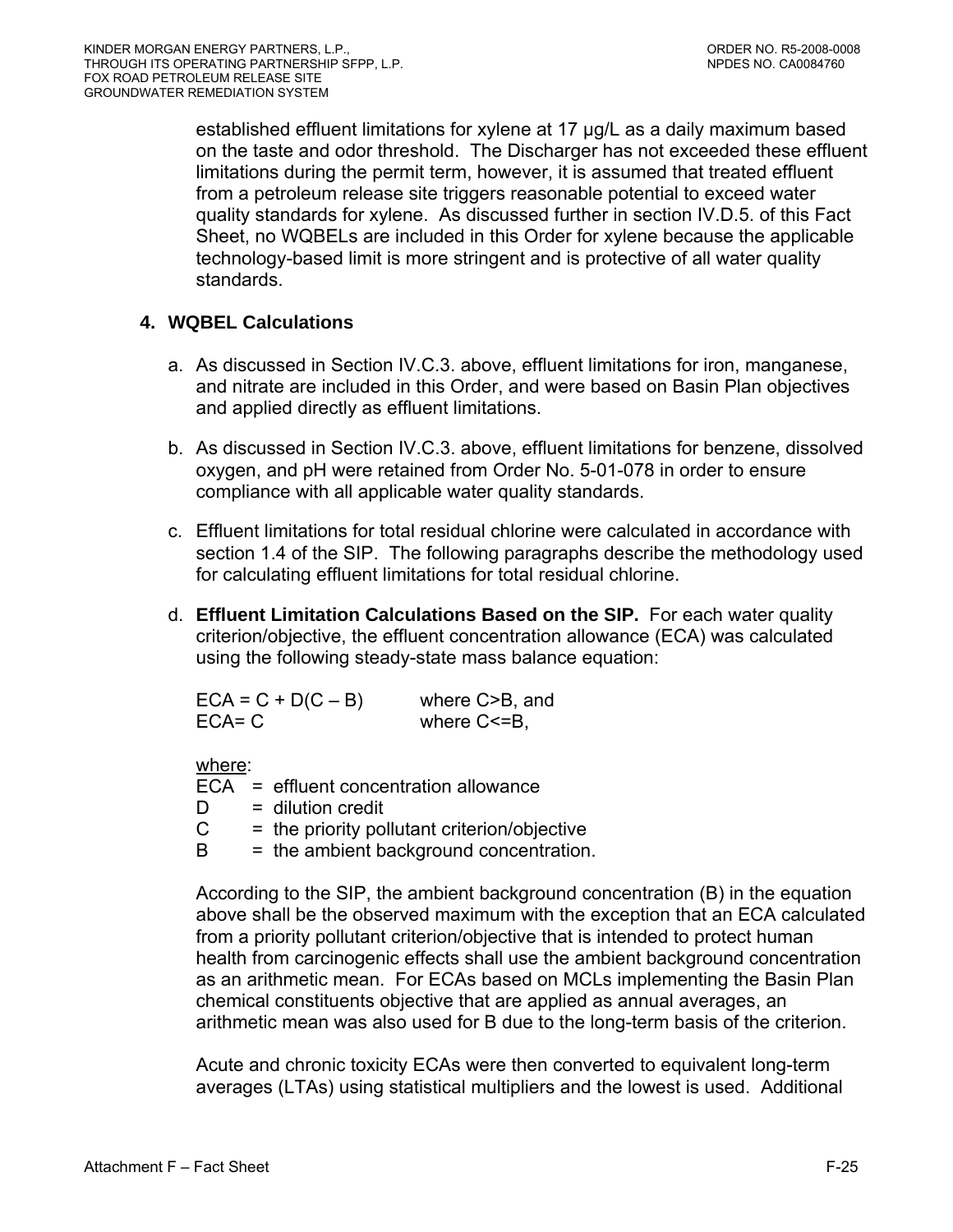statistical multipliers were then used to calculate the maximum daily effluent limitation (MDEL) and the average monthly effluent limitation (AMEL).

Human health ECAs are set equal to the AMEL and a statistical multiplier is used to calculate the MDEL.

$$
AMEL = mult_{AMEL} \left[ min(M_{A}ECA_{acute}, M_{C}ECA_{chronic}) \right]
$$
  
\n
$$
MDEL = mult_{MDEL} \left[ min(M_{A}ECA_{acute}, M_{C}ECA_{chronic}) \right]
$$
  
\n
$$
MDEL_{HH} = \left( \frac{mult_{MDEL}}{mult_{AMEL}} \right) AMEL_{HH}
$$
  
\n
$$
LTA_{chronic}
$$

where: mult<sub>AMEL</sub> = statistical multiplier converting minimum LTA to AMEL  $mult<sub>MDEL</sub>$  = statistical multiplier converting minimum LTA to MDEL  $M_A$  = statistical multiplier converting CMC to LTA  $M<sub>C</sub>$  = statistical multiplier converting CCC to LTA

WQBELs were calculated for total residual chlorine as follows:

# **Table F-7. WQBEL Calculations for Total Residual Chlorine**

|                                      | Acute          | Chronic     |
|--------------------------------------|----------------|-------------|
| Criteria ( $\mu$ g/L) <sup>1</sup>   | 0.019          | 0.011       |
| <b>Dilution Credit</b>               | No Dilution    | No Dilution |
| <b>ECA</b>                           | 0.02           | 0.01        |
| <b>ECA Multiplier</b>                | 0.32           | 0.53        |
| <b>LTA</b>                           | 0.02           | 0.01        |
| AMEL Multiplier (95 <sup>th</sup> %) | $\overline{2}$ | 1.55        |
| AMEL (mg/L)                          | $\overline{2}$ | 0.01        |
| MDEL Multiplier (99 <sup>th</sup> %) | 2              | 3.11        |
| MDEL (mg/L)                          | $\overline{2}$ | 0.02        |
|                                      |                |             |

1 USEPA Ambient Water Quality Criteria 2

*AMEL*

⎝

⎠

Limitations based on chronic LTA (Chronic LTA < Acute LTA)

### **Summary of Water Quality-Based Effluent Limitations Discharge Point No. 001**

# **Table F-8. Summary of Water Quality-Based Effluent Limitations**

|                             |              | <b>Effluent Limitations</b> |                                |                                        |                                        |  |  |  |
|-----------------------------|--------------|-----------------------------|--------------------------------|----------------------------------------|----------------------------------------|--|--|--|
| <b>Parameter</b>            | <b>Units</b> | Average<br><b>Monthly</b>   | <b>Maximum</b><br><b>Daily</b> | <b>Instantaneous</b><br><b>Minimum</b> | <b>Instantaneous</b><br><b>Maximum</b> |  |  |  |
| Benzene                     | µg/L         |                             | 0.35                           | --                                     |                                        |  |  |  |
| Chlorine, Total<br>Residual | mg/L         | 0.01                        | 0.02                           | $- -$                                  | --                                     |  |  |  |
| Dissolved Oxygen            | mg/L         |                             | --                             | 7.0                                    | --                                     |  |  |  |
| Iron, Total<br>Recoverable  | µg/L         | $300^{1}$                   | $- -$                          | $- -$                                  | --                                     |  |  |  |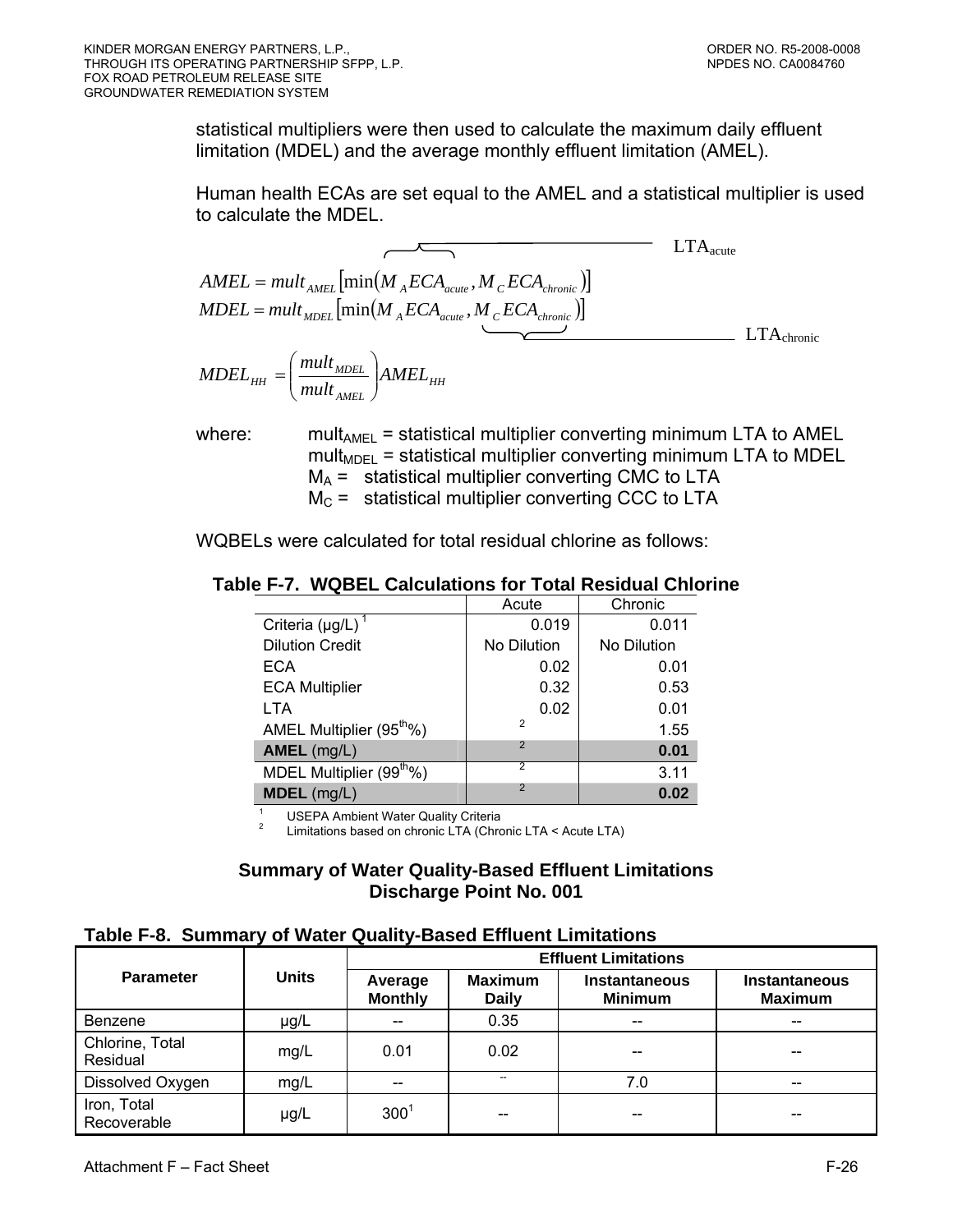|                                   |                         | <b>Effluent Limitations</b> |                                |                                        |                                        |  |  |  |
|-----------------------------------|-------------------------|-----------------------------|--------------------------------|----------------------------------------|----------------------------------------|--|--|--|
| <b>Parameter</b>                  | <b>Units</b>            | Average<br><b>Monthly</b>   | <b>Maximum</b><br><b>Daily</b> | <b>Instantaneous</b><br><b>Minimum</b> | <b>Instantaneous</b><br><b>Maximum</b> |  |  |  |
| Manganese, Total<br>Recoverable   | µg/L                    | 50 <sup>1</sup>             |                                | --                                     | --                                     |  |  |  |
| Nitrate Nitrogen,<br>Total (as N) | mg/L                    | 10                          |                                | --                                     | --                                     |  |  |  |
| pH                                | standard<br>units       |                             |                                | 6.5                                    | 8.5                                    |  |  |  |
| <b>Acute Toxicity</b>             | % Survival <sup>2</sup> |                             |                                |                                        |                                        |  |  |  |

1 Applied as annual average effluent limitation.

Not less than 90% median for three consecutive bioassays and 70% for any single bioassay.

# **5. Whole Effluent Toxicity (WET)**

For compliance with the Basin Plan's narrative toxicity objective, this Order requires the Discharger to conduct whole effluent toxicity testing for acute and chronic toxicity, as specified in the Monitoring and Reporting Program (Attachment E, Section V.). This Order also contains effluent limitations for acute toxicity and requires the Discharger to implement best management practices to investigate the causes of, and identify corrective actions to reduce or eliminate effluent toxicity.

a. **Acute Aquatic Toxicity.** The Basin Plan contains a narrative toxicity objective that states, "*All waters shall be maintained free of toxic substances in concentrations that produce detrimental physiological responses in human, plant, animal, or aquatic life.*" (Basin Plan at III-8.00) The Basin Plan also states that, "…*effluent limits based upon acute biotoxicity tests of effluents will be prescribed where appropriate*…". USEPA Region 9 provided guidance for the development of acute toxicity effluent limitations in the absence of numeric water quality objectives for toxicity in its document titled "Guidance for NPDES Permit Issuance", dated February 1994. In section B.2. "Toxicity Requirements" (pgs. 14-15) it states that, "*In the absence of specific numeric water quality objectives for acute and chronic toxicity, the narrative criterion 'no toxics in toxic amounts' applies. Achievement of the narrative criterion, as applied herein, means that ambient waters shall not demonstrate for acute toxicity: 1) less than 90% survival, 50% of the time, based on the monthly median, or 2) less than 70% survival, 10% of the time, based on any monthly median. For chronic toxicity, ambient waters shall not demonstrate a test result of greater than 1 TUc."* Accordingly, effluent limitations for acute toxicity have been included in this Order as follows: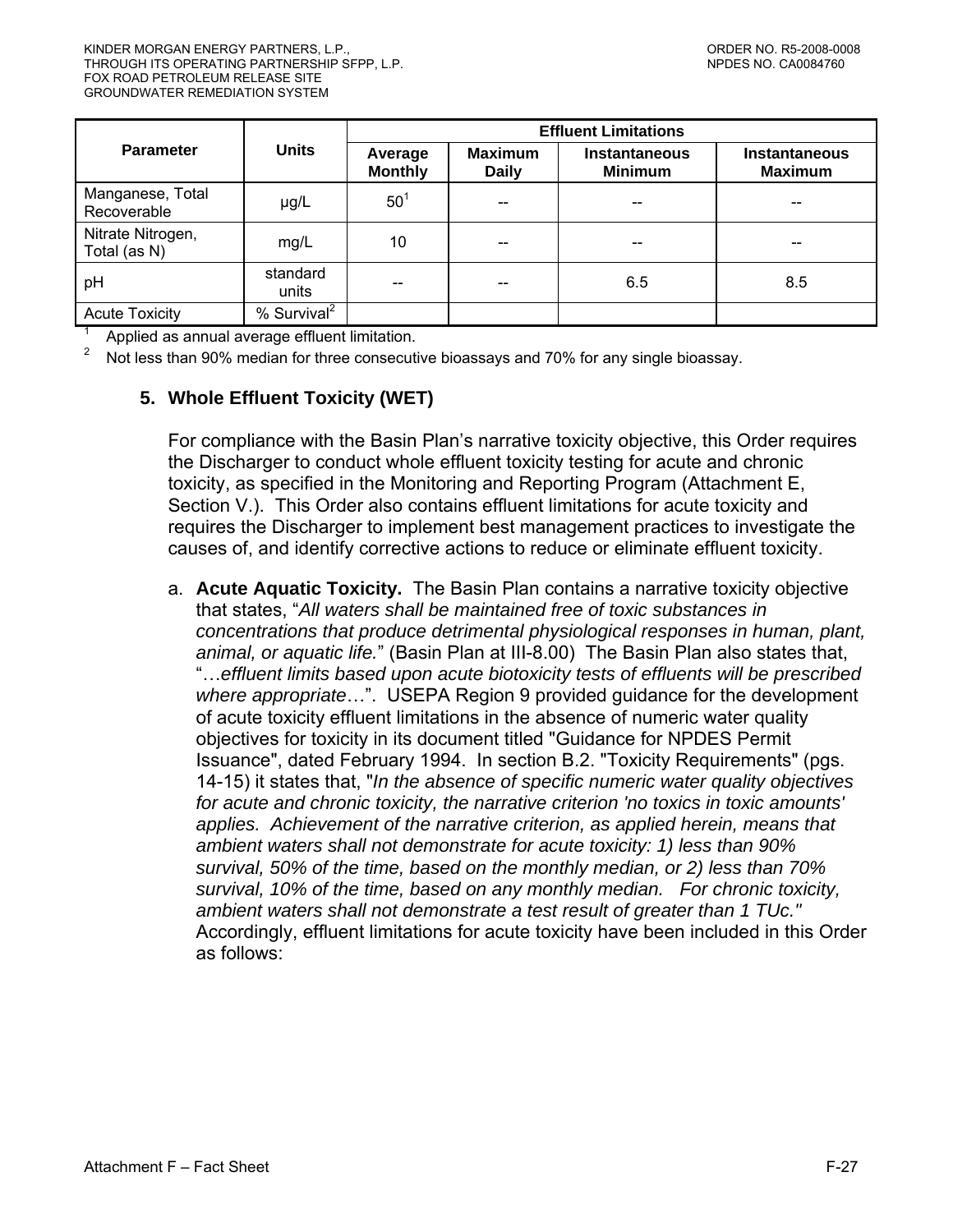<span id="page-81-0"></span>**Acute Toxicity.** Survival of aquatic organisms in 96-hour bioassays of undiluted waste shall be no less than:

Minimum for any one bioassay -------------------------------------- 70% Median for any three or more consecutive bioassays --------- 90%

b. **Chronic Aquatic Toxicity.** Based on quarterly whole effluent chronic toxicity testing performed by the Discharger from 23 August 2003 through 21 September 2005, several instances where chronic toxicity was reported for the discharge. Therefore the discharge has reasonable potential to cause or contribute to an in-stream excursion above of the Basin Plan's narrative toxicity objective.

No dilution has been granted for the chronic condition. Therefore, chronic toxicity testing results exceeding 1 chronic toxicity unit (TUc) demonstrates the discharge has a reasonable potential to cause or contribute to an exceedance of the Basin Plan's narrative toxicity objective.

Numeric chronic WET effluent limitations have not been included in this order. The SIP contains implementation gaps regarding the appropriate form and implementation of chronic toxicity limits. This has resulted in the petitioning of a NPDES permit in the Los Angeles Region $^2$  $^2$  that contained numeric chronic toxicity effluent limitations. To address the petition, the State Water Board adopted WQO 2003-012 directing its staff to revise the toxicity control provisions in the SIP. The State Water Board states the following in WQO 2003-012*, "In reviewing this petition and receiving comments from numerous interested persons on the propriety of including numeric effluent limitations for chronic toxicity in NPDES permits for publicly-owned treatment works that discharge to inland waters, we have determined that this issue should be considered in a regulatory setting, in order to allow for full public discussion and deliberation. We intend to modify the SIP to specifically address the issue. We anticipate that review will occur within the next year. We therefore decline to make a determination here regarding the propriety of the final numeric effluent limitations for chronic toxicity contained in these permits."* The process to revise the SIP is currently underway. Proposed changes include clarifying the appropriate form of effluent toxicity limits in NPDES permits and general expansion and standardization of toxicity control implementation related to the NPDES permitting process. Since the toxicity control provisions in the SIP are under revision it is infeasible to develop numeric effluent limitations for chronic toxicity. Therefore, this Order requires that the Discharger meet best management practices for compliance with the Basin Plan's narrative toxicity objective, as allowed under 40 CFR 122.44(k).

 $\overline{a}$ 

<sup>2</sup> In the Matter of the Review of Own Motion of Waste Discharge Requirements Order Nos. R4-2002-0121 [NPDES No. CA0054011] and R4- 2002-0123 [NPDES NO. CA0055119] and Time Schedule Order Nos. R4-2002-0122 and R4-2002-0124 for Los Coyotes and Long Beach Wastewater Reclamation Plants Issued by the California Regional Water Quality Control Board, Los Angeles Region SWRCB/OCC FILES A-1496 AND 1496(a)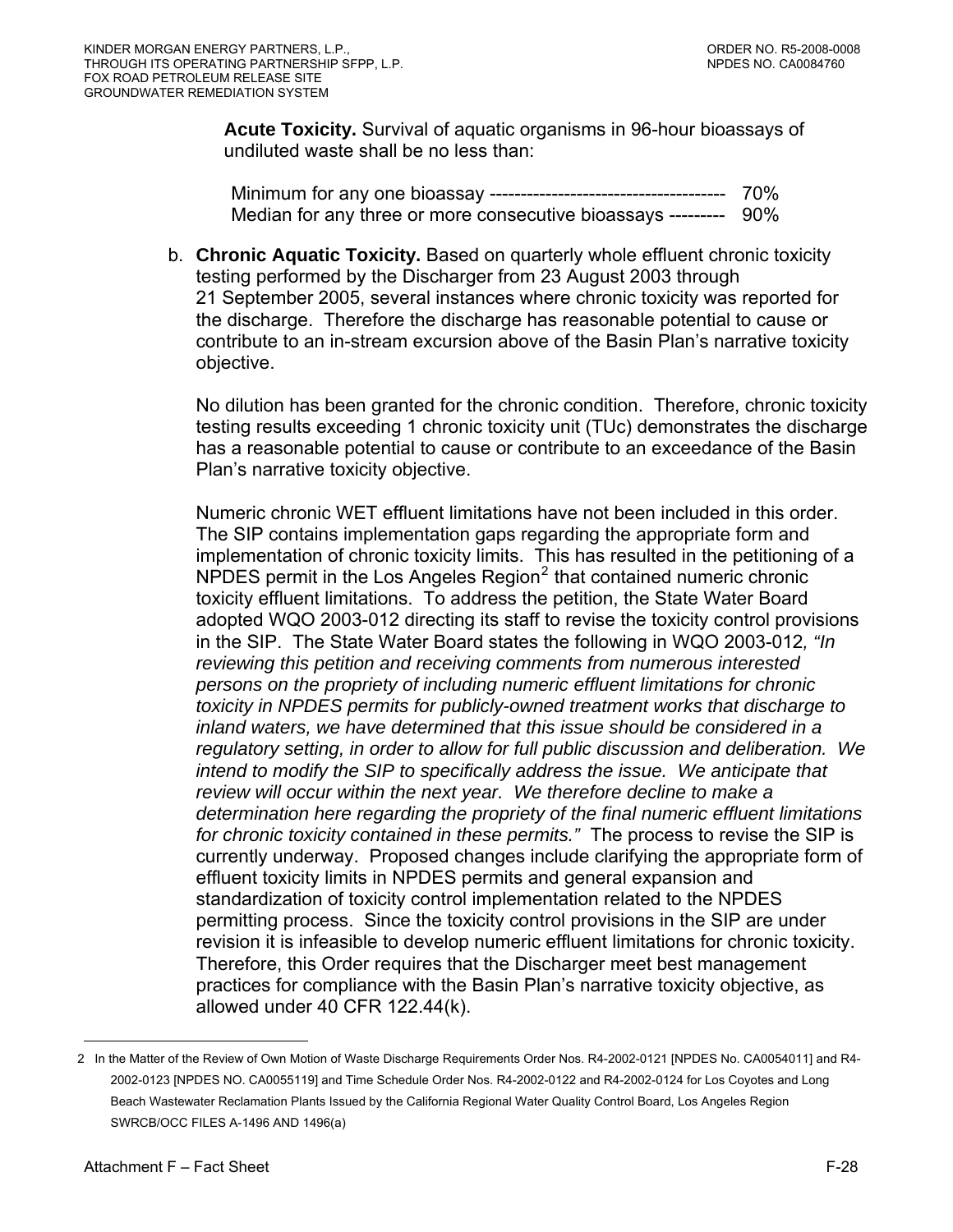To ensure compliance with the Basin Plan's narrative toxicity objective, the Discharger is required to conduct chronic whole effluent toxicity testing, as specified in the Monitoring and Reporting Program (Attachment E, Section V.). Furthermore, Special Provisions VI.C.2.a. of this Order requires the Discharger to investigate the causes of, and identify and implement corrective actions to reduce or eliminate effluent toxicity. If the discharge demonstrates a pattern of toxicity exceeding the numeric toxicity monitoring trigger, the Discharger is required to initiate a Toxicity Reduction Evaluation (TRE), in accordance with an approved TRE work plan. The numeric toxicity monitoring trigger is not an effluent limitation, it is the toxicity threshold at which the Discharger is required to perform accelerated chronic toxicity monitoring, as well as, the threshold to initiate a TRE if a pattern of effluent toxicity has been demonstrated.

# **D. Final Effluent Limitations**

# **1. Mass-based Effluent Limitations**

40 CFR 122.45(f)(1) requires effluent limitations be expressed in terms of mass, with some exceptions, and 40 CFR 122.45(f)(2) allows pollutants that are limited in terms of mass to additionally be limited in terms of other units of measurement. This Order includes effluent limitations expressed in terms of mass and concentration. In addition, pursuant to the exceptions to mass limitations provided in 40 CFR 122.45(f)(1), some effluent limitations are not expressed in terms of mass, such as pH and temperature, and when the applicable standards are expressed in terms of concentration (e.g., CTR criteria and MCLs) and mass limitations are not necessary to protect the beneficial uses of the receiving water.

Except in the case of POTWs, 40 CFR 122.45(b)(2)(i) specifies that the calculation of any permit limitations, standards, or prohibitions which are based on production (or other measure of operation) be based not upon the designed production capacity but rather upon a reasonable measure of actual production for the facility. In order to expedite the groundwater remediation process, this Order encourages the Discharger to treat to the maximum extent possible. The production of treated groundwater is expected to increase; therefore, mass-based effluent limitations in this Order are calculated based on the maximum allowable discharge flow of 216,000 gpd.

# **2. Averaging Periods for Effluent Limitations**

40 CFR 122.45 (d) requires maximum daily and average monthly effluent limitations for all dischargers other than publicly owned treatment works unless impracticable. Water quality objectives in the Basin Plan for dissolved oxygen, persistent chlorinated hydrocarbon pesticides, and pH are applied directly as instantaneous effluent limitations. Effluent limitations for iron and manganese are based on secondary MCLs and are applied as annual average effluent limitations. The rationale for using alternative averaging periods for these constituents is discussed in Attachment F, Section IV.C.3., above.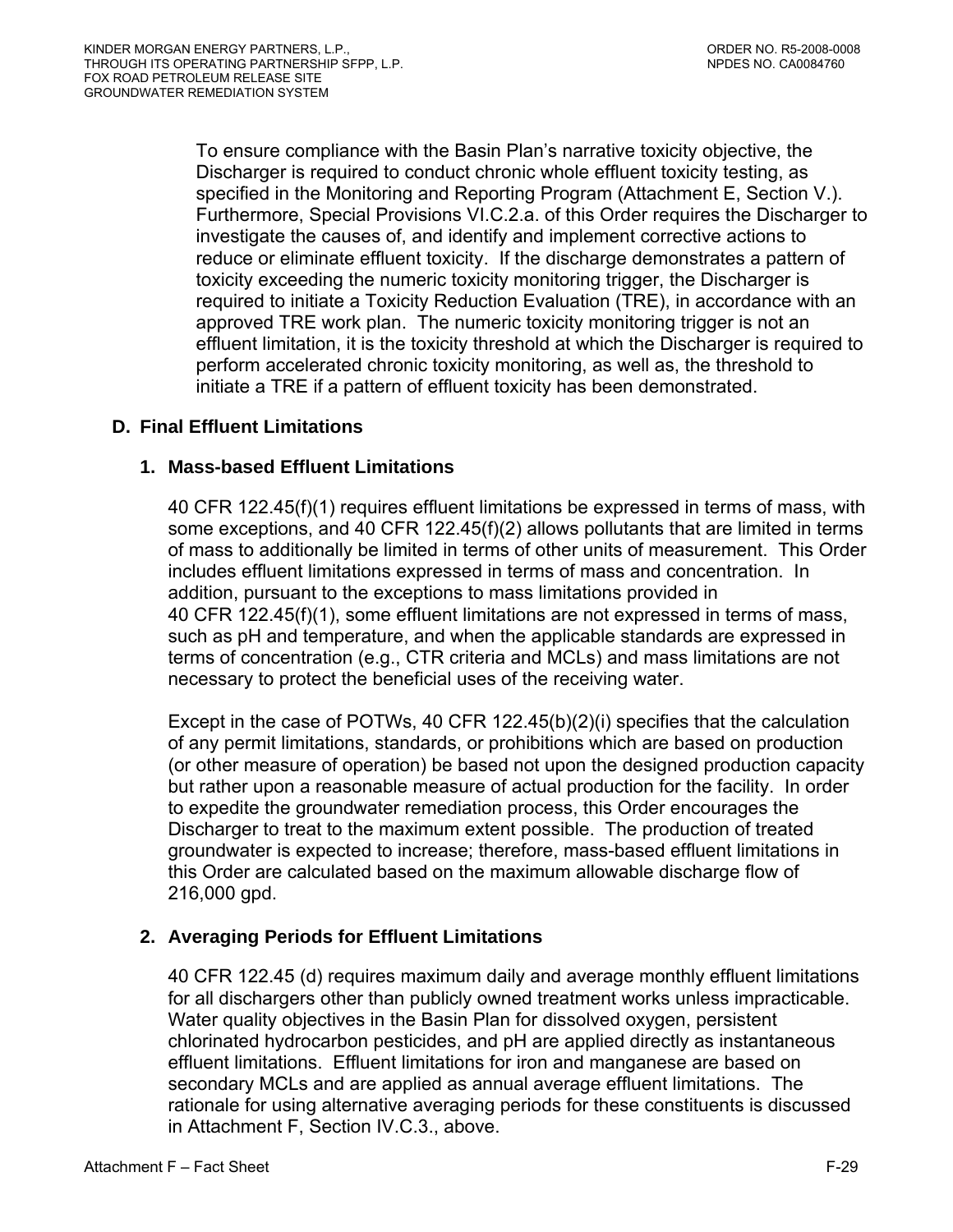# **3. Satisfaction of Anti-Backsliding Requirements**

There are no effluent limitations in this Order that are less stringent that those in the previous Order. Order No. 5-01-078 required effluent limitations for sulfate and total dissolved solids. This Order removes effluent limitations for sulfate and total dissolved solids and establishes an effluent limitation for electrical conductivity. Electrical conductivity is an indicator parameter for salinity, including the parameters of total dissolved solids, sulfate, and chloride. Establishing an effluent limitation for electrical conductivity is expected to effectively control the constituents that contribute to salinity, including total dissolved solids, sulfate, and chloride. Effluent and Receiving Water monitoring of sulfate, TDS, and chloride is required in this Order. The new effluent limitation for EC results in a more stringent salinity effluent limitation. Therefore,the change is consistent with the federal antibacksliding regulations.

# **4. Satisfaction of Antidegradation Policy**

Section 131.12 requires that the state water quality standards include an antidegradation policy consistent with the federal policy. The State Water Board established California's antidegradation policy in State Water Board Resolution No. 68-16. Resolution No. 68-16 incorporates the federal antidegradation policy where the federal policy applies under federal law. Resolution No. 68-16 requires that existing water quality be maintained unless degradation is justified based on specific findings. The Regional Water Board's Basin Plan implements, and incorporates by reference, both the State and federal antidegradation policies.

This Order does not allow for an increase in flow or mass of pollutants to the receiving water. Therefore, a complete antidegradation analysis is not necessary. The Order requires compliance with applicable federal technology-based standards and with water quality-based effluent limits (WQBELs) where the discharge could have the reasonable potential to cause or contribute to an exceedance of water quality standards.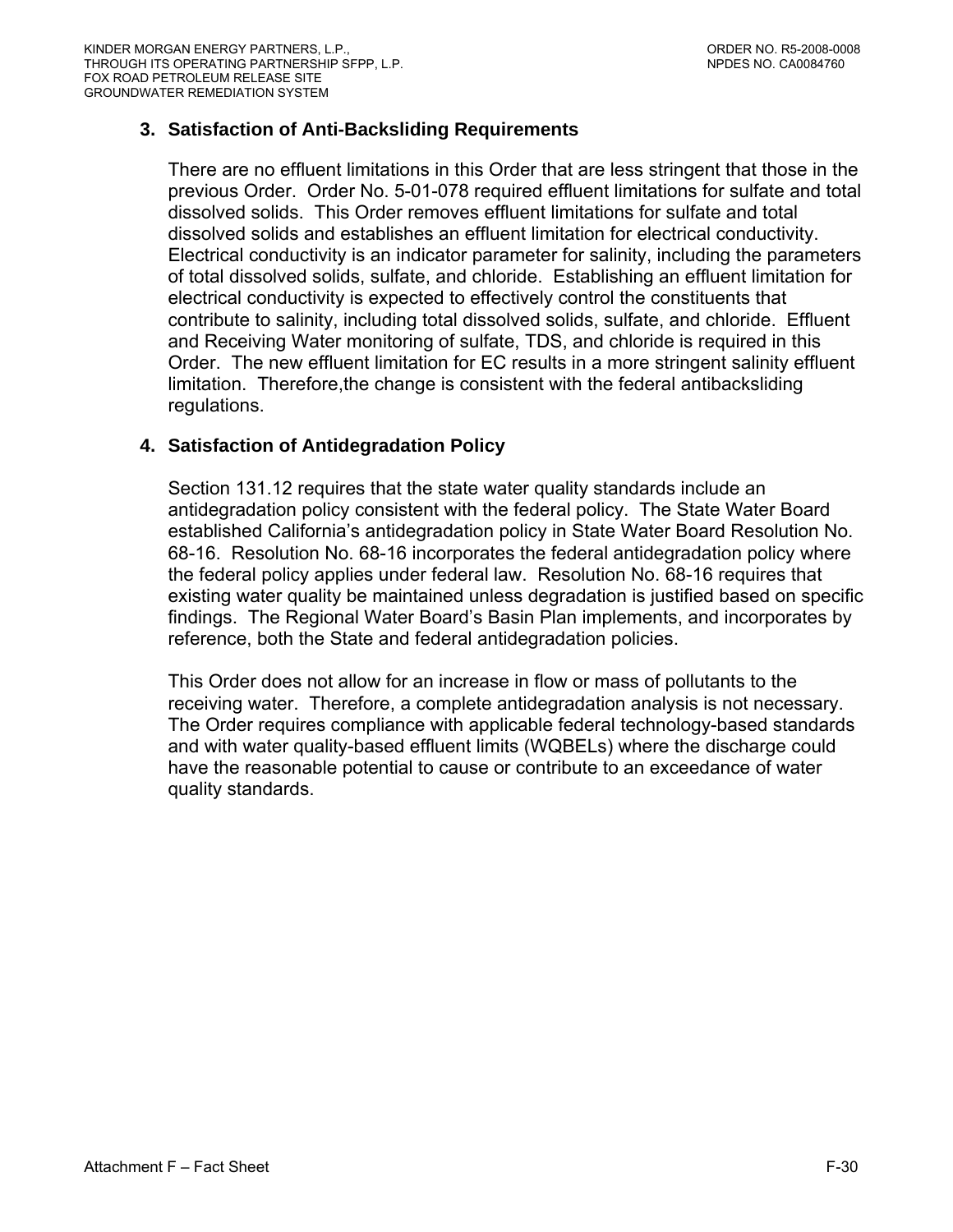This Order is fully protective of the beneficial uses of the receiving water, except for salinity, and is in compliance with federal anti-backsliding regulations. The Regional Water Board finds that discharge is in compliance with the State Water Board Resolution 68-16, because the discharge is to the maximum benefit to the people of the State. On balance, the improved groundwater quality resulting from the groundwater cleanup project outweighs the minimal degradation caused by the surface water discharge. To minimize impacts to the beneficial uses of the receiving stream, this Order maintains the receiving water limitation of 500 mg/L TDS, and requires the Discharger to implement salinity reduction measures to reduce the salinity in its discharge to the Gibson Canyon Creek Flood Control Channel.

The permitted discharge is consistent with the antidegradation provisions of 40 CFR 131.12 and State Water Board Resolution 68-16. Compliance with these requirements will result in the use of best practicable treatment or control of the discharge. The impact on existing water quality will be insignificant.

# **5. Final Effluent Limitations**

Final effluent limitations were determined by comparing the technology-based effluent limitations and the WQBELs and applying the most stringent limitations for each individual parameter. Effluent limitations for pH, chlorine, dissolved oxygen, iron, manganese, and nitrate are based on WQBELs, there are no technology-based effluent limitations are applicable for these parameters.

Effluent limitations for flow, t-amyl methyl ether, and tertiary butyl alcohol are based on technology-based effluent limitations because no WQBELs are applicable for these parameters.

The WQBELs for ethylbenzene, toluene, methyl tert-butyl ether, total petroleum hydrocarbons, and xylene are less stringent than the technology-based effluent limitations. Therefore, technology-based effluent limitations for these constituents have been established in this Order.

The WQBEL for benzene required in Order No. 5-01-078, based on OEHHA's Cancer Potency Factor as a Drinking Water Level, is more stringent than the applicable technology-based effluent limitation. Therefore, this Order retains the WQBEL from Order No. 5-01-078.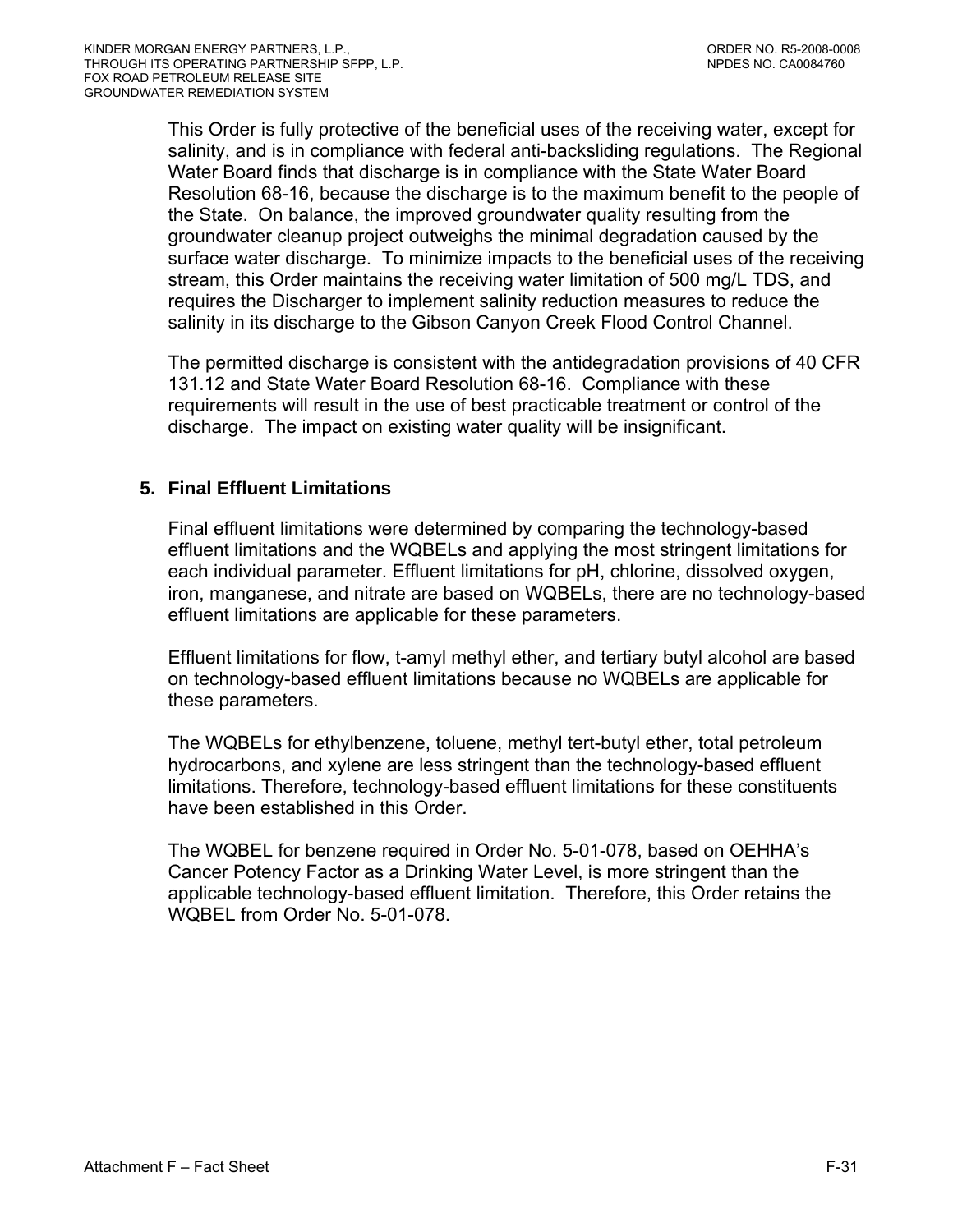# **Summary of Final Effluent Limitations Discharge Point No. 001**

|                                                      |                                     | <b>Effluent Limitations</b> |                                |                                        |                                        |                    |  |  |  |
|------------------------------------------------------|-------------------------------------|-----------------------------|--------------------------------|----------------------------------------|----------------------------------------|--------------------|--|--|--|
| <b>Parameter</b>                                     | <b>Units</b>                        | Average<br><b>Monthly</b>   | <b>Maximum</b><br><b>Daily</b> | <b>Instantaneous</b><br><b>Minimum</b> | <b>Instantaneous</b><br><b>Maximum</b> | Basis <sup>1</sup> |  |  |  |
| Flow                                                 | gpd                                 | $-$                         | 216,000                        | $-$                                    | --                                     | $\overline{DC}$    |  |  |  |
| pH                                                   | standard<br>units                   | $\overline{\phantom{a}}$    | $-$                            | 6.5                                    | 8.5                                    | <b>BP</b>          |  |  |  |
| Electrical<br>Conductivity                           | umhos/cm                            | 1,408                       |                                | $-$                                    | $-$                                    | PB                 |  |  |  |
| Benzene                                              | µg/L                                | $\overline{\phantom{a}}$    | 0.35                           | --                                     | $\qquad \qquad -$                      | <b>CPF</b>         |  |  |  |
| Ethylbenzene                                         | $\mu$ g/L                           | $-$                         | 0.5                            | -−                                     | $-$                                    | $\overline{RL}$    |  |  |  |
| Toluene                                              | µg/L                                | $\overline{\phantom{0}}$    | 0.5                            | --                                     | --                                     | RL                 |  |  |  |
| Chlorine, Total<br>Residual                          | mg/L                                | 0.01                        | 0.02                           |                                        | --                                     | <b>NAWQC</b>       |  |  |  |
| <b>Dissolved</b><br>Oxygen                           | mg/L                                |                             | $\overline{\phantom{a}}$       | 7.0                                    |                                        | <b>BP</b>          |  |  |  |
| Iron, Total<br>Recoverable                           | µg/L                                | 300 <sup>2</sup>            | $-$                            | $-$                                    | --                                     | <b>MCL</b>         |  |  |  |
| Manganese,<br>Total<br>Recoverable                   | µg/L                                | 50 <sup>2</sup>             |                                |                                        |                                        | <b>MCL</b>         |  |  |  |
| Methyl Tert-<br><b>Butyl Ether</b>                   | µg/L                                | $-$                         | 1.0                            |                                        |                                        | RL                 |  |  |  |
| Nitrate Nitrogen,<br>Total (as N)                    | mg/L                                | 10                          | --                             |                                        | --                                     | <b>MCL</b>         |  |  |  |
| <b>T-Amyl Methyl</b><br>Ether                        | µg/L                                | --                          | 1.0                            |                                        |                                        | RL                 |  |  |  |
| <b>Tertiary Butyl</b><br>Alcohol                     | µg/L                                |                             | 20                             |                                        |                                        | RL                 |  |  |  |
| <b>Total Petroleum</b><br>Hydrocarbons<br>(Diesel)   | µg/L                                |                             | 50                             |                                        |                                        | <b>RL</b>          |  |  |  |
| <b>Total Petroleum</b><br>Hydrocarbons<br>(Gasoline) | µg/L                                |                             | 50                             |                                        |                                        | <b>RL</b>          |  |  |  |
| <b>Acute Toxicity</b>                                | $\sqrt{9}$<br>Survival <sup>3</sup> |                             |                                |                                        |                                        | <b>BP</b>          |  |  |  |
| Xylene                                               | $\mu$ g/L                           | --                          | 0.5                            | --                                     | --                                     | <b>RL</b>          |  |  |  |

#### **Table F-9. Summary of Final Effluent Limitations**

DC – Based on the design capacity of the Facility

BP – Based on water quality objectives contained in the Basin Plan

PB – Performance-based

CPF – Based on OEHHA's Cancer Potency Factor as a Drinking Water Level

RL – Based on the technical capability of the groundwater treatment system to dependably remove the groundwater contaminants to concentrations that are non-detectable by current analytical technology

NAWQC – Based on USEPA's National Ambient Water Quality Criteria for the protection of freshwater aquatic life

MCL – Based on the Primary or Secondary Maximum Contaminant Level<br><sup>2</sup> Applied as an annual average effluent limitation.<br><sup>3</sup> Alphied as an annual average effluent limitation.

Not less than 90% median for three consecutive bioassays and 70% for any single bioassay.

1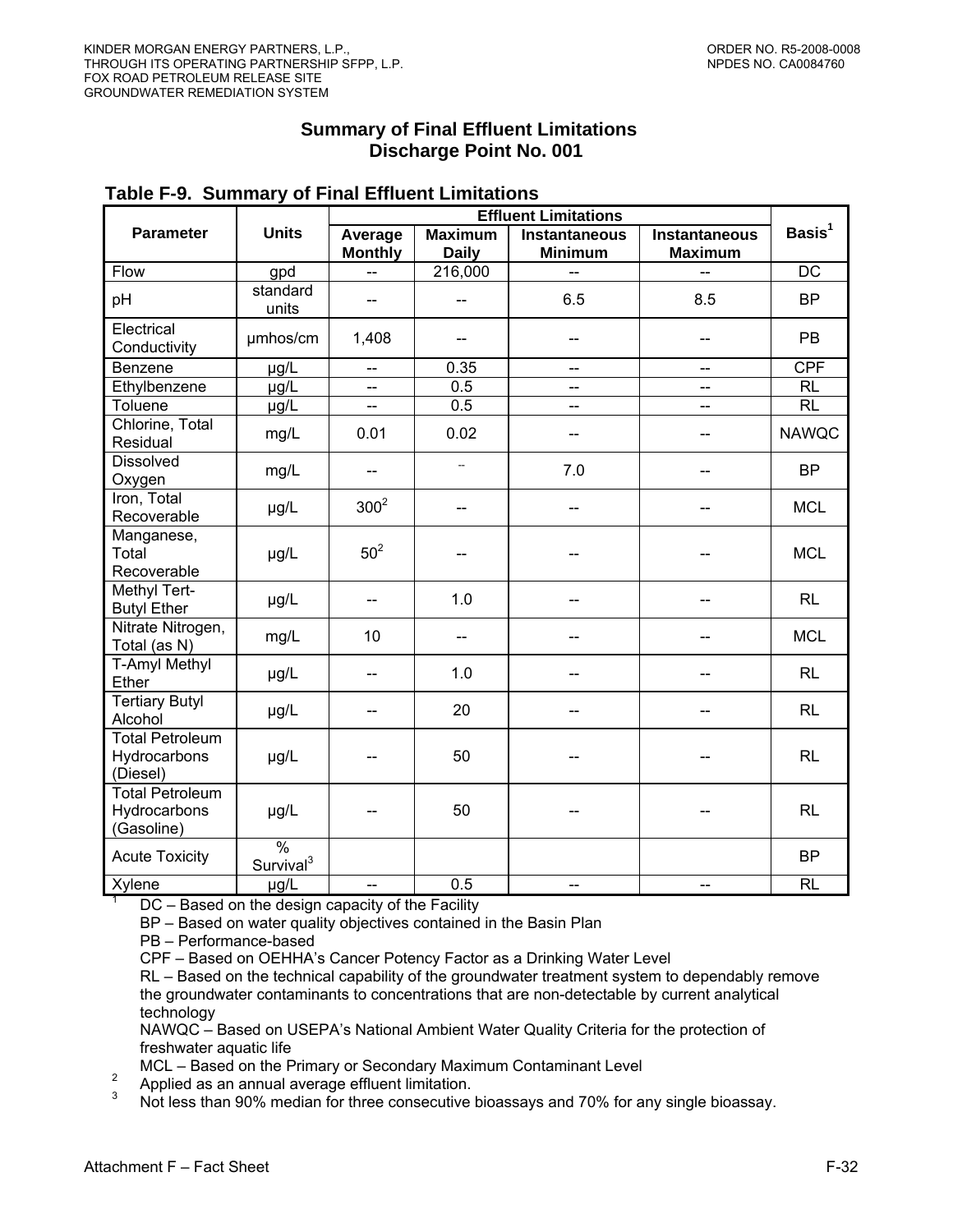# **E. Interim Effluent Limitations – Not Applicable**

**F. Land Discharge Specifications – Not Applicable** 

# **G. Reclamation Specifications – Not Applicable**

# **V. RATIONALE FOR RECEIVING WATER LIMITATIONS**

Basin Plan water quality objectives to protect the beneficial uses of surface water and groundwater include numeric objectives and narrative objectives, including objectives for chemical constituents, toxicity, and tastes and odors. The toxicity objective requires that surface water and groundwater be maintained free of toxic substances in concentrations that produce detrimental physiological responses in humans, plants, animals, or aquatic life. The chemical constituent objective requires that surface water and groundwater shall not contain chemical constituents in concentrations that adversely affect any beneficial use or that exceed the maximum contaminant levels (MCLs) in Title 22, CCR. The tastes and odors objective states that surface water and groundwater shall not contain taste- or odorproducing substances in concentrations that cause nuisance or adversely affect beneficial uses. The Basin Plan requires the application of the most stringent objective necessary to ensure that surface water and groundwater do not contain chemical constituents, toxic substances, radionuclides, or taste and odor producing substances in concentrations that adversely affect domestic drinking water supply, agricultural supply, or any other beneficial use.

# **A. Surface Water**

1. CWA section 303(a-c), requires states to adopt water quality standards, including criteria where they are necessary to protect beneficial uses. The Regional Water Board adopted water quality criteria as water quality objectives in the Basin Plan. The Basin Plan states that "*[t]he numerical and narrative water quality objectives define the least stringent standards that the Regional Water Board will apply to regional waters in order to protect the beneficial uses*." The Basin Plan includes numeric and narrative water quality objectives for various beneficial uses and water bodies. This Order contains receiving water limitations based on the Basin Plan numerical and narrative water quality objectives for bacteria, biostimulatory substances, color, chemical constituents, dissolved oxygen, floating material, oil and grease, pH, pesticides, radioactivity, suspended sediment, settleable substances, suspended material, tastes and odors, temperature, toxicity, and turbidity.

Numeric Basin Plan objectives for bacteria, dissolved oxygen, pH, temperature, and turbidity are applicable to this discharge and have been incorporated as Receiving Surface Water Limitations. Rationale for these numeric receiving water limitations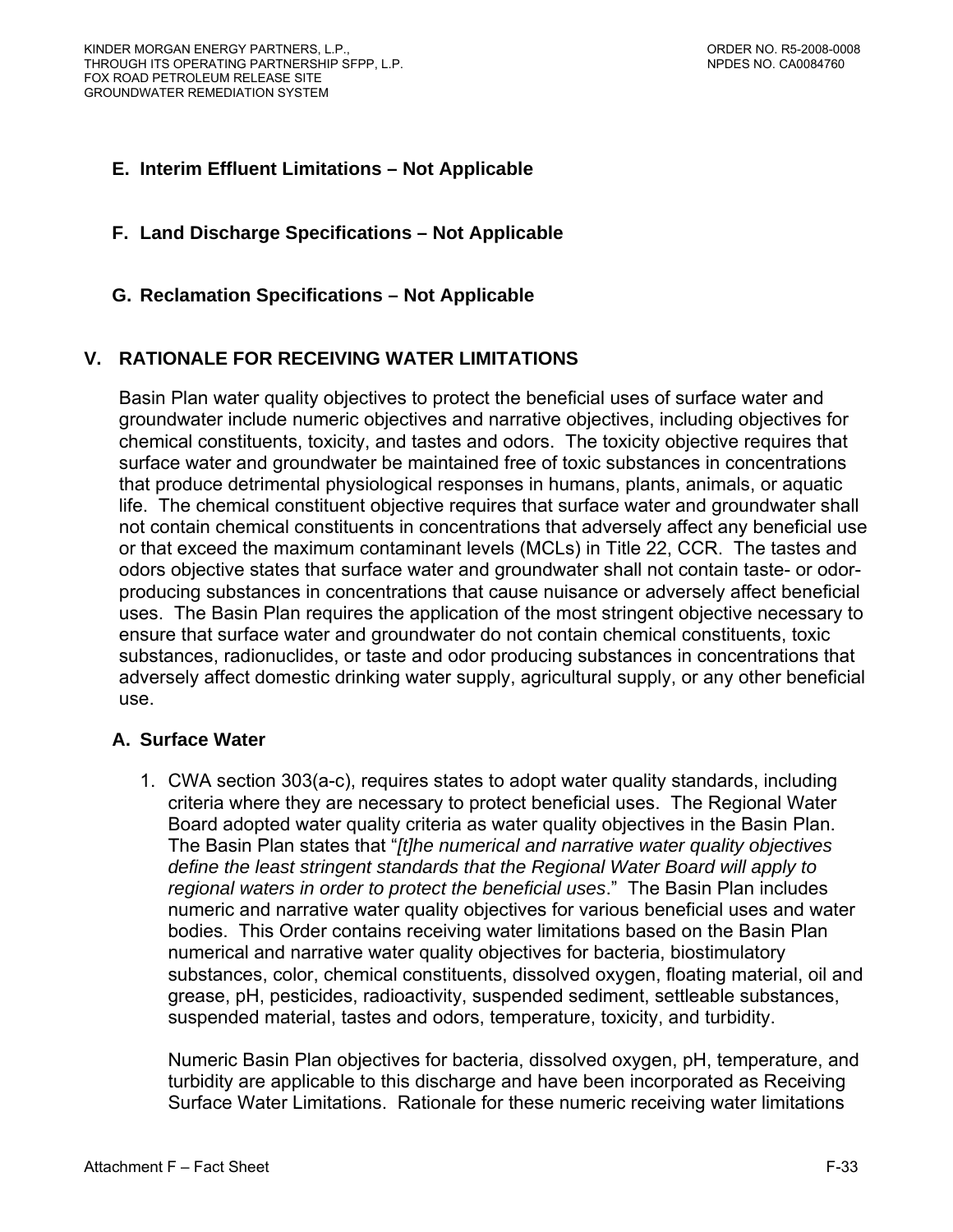are as follows:

- a. **Biostimulatory Substances**. The Basin Plan includes a water quality objective that "*[W]ater shall not contain biostimulatory substances which promote aquatic growths in concentrations that cause nuisance or adversely affect beneficial uses."* Receiving water limitations for biostimulatory substances are included in this Order and are based on the Basin Plan objective.
- b. **Chemical Constituents**. The Basin Plan includes a water quality objective that *"[W]aters shall not contain chemical constituents in concentrations that adversely affect beneficial uses."* Receiving water limitations for chemical constituents are included in this Order and are based on the Basin Plan objective.
- c. **Color**. The Basin Plan includes a water quality objective that "*[W]ater shall be free of discoloration that causes nuisance or adversely affects beneficial uses."*  Receiving water limitations for color are included in this Order and are based on the Basin Plan objective.
- d. **Dissolved Oxygen.** The Gibson Canyon Creek Flood Control Channel has been designated as having the beneficial use of cold freshwater aquatic habitat (COLD). For water bodies designated as having COLD as a beneficial use, the Basin Plan includes a water quality objective of maintaining a minimum of 7.0 mg/L of dissolved oxygen. Since the beneficial use of COLD does apply to the Gibson Canyon Creek Flood Control Channel, a receiving water limitation of 7.0 mg/L for dissolved oxygen was included in this Order.

For surface water bodies outside of the Sacramento – San Joaquin Delta, the Basin Plan includes the water quality objective that "…*the monthly median of the mean daily dissolved oxygen (DO) concentration shall not fall below 85 percent of saturation in the main water mass, and the 95 percentile concentration shall not fall below 75 percent of saturation.*" This objective was included as a receiving water limitation in this Order.

- e. **Floating Material**. The Basin Plan includes a water quality objective that *"[W]ater shall not contain floating material in amounts that cause nuisance or adversely affect beneficial uses."* Receiving water limitations for floating material are included in this Order and are based on the Basin Plan objective.
- f. **Oil and Grease**. The Basin Plan includes a water quality objective that *"[W]aters shall not contain oils, greases, waxes, or other materials in concentrations that cause nuisance, result in a visible film or coating on the surface of the water or on objects in the water, or otherwise adversely affect beneficial uses."* Receiving water limitations for oil and grease are included in this Order and are based on the Basin Plan objective.
- g. **pH.** The Basin Plan includes water quality objective that *"[T]he pH shall not be depressed below 6.5 nor raised above 8.5. Changes in normal ambient pH levels shall not exceed 0.5 in fresh waters with designated COLD or WARM*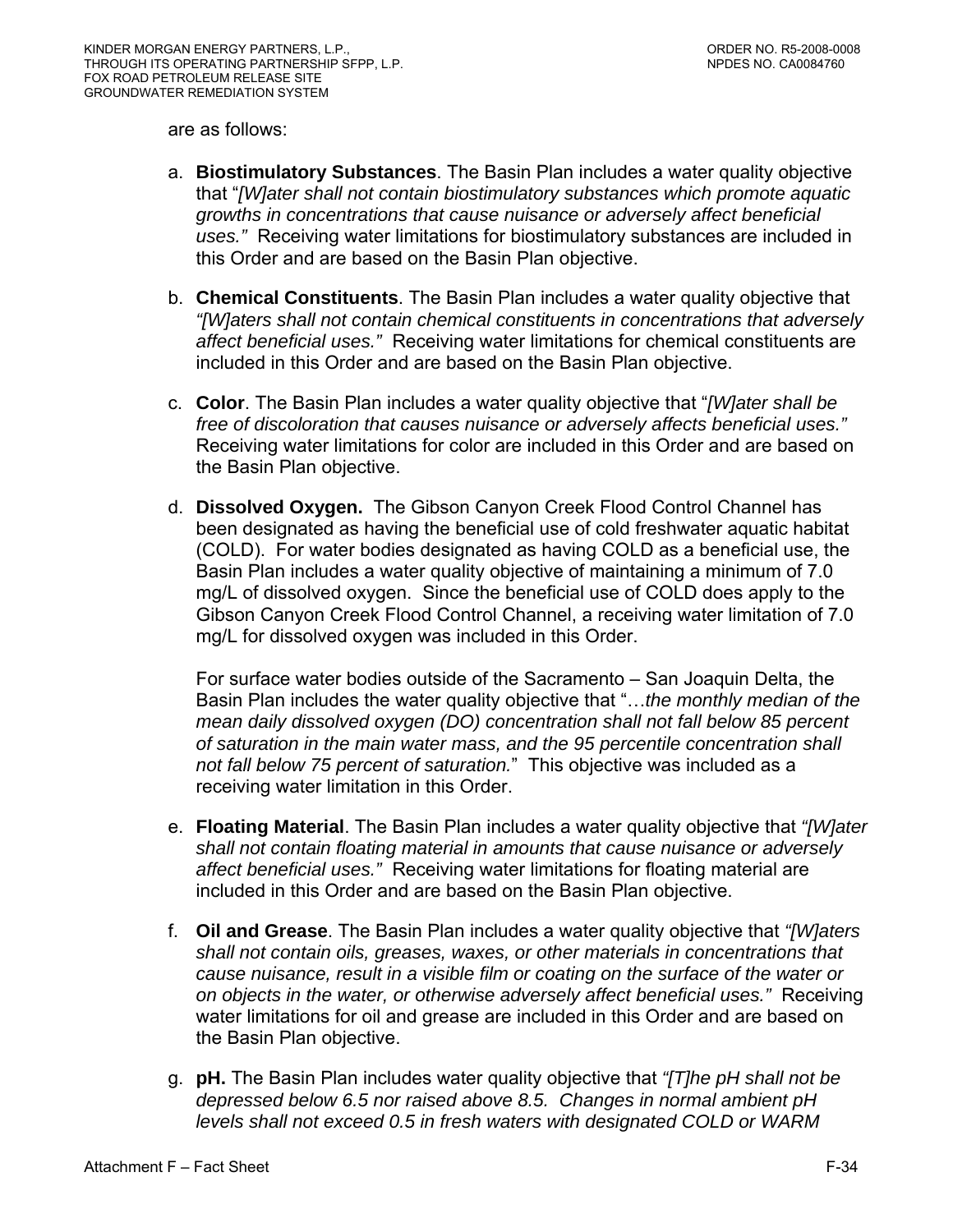*beneficial uses.*" This Order includes receiving water limitations for both pH range and pH change.

The Basin Plan allows an appropriate averaging period for pH change in the receiving stream. Since there is no technical information available that indicates that aquatic organisms are adversely affected by shifts in pH within the 6.5 to 8.5 range, an averaging period is considered appropriate and a monthly averaging period for determining compliance with the 0.5 receiving water pH limitation is included in this Order.

- h. **Pesticides**. The Basin Plan includes a water quality objective for pesticides beginning on page III-6.00. Receiving water limitations for pesticides are included in this Order and are based on the Basin Plan objective.
- i. **Radioactivity**. The Basin Plan includes a water quality objective that *"[R]adionuclides shall not be present in concentrations that are harmful to human, plant, animal or aquatic life nor that result in the accumulation of radionuclides in the food web to an extent that presents a hazard to human, plant, animal or aquatic life."* The Basin Plan states further that *"[A]t a minimum, waters designated for use as domestic or municipal supply (MUN) shall not contain concentrations of radionuclides in excess of the maximum contaminant levels (MCLs) specified in Table 4 (MCL Radioactivity) of Section 64443 of Title 22 of the California Code of Regulations…"* Receiving water limitations for radioactivity are included in this Order and are based on the Basin Plan objective.
- j. **Salinity.** The previous permit (Order 5-01-078) included a receiving water limitation stating that the discharge shall not cause the total dissolved solids concentration of the receiving water to exceed 500 mg/L. This receiving water limitation has been carried forward to this Order.
- k. **Suspended Sediments.** The Basin Plan includes a water quality objective that *"[T]he suspended sediment load and suspended sediment discharge rate of surface waters shall not be altered in such a manner as to cause nuisance or adversely affect beneficial uses"* Receiving water limitations for suspended sediments are included in this Order and are based on the Basin Plan objective.
- l. **Settleable Substances.** The Basin Plan includes a water quality objective that *"[W]aters shall not contain substances in concentrations that result in the deposition of material that causes nuisance or adversely affects beneficial uses."* Receiving water limitations for settleable substances are included in this Order and are based on the Basin Plan objective.
- m. **Suspended Material.** The Basin Plan includes a water quality objective that *"[W]aters shall not contain suspended material in concentrations that cause nuisance or adversely affect beneficial uses."* Receiving water limitations for suspended material are included in this Order and are based on the Basin Plan objective.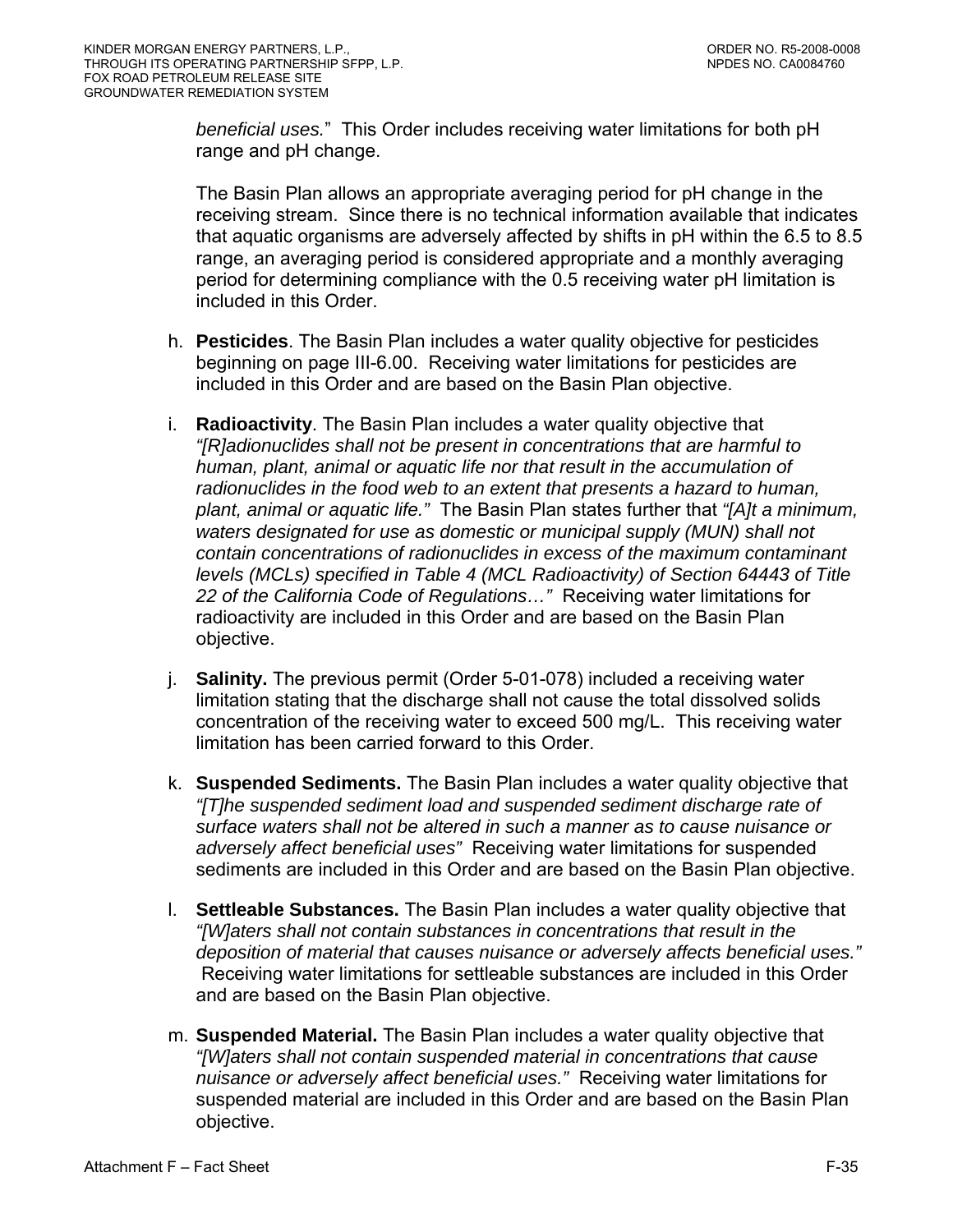- n. **Taste and Odors**. The Basin Plan includes a water quality objective that *"[W]ater shall not contain taste- or odor-producing substances in concentrations that impart undesirable tastes or odors to domestic or municipal water supplies or to fish flesh or other edible products of aquatic origin, or that cause nuisance, or otherwise adversely affect beneficial uses."* Receiving water limitations for tasteor odor-producing substances are included in this Order and are based on the Basin Plan objective.
- o. **Temperature.** The Gibson Canyon Creek Flood Control Channel has the beneficial uses of both COLD and WARM. The Basin Plan includes the objective that "[a]*t no time or place shall the temperature of COLD or WARM intrastate waters be increased more than 5ºF above natural receiving water temperature*." This Order includes a receiving water limitation based on this objective.
- p. **Toxicity**. The Basin Plan includes a water quality objective that *"[A]ll waters shall be maintained free of toxic substances in concentrations that produce detrimental physiological responses in human, plant, animal, or aquatic life."* Receiving water limitations for toxicity are included in this Order and are based on the Basin Plan objective.
- q. **Turbidity.** The Basin Plan includes a water quality objective that "*[I]ncreases in turbidity attributable to controllable water quality factors shall not exceed the following limits:* 
	- *Where natural turbidity is between 0 and 5 Nephelometric Turbidity Units (NTUs), increases shall not exceed 1 NTU.*
	- *Where natural turbidity is between 5 and 50 NTUs, increases shall not exceed 20 percent.*
	- *Where natural turbidity is between 50 and 100 NTUs, increases shall not exceed 10 NTUs.*
	- *Where natural turbidity is greater than 100 NTUs, increases shall not exceed 10 percent*."

A numeric receiving water limitation for turbidity is included in this Order and is based on the Basin Plan objective for turbidity.

# **B. Groundwater – Not Applicable**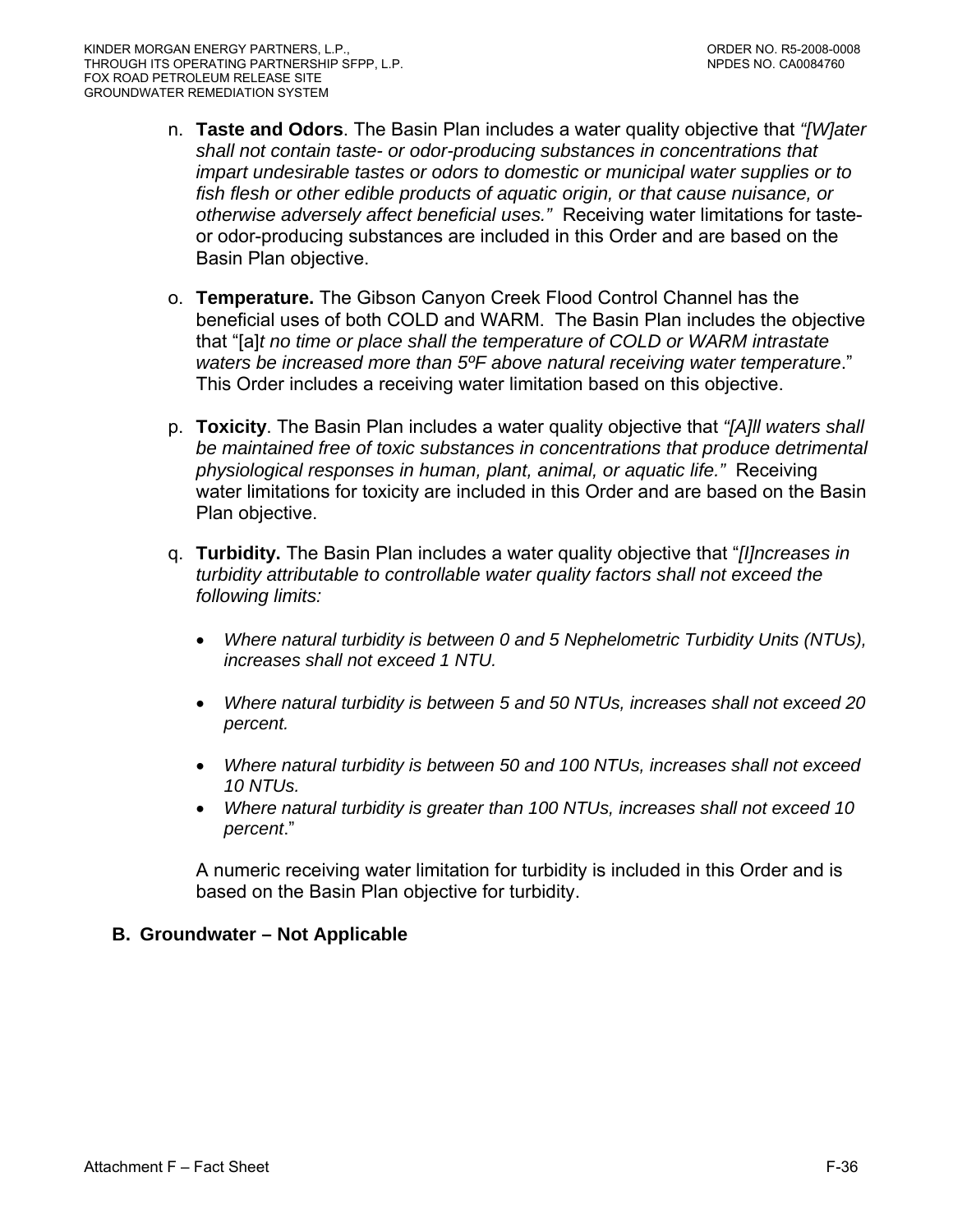# **VI. RATIONALE FOR MONITORING AND REPORTING REQUIREMENTS**

40 CFR 122.48 requires that all NPDES permits specify requirements for recording and reporting monitoring results. Water Code sections 13267 and 13383 authorizes the Regional Water Board to require technical and monitoring reports. The Monitoring and Reporting Program (MRP), Attachment E of this Order, establishes monitoring and reporting requirements to implement federal and state requirements. The following provides the rationale for the monitoring and reporting requirements contained in the MRP for this facility.

### **A. Influent Monitoring**

- 1. Influent monitoring is required to collect data on the characteristics of the contaminated groundwater and assess treatment plant performance. The monitoring frequency (monthly) and sample type (grab) from Order No. 5-01-078 for flow, benzene, ethylbenzene, toluene, methyl tertiary butyl ether, sulfate, tertiary amyl methyl ether, tertiary butyl alcohol, total petroleum hydrocarbons, and xylene are retained in this Order.
- 2. Monitoring requirements established in Order No. 5-01-078 for temperature and turbidity are discontinued in this Order as they are unnecessary in the characterization of the influent.
- 3. Monthly monitoring requirements for chloride, electrical conductivity, and total dissolved solids are established in this Order to evaluate the need for future salinity controls.

# **B. Effluent Monitoring**

- 1. Pursuant to the requirements of 40 CFR 122.44(i)(2) effluent monitoring is required for all constituents with effluent limitations. Effluent monitoring is necessary to assess compliance with effluent limitations, assess the effectiveness of the treatment process, and to assess the impacts of the discharge on the receiving stream.
- 2. Effluent monitoring requirements established in Order No. 5-01-078 for flow, pH, benzene, ethylbenzene, toluene, chlorine residual, dissolved oxygen, electrical conductivity, methyl tert-butyl alcohol, sulfate, temperature, t-amyl methyl ether, tertiary butyl alcohol, total dissolved solids, total petroleum hydrocarbons, and xylene are retained in this Order.
- 3. Monitoring data indicates the discharge has reasonable potential to exceed water quality standards for iron, manganese, and nitrate. Quarterly monitoring requirements for these constituents are established in this Order to determine compliance with effluent limitations for these constituents.
- 4. Quarterly monitoring during the third year of the permit term for priority pollutants has been established in accordance with Section 1.3 of the SIP which requires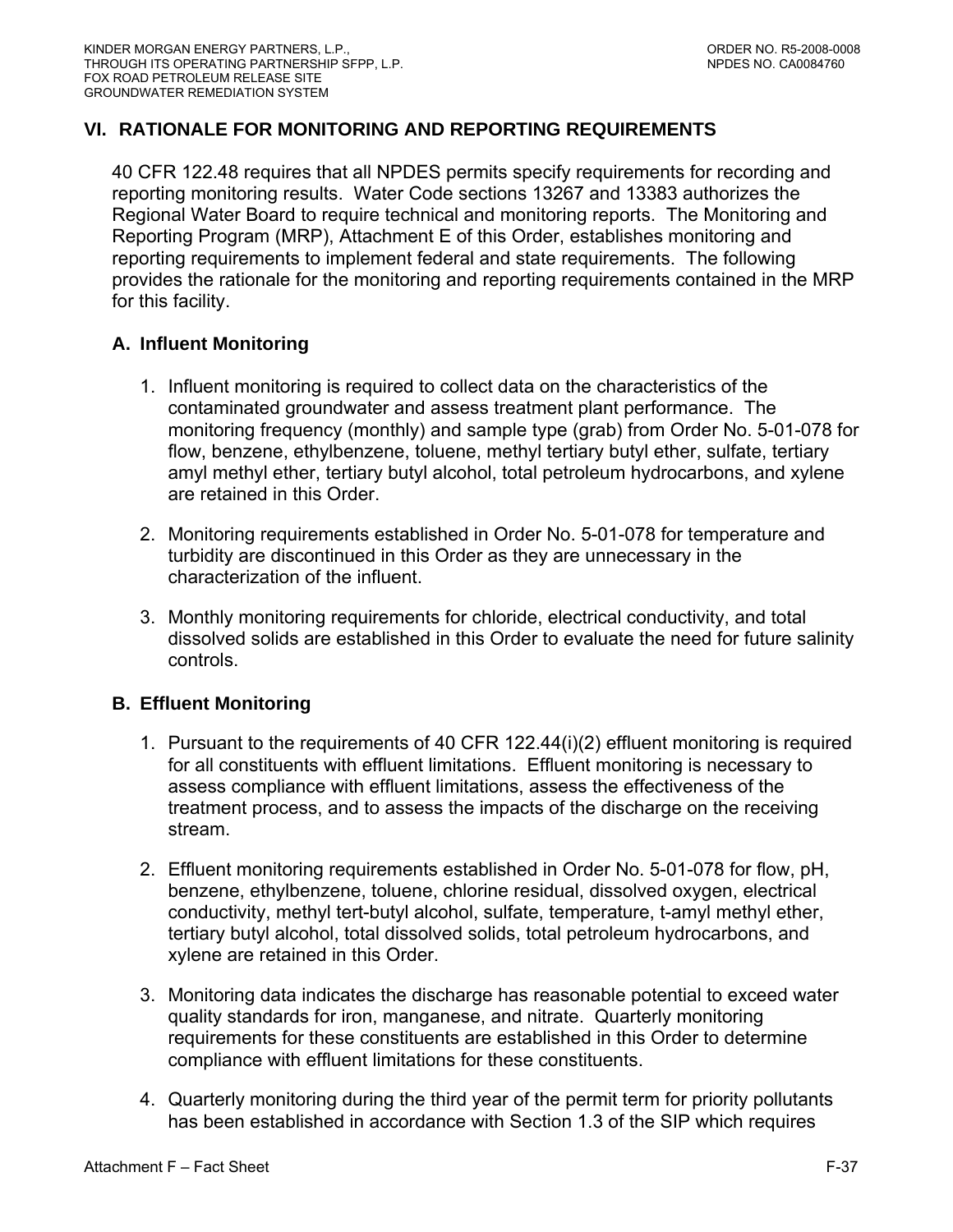periodic monitoring for priority pollutants for which criteria or objectives apply and for which no effluent limitations have been established.

### **C. Whole Effluent Toxicity Testing Requirements**

- 1. **Acute Toxicity.** Quarterly 96-hour bioassay testing is required to demonstrate compliance with the effluent limitation for acute toxicity.
- 2. **Chronic Toxicity.** Based on quarterly chronic toxicity testing during the term of Order No. 5-01-078, the discharge has the reasonable potential to violate the Basin Plan's narrative toxicity objective. This order retains quarterly chronic whole effluent toxicity testing from Order No. 5-01-078 in order to demonstrate compliance with the Basin Plan's narrative toxicity objective.

### **D. Receiving Water Monitoring**

#### **1. Surface Water**

- a. Receiving water monitoring is necessary to assess compliance with receiving water limitations and to assess the impacts of the discharge on the receiving stream.
- **2. Groundwater Not Applicable**

#### **E. Other Monitoring Requirements**

### **1. Treatment Chemical Monitoring**

The Discharger uses the following chemicals during the groundwater treatment process for equipment maintenance:

Chem-Treat CL-4435 (Anti-Scaling/Sequestering Agent); and Chem-Treat CL241 (Anti-Foaming Agent).

Chem-Treat CL-4435, which prevents the buildup of calcium carbonate and other inorganic compounds on the treatment system appliances, contains 1-hydroxy ethylidene-1,1-diphosphonic acid and polyacrylic acid copolymer which cannot be analyzed by direct methods.

Chem-Treat CL-241, which prevents foaming and allows the air stripper to operate at maximum efficiencies, contains dimethyl polysiloxane (i.e., silicone) which cannot be analyzed by direct methods.

The Discharger is required to minimize the use of Chem-Treat CL-4435 and Chem-Treat CL-241. The Discharger is required to record the average weekly dosages of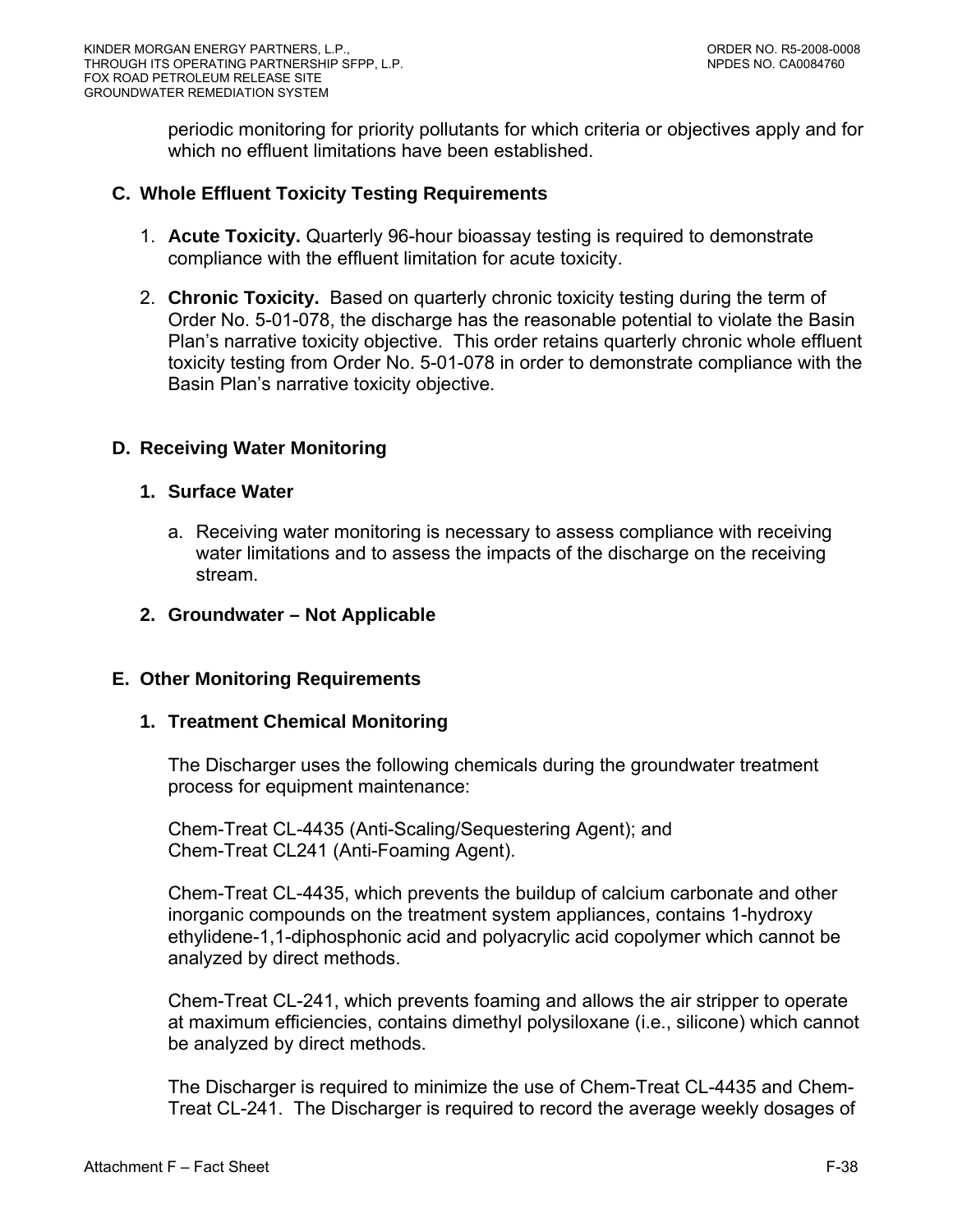the compounds used, and their specific purposes. Chronic toxicity monitoring will be used to determine if the effluent is contributing to any toxicity to the receiving water.

## **VII. RATIONALE FOR PROVISIONS**

#### **A. Standard Provisions**

Standard Provisions, which apply to all NPDES permits in accordance with 40 CFR 122.41, and additional conditions applicable to specified categories of permits in accordance with 40 CFR 122.42, are provided in Attachment D. The discharger must comply with all standard provisions and with those additional conditions that are applicable under 40 CFR 122.42.

40 CFR 122.41(a)(1) and (b) through (n) establish conditions that apply to all Stateissued NPDES permits. These conditions must be incorporated into the permits either expressly or by reference. If incorporated by reference, a specific citation to the regulations must be included in the Order. 40 CFR 123.25(a)(12) allows the state to omit or modify conditions to impose more stringent requirements. In accordance with 40 CFR 123.25, this Order omits federal conditions that address enforcement authority specified in 40 CFR 122.41(j)(5) and  $(k)(2)$  because the enforcement authority under the Water Code is more stringent. In lieu of these conditions, this Order incorporates by reference Water Code section 13387(e).

#### **B. Special Provisions**

# **1. Reopener Provisions**

- a. **Whole Effluent Toxicity.** This Order requires the Discharger to investigate the causes of, and identify corrective actions to reduce or eliminate effluent toxicity through a Toxicity Reduction Evaluation (TRE). This Order may be reopened to include a numeric chronic toxicity limitation, a new acute toxicity limitation, and/or a limitation for a specific toxicant identified in the TRE. Additionally, if a numeric chronic toxicity water quality objective is adopted by the State Water Board, this Order may be reopened to include a numeric chronic toxicity limitation based on that objective.
- b. **Mixing Zone/Dilution Studies.** This Order requires the permit to be reopened should the Discharger complete mixing zone/dilution studies that indicate dilution is available to allow modification of water quality-based effluent limitations, as appropriate.
- c. **Best Available Technology (BAT) Study.** The groundwater treatment system utilizes air stripping, activated carbon, and a catalytic and thermal oxidizer and is capable of dependably removing the groundwater contaminants to concentrations that are non-detectable by current analytical technology. Therefore, several effluent limitations have been developed based on Best Professional Judgment, in accordance with 40 CFR 125.3. The Discharger has expressed concerns about the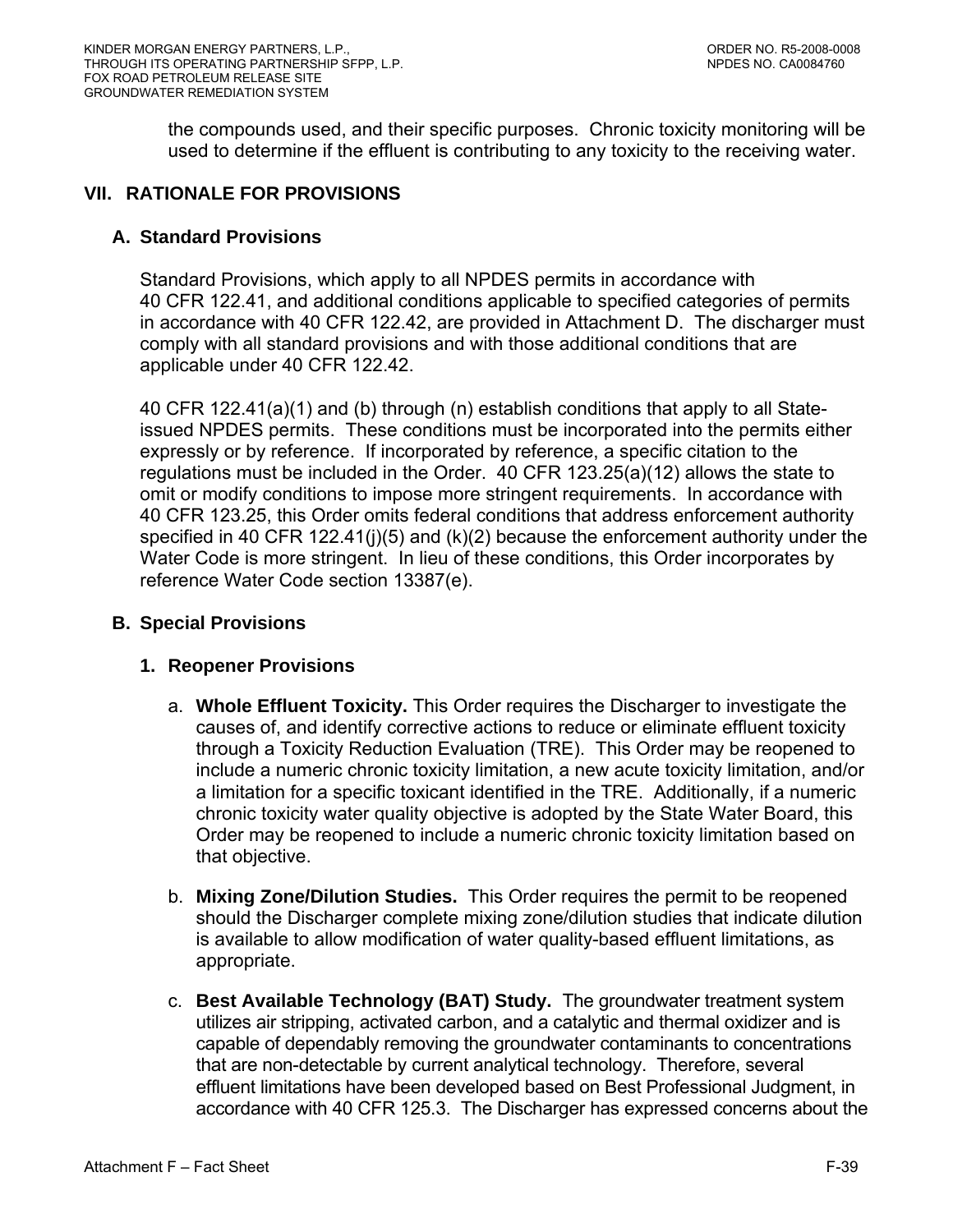ability of the current treatment system to meet the final effluent limitations for Tertiary Butyl Alcohol. If the Discharger conducts an acceptable Best Available Technology evaluation study that demonstrates that alternative effluent limitations are appropriate, this Order may be reopened to modify effluent limitations or other requirements.

## **2. Special Studies and Additional Monitoring Requirements**

a. **Chronic Whole Effluent Toxicity Requirements.** The Basin Plan contains a narrative toxicity objective that states, "*All waters shall be maintained free of toxic substances in concentrations that produce detrimental physiological responses in human, plant, animal, or aquatic life.*" (Basin Plan at III-8.00.) Based on quarterly whole effluent chronic toxicity testing performed by the Discharger from January 2003 through September 2005, the discharge has reasonable potential to cause or contribute to an to an in-stream excursion above of the Basin Plan's narrative toxicity objective.

This provision requires the Discharger to develop a Toxicity Reduction Evaluation (TRE) Work Plan in accordance with USEPA guidance. In addition, the provision provides a numeric toxicity monitoring trigger and requirements for accelerated monitoring, as well as, requirements for TRE initiation if a pattern of toxicity has been demonstrated.

**Monitoring Trigger.** A numeric toxicity monitoring trigger of > 1 TUc (where TUc = 100/NOEC) is applied in the provision, because this Order does not allow any dilution for the chronic condition. Therefore, a TRE is triggered when the effluent exhibits a pattern of toxicity at 100% effluent.

**Accelerated Monitoring.** The provision requires accelerated WET testing when a regular WET test result exceeds the monitoring trigger. The purpose of accelerated monitoring is to determine, in an expedient manner, whether there is a pattern of toxicity before requiring the implementation of a TRE. Due to possible seasonality of the toxicity, the accelerated monitoring should be performed in a timely manner, preferably taking no more than 2 to 3 months to complete.

The provision requires accelerated monitoring consisting of four chronic toxicity tests every 2 weeks using the species that exhibited toxicity. Guidance regarding accelerated monitoring and TRE initiation is provided in the *Technical Support Document for Water Quality-based Toxics Control, EPA/505/2-90-001, March 1991* (TSD)*.* The TSD at page 118 states, "EPA recommends if toxicity is repeatedly or periodically present at levels above effluent limits more than 20 percent of the time, a TRE should be required." Therefore, four accelerated monitoring tests are required in this provision. If no toxicity is demonstrated in the four accelerated tests, then it demonstrates that toxicity is not present at levels above the monitoring trigger more than 20 percent of the time (only 1 of 5 tests are toxic, including the initial test). However, notwithstanding the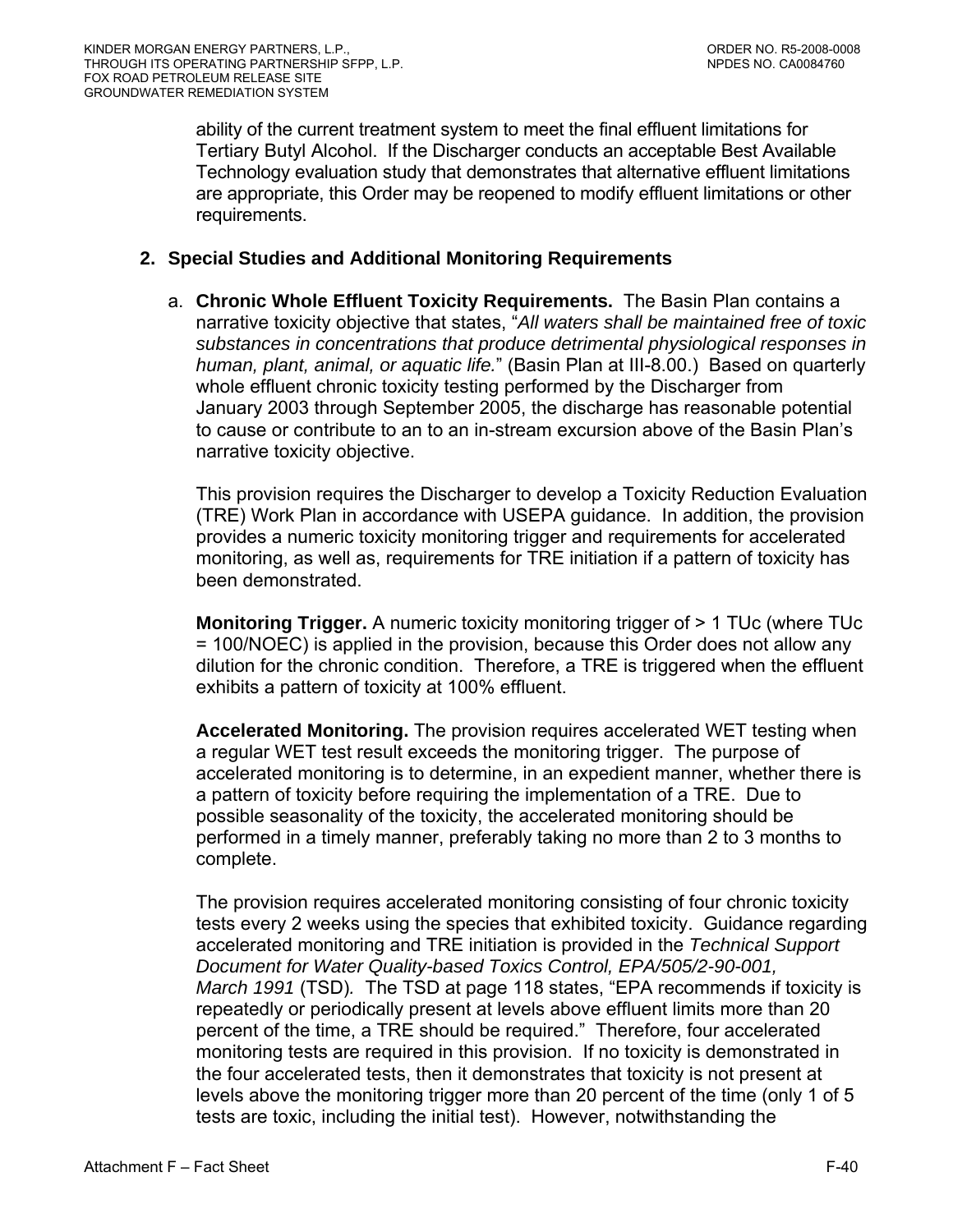accelerated monitoring results, if there is adequate evidence of a pattern of effluent toxicity (i.e. toxicity present exceeding the monitoring trigger more than 20 percent of the time), the Executive Officer may require that the Discharger initiate a TRE.

See the WET Accelerated Monitoring Flow Chart (Figure F-1), below, for further clarification of the accelerated monitoring requirements and for the decision points for determining the need for TRE initiation.

**TRE Guidance.** The Discharger is required to prepare a TRE Work Plan in accordance with USEPA guidance. Numerous guidance documents are available, as identified below:

- *Toxicity Reduction Evaluation Guidance for Municipal Wastewater Treatment Plants,* EPA 833B-99/002, August 1999.
- Generalized Methodology for Conducting Industrial TREs*,* EPA 600/2-88/070*,*  April 1989*.*
- *Methods for Aquatic Toxicity Identification Evaluations: Phase I Toxicity Characterization Procedures,* Second Edition, EPA 600/6-91/005F, February 1991.
- *Toxicity Identification Evaluation: Characterization of Chronically Toxic Effluents, Phase I*, EPA 600/6-91/005F, May 1992.
- *Methods for Aquatic Toxicity Identification Evaluations: Phase II Toxicity Identification Procedures for Samples Exhibiting acute and Chronic Toxicity,*  Second Edition, EPA 600/R-92/080, September 1993.
- *Methods for Aquatic Toxicity Identification Evaluations: Phase III Toxicity Confirmation Procedures for Samples Exhibiting Acute and Chronic Toxicity*, Second Edition, EPA 600/R-92/081, September 1993.
- *Methods for Measuring the Acute Toxicity of Effluents and Receiving Waters to Freshwater and Marine Organisms*, Fifth Edition, EPA 821/R-02/012, October 2002.
- *Short-term Methods for Estimating the Chronic Toxicity of Effluents and Receiving Waters to Freshwater Organisms*, Fourth Edition, EPA 821/R-02/013, October 2002.
- *Technical Support Document for Water Quality-based Toxics Control, EPA* 505/2-90/001, March 1991.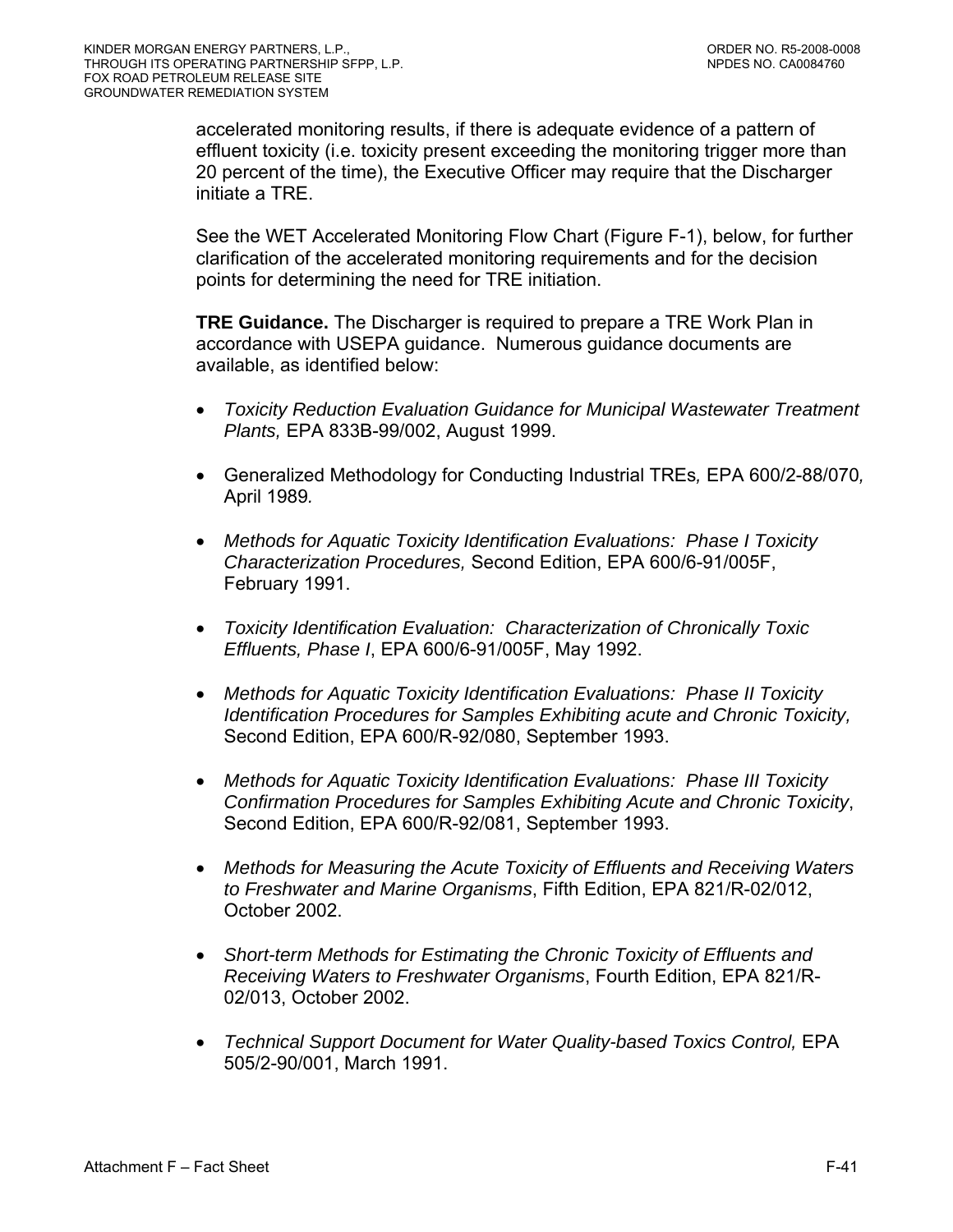

**Figure F-1 WET Accelerated Monitoring Flow Chart**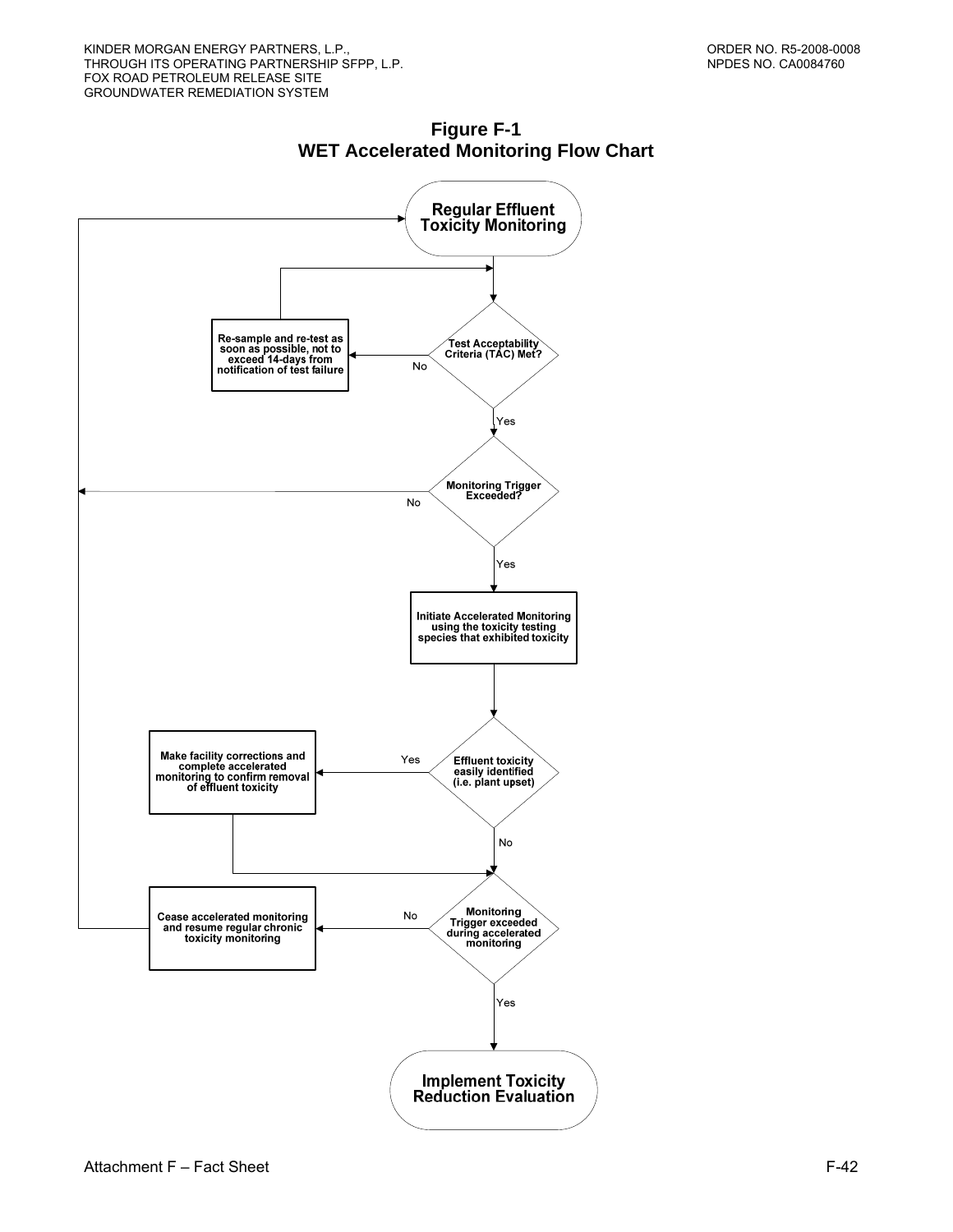# **3. Best Management Practices and Pollution Prevention**

a. **Salinity Evaluation and Minimization Plan.** The Discharger shall prepare and implement a salinity evaluation and minimization plan to address sources of salinity and shall provide annual reports demonstrating reasonable progress in the reduction of salinity in its discharge to the Gibson Canyon Flood Control Channel.

### **4. Construction, Operation, and Maintenance Specifications**

Order No. 5-01-078 contained several provisions related to operation of the Facility's extraction and treatment system. These provisions were carried over to this Order to ensure proper operation of the extraction treatment system.

- a. The Discharger shall operate the treatment system for maximum removal efficiencies of groundwater contaminants.
- b. The Discharger shall operate the groundwater extraction network to achieve maximum contaminant plume capture.

# **5. Special Provisions for Municipal Facilities (POTWs Only) – Not Applicable**

#### **6. Other Special Provisions**

The purpose of this provision is to notify the Discharger that in the event of any change in control or ownership of land or waste discharge facilities presently owned or controlled by the Discharger, that the Discharger must notify the succeeding owner or operator of the existence of this Order.

#### **7. Compliance Schedules – Not Applicable**

#### **VIII. PUBLIC PARTICIPATION**

The California Regional Water Quality Control Board, Central Valley Region (Regional Water Board) is considering the issuance of waste discharge requirements (WDRs) that will serve as a National Pollutant Discharge Elimination System (NPDES) permit for the Fox Road Petroleum Release Site. As a step in the WDR adoption process, the Regional Water Board staff has developed tentative WDRs. The Regional Water Board encourages public participation in the WDR adoption process.

# **A. Notification of Interested Parties**

The Regional Water Board has notified the Discharger and interested agencies and persons of its intent to prescribe waste discharge requirements for the discharge and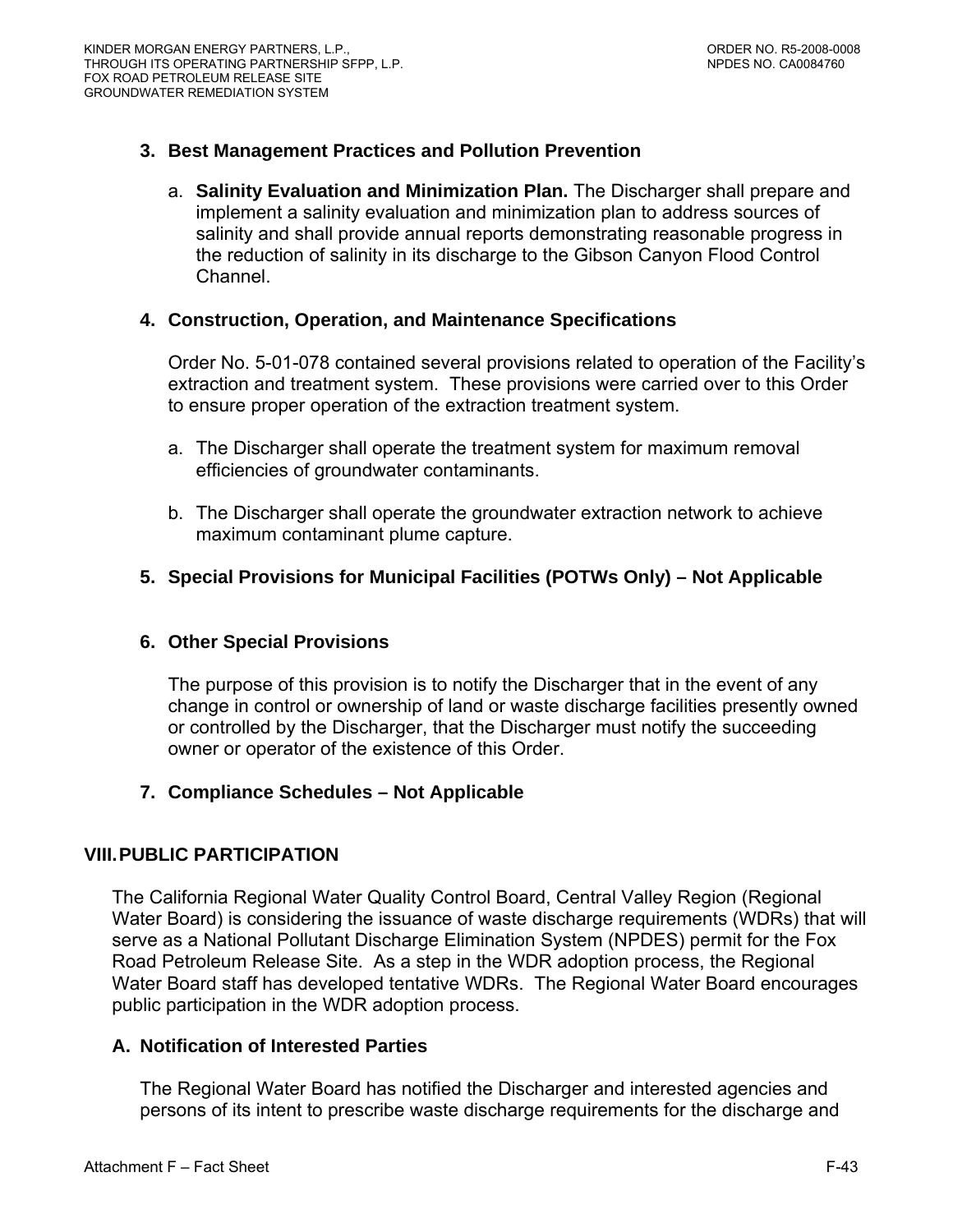has provided them with an opportunity to submit their written comments and recommendations. Notification was provided through the following **<Describe Notification Process (e.g., newspaper name and date)>** 

#### **B. Written Comments**

The staff determinations are tentative. Interested persons are invited to submit written comments concerning these tentative WDRs. Comments must be submitted either in person or by mail to the Executive Office at the Regional Water Board at the address above on the cover page of this Order.

To be fully responded to by staff and considered by the Regional Water Board, written comments should be received at the Regional Water Board offices by 5:00 p.m. on **14 December 2007**.

### **C. Public Hearing**

The Regional Water Board will hold a public hearing on the tentative WDRs during its regular Board meeting on the following date and time and at the following location:

| Date:     | 24/25 January 2008                                          |
|-----------|-------------------------------------------------------------|
| Time:     | $8:30 \text{ am}$                                           |
| Location: | Regional Water Quality Control Board, Central Valley Region |
|           | 11020 Sun Center Dr., Suite #200                            |
|           | Rancho Cordova, CA 95670                                    |

Interested persons are invited to attend. At the public hearing, the Regional Water Board will hear testimony, if any, pertinent to the discharge, WDRs, and permit. Oral testimony will be heard; however, for accuracy of the record, important testimony should be in writing.

Please be aware that dates and venues may change. Our Web address is <http://www.waterboards.ca.gov/rwqcb5/> where you can access the current agenda for changes in dates and locations.

# **D. Waste Discharge Requirements Petitions**

Any aggrieved person may petition the State Water Resources Control Board to review the decision of the Regional Water Board regarding the final WDRs. The petition must be submitted within 30 days of the Regional Water Board's action to the following address:

State Water Resources Control Board Office of Chief Counsel P.O. Box 100, 1001 I Street Sacramento, CA 95812-0100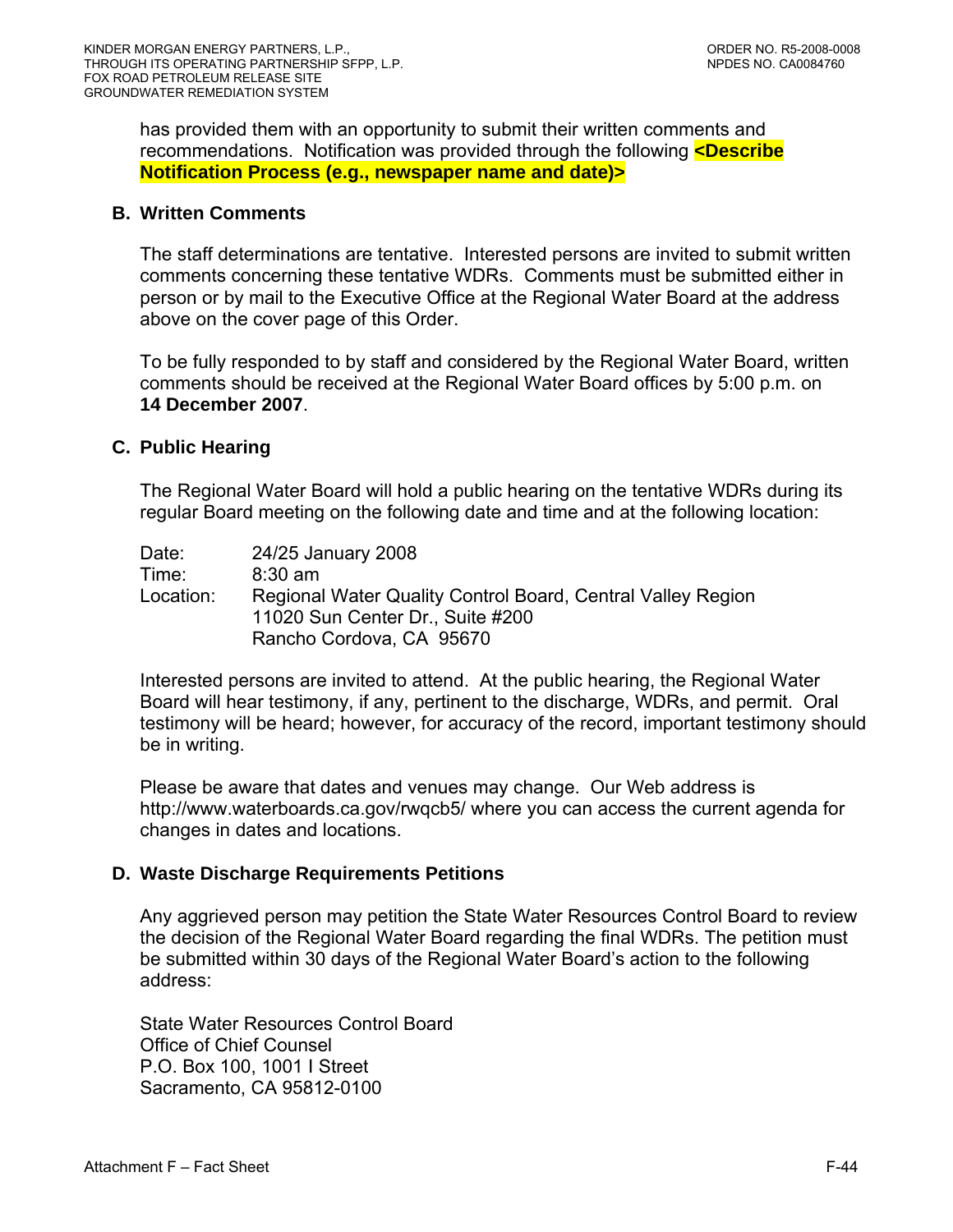# **E. Information and Copying**

The Report of Waste Discharge (RWD), related documents, tentative effluent limitations and special provisions, comments received, and other information are on file and may be inspected at the address above at any time between 8:30 a.m. and 4:45 p.m., Monday through Friday. Copying of documents may be arranged through the Regional Water Board by calling (916) 464-3921.

# **F. Register of Interested Persons**

Any person interested in being placed on the mailing list for information regarding the WDRs and NPDES permit should contact the Regional Water Board, reference this facility, and provide a name, address, and phone number.

#### **G. Additional Information**

Requests for additional information or questions regarding this order should be directed to Mr. James Marshall at (916) 464-4772.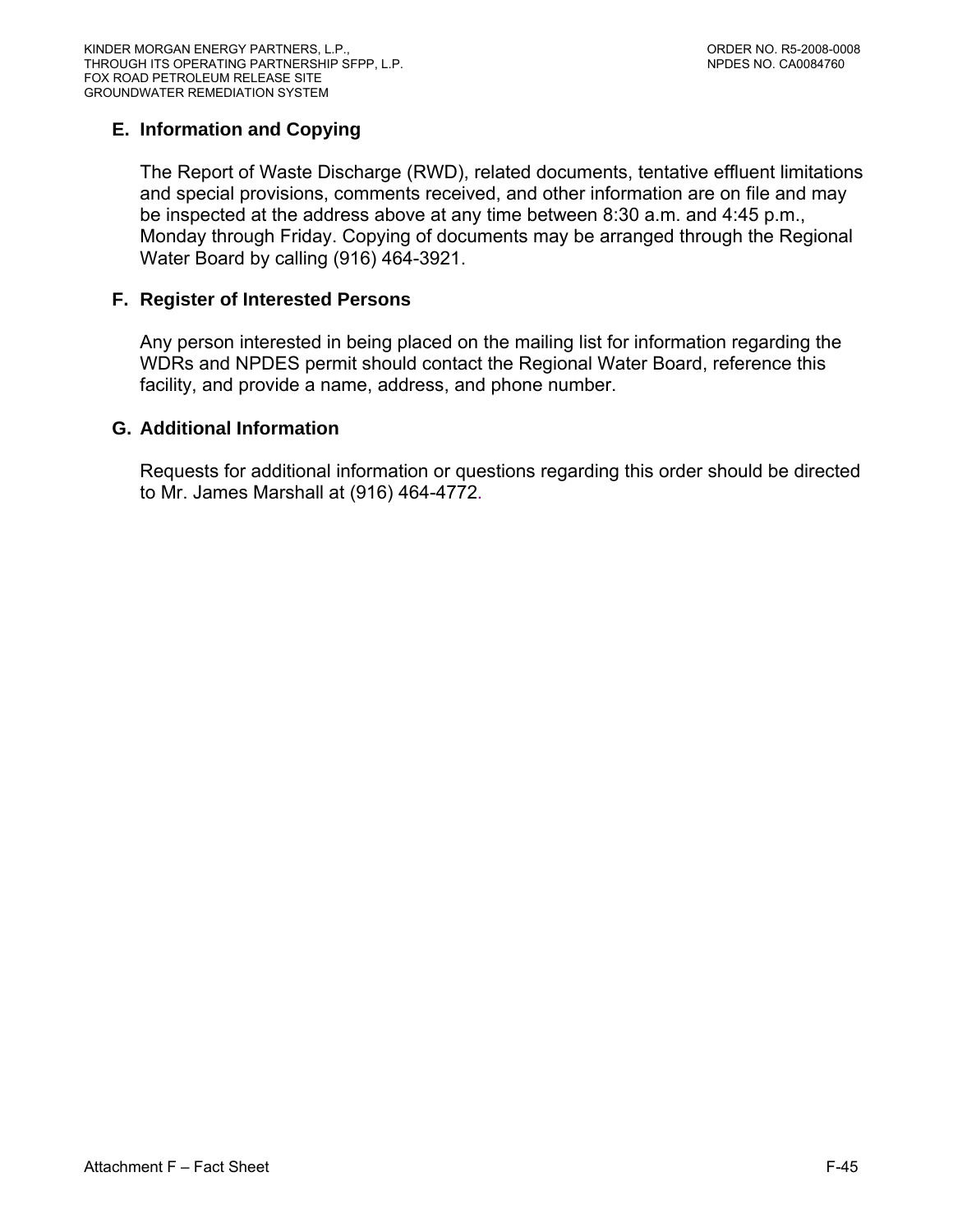#### **ATTACHMENT G – SUMMARY OF REASONABLE POTENTIAL ANALYSIS**

| <b>Constituent</b>                               | <b>Units</b> | <b>MEC</b>      | B                  | $\mathbf c$              | <b>CMC</b>               | <b>CCC</b>               | Water &<br>Org           | Org. Only                | <b>Basin</b><br>Plan                | <b>MCL</b>               | <b>Reasonable</b><br><b>Potential</b> |
|--------------------------------------------------|--------------|-----------------|--------------------|--------------------------|--------------------------|--------------------------|--------------------------|--------------------------|-------------------------------------|--------------------------|---------------------------------------|
| Aluminum                                         | $\mu$ g/L    | 33              | 1,100              | $\overline{87}$          | $750^{(1)}$              | $87^{(2)}$               | $\overline{\phantom{m}}$ |                          | $\overline{\phantom{a}}$            | $\overline{200}$         | Indeterminate                         |
| Ammonia                                          | mg/L         | 0.12            | 0.37               | 0.58                     | $2.14^{(1)}$             | $0.58^{(3)}$             | $\overline{a}$           |                          | $\overline{a}$                      | $\overline{a}$           | $\overline{N}$                        |
| Antimony                                         | $\mu$ g/L    | 0.65            | 1.3                | 6                        | --                       | --                       | 14                       | 4,300                    | $- -$                               | 6                        | $\overline{N}$                        |
| Arsenic                                          | µg/L         | 1.9             | 2.7                | 10                       | 340                      | 150                      | $-$                      | --                       | $\qquad \qquad -$                   | 10                       | $\overline{N}$                        |
| <b>Barium</b>                                    | µg/L         | 170             | $\overline{92}$    | 1,000                    | $\overline{a}$           | $\overline{a}$           | $-$                      |                          | $\overline{\phantom{a}}$            | 1,000                    | $\overline{N}$                        |
| Benzene                                          | $\mu$ g/L    | $\overline{ND}$ | ND                 | 1                        | $- -$                    | $\overline{\phantom{a}}$ | 1.2                      | $\overline{71}$          | $\overline{\phantom{a}}$            | $0.35^{(4)}$             | Yes <sup>(5)</sup>                    |
| Cadmium                                          | µg/L         | 0.32            | 0.16               | $\overline{5}$           | 17                       | 6.44                     | --                       | $\overline{\phantom{a}}$ | $\overline{\phantom{a}}$            | 5                        | No                                    |
| Chloride                                         | mg/L         | 46              | 11                 | 106                      | $860^{(1)}$              | $230^{(2)}$              | $\overline{\phantom{a}}$ | $\overline{\phantom{a}}$ | $\overline{\phantom{a}}$            | $106^{(6)}$              | <b>No</b>                             |
| Chromium (Total)                                 | $\mu$ g/L    | 1.3             | $\overline{2}$     | $\overline{50}$          | 91.9                     | 110                      | --                       | $\hspace{0.05cm}$        | $\overline{\phantom{a}}$            | $\overline{50}$          | $\overline{N}$                        |
| Copper                                           | µg/L         | 2.9             | 6.6                | $\overline{27}$          | $\overline{44}$          | $\overline{27}$          | 1,300                    | $\hspace{0.05cm}$        | $\hspace{0.05cm}$                   | 1,000                    | $\overline{N}$                        |
| Endrin aldehyde                                  | $\mu$ g/L    | 0.043           | 0.029              | <b>ND</b>                | $-$                      | $\overline{\phantom{a}}$ | 0.76                     | 0.81                     | <b>ND</b>                           |                          | Indeterminate                         |
| Ethylbenzene                                     | $\mu$ g/L    | <b>ND</b>       | $\overline{ND}$    | 300                      | $\overline{\phantom{a}}$ | $\overline{\phantom{a}}$ | 3,100                    | 29,000                   | $\hspace{0.05cm}$ $\hspace{0.05cm}$ | $29^{(7)}$               | $\mathsf{Yes}^{(5)}$                  |
| Fluoride                                         | $\mu$ g/L    | 570             | 500                | 2,000                    | $\overline{\phantom{a}}$ | $\overline{\phantom{a}}$ | $\overline{\phantom{a}}$ | $\overline{\phantom{a}}$ | $\overline{\phantom{a}}$            | 2,000                    | <b>No</b>                             |
| Iron                                             | µg/L         | 320             | 1,300              | $\overline{300}$         | $-$                      | $1,000^{(2)}$            | $\overline{a}$           | $\equiv$                 | $\overline{\phantom{a}}$            | 300                      | Yes                                   |
| Gamma-BHC                                        | µg/L         | ND              | 0.022              | $\overline{ND}$          | 0.95                     | цú.                      | 0.019                    | 0.063                    | <b>ND</b>                           | 0.2                      | No                                    |
| Manganese                                        | µg/L         | 320             | $\overline{43}$    | 50                       | $\overline{a}$           | Щ.                       | ΞĒ,                      | $-$                      | $-$                                 | 50                       | Yes                                   |
| Methylene blue<br>active substances<br>(MBAS)    | $\mu g/L$    | 51              | 21                 | 500                      | --                       | --                       | $\overline{\phantom{a}}$ | $\overline{\phantom{a}}$ | $\overline{\phantom{a}}$            | 500                      | No                                    |
| Methyl tert butyl<br>ether                       | µg/L         | <b>ND</b>       | <b>ND</b>          | 5                        | $\sim$                   | $\overline{\phantom{a}}$ | $\overline{\phantom{a}}$ | $-$                      | $- -$                               | 5                        | Yes <sup>(5)</sup>                    |
| Nickel                                           | µg/L         | $\overline{23}$ | $\overline{12}$    | 147                      | 1,321                    | 147                      | 610                      | 4,600                    | $\overline{a}$                      | 100                      | No                                    |
| <b>Nitrate</b>                                   | $\mu$ g/L    | 11,000          | 810                | 10,000                   | $-$                      | --                       | $\overline{a}$           | $\overline{a}$           | $-$                                 | 10,000                   | Yes                                   |
| <b>Nitrite</b>                                   | µg/L         | $\overline{77}$ | 140                | 1,000                    | $\overline{a}$           | $-$                      | $-$                      | $-$                      | $\overline{a}$                      | 1,000                    | <b>No</b>                             |
| Selenium                                         | µg/L         | 1.2             | $\overline{2.4}$   | $\overline{5}$           | $\overline{20}$          | $\overline{5}$           | Щ.                       | $\overline{\phantom{a}}$ | $\overline{\phantom{a}}$            | $\overline{20}$          | <b>No</b>                             |
| Specific<br>Conductance (EC) @<br>$20^{\circ}$ C | umhos/<br>cm | 1,200           | 800                | 700                      | --                       | --                       | --                       | $\overline{\phantom{a}}$ | $\overline{\phantom{a}}$            | $700^{(6)}$              | Yes                                   |
| Sulfate                                          | mg/L         | 410             | $\overline{26}$    | 250                      | $\overline{a}$           | --                       | Ш.                       | <u></u>                  | $-$                                 | 250                      | $\overline{Yes}$                      |
| <b>TCDD-equivalents</b>                          | µg/L         | <b>ND</b>       | 9.42x<br>$10^{-6}$ | 1.30x<br>$10^{-8}$       | $- -$                    | $\overline{a}$           | $1.30 \times 10^{-8}$    | $1.40 \times 10^{-8}$    | $\overline{a}$                      | $\overline{\phantom{a}}$ | <b>No</b>                             |
| <b>Total Dissolved</b><br>Solids                 | mg/L         | 750             | 460                | 500                      | $-$                      | $=$                      | $-$                      | $-$                      | $\overline{\phantom{a}}$            | 500                      | Yes                                   |
| <b>Total Petroleum</b><br>Hydrocarbons           | µg/L         | <b>ND</b>       | <b>NA</b>          | $\overline{\phantom{a}}$ | $-$                      | $-$                      | $-$                      |                          | $-$                                 | $100^{(8)}$              | Yes <sup>(5)</sup>                    |